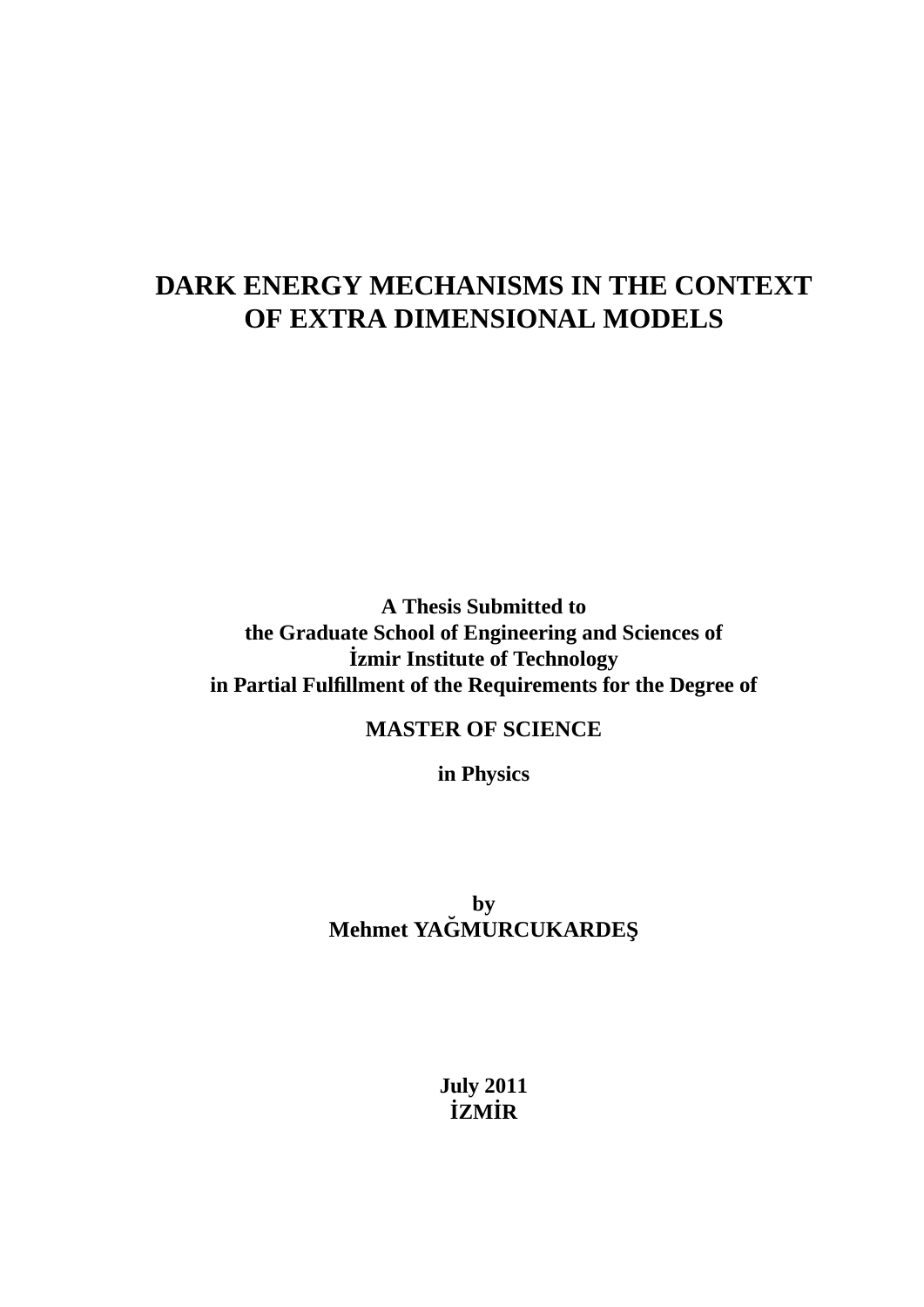We approve the thesis of **Mehmet YAGMURCUKARDES¸ ˘**

**Prof. Dr. Recai ERDEM** Supervisor

**Prof. Dr. Oktay PASHAEV** Committee Member

**Assoc. Prof. Dr. Belinda KALOMEN˙I** Committee Member

**07 July 2011**

**Prof. Dr. Nejat BULUT**<br> **Prof. Dr. Durmus, Ali DEMİR**<br> **Prof. Dr. Durmus, Ali DEMİR**<br> **Prof. Dr. Durmus, Ali DEMİR**<br> **Prof. Dr. Durmus, Ali DEMİR** Head of the Department of Dean of the Graduate School of Physics<br>
Engineering and Sciences **Engineering and Sciences**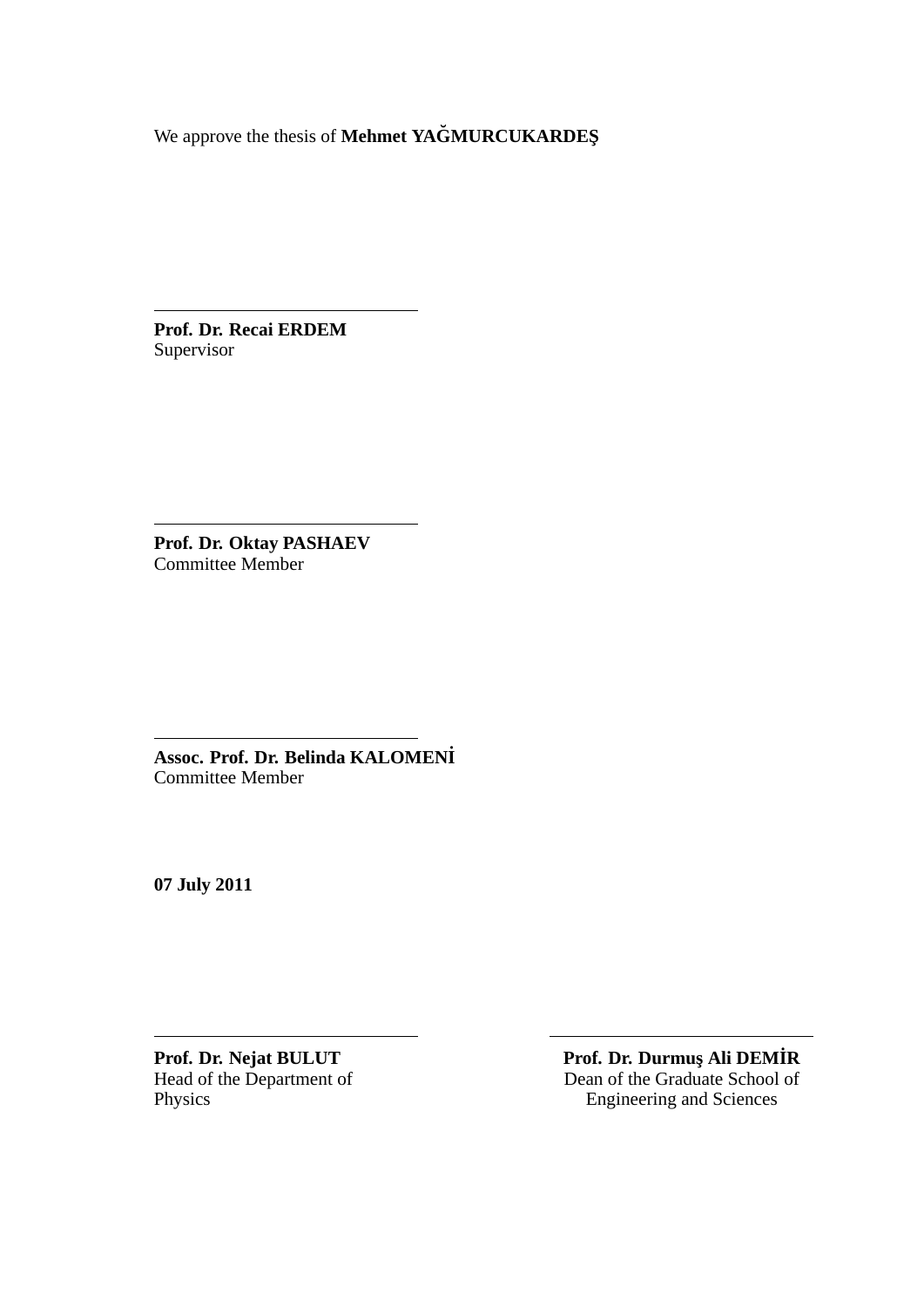# **ACKNOWLEDGMENTS**

First, I would like to thank my supervisor Prof.Dr. Recai ERDEM for his guidance and patience throughout the preparing of this thesis.

I am also thankful to all my friends in IYTE for their support and as they made department of physics a wonderful working environment for me.

I would like to thank my wife, Nesli YAĞMURCUKARDEŞ as we overcome all difficulties together.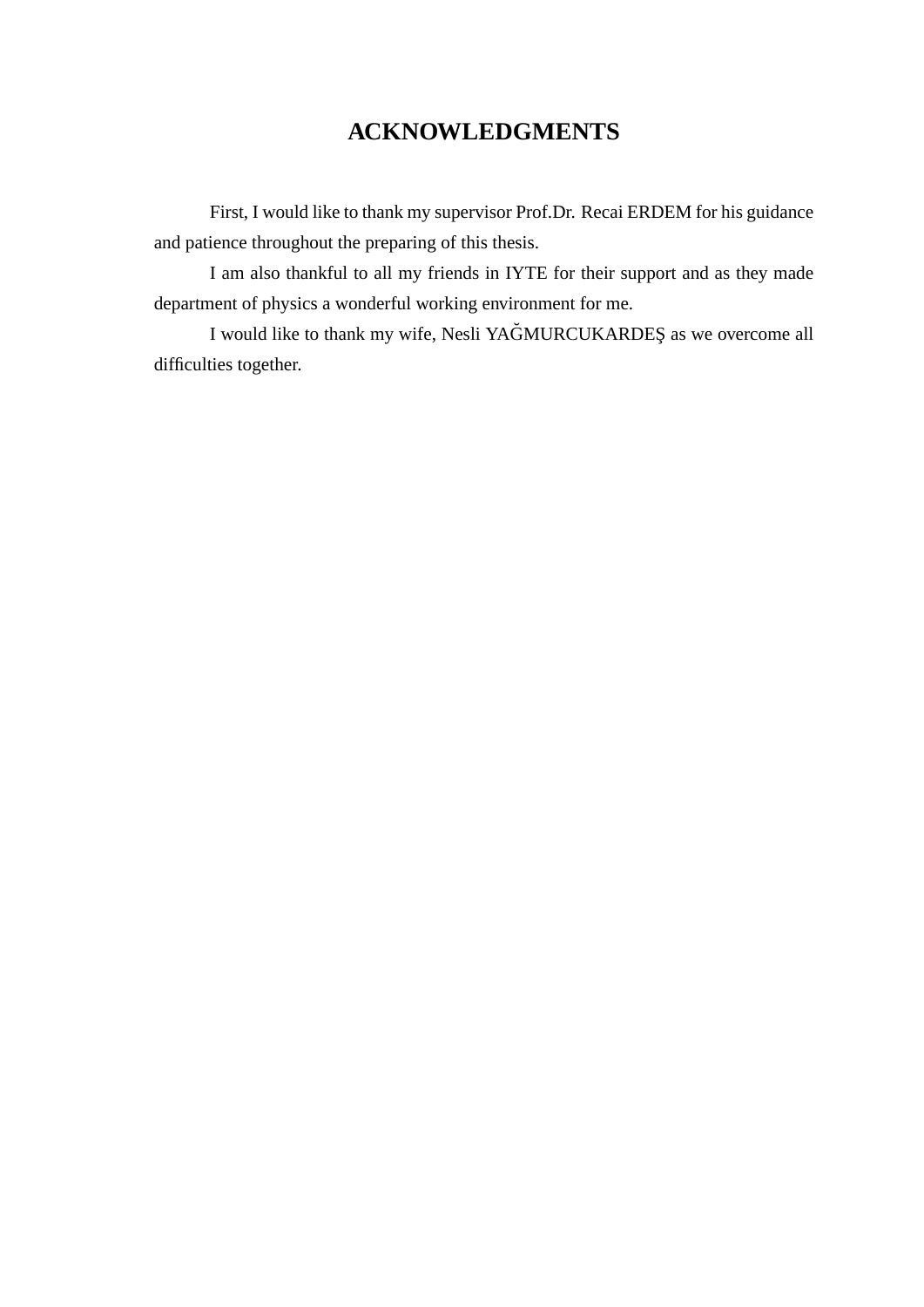## **ABSTRACT**

## DARK ENERGY MECHANISMS IN THE CONTEXT OF EXTRA DIMENSIONAL MODELS

Dark energy is the simplest and the most standart explanation to account for the observed accelerated expansion of the universe. In this thesis we use the term 'dark energy' in its standart meaning i.e. a field or fluid that is responsible for the cosmic acceleration in the frame work of general relativity. Meanwhile extra dimensions is an attractive framework to understand many otherwise unexplained physical phenomena in a clear, simple formulation. Therefore the study of extra dimensional cosmological models is an attractive area of study. In this thesis we have considered viability of extra dimensional cosmological models in the light of the accelerated expansion of the universe. We have confirmed the results of studies that have shown the incompatibility of a broad class of extra dimensional cosmological models with a dark energy of an equation of state close to that of cosmological constant. We have discussed also possible theoritical and observational ways to avoid the no-go theorems for extra dimensional cosmological models as well.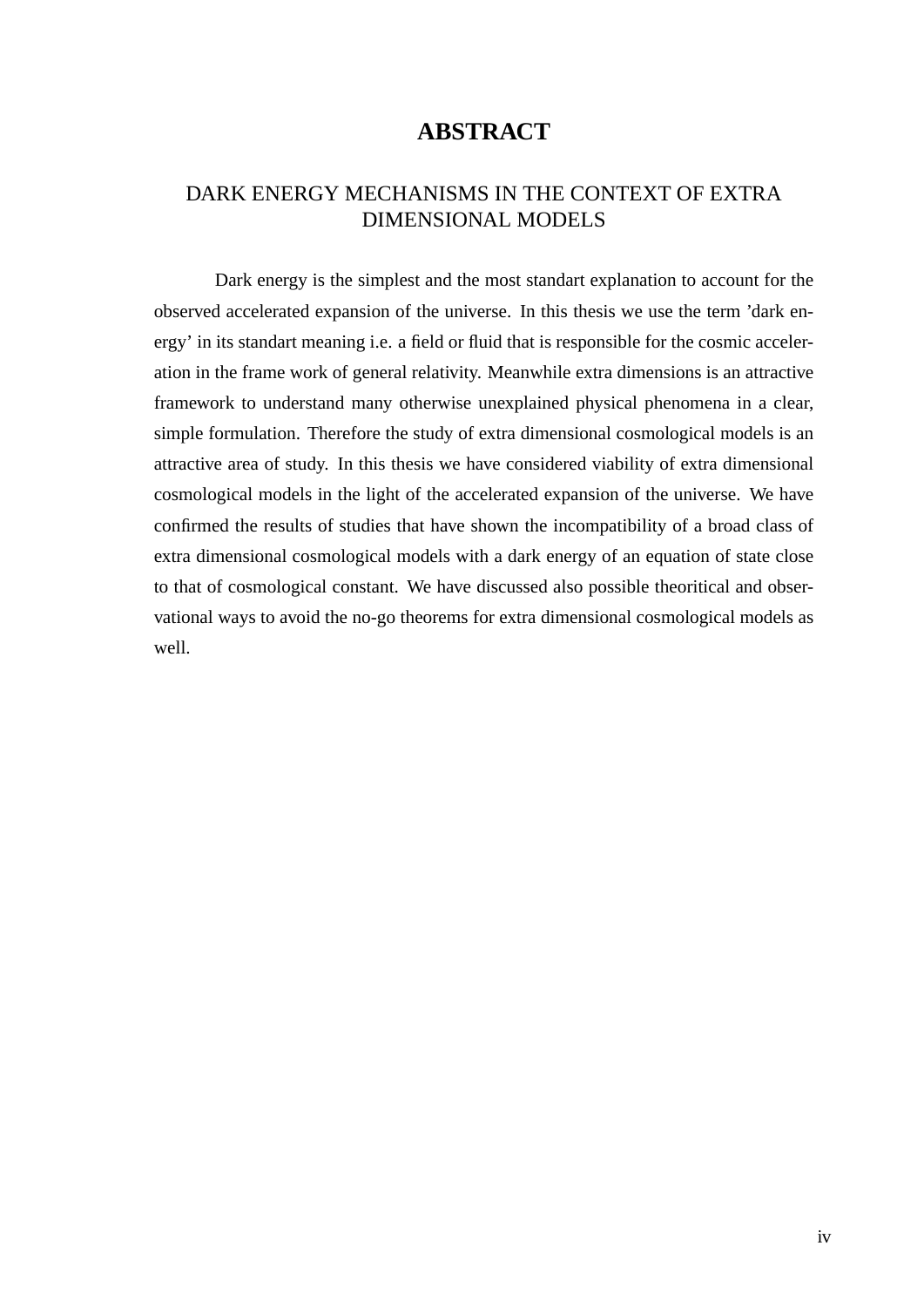# **OZET ¨**

## EK BOYUTLU MODELLER CERCEVESİNDE KARANLIK ENERJİ MEKANİZMALARI

Karanlık enerji evrenin ivmelenerek genişlemesi gözlemlerini açıklayan en basit ve en standart yoldur. Bu tezde karanlık enerji terimi en standart anlamında yani genel görelilik çerçevesindeki kozmik ivmelenmenin sorumlusu olan bir alan yada akışkan anlamında kullanılmıştır. Öte yandan, ek boyutlar diğer birçok açıklanmamış fiziksel fenomenleri açık ve basit formülasyonda anlamaya yarayan bir çerçevedir. Bu yüzden ek boyutlu kozmolojik modellerin araştırılması ilgi çekici bir çalışma alanıdır. Bu tezde evrenin ivmelenerek genislemesi gerçeğinin ısığı altında ek boyutlu kozmolojik modeller incelendi. Ek boyutlu kozmolojik modeller çerçevesinde durum eşitliği kozmolojik sabite yakın olan karanlık enerji modelleri elde etmenin zorluğuna ilişkin daha önce yapılmış çalışmalar gözden geçirildi ve elde edilen sonuçlar doğrulandı. Ek boyutlu kozmolojik modellere ilişkin elde edilmiş olan sınırlayıcı teoremlerden kaçınmanın teorik ve gözlemsel yolları da tartışıldı.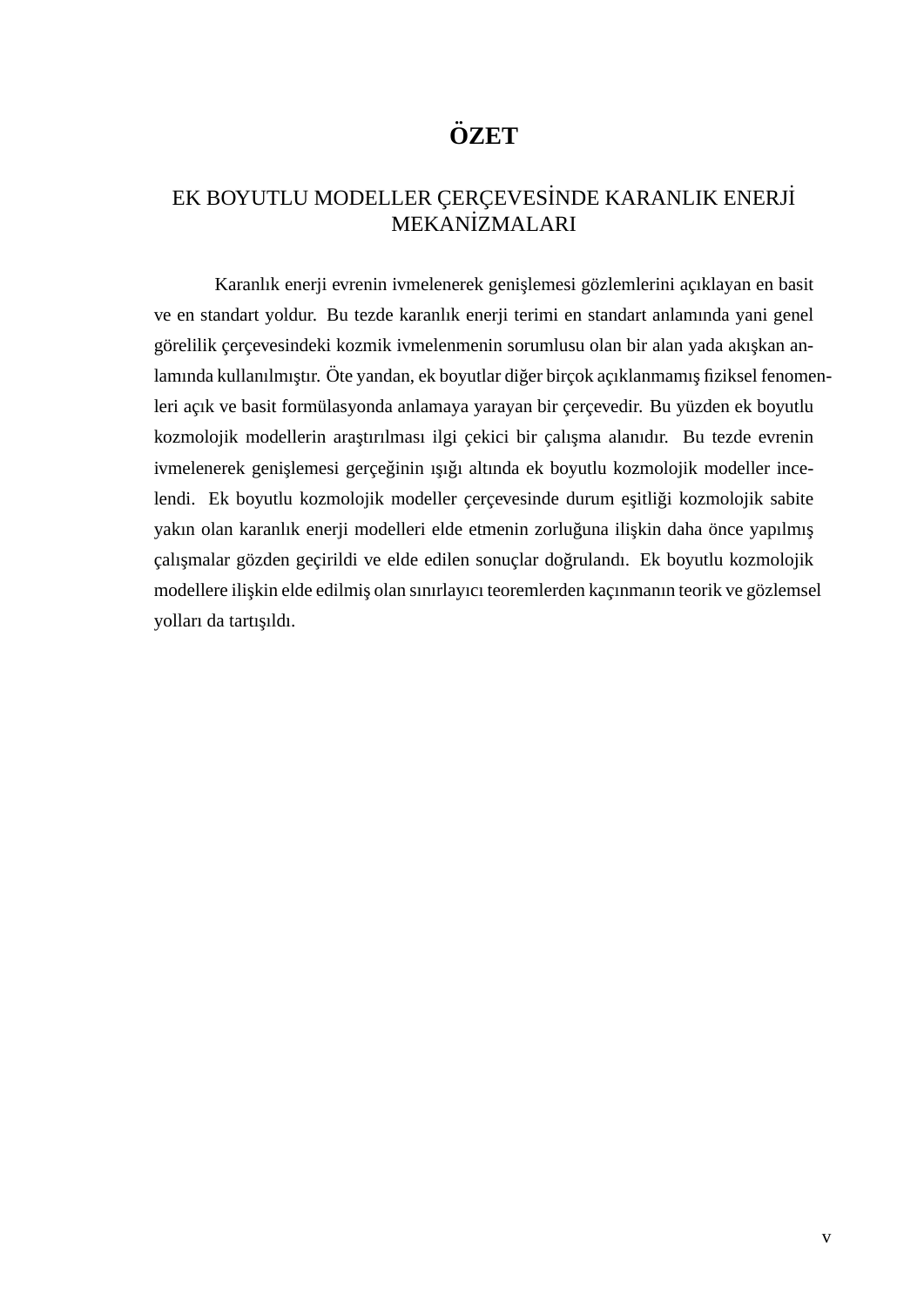# **TABLE OF CONTENTS**

| 2.1.                                                              | 3  |
|-------------------------------------------------------------------|----|
|                                                                   |    |
| 2.3. FLRW Metric and the Corresponding Einstein Equations  6      |    |
| 2.4. Observational Evidence for Cosmic Expansion and Acceleration | 9  |
|                                                                   |    |
|                                                                   |    |
|                                                                   |    |
| 3.2.1.                                                            |    |
| 3.2.2.                                                            |    |
|                                                                   |    |
|                                                                   |    |
|                                                                   |    |
|                                                                   |    |
|                                                                   |    |
|                                                                   |    |
|                                                                   |    |
|                                                                   |    |
| 5.3. Constraints on Extra Dimensional Models of Dark Energy From  |    |
|                                                                   |    |
| 5.3.1.                                                            |    |
| 5.3.2.                                                            |    |
| 5.3.3.                                                            |    |
|                                                                   |    |
|                                                                   | 63 |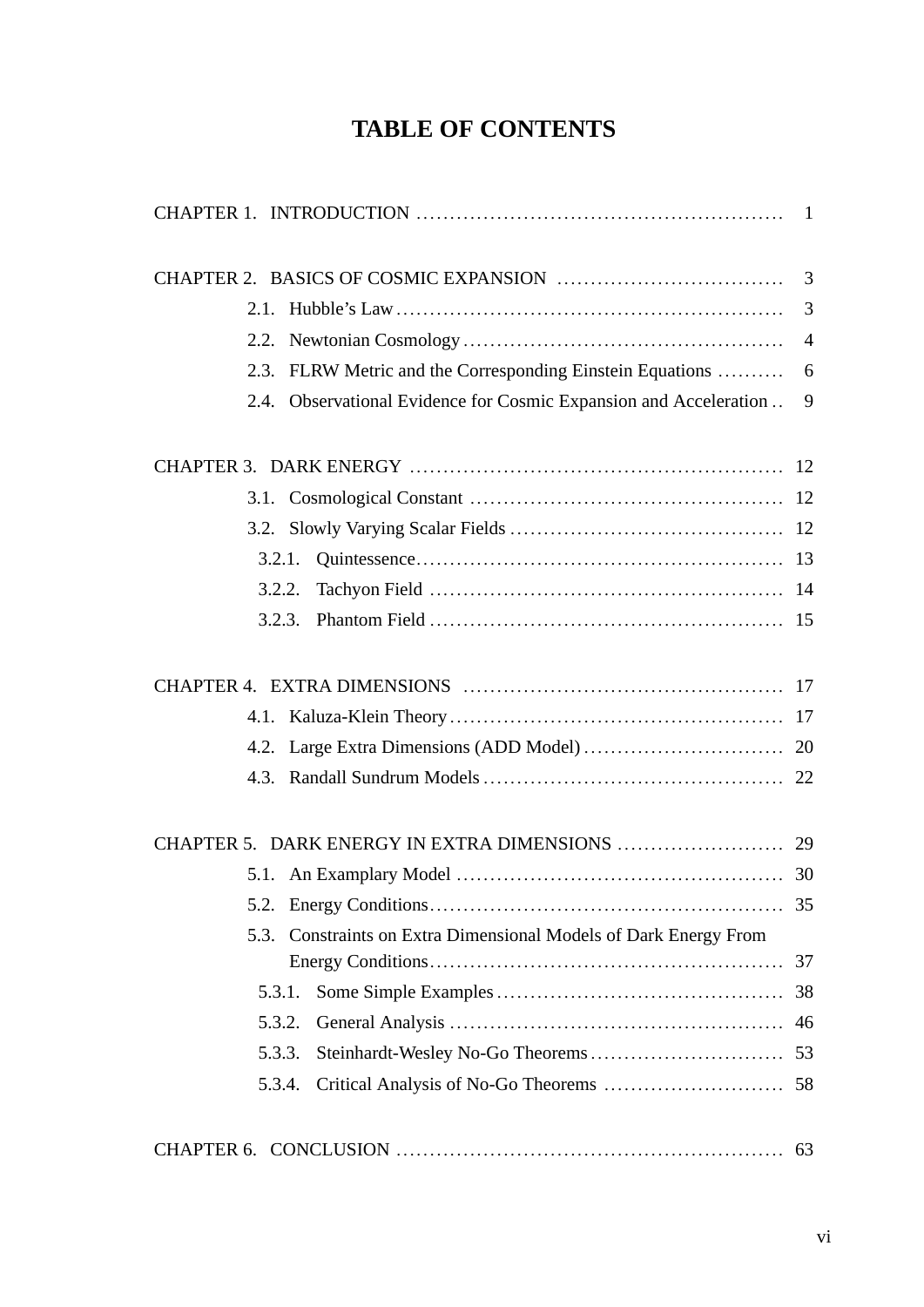| APPENDIX A. EINSTEIN TENSOR FOR FRIEDMANN-LEMAITRE-         |  |
|-------------------------------------------------------------|--|
|                                                             |  |
| APPENDIXB. COSMOLOGICAL CONSTANT IN EINSTEIN STATIC         |  |
|                                                             |  |
|                                                             |  |
| APPENDIXD. PRESSURE AND ENERGY DENSITY FOR FIXED MODULI  74 |  |
|                                                             |  |
|                                                             |  |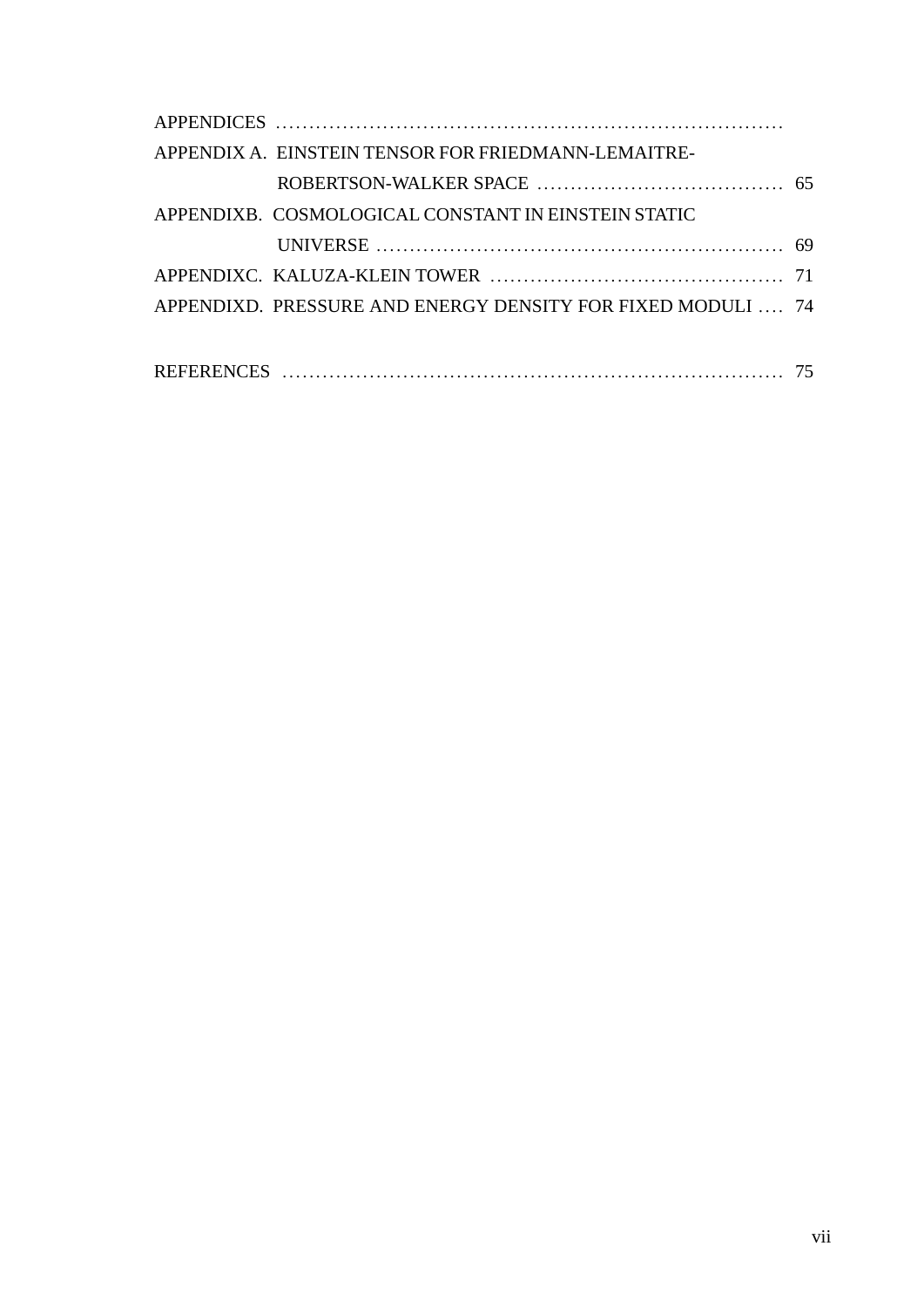## **CHAPTER 1**

## **INTRODUCTION**

Since 1929 it had been known that the universe is expanding [1, 2]. Researchers were expecting that the expansion should be slowing because the universe's own gravity tugs against the expansion. The cosmic acceleration rate can be observed by measuring the distances to exploding stars known as supernovae. In 1998 in a quite unexpected way the observations of high redshift supernovae revealed that the universe is accelerating at present [3, 4]. There must exist something to make the universe expand at an accelerating rate. There are some frameworks to explain this acceleration; some form of energy (called dark energy) [5–9], modification of gravity [6, 10], inhomogeneity in the matter distribution [11, 12] are the main of these frameworks. The framework we adopt in this thesis is the most standard of these, known as 'Dark Energy', some kind of fluid or matter field that causes accelerated expansion of universe [13] in the context of Einstein's theory of general relativity [14]. In the following sections we consider some basic candidates for dark energy.

Dimension is a natural concept to humans in everyday life. A dimension is a parameter or measurement used to describe some relevant characteristic of a place or object. The time and space are known examples of dimensions. Einstein's theory of relativity is formulated in 4-dimensions. The question is how it is possible to have more than 4 dimensions because we do not see the effect of extra dimensions. The possibility of existence of extra dimensions although we do not see them in everyday life may be seen through an example. Let us suppose an ant which is moving on a cord. When we look from a distance we see the cord as one dimensional. But when we zoom onto the cord, we see one dimension is not enough to describe the exact position of the ant. Therefore we need a second dimension which takes the form of a small compact circle having the thickness of the cord. The ant can also move along this circle. As we see from this example a one dimensional picture from a distance could in fact contain two dimensions. In fact this (i.e. taking the extra dimension small and compact) is one way to explain why it is not observed at low energies. Another way is to make matter be confined to a four dimensional wall i.e. a brane in extra dimensions [15, 16].

We may ask what the physical effect of extra dimensions would be here. Let us start with the gravitational force between two objects. This force has a magnitude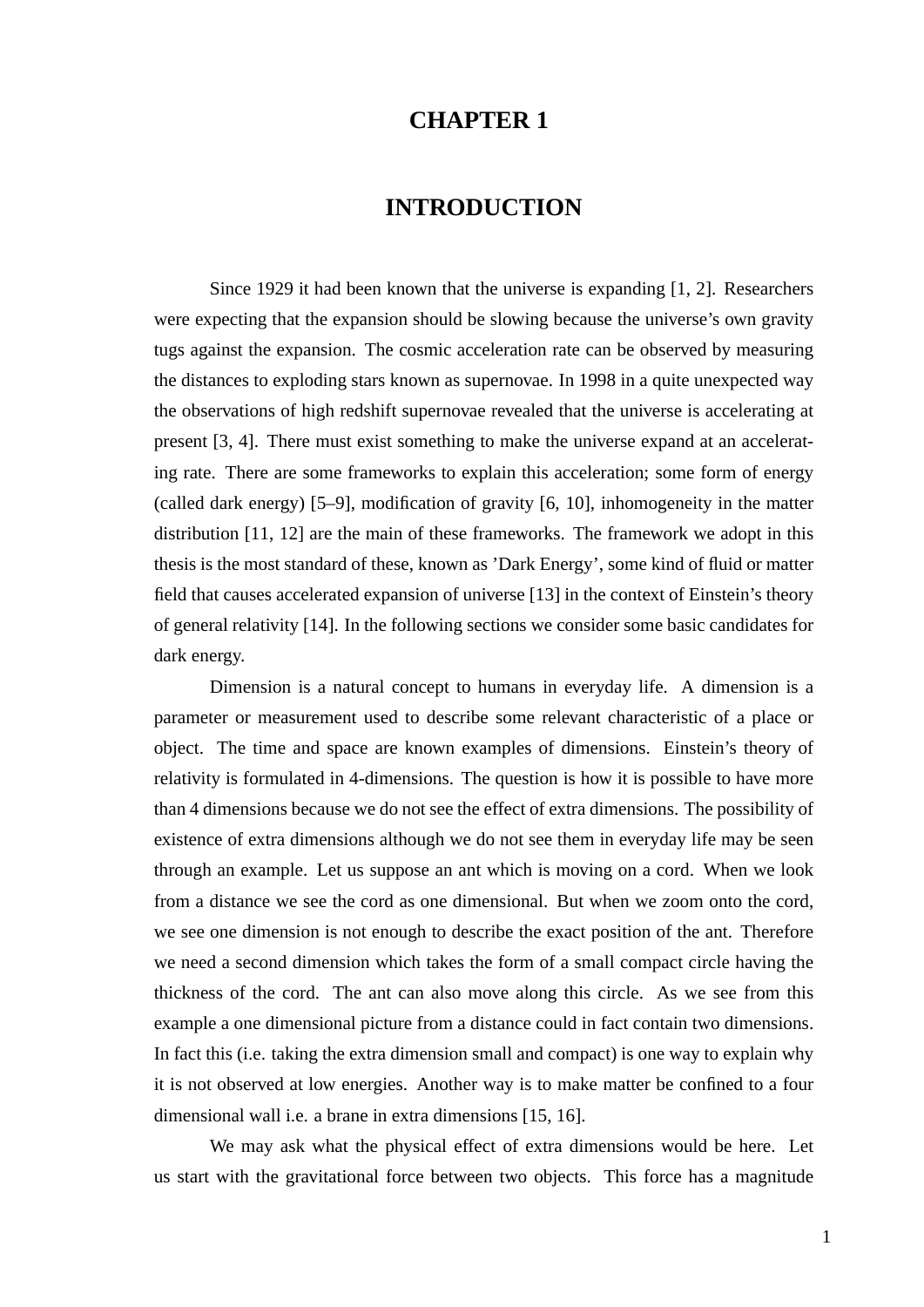proportional to  $\frac{1}{r^2}$ . When we suppose in addition N extra dimensions, we will see this force changing to  $\frac{1}{r^{2+N}}$ . Hence we see the number of extra dimensions change the nature of the physical law of this force. This is why the question of existance of extra dimensions becomes an experimental question. Another reason for extra dimensions is also related to gravity. We do not know the behavior of gravity at distances shorter than  $10^{-4}$  cm and at distances larger than  $10^{28}$  cm. All what we know about the gravity is within this range. In addition to gravity, electromagnetic interactions which obey inverse square law also are known down to distances of  $10^{-16}$  cm but below this scale there might exist a change in the behaviour of it. Therefore there is a possibility that they can change with the laws of extra dimensional space if extra dimensions exist. One can ask what are the benefits of a world with extra dimensions? I will give few titles related to this questions, unification of gravity, quantization of gravitational interactions, Higgs mass hierarchy problem, cosmological constant problem, etc.

As we have discussed above, extra dimension is an attractive framework to explain some phenomena or relations in nature that seem unaddressed in a simple way. Therefore the use of extra dimensions to account for accelerated expansion of the universe (cosmic acceleration) is quite natural and is discussed in many studies and models [17–19].

In this thesis we questioned if extra dimensional models that include cosmic acceleration may be realized in a way consistent with observations and within standart theoretical framework. To this end first we reviewed dark energy and extra dimensions. Then, we reconsidered the constraints on broad class of models that are derived from energy conditions [20, 21]. We have confirmed their conclusion and discussed possible routes to avoid these constraints.

Note that we take the signature of the four dimensional metric be  $(-,+,+,+)$  unless otherwise stated.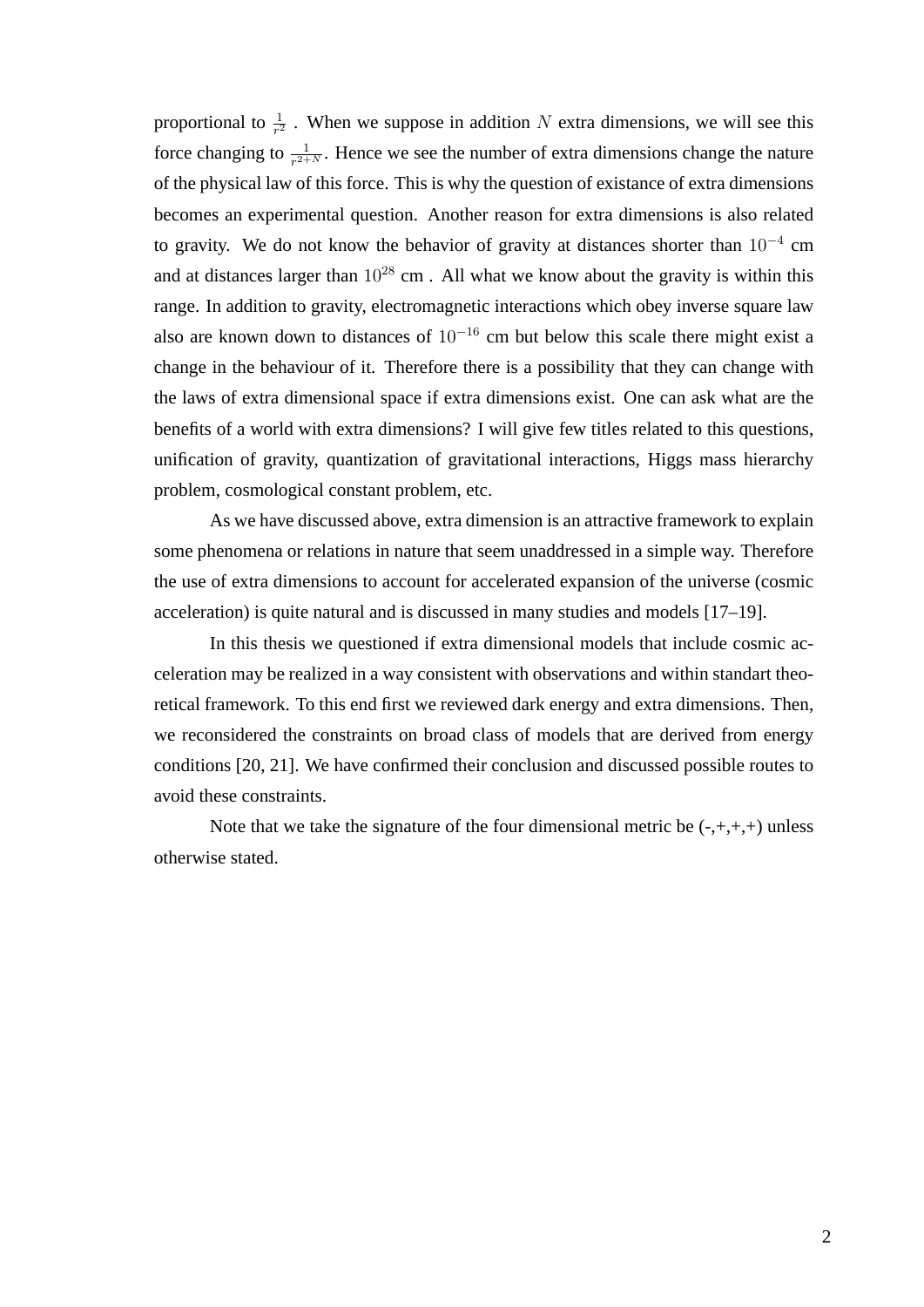## **CHAPTER 2**

## **BASICS OF COSMIC EXPANSION**

### **2.1. Hubble's Law**

In this chapter I will write the Friedmann-Lemaitre-Robertson-Walker (FLRW) metric and the corresponding equations to explain the rate of expansion of the universe. But firstly we start with Hubble law.

Hubble law [1] is a natural consequence of homogeneity and isotropy in an expanding universe (here homogeneity tells us that universe looks the same when it is observed from any point whereas isotropy means that the universe looks same in any direction). Now let us start with a coordinate system with origin O at which matter is at rest. The velocity field that is the relative average velocity of matter at any two points depends on the radius  $r$  (i.e. the distance between the points) and time  $t$  (i.e. the time that takes light to travel between these points). We can denote this velocity field by  $v(r, t)$  and write down as;

$$
v(r,t) = H(t)r(t)
$$
\n(2.1)

where  $H(t)$  is known as the Hubble parameter. Hubble's law tells us how the average velocity between any two points in space changes with time. Therefore one names  $H(t)$ as the expansion rate of the universe. From equation (2.1) one may write;

$$
\frac{dr}{dt} = H(t)r\tag{2.2}
$$

$$
\frac{dr}{r} = H(t)dt\tag{2.3}
$$

$$
\int_{r_0}^{r_t} \frac{dr}{r} = \int_0^t H(t)dt
$$
\n(2.4)

Now integrating both sides we have;

$$
r(t) = r(0) \exp \int_{o}^{t} H dt
$$
\n(2.5)

3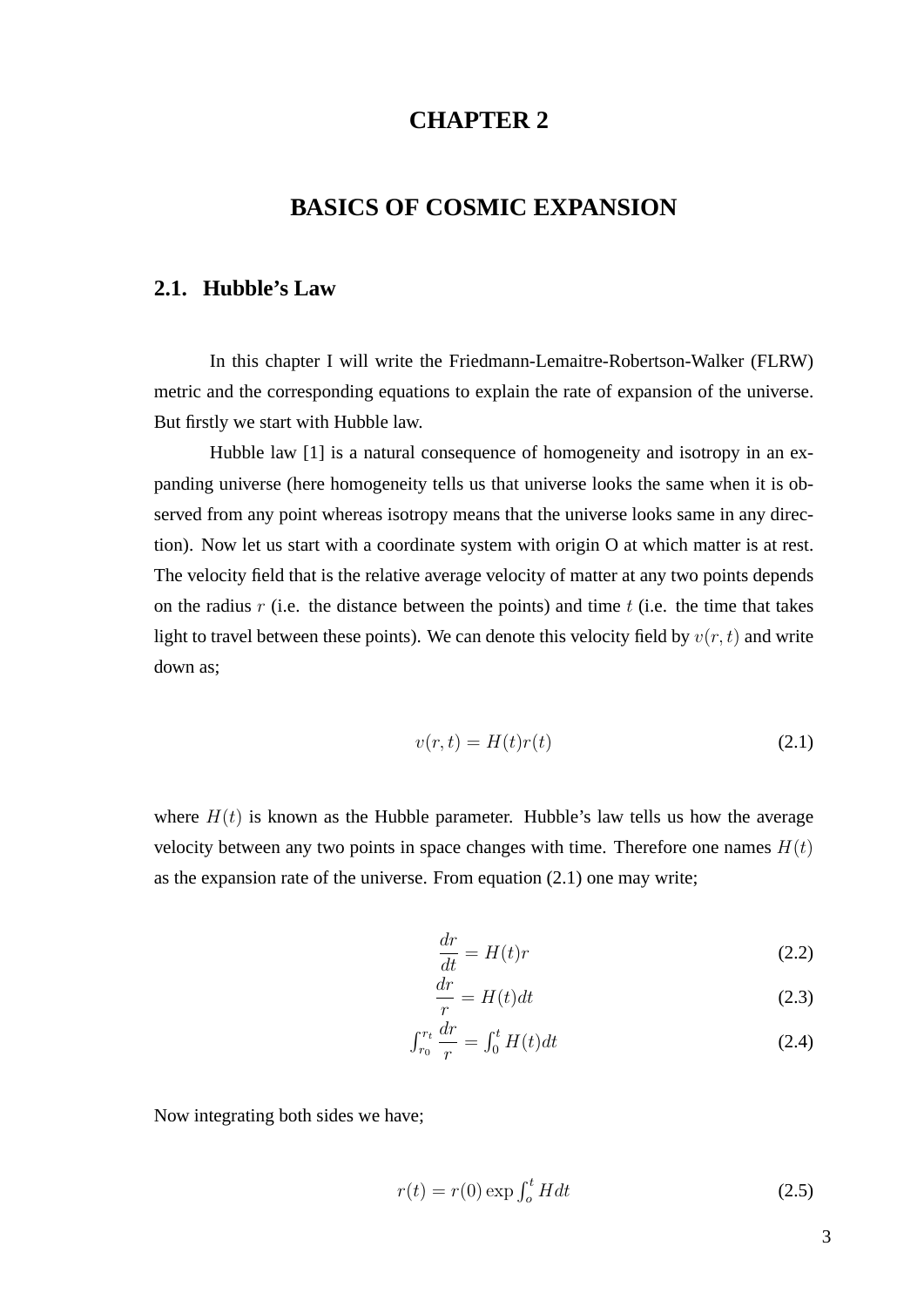Here we will introduce  $a(t)$  which is known as scale factor :

$$
a(t) = \frac{r(t)}{r(0)}\tag{2.6}
$$

then we may write

$$
a(t) = \exp \int_0^t H(t')dt' \tag{2.7}
$$

taking the natural logarithm of both sides and taking the derivatives with respect to time we have;

$$
H(t) = \frac{\dot{a}}{a} \tag{2.8}
$$

As it can be seen from (2.8) the expansion rate  $H(t)$  is a function of scale factor  $a(t)$ . This scale factor is so important that it contains complete information about the dynamics of homogeneous and isotropic universe.

According to the Hubble's law, if the universe is isotropic and homogeneous, particles move radially from an observer which may be supposed as located at the origin of a sphere. We can see this directly from the relation (2.1) which tells us that the velocity of a moving particle is associated with the radial distance of the particle from the observer. This motion is known as 'Hubble Flow'.

#### **2.2. Newtonian Cosmology**

The picture in Friedmann-Lemaitre-Robertson-Walker (FLRW) space may be made more plausible through a naive Newtonian analysis [22, 23]. One may write the evolution equation for Hubble's parameter in (2.8) by using a naive Newtonian approach. Let us start with a particle which is located at a point on a sphere and the particle is at a distance  $r(t)$  from the origin. Here because of the isotropy we take spherical symmetry. We consider that at a given time t, there exists matter with density  $\rho_b(t)$  at the origin. For given particle of mass  $m$  we can write the gravitational force and then by calculating the potential energy of it we may write the total energy of this particle. The gravitational force on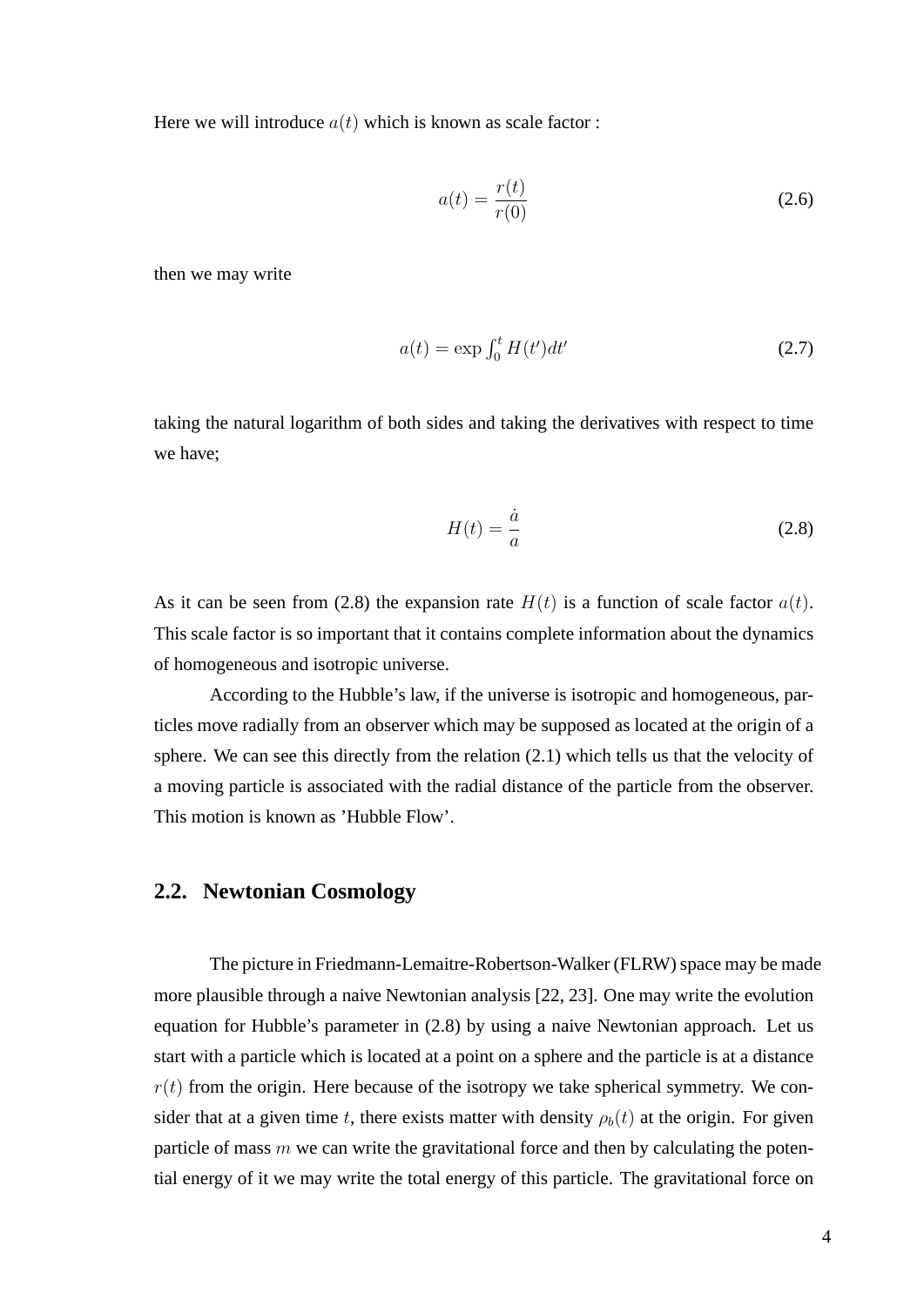this mass  $m$  is,

$$
\vec{F} = -\frac{GMm}{r^2}\hat{r} = -\vec{\nabla}U\tag{2.9}
$$

where  $M$  is the mass located at the origin of the sphere. From equation (2.9) we may calculate the potential energy of this mass  $m$  which is;

$$
U(r) = -\frac{GMm}{r}
$$
\n(2.10)

The total energy of the mass  $m$  is;

$$
E_{tot} = \frac{1}{2} m \dot{r}^2 - \frac{GMm}{r}
$$
 (2.11)

Since we are on the sphere, we may write (2.11) in terms of the volume and density of matter located at the origin as;

$$
\rho_b(t) = \frac{M}{V} \tag{2.12}
$$

$$
V = \frac{4}{3}\pi r^3(t)
$$
 (2.13)

$$
E_{tot} = \frac{1}{2} m \dot{r}^2 - \frac{4\pi}{3} G m \rho_b r^2
$$
 (2.14)

Now from the total energy equality if we divide each term by  $\frac{mr^2}{2}$ 2 , we will have;

$$
\frac{\dot{r}^2}{r^2} = \frac{8\pi}{3}G\rho_b + \frac{2E_{tot}}{mr^2}
$$
\n(2.15)

Here the term on the left hand side of equation (2.15) may be written as  $\frac{\dot{a}^2}{2}$  $\frac{a}{a^2}$  which is also equal to the square of Hubble's parameter  $H$ . Then (2.15) may be written as;

$$
H^{2} = \frac{8\pi}{3}G\rho_{b} + \frac{2E_{tot}}{mr^{2}} = \frac{\dot{a}^{2}}{a^{2}}
$$
 (2.16)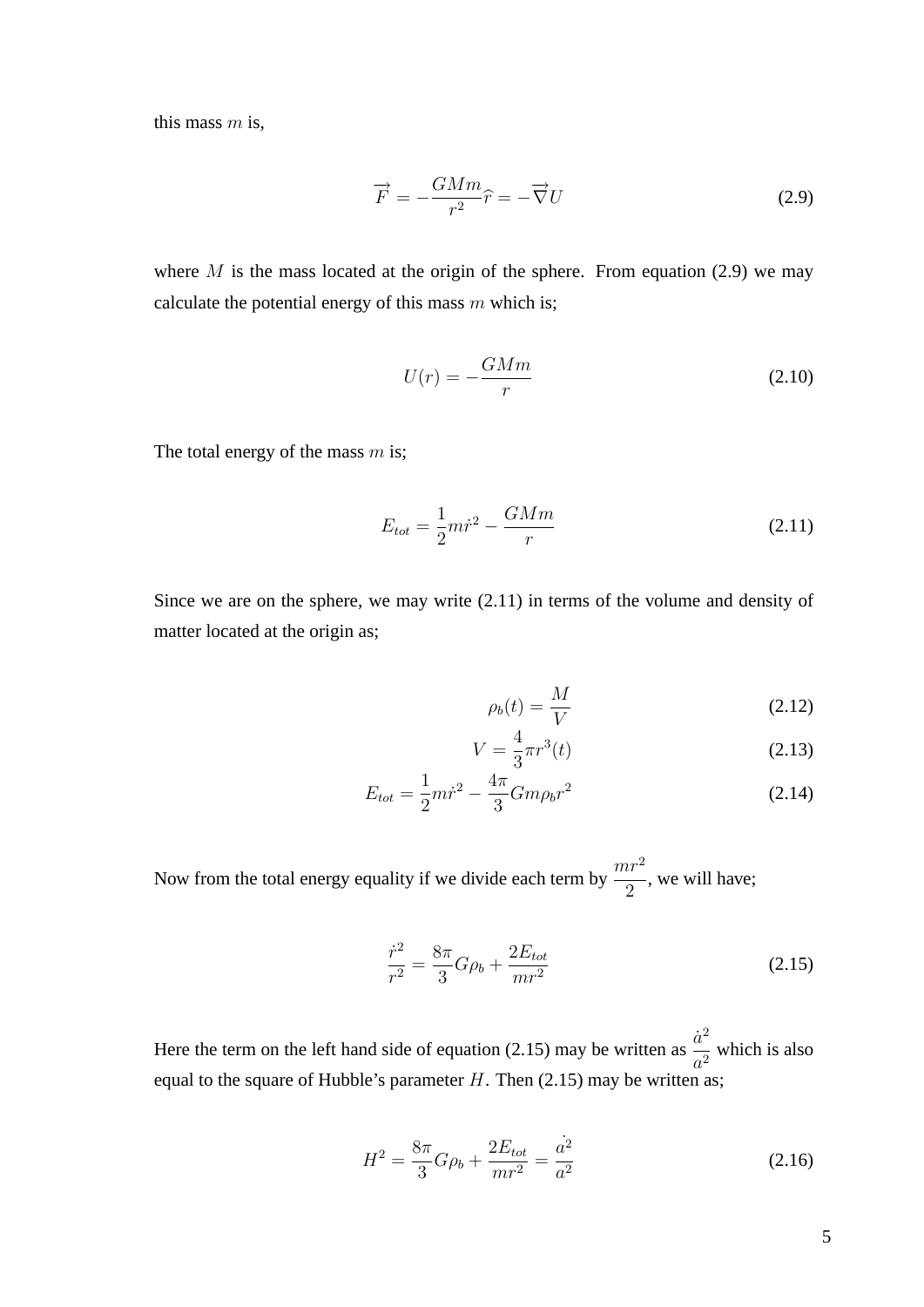This equation is known as the Friedmann equation. In this equation we will write the second term on the right side in terms of a new parameter K. Then it may be written as  $K = -\frac{2E_{tot}}{2(0)}$  $r^2(0)m$ . Here the sign of  $K$  depends on the energies of the mass  $m$  that is comparison of kinetic energy and potential energy because if  $E_k > E_p$  in (2.14) then we see K is negative but if  $E_k < E_p$ , K is positive. Also it can be zero when two energies are equal. Now one may relate the results of this analysis to the general relativity concepts. As we will seee in the next section the sign of  $K$  shows the geometry of space. If  $K$  is be zero, then we say universe is flat, for  $K$  is negative it is an open universe which is also called hyperbolic like and finally for  $K$  is positive it is a closed universe that is spherical like.

### **2.3. FLRW Metric and the Corresponding Einstein Equations**

Friedmann-Lemaitre-Robertson-Walker (FLRW) metric is an exact solution to the Einstein's field equations of general relativity. The form of the metric describes the universe as homogeneous, isotropic and expanding. Since the scale factor is written in the metric, the solutions of field equations must give the size of universe as a function of time. This metric may be written in 4-D as;

$$
ds^{2} = -dt^{2} + a^{2}(t)[\frac{dr^{2}}{1 - Kr^{2}} + r^{2}(d\theta^{2} + sin^{2}(\theta)d\phi^{2})]
$$
\n(2.17)

where  $a(t)$  is the scale factor and  $K = 0, \pm 1$ . As we mentioned before, the sign of K shows the geometry of space. If K is zero, then we say the universe is flat, if K is negative it is an open universe which is also called hyperbolic like, and finally if  $K$  is positive it is a closed universe that is spherical like. The coordinates  $(r, \theta, \phi)$  are co-moving coordinates in which a freely moving particle comes to rest. This form of the metric is written in spherical coordinates. The spatially flat case i.e.  $K = 0$  may be written in Cartesian coordinates as;

$$
ds^{2} = -dt^{2} + a^{2}(t)[(dx_{1})^{2} + (dx_{2})^{2} + (dx_{3})^{2}]
$$
\n(2.18)

To have information about the dynamics of this metric we should solve Einstein's equations for the scale factor  $a(t)$ . Now to have a differential equation for the scale factor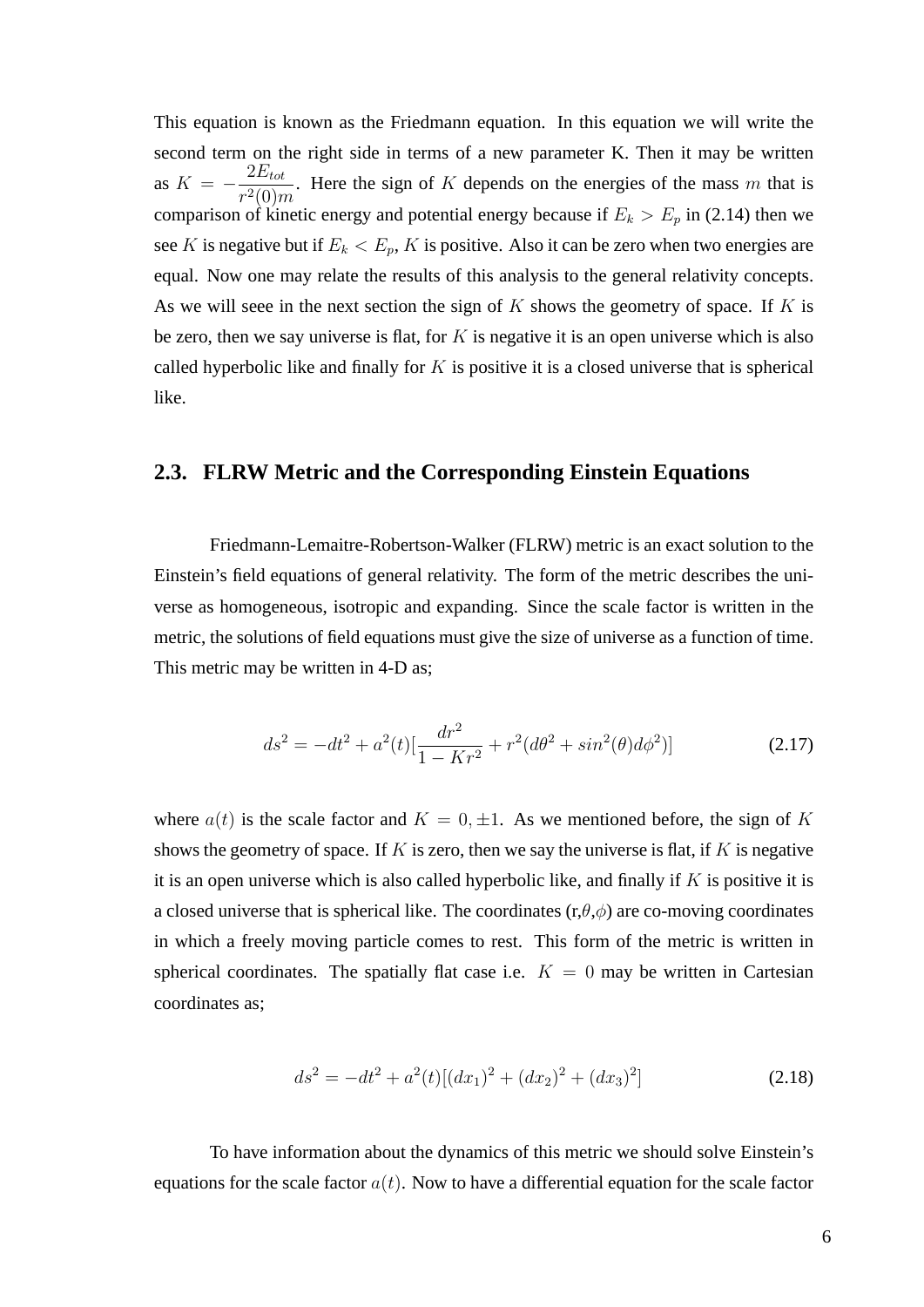we should consider Einstein equations which are written as;

$$
G_{\mu\nu} = R_{\mu\nu} - \frac{1}{2}g_{\mu\nu}R = 8\pi GT_{\mu\nu}
$$
 (2.19)

where  $G_{\mu\nu}$  is the Einstein tensor,  $R_{\mu\nu}$  is the Ricci tensor and  $T_{\mu\nu}$  denotes the energy momentum tensor. Ricci tensor may be written as;

$$
R_{\mu\nu} = \Gamma^{\rho}_{\mu\nu}, \rho - \Gamma^{\rho}_{\mu\rho}, \nu + \Gamma^{\rho}_{\rho\sigma} \Gamma^{\sigma}_{\mu\nu} - \Gamma^{\rho}_{\mu\sigma} \Gamma^{\sigma}_{\rho\nu}
$$
(2.20)

where  $\Gamma^{\rho}_{\mu\nu},_{\rho}$  denotes  $\partial Γ_{\mu\nu}^{\rho}$  $\frac{\partial^2 E_{\mu\nu}}{\partial x^{\rho}}$  and  $\Gamma^{\rho}_{\mu\nu}$  is called 'Affine connection' in general. When it is symmetric i.e. when it is the metric compatible;  $\nabla_{\mu}g_{\rho\tau} = 0$  it is called the 'Christoffel symbol'. Christoffel symbols have the form written as ;

$$
\Gamma^{\rho}_{\mu\nu} = \frac{1}{2} g^{\rho\sigma} [g_{\mu\sigma,\nu} + g_{\sigma\nu,\mu} - g_{\mu\nu,\sigma}]
$$
\n(2.21)

Now after giving these information we may calculate Einstein tensor for FLRW metric given in (2.17). The elements of our metric may be written as;  $g_{00} = -1$ ,  $g_{11} =$  $a^2(t)$  $\frac{a'(t)}{1 - Kr^2}$ ,  $g_{22} = a^2(t) r^2$ ,  $g_{33} = a^2(t) r^2 sin^2(\theta)$ . The explicit calculations of  $G_{\mu\nu}$  are given in appendix A.

The elements of the Einstein tensor are;

$$
G_{00} = \frac{3}{a^2}(\dot{a}^2 + K), \quad G_{11} = (Kr^2 - 1)(2\ddot{a}a + \dot{a}^2 + K)
$$
  
\n
$$
G_{22} = -r^2(2a\ddot{a} + \dot{a}^2 + K), \quad G_{33} = -r^2\sin^2(\theta)(2a\ddot{a} + \dot{a}^2 + K)
$$

We may also write the elements of energy momentum tensor using these equations and the relation  $G_{\mu\nu} = 8\pi G T_{\mu\nu}$  as;

$$
T_{00} = \frac{1}{(8\pi G)} G_{00} = \frac{1}{(8\pi G)} \frac{3}{a^2} (\dot{a}^2 + K)
$$
  
\n
$$
T_{11} = \frac{1}{(8\pi G)} G_{11} = \frac{1}{(8\pi G)} (Kr^2 - 1)(2\ddot{a}a + \dot{a}^2 + K)
$$
  
\n
$$
T_{22} = \frac{1}{(8\pi G)} G_{22} = \frac{1}{(8\pi G)} r^2 (2a\ddot{a} + \dot{a}^2 + K)
$$
  
\n
$$
T_{33} = \frac{1}{(8\pi G)} G_{33} = \frac{1}{(8\pi G)} r^2 \sin^2(\theta) (2a\ddot{a} + \dot{a}^2 + K)
$$

In all our calculations  $i, j$  range from 1 to 3,  $G$  is gravitational constant and  $R$  is Ricci curvature scalar. When we suppose an ideal perfect fluid, because of homogeneity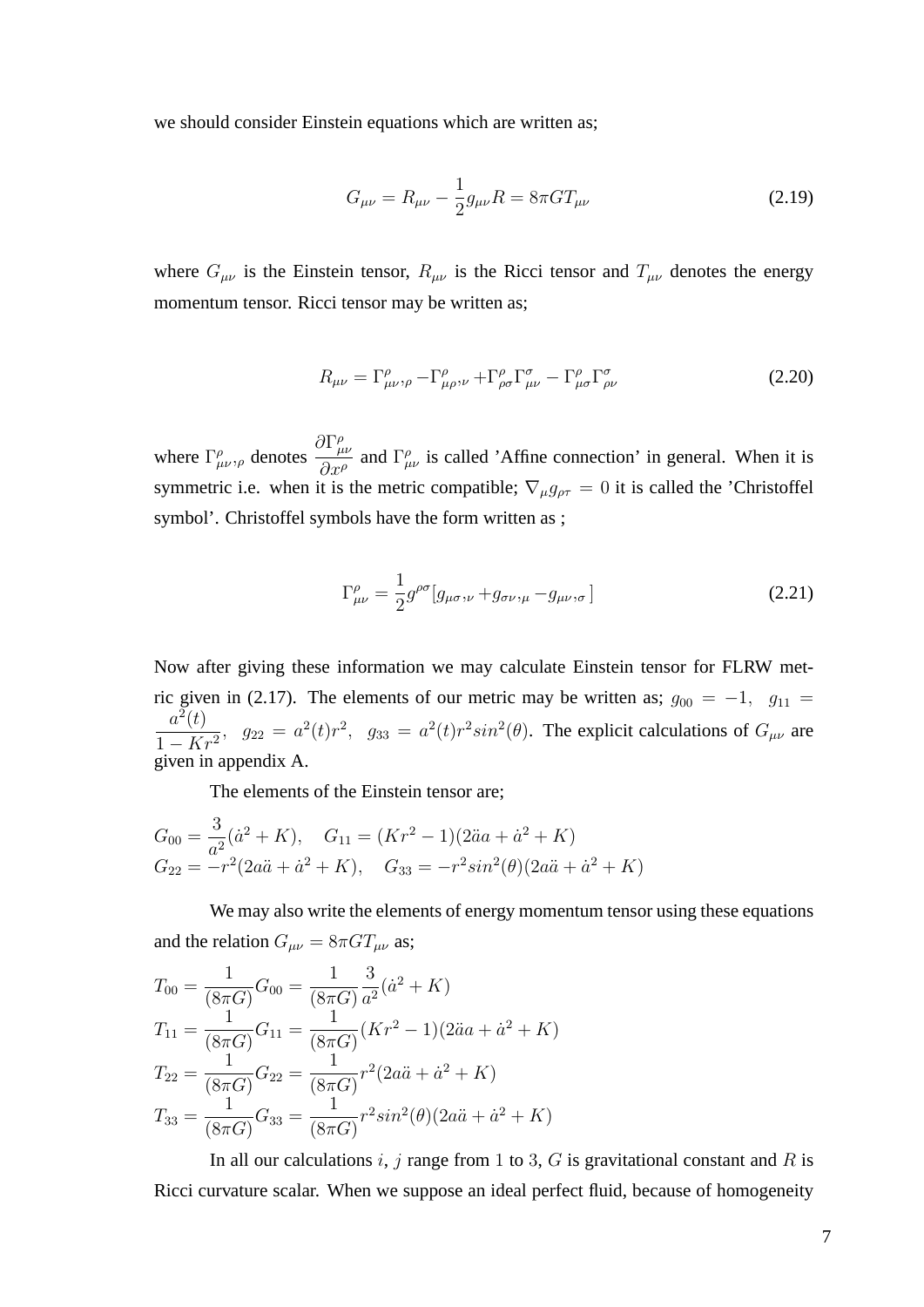and isotropy, the energy momentum tensor takes the form;

$$
T^{\mu\nu} = (\rho + P)U^{\mu}U^{\nu} + Pg^{\mu\nu}
$$
\n(2.22)

where  $\rho$  is the energy density, P is the pressure,  $U^{\mu}$  is the velocity vector field. If the three dimensional space is flat then (2.22) in co-moving coordinates becomes ;

$$
T_{\mu\nu} = Diag(\rho, P, P, P) \tag{2.23}
$$

where  $U^{\mu} = (1, 0, 0, 0)$  in co-moving coordinates.

We have written Einstein equations and the elements of Einstein tensor  $G_{\mu\nu}$ . From the four Einstein equations, we are able to write two independent equations. For the 00 component we have;

$$
G_{00} = 8\pi G T_{00}
$$
  

$$
8\pi G \rho = \frac{3}{a^2} (\dot{a}^2 + K) \Rightarrow H^2 = \frac{(8\pi G)}{3} \rho - \frac{K}{a^2}
$$
 (2.24)

where  $H =$  $\dot{a}$ a is the Hubble parameter. For another element of Einstein tensor we have ;

$$
G_{11} = 8\pi GT_{11}
$$

$$
-2\frac{\ddot{a}}{a} - \left(\frac{\dot{a}}{a}\right)^2 - \frac{K}{a^2} = 8\pi GP
$$
(2.25)

After multiplying (2.25) by three and then adding the resulting equation to (2.24) one gets;

$$
\frac{\ddot{a}}{a} = -\frac{4\pi G}{3}(\rho + 3P) \tag{2.26}
$$

We remind that  $\rho$  denotes the total energy density of all the fluid components present in the universe. In this equation we want  $\ddot{a}$  to be positive to have an accelerating universe, so the parenthesis on right side of equation must be negative.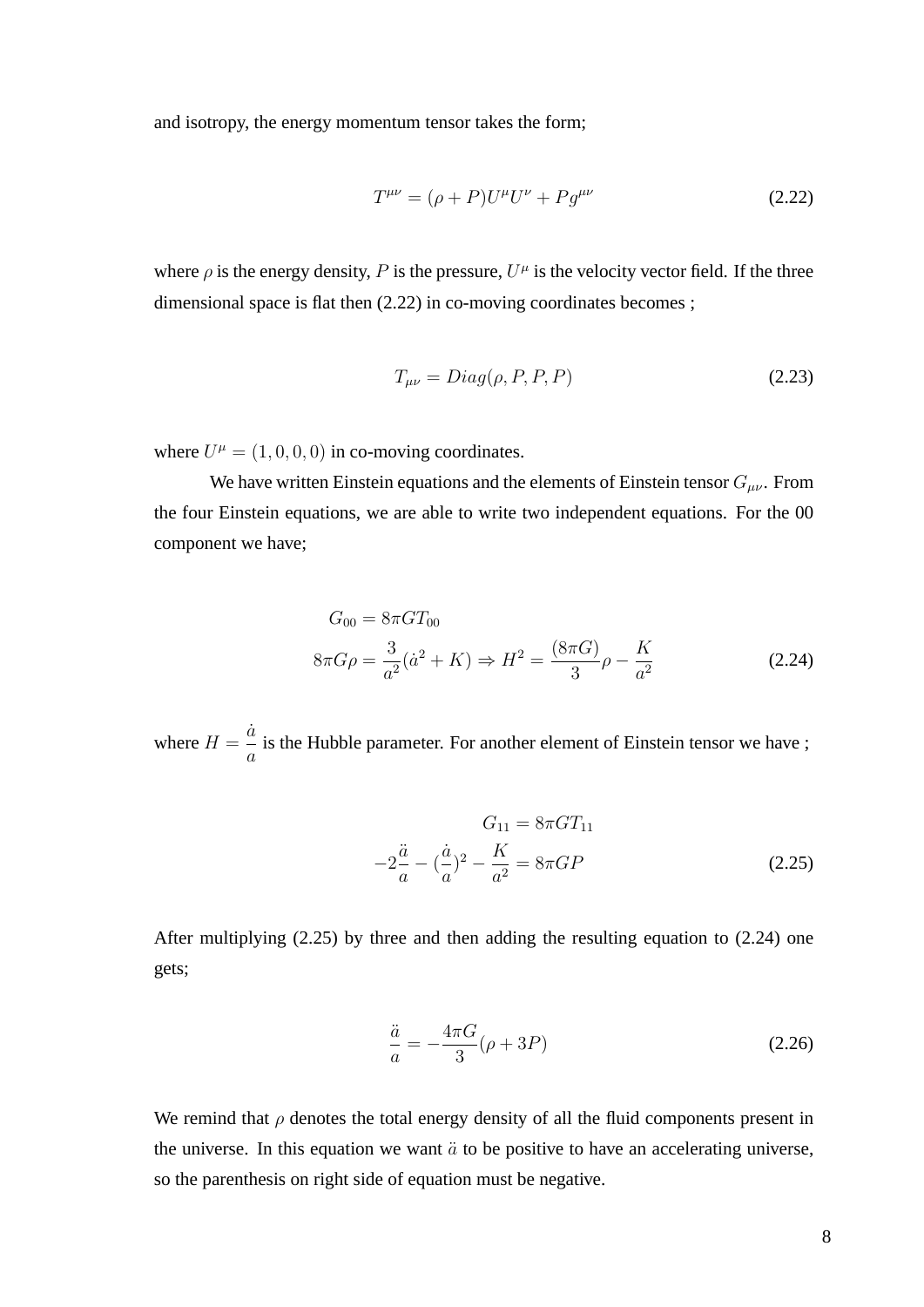#### **2.4. Observational Evidence for Cosmic Expansion and Acceleration**

In 1929 Edwin Hubble, who is an astronomer, was working at the Carnegie Observatories in Pasadena, California. He made some observation about the expansion of universe and he measured the redshifts of a number of distant galaxies. He also measured the relative distances of these galaxies by measuring the apparent brightness of a class of stars in each galaxy. When he plotted redshift against relative distance, he found that the average redshift of distant galaxies increased as a linear function of their distance as we mentioned in the first section of this chapter. But there must have existed an explanation for this relation and the only explanation is that the universe was expanding. This may be shown by using mathematical explanation of redshift.

In the picture of Hubble, ratio of the wavelength of an observed light to the that of source is given as;

$$
\frac{\lambda_{obs}}{\lambda_{source}} = \frac{a(t_0)}{a(t)}
$$

where  $\lambda_{obs}$  is the wavelength of observed light and  $\lambda_{source}$  is the wavelength of the source. The times  $t$  and  $t_0$  are the time when light emitted and observation (the present) time respectively. One may write this equation as;

$$
\lambda_{obs} = \lambda_{source} \frac{a(t_0)}{a(t)}
$$

As wee see there is a difference between wavelengths with the fraction of scale factors. It is known that in the case of redshift we have  $\lambda_{obs} > \lambda_{source}$ , then one may conclude  $\frac{a(t_0)}{a(t)}$  $a(t)$  $= 1 + z > 1$  where z is the redshift. This shows us that the scale factor of present time is grater than that of the time of the light emission which means that there must exist an expansion.

So what about the expansion rate? Is it accelerating, decelerating or at a constant rate? These questions found their answers in 1998 when there were some observations of type Ia supernovae [3, 4] suggested that the expansion of the universe has been accelerating. This of course may be seen mathematically by looking at the luminosity distance which is defined as the relationship between the absolute magnitude  $M$  and apparent magnitude m of an astronomical object. In general luminosity distance,  $D_L$ , is defined by the formula;

$$
D_L = \sqrt{\frac{L}{4\pi F}}
$$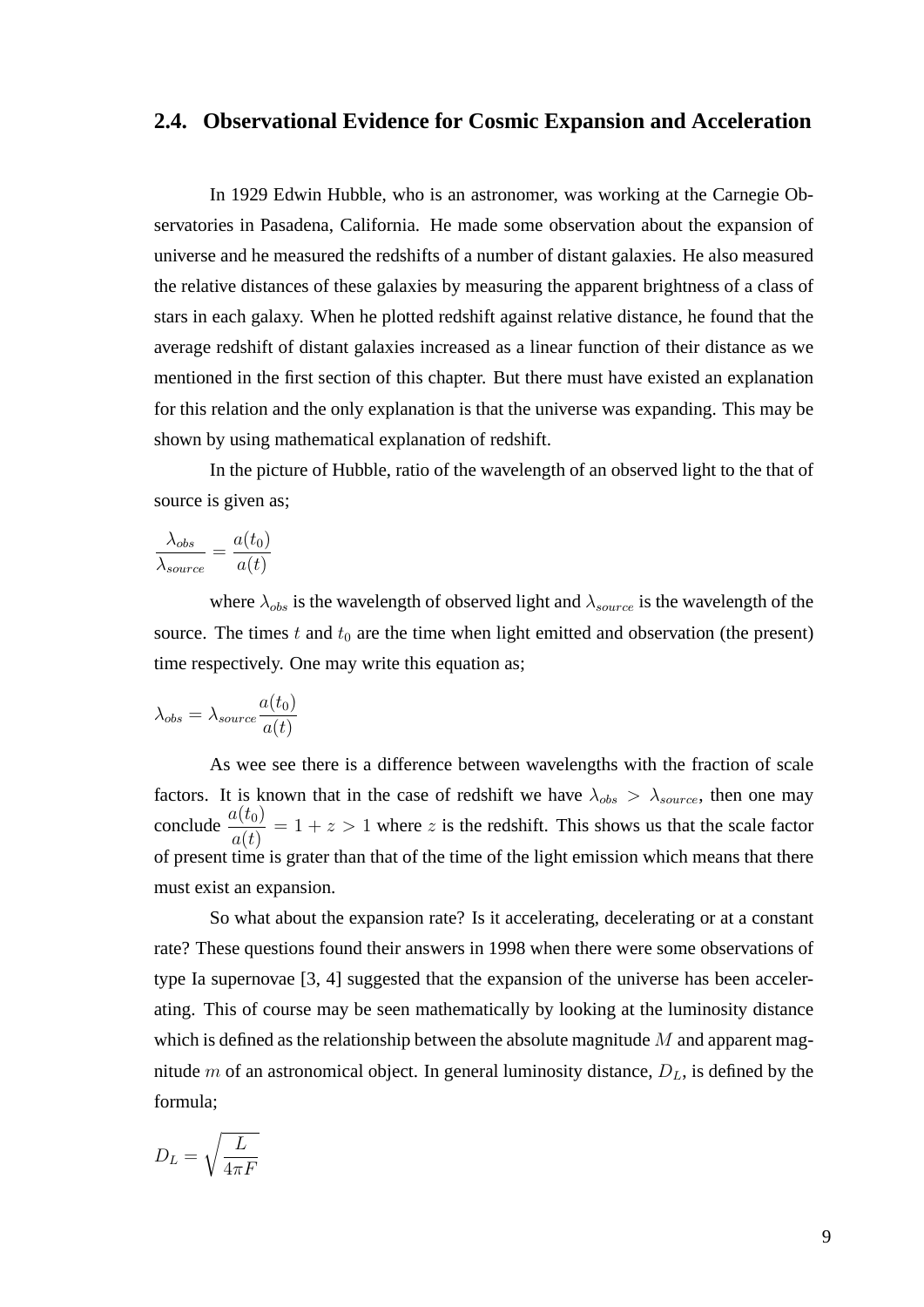where  $F$  is the observed flux and  $L$  is the intrinsic luminosity of the source. Also the luminosity distance in cosmology is known in another form which depends on redshift,  $z$ , that may be derived from (2.24);

$$
D_L = \frac{1+z}{H_0} \int_0^z \frac{dz'}{\sqrt{\Omega_M (1+z')^3 + \Omega_\Lambda (1+z')^{3(1+w)}}}
$$

where  $\Omega_x =$  $\frac{\rho_x}{\rho_y}$  which is the ratio of density of any source to the critical density  $\rho_c$ which is the energy density at  $K = 0$ . Here  $\Omega_M$  stands for matter while  $\Omega_{\Lambda}$  stands for cosmological constant. When we perform this integration for matter and for cosmological constant seperately we have the relations;

$$
D_L = \frac{2}{H_0}(1+z-\sqrt{1+z}), \quad \text{for} \quad \Omega_M = 1
$$
  

$$
D_L = \frac{z}{H_0}(1+z), \quad \text{for} \quad \Omega_\Lambda = 1
$$

One may see from these two relations that the luminosity distance for cosmological constant is larger than that of matter. In terms of the the absolute magnitude  $M$  and apparent magnitude m, luminosity distance in Mpc is given in  $[24, 25]$  as;

$$
m - M = 5\log D_L + 25
$$

If one sketches the graph of  $m - M$  to z (we can see the relations by putting the found values of  $D<sub>L</sub>$  into this equation), the graph shows that there is deflection in the line. When this graph is performed for matter dominated universe, we expect a line which must curve to the axis of  $z$  but found graph is like linear. This only can be explained as there must occur an acceleration to cause this deflection.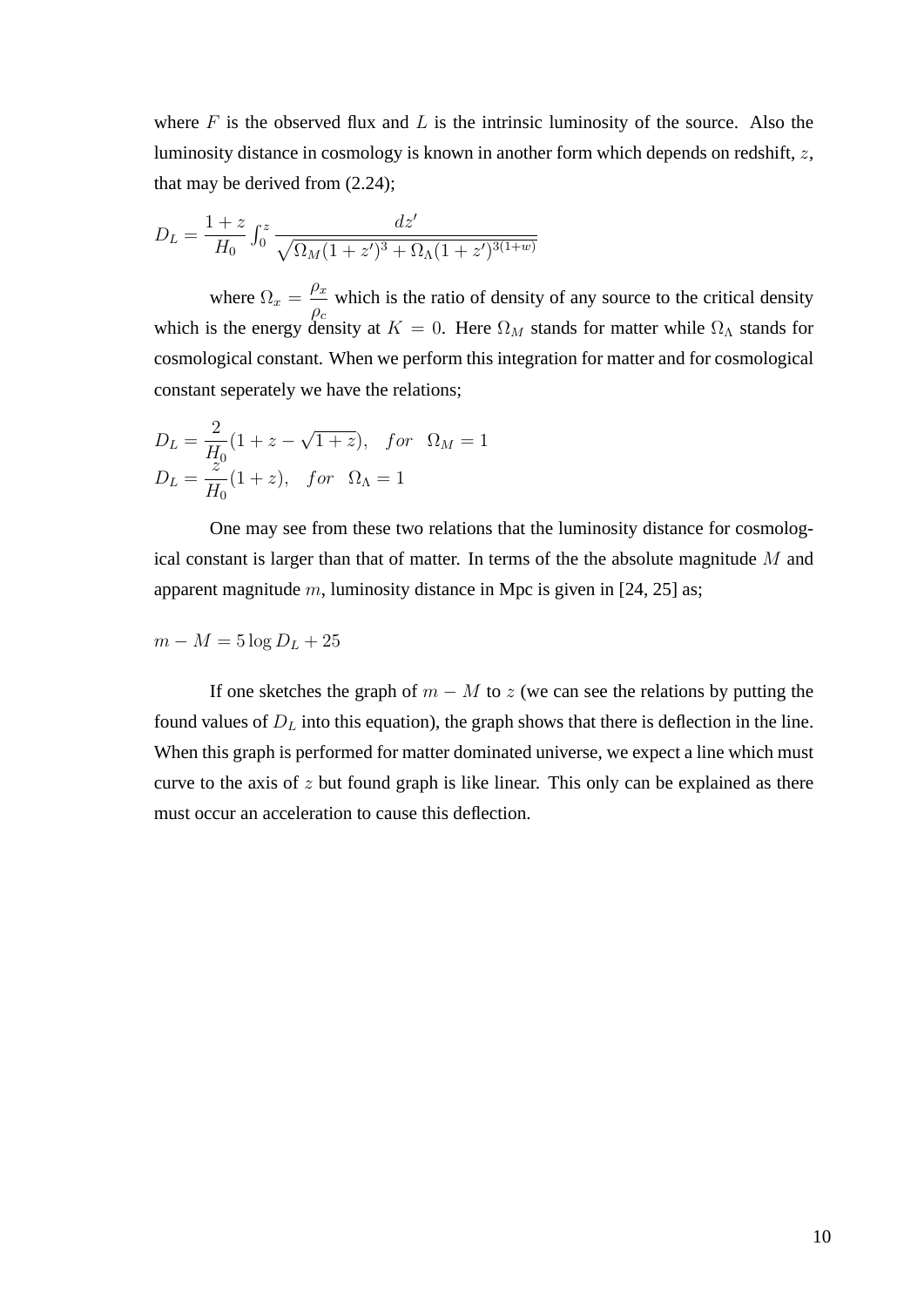## **CHAPTER 3**

## **DARK ENERGY**

### **3.1. Cosmological Constant**

The question of evolution of universe begins with Einstein and his belief that the universe should be static. But when he wrote down the equations of the general relativity for a static universe, he realised that the universe was not static as he thought. Therefore he needed to modify his equation by introducing a term which is called 'Cosmological constant'[26–30] (see Appendix B). This may be supported by mathematical tools. We know that Einstein tensor and the energy momentum tensor satisfy the Bianchi identity. Here we mean that their covariant derivatives are zero. Also we know that the covariant derivative of metric is also zero. Therefore there is a freedom to add a term like  $\Lambda g_{\mu\nu}$ because it also satisfies the Bianchi identity. Although Einstein has added  $\Lambda$ , cosmological constant, he has seen that the static universe he obtained is not stable and in fact it stands for universe that expands or contracts depending on the sign of  $\Lambda$ . In fact the cosmological observations of Hubble as we have mentioned in chapter2 suggest that the universe is expanding.

In the presence of cosmological constant Einstein equations read;

$$
G_{\mu\nu} = 8\pi G T_{\mu\nu} - \Lambda g_{\mu\nu} \tag{3.1}
$$

where  $\Lambda$  is called the 'Cosmological constant'. It should be noted that the effect of including  $\Lambda$  in the equations may be observed more prominently in large distance scales at which contributions from higher order derivatives of the metric tensor tend to fall.

Now what about the equation of state of cosmological constant? The equation of state is defined as the ratio of pressure to the total energy density and denoted by  $w$ . In the case of cosmological constant we have  $w<sub>A</sub> = -1$ . This is the simplest candidate for the dark energy. But as we mentioned in early sections there are also some scalar fields which are slowly varying with time to describe dark energy similiar to cosmological constant [6, 7, 27]. We require all dark energy candidates mimic cosmological constant since a positive cosmological constant fits observational data very well.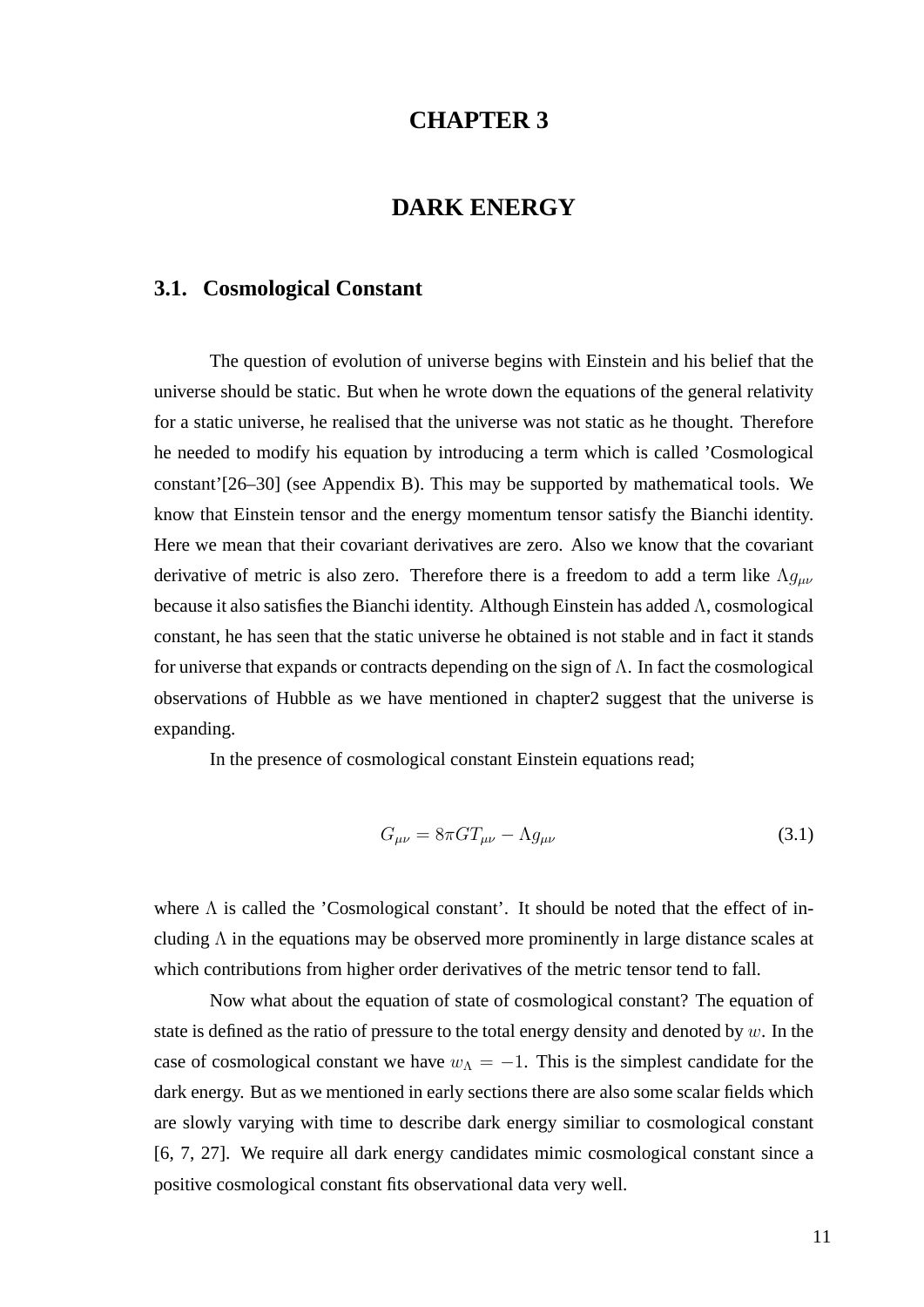#### **3.2. Slowly Varying Scalar Fields**

A field which is invariant under Lorentz transformations is called a "scalar field". In cosmology, as we mentioned before, scalar fields that homogeneous and weakly coupled to ordinary matter are alternative ways to describe the dark energy. If the scalar field is slowly varying and if the potential of this scalar field slowly decreased towards zero for large potential, the energy density associated with it could act like cosmological constant that varying with time less rapidly than the mass densities of matter and radiation. These fields are known as quintessence, tachyon and phantom. Now we will look at these fields in details.

#### **3.2.1. Quintessence**

Quintessence is a hypothetical form of dark energy postulated as an explanation of observations of an accelerating universe [3]. Also it may be defined as a time-varying form of vacuum energy. Quintessence is a standart scalar field that is minimally coupled to gravity [6, 7, 27, 31]. We may write the action which is related to the quintessence as;

$$
S = \int \mathcal{L}\sqrt{-g}d^4x = -\int \left[\frac{1}{2}g^{\mu\nu}\partial_{\mu}\phi\partial_{\nu}\phi + V(\phi)\right]\sqrt{-g}d^4x\tag{3.2}
$$

where g denotes the determinant of FLRW metric and  $\mathcal L$  is the Lagrangian density of quintessence. Now by using this action we may find the related energy momentum tensor for this scalar field as;

$$
T_{\mu\nu} = \frac{\partial \mathcal{L}}{\partial(\partial_{\mu}\phi)}\partial_{\nu}\phi + g_{\mu\nu}\mathcal{L} = \partial_{\mu}\phi\partial_{\nu}\phi - g_{\mu\nu}[\frac{1}{2}g^{\alpha\beta}\partial_{\alpha}\phi\partial_{\beta}\phi + V(\phi)] \tag{3.3}
$$

Here the scalar field  $\phi$  is considered as a function of time only because of the homogeniety and isotropy of the universe. It does not depend on space part so we will have only time derivative of it. We may now calculate energy density and pressure in FLRW background. As we know the energy density is equal to  $T_{00}$ . Then it is found as;

$$
\rho_{00} = T_{00} = \partial_0 \phi \partial_0 \phi - g_{00} \left[ \frac{1}{2} (g^{00} \partial_0 \phi \partial_0 \phi + g^{ij} \partial_i \phi \partial_j \phi) + V(\phi) \right] = \frac{1}{2} \dot{\phi}^2 + V(\phi) \quad (3.4)
$$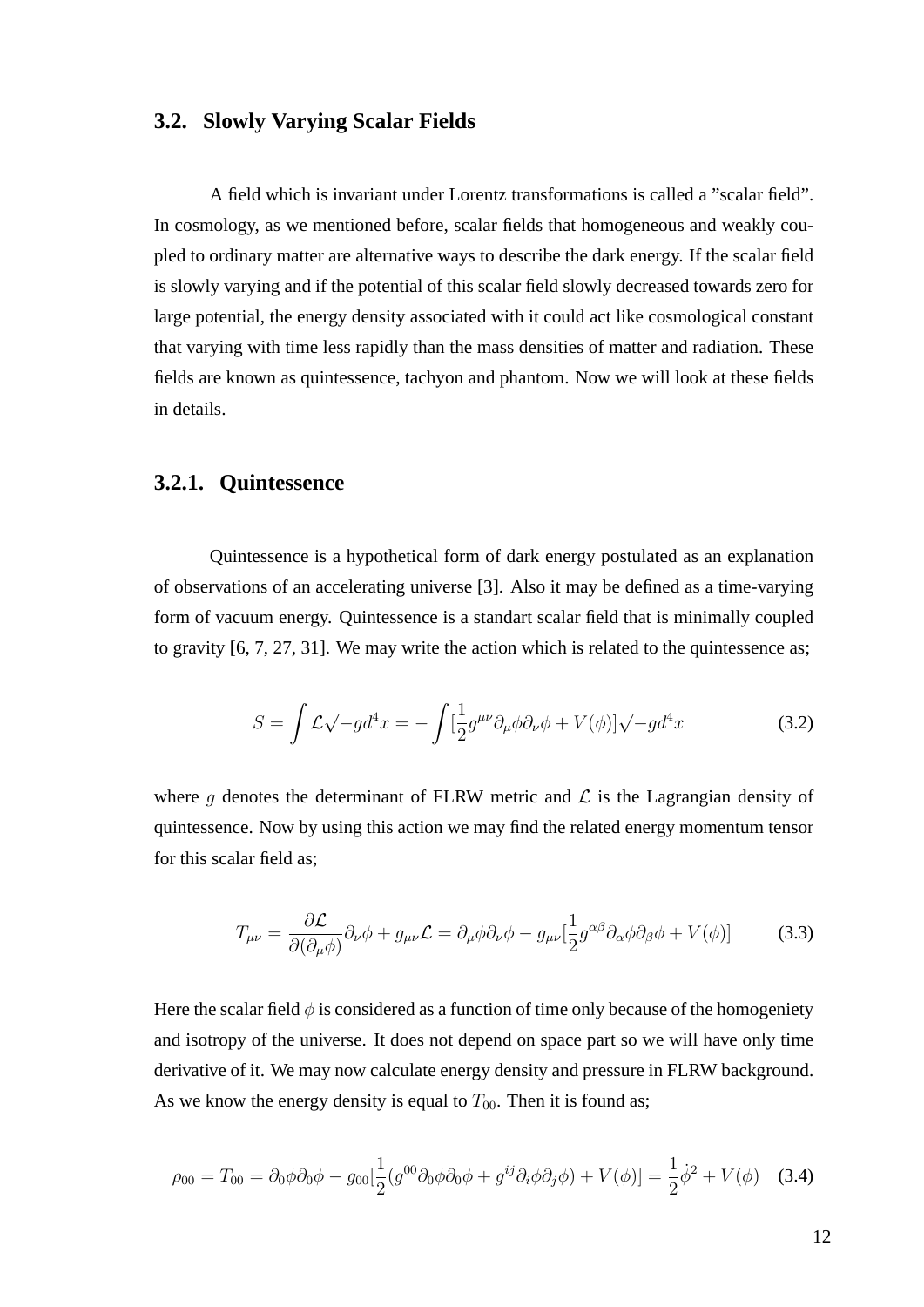Also we may calculate the pressure by the space component of energy momentum tensor.

$$
T_{ij} = \partial_i \phi \partial_j \phi - g_{ij} \left[ \frac{1}{2} (g^{00} \partial_0 \phi \partial_0 \phi + g^{kr} \partial_k \phi \partial_r \phi) + V(\phi) \right] = \left[ \frac{1}{2} \dot{\phi}^2 - V(\phi) \right] \delta_{ij} \tag{3.5}
$$

$$
P_{\phi} = T_{11} = T_{22} = T_{33} = \frac{1}{2}\dot{\phi}^2 - V(\phi)
$$
 (3.6)

After finding energy density and pressure, we may write the equation of state which is the ratio of pressure to the total energy density as introduced before is  $w_{\phi} =$  $P_{\phi}$  $\rho_{\phi}$ . When we put values of energy density and pressure we get;

$$
w_{\phi} = \frac{\frac{1}{2}\dot{\phi}^2 - V(\phi)}{\frac{1}{2}\dot{\phi}^2 + V(\phi)}
$$
(3.7)

As we said before if we want to approach to the cosmological constant from a scalar field, it must vary slowly with time that is  $\dot{\phi} \ll V(\phi)$ . Under this condition equation of state approaches to −1 which is the value for cosmological constant. When we have this limit we mean that  $V(\phi)$  is a flat potential. If  $\ddot{a} > 0$  this requires that  $\rho + 3P < 0$ , this term is written for quintessence as;

$$
\rho + 3P = \frac{1}{2}\dot{\phi}^2 + V(\phi) + 3[\frac{1}{2}\dot{\phi}^2 - V(\phi)] = 2\dot{\phi}^2 - 2V(\phi)
$$
  

$$
\dot{\phi}^2 < V(\phi)
$$

this means that for accelerated expansion we need a nearly flat potential in time.

### **3.2.2. Tachyon Field**

Tachyon is a particle with 4-momentum and imaginary proper time, moving faster than light i.e has imaginary proper time. As we mentioned before tachyon field can be considered phenomenologically as a suitable candidate for a viable model of dark energy. The tachyon is an unstable field [8, 32–34], its state parameter in the equation of state varies smoothly between  $-1$  and 0.

Tachyons we consider are string theory type of tachyons whose action is;

$$
S = \int -V(\phi)\sqrt{1-\partial^{\mu}\phi\partial_{\mu}\phi}\sqrt{-g}d^{4}x
$$
 (3.8)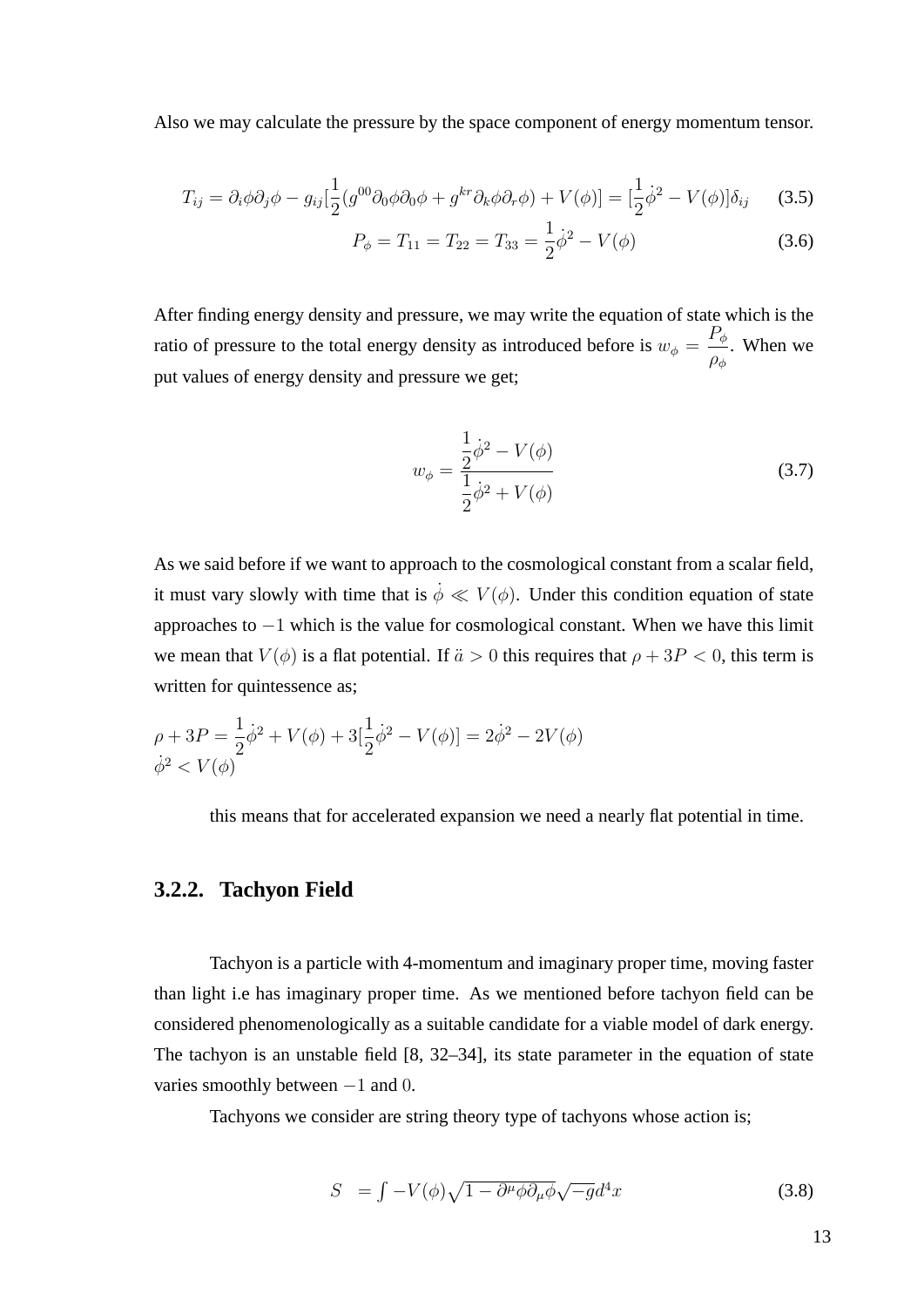where the signature of the metric is taken to be  $(+,-,-)$ , this is called the 'Dirac-Born-Infel(DBI)' type action. And here we shall consider potential that when  $\phi \to \infty$  then  $V(\phi) \rightarrow 0$ . Now we are ready to calculate corresponding energy momentum tensor as;

$$
T_{\mu\nu} = \frac{\partial \mathcal{L}}{\partial(\partial_{\mu}\phi)}\partial_{\nu}\phi - g_{\mu\nu}\mathcal{L} = \frac{V(\phi)\partial_{\mu}\phi\partial_{\nu}\phi}{\sqrt{1 - \partial^{\mu}\phi\partial_{\mu}\phi}} + V(\phi)\sqrt{1 - \partial^{\mu}\phi\partial_{\mu}\phi}
$$
(3.9)

We assume that  $\phi$  is spatially constant (i.e. it only depends on time).

$$
\rho_{\phi} = T_{00} = \frac{V(\phi)}{\sqrt{1 - \dot{\phi}^2}}
$$
(3.10)

and also the pressure may be found from  $T_{ij}$  as

$$
T_{ij} = -V(\phi)\sqrt{1 - \dot{\phi}^2}\delta_{ij}
$$
\n(3.11)

$$
P_{\phi} = -V(\phi)\sqrt{1 - \dot{\phi}^2}
$$
 (3.12)

The corresponding equation of state may be written as;

$$
w_{\phi} = \frac{P_{\phi}}{\rho_{\phi}} = \dot{\phi}^2 - 1
$$
\n(3.13)

Since the pressure and energy density must be real then we may set the condition for  $\dot{\phi}^2$ :  $1 - \dot{\phi}^2 \geq 0 \Rightarrow \dot{\phi}^2 \leq 1$ . From this relation we may find the range of  $w_{\phi}$ . We have  $-1 \leq w_{\phi} \leq 0.$ 

#### **3.2.3. Phantom Field**

The scalar field models as we gave in previous sections lead to  $w_{\phi} \ge -1$ . But now we want to talk about phantom field [35–38] whose equation of state is  $w_{\phi} < -1$ . The simplest way by which we may get a phantom field is to have a scalar field with a negative kinetic energy term (i.e. a ghost field). The action of the standart phantom field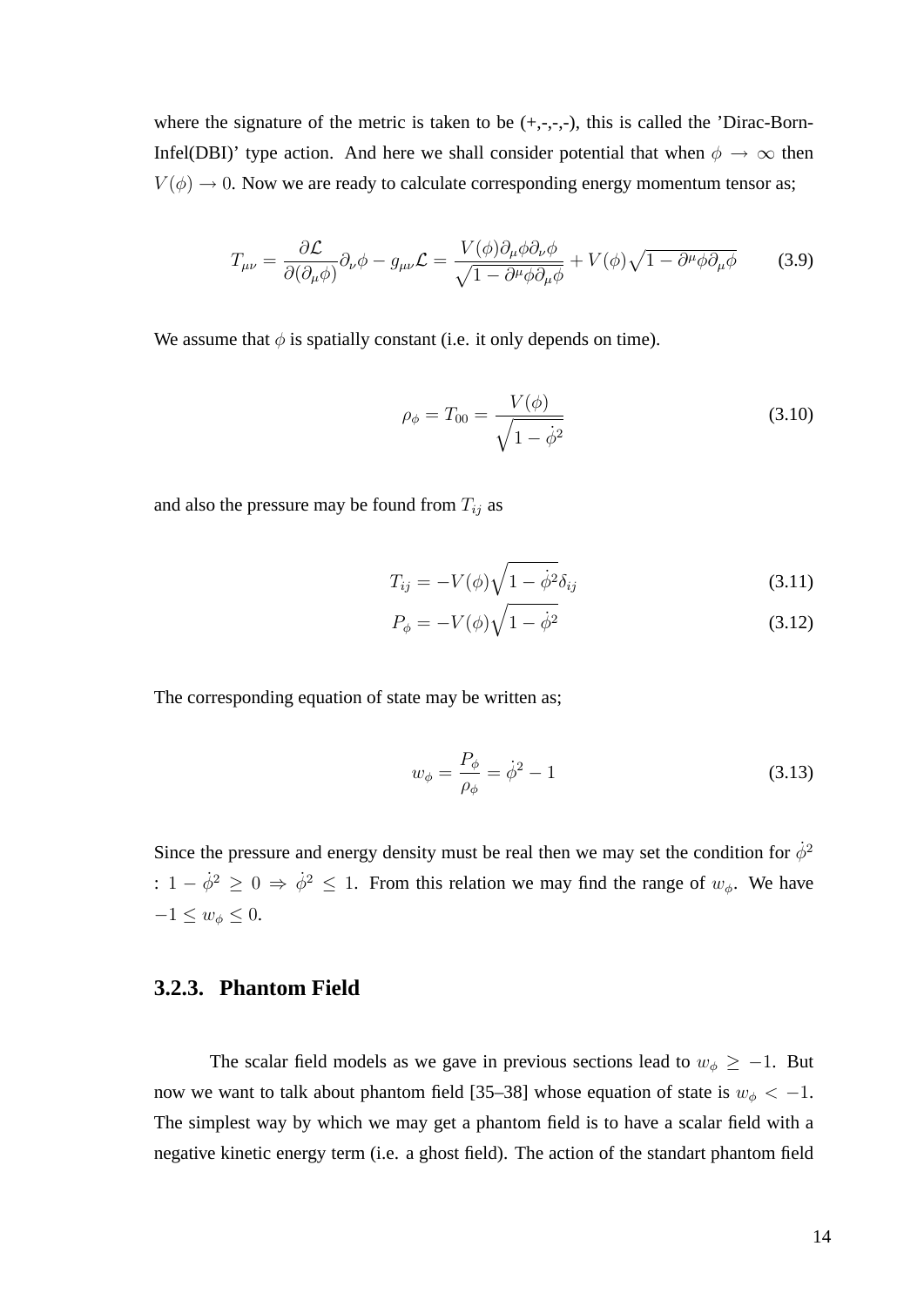may be written as;

$$
S = \int \mathcal{L}\sqrt{-g}d^4x = \int \left[\frac{1}{2}g^{\mu\nu}\partial_{\mu}\phi\partial_{\nu}\phi - V(\phi)\right]\sqrt{-g}d^4x\tag{3.14}
$$

Again as we performed for quintessence and tachyon fields, the corresponding energy density and pressure of phantom field may be found from energy-momentum tensor so we have;

$$
P_{\phi} = \frac{1}{2}\dot{\phi}^2 + V(\phi) \tag{3.15}
$$

$$
\rho_{\phi} = \frac{1}{2}\dot{\phi}^2 - V(\phi) \tag{3.16}
$$

$$
w_{\phi} = \frac{\frac{1}{2}\dot{\phi}^2 + V(\phi)}{\frac{1}{2}\dot{\phi}^2 - V(\phi)}
$$
(3.17)

As we see from the equation of state, when  $\frac{1}{2}$ 2  $\dot{\phi}^2 < V(\phi)$  then we will get the condition that we need for phantom field. Therefore we see that the equation of state is less than  $-1$ i.e  $w_{\phi} < -1$ . One may say this equation of state of phantom field is the same as that of ordinary scalar field with inverted potential.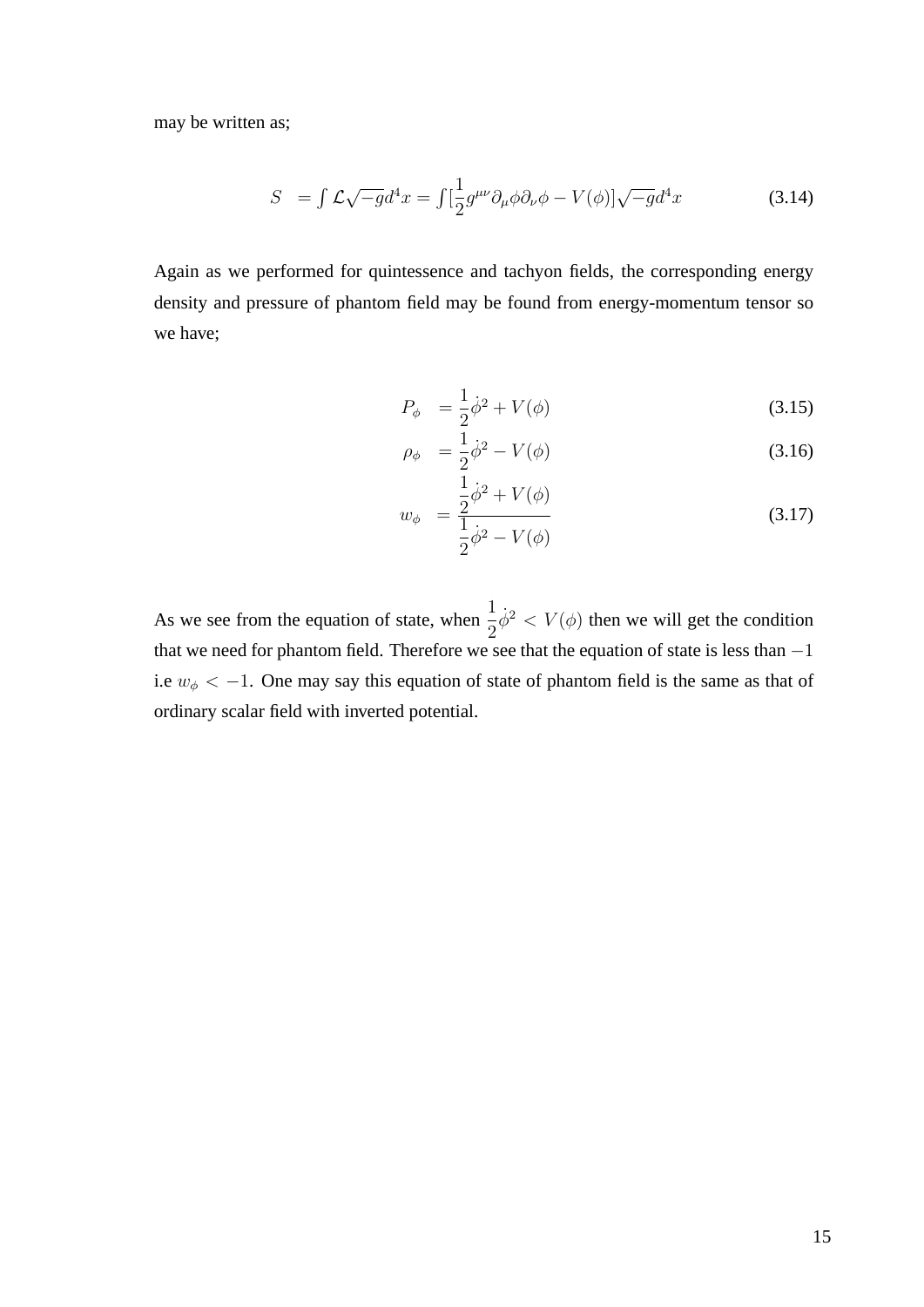## **CHAPTER 4**

## **EXTRA DIMENSIONS**

The concepts of extra dimensions are discussed in Introduction. As we mentioned there are several models associated with extra dimensions. Let us consider some basic models of extra dimensions.

### **4.1. Kaluza-Klein Theory**

Kaluza-Klein Theory was an idea which was developed in the 1920's as an attempt to unify the forces of electromagnetism and gravity. This theory was first published in 1921 by Theodor Kaluza who suggested that in extending Einstein's theory of general relativity to a five dimensional space-time the first part of resulting equations is Maxwell's equations for electromagnetism, the second part is Einstein equations, and the final part is an extra scalar field now termed the "radiation". But in Kaluza-Klein approach [39– 41] extra spatial dimensions are not similar to the three dimensions. In this theory the extra dimensions form a compact space with a scale L. For one extra dimension we have a circle with radius L and for higher dimensions we have sphere, torus, or any other manifold. From now on I will denote the name of this theory by KK. In general, the D-dimensional space-time in the KK approach has a geometry of  $M^4 \times X^{D-4}$ . Here  $M^4$ denotes four dimensional (4-D) Minkowski space-time and  $X^{D-4}$  denotes manifold of extra dimensions. It is also called 'internal manifold'.

Kaluza introduced a condition that is called 'cylinder condition' in order to explain absence of the evidence of the extra dimension. This means the all partial derivatives with respect to the fifth dimension are zero. Then in 1926 Oscar Klein showed that 'cylinder condition' may be explained if the fifth dimension is circular, that means the fifth dimension is periodic. Under this assumption Kaluza's cylinder condition arises naturally (see Appendix C).

We consider (4+1) dimensional gravity i.e. Kaluza-Klein theory itself and see how 4D gravity may be unified with electromagnetism in 5-D. The corresponding 5D action is;

$$
\widetilde{S} = -\frac{1}{16\pi \widetilde{G}} \int d^5 x \sqrt{-\widetilde{g}} \widetilde{R}
$$
\n(4.1)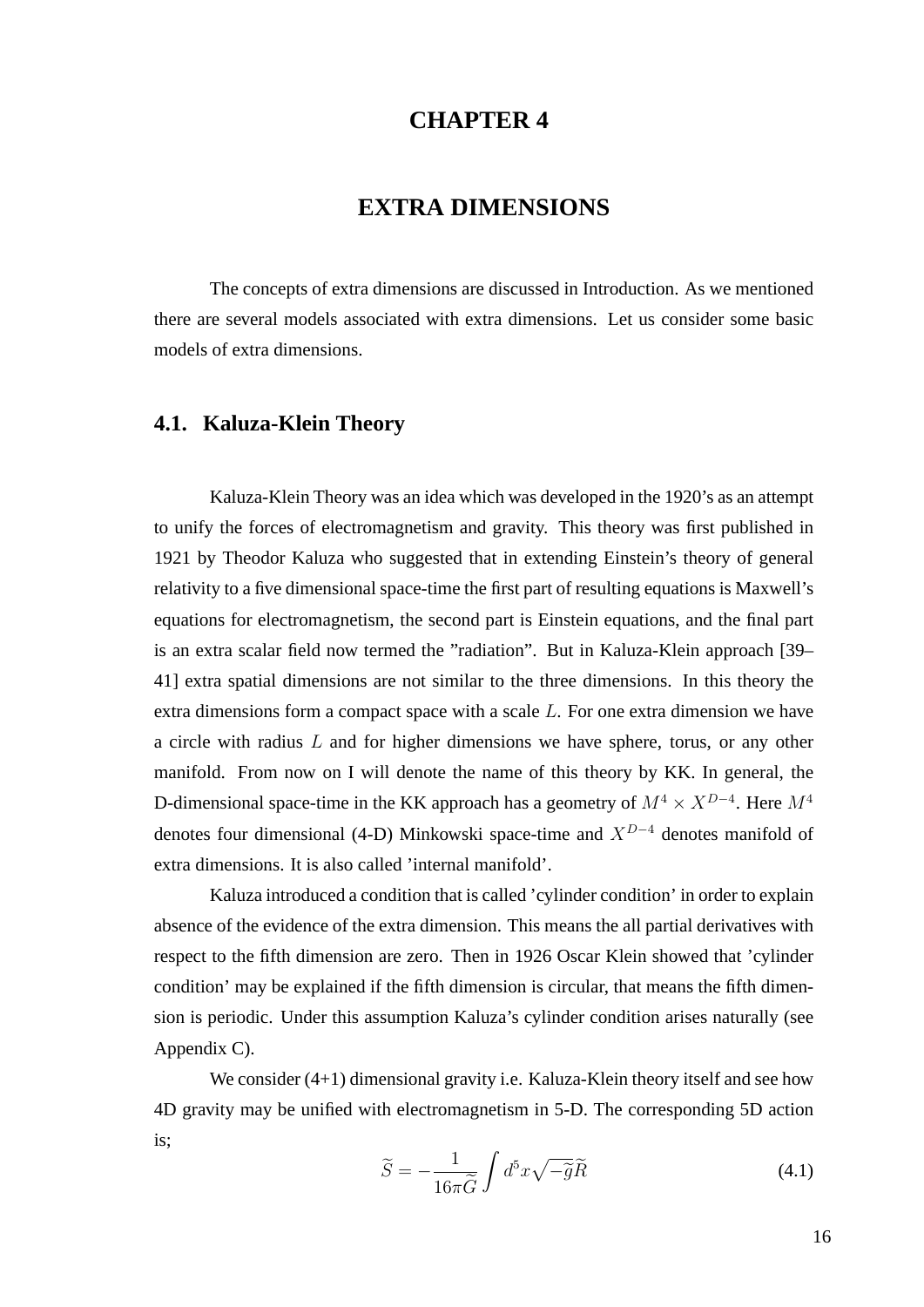where the tilde notation denotes the 5D variables,  $\tilde{R}$  Ricci scalar in 5D and  $\sqrt{-\tilde{g}}$  is the determinant of metric in 5D. One may decompose  $\tilde{g}_{AB}$  (A,B = 0,1,2,3,4) into its Kaluza-Klein models as given in (C.12) and may take the zero modes as the usual 4-dimensional fields. This explains the rationale Kaluza's assumption that the fields in the Kaluza-Klein expansion of  $\tilde{g}_{\mu\nu}$  depend only on 4-dimensions. For our present purpose it is enough to consider the zero mode, and take the non-zero elements of  $\tilde{g}_{\mu\nu}$ .

$$
\widetilde{g}_{\mu\nu} = e^{\frac{\phi}{\sqrt{3}}}[g_{\mu\nu}(x) + e^{-\sqrt{3}\phi}A_{\mu}A_{\nu}]
$$
  
\n
$$
\widetilde{g}_{5\mu} = \widetilde{g}_{\mu 5} = e^{\frac{-2\phi}{\sqrt{3}}}A_{\mu}
$$
  
\n
$$
\widetilde{g}_{55} = e^{\frac{-2\phi}{\sqrt{3}}}
$$

i.e.;

$$
\widetilde{g}_{AB}=\begin{bmatrix} e^{\frac{\phi}{\sqrt{3}}}\bigl(g_{\mu\nu}+e^{-\sqrt{3}\phi}A_\mu A_\nu & e^{\frac{-2\phi}{\sqrt{3}}}\t\tA_\mu \\ e^{\frac{-2\phi}{\sqrt{3}}}\tA_\nu & e^{\frac{-2\phi}{\sqrt{3}}}\end{bmatrix}
$$

and the inverse of this matrix may be written as;

$$
\widetilde{g}^{AB} = \begin{bmatrix} e^{-\frac{\phi}{\sqrt{3}}} g^{\mu\nu} & -e^{-\frac{\phi}{\sqrt{3}}} A^{\mu} \\ -e^{-\frac{\phi}{\sqrt{3}}} A^{\nu} & e^{-\frac{\phi}{\sqrt{3}}} (A^2 + e^{\frac{3\phi}{\sqrt{3}}}) \end{bmatrix}
$$

The variation of (4.1) with respect to  $\tilde{g}_{AB}$  results in the Einstein equations which have the same form of that in 4D.

$$
\widetilde{G}_{AB} = \widetilde{R}_{AB} - \frac{1}{2} \widetilde{g}_{AB} \widetilde{R}
$$
\n(4.2)

where  $\widetilde{R}_{AB}$  is Ricci tensor in 5D. It may be written in terms of 5D Christoffel symbols are defined by;

$$
\widetilde{R}_{AB} = \widetilde{\Gamma}_{AB,C}^{C} - \widetilde{\Gamma}_{AC,B}^{C} + \widetilde{\Gamma}_{DC}^{C} \widetilde{\Gamma}_{AB}^{D} - \widetilde{\Gamma}_{DB}^{C} \widetilde{\Gamma}_{AC}^{D}
$$
\n(4.3)

where the Christoffel symbols are defined by;

$$
\widetilde{\Gamma}_{AB}^C = \frac{1}{2} \widetilde{g}^{CD} (\widetilde{g}_{BD,A} + \widetilde{g}_{DA,B} - \widetilde{g}_{AB,D})
$$
\n(4.4)

17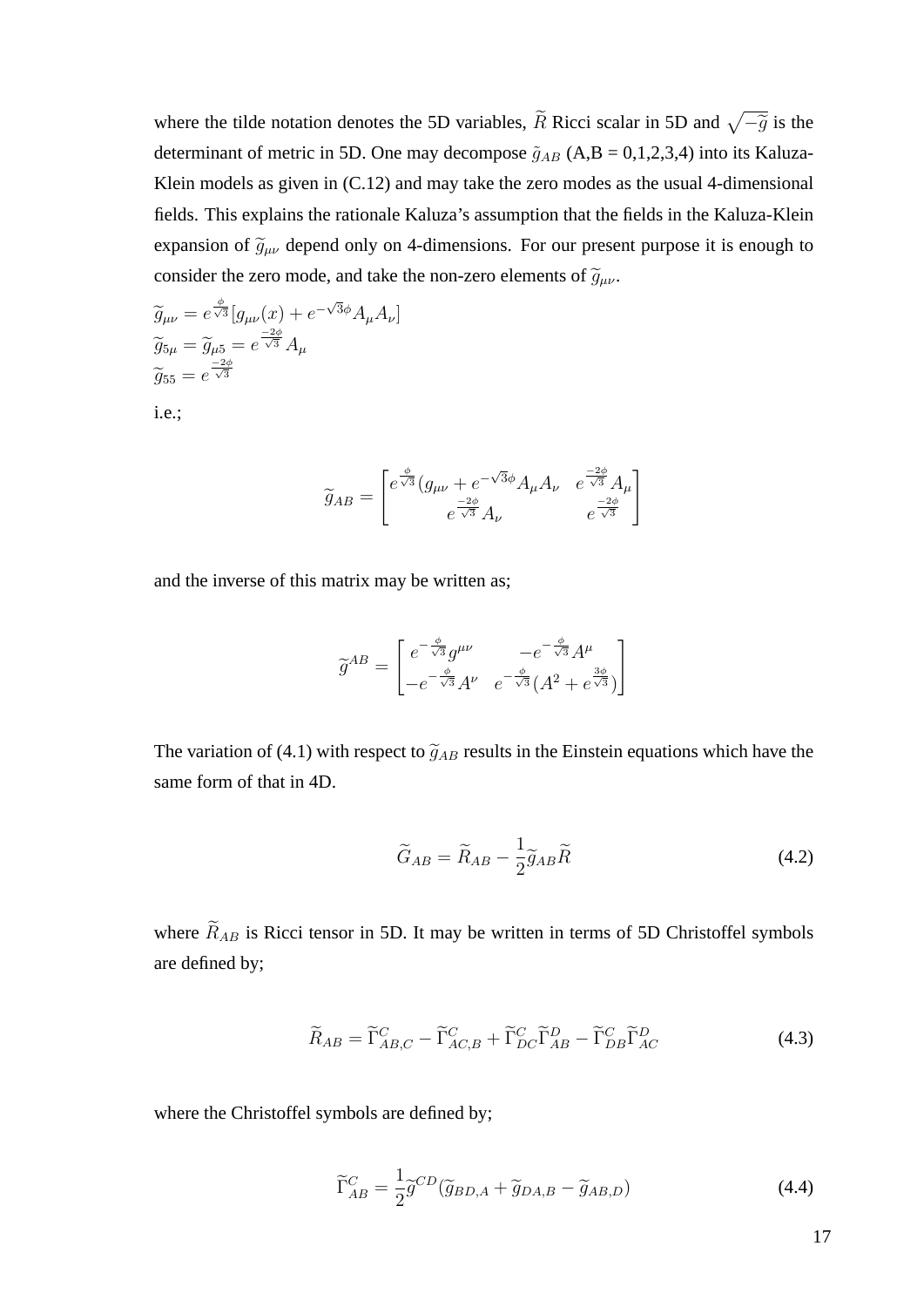Here one should not forget that there is no dependence on the extra dimension because we are considering the zero mode. Therefore derivatives w.r.t.  $x_5$  or  $y$  is zero. Then the corresponding non-zero Christoffel symbols are;

$$
\begin{split}\n\widetilde{\Gamma}^{\lambda}_{\mu\nu} &= \Gamma^{\lambda}_{\mu\nu} + \frac{1}{2\sqrt{3}} [\delta^{\lambda}_{\mu}\partial_{\nu}\phi + \delta^{\lambda}_{\nu}\partial_{\mu}\phi - g_{\mu\nu}\partial^{\lambda}\phi] \\
&+ \frac{1}{\sqrt{3}} A_{\mu}A_{\nu}\partial^{\lambda}\phi + \frac{1}{2}e^{-\frac{3\phi}{\sqrt{3}}}[A_{\nu}F^{\lambda}_{\mu} + A_{\mu}F^{\lambda}_{\nu}] \\
\widetilde{\Gamma}^{\lambda}_{55} &= \frac{1}{\sqrt{3}}e^{-\frac{3\phi}{\sqrt{3}}}\partial^{\lambda}\phi \\
\widetilde{\Gamma}^{5}_{55} &= -\frac{1}{\sqrt{3}}e^{-\frac{3\phi}{\sqrt{3}}}A^{\rho}\partial_{\rho}\phi \\
\widetilde{\Gamma}^{5}_{5\lambda} &= -\frac{1}{\sqrt{3}}e^{-\frac{3\phi}{\sqrt{3}}}A^{\rho}A_{\lambda}\partial_{\rho}\phi - \frac{1}{2}e^{-\frac{3\phi}{\sqrt{3}}}A^{\rho}F_{\lambda\rho} - \frac{1}{\sqrt{3}}\partial_{\lambda}\phi \\
\widetilde{\Gamma}^{\lambda}_{5\mu} &= \frac{1}{\sqrt{3}}e^{-\frac{3\phi}{\sqrt{3}}}A_{\mu}\partial^{\lambda}\phi + \frac{1}{2}e^{-\frac{3\phi}{\sqrt{3}}}F^{\lambda}_{\mu} \\
\widetilde{\Gamma}^{5}_{\mu\nu} &= \left[\frac{1}{2}(A_{\mu;\nu} + A_{\nu;\mu}) - \frac{1}{2}e^{-\frac{3\phi}{\sqrt{3}}}[A^{\rho}(A_{\nu}F_{\mu\rho} + A_{\mu}F_{\nu\rho}] \right. \\
&- \frac{3}{2\sqrt{3}}(A_{\nu}\partial_{\mu}\phi + A_{\mu}\partial_{\nu}\phi) + \frac{1}{2\sqrt{3}}(g_{\mu\nu}A^{\rho}\partial_{\rho}\phi)]\n\end{split}
$$

Here I used the notation  $A_{\mu;\nu} = A_{\mu;\nu} - \Gamma^{\rho}_{\mu\nu} A_{\rho}$  where  $A_{\mu;\nu}$  denotes the covariant derivative of  $A_{\mu}$ . Now we are ready to construct the Ricci tensor and scalar respectively by using these symbols. As we wrote before the Ricci tensor can be written in 5D as;

$$
\begin{split} \widetilde{R}_{AB} &= \widetilde{\Gamma}^C_{AB,C} - \widetilde{\Gamma}^C_{AC,B} + \widetilde{\Gamma}^C_{DC}\widetilde{\Gamma}^D_{AB} - \widetilde{\Gamma}^C_{DB}\widetilde{\Gamma}^D_{AC} \\ \widetilde{R}_{\mu\nu} &= \widetilde{\Gamma}^C_{\mu\nu,C} - \widetilde{\Gamma}^C_{\mu C,\nu} + \widetilde{\Gamma}^C_{DC}\widetilde{\Gamma}^D_{\mu\nu} - \widetilde{\Gamma}^C_{D\nu}\widetilde{\Gamma}^D_{\mu C} \\ \widetilde{R}_{\mu 5} &= \widetilde{\Gamma}^C_{\mu 5,C} - \widetilde{\Gamma}^C_{\mu C,5} + \widetilde{\Gamma}^C_{DC}\widetilde{\Gamma}^D_{\mu 5} - \widetilde{\Gamma}^C_{D5}\widetilde{\Gamma}^D_{\mu C} \\ \widetilde{R}_{55} &= \widetilde{\Gamma}^C_{55,C} - \widetilde{\Gamma}^C_{5C,5} + \widetilde{\Gamma}^C_{DC}\widetilde{\Gamma}^D_{55} - \widetilde{\Gamma}^C_{D5}\widetilde{\Gamma}^D_{5C} \end{split}
$$

One may construct the Ricci scalar in 5D by using the given Christoffels. For the KK zero mode the action become;

$$
S = M_{*}^{3} \pi L \int d^{4}x \sqrt{g} [R_{4} - \frac{1}{2} \partial_{\mu} \phi \partial^{\mu} \phi - \frac{1}{4} e^{-\sqrt{3}\phi} F_{\mu\nu} F^{\mu\nu}]
$$
(4.5)

As we see in the action in addition to usual 4D Einstein-Hilbert action of gravity we have two terms. The part of action containing field strength tensor is known as 'Maxwell's action' and the other term is an action of a scalar field.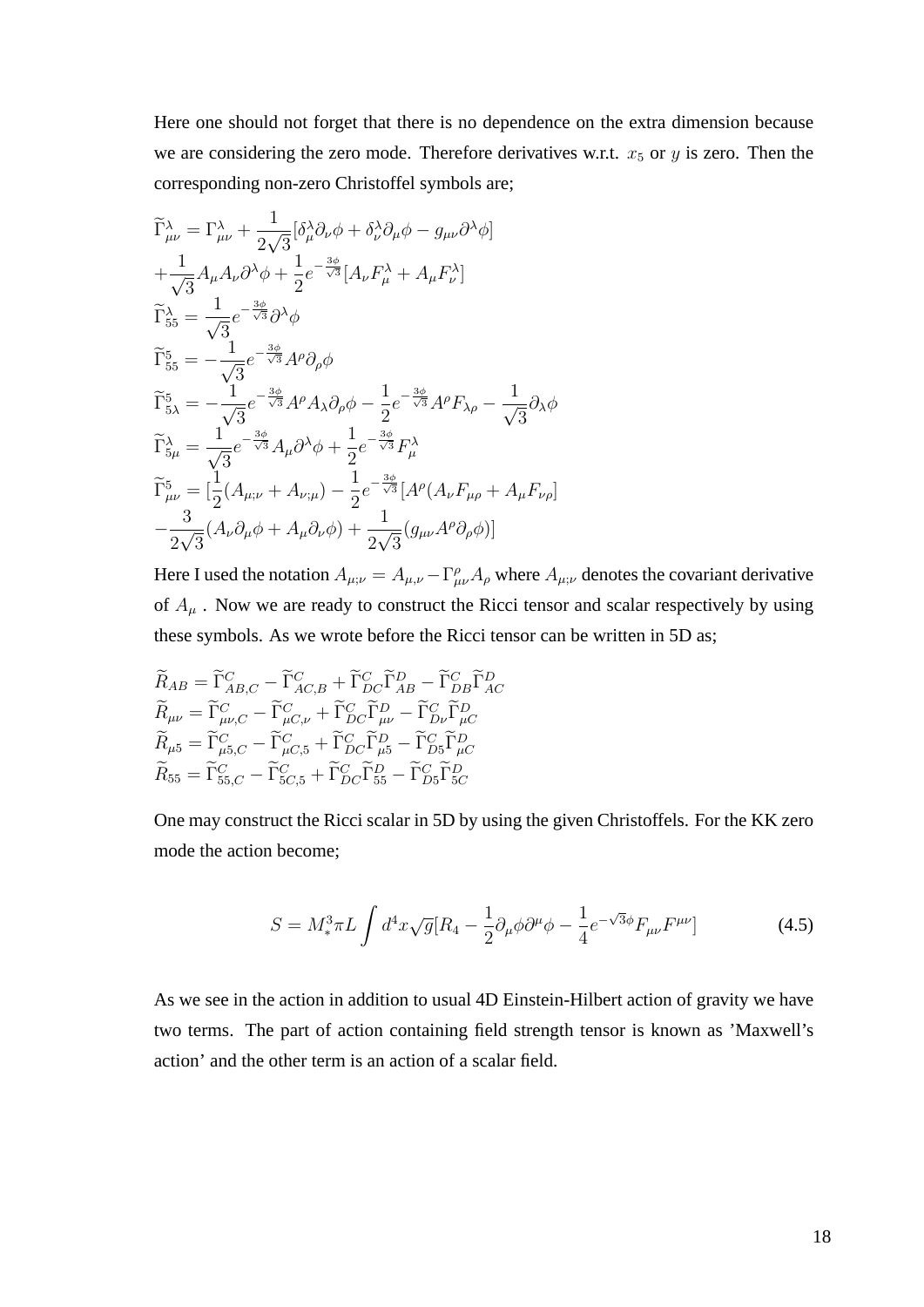#### **4.2. Large Extra Dimensions (ADD Model)**

One way to obtain 4D gravity on a brane is combining the braneworld idea with KK compactification. This was studied by Arkani-Hamed, Dimopoulos and Dvali [42]. In this model Standart Model (SM) particles are located in 4-dimensions and the gravity spreads to all dimensions with compact extra dimensions.

The action for the simplest ADD model may be written as;

$$
S_{ADD} = \frac{M_*^{2+N}}{2} \int d^4x \int_0^{2\pi L} d^N y \sqrt{G} R_{4+N} + \int d^4x \sqrt{g} (T + L_{SM}) \tag{4.6}
$$

where  $g(x) = G(x, y = 0)$ ,  $M_* \sim (1 - 10) TeV$  and N denotes the number of extra dimensions.

If we integrate the action (4.6) over the extra dimensions we will have the 4D action for zero mode as;

$$
\frac{M_*^{2+N}}{2} \int d^4x \int_0^{2\pi L} d^N y \sqrt{G} R_{4+N} = \frac{M_*^{2+N} (2\pi L)^N}{2} \int d^4x \sqrt{g} R \tag{4.7}
$$

here we take the second part of the action (4.6) to be zero. In the above equation the right side is the 4D action with the Plank mass  $M_{Pl}^2 = M_*^{2+N} (2\pi L)^N$ . From this relation we may find what should be the size of extra dimensions;

$$
L = \left(\frac{M_{Pl}}{M_*}\right)^{2/N} \frac{1}{2\pi M_*} \tag{4.8}
$$

i.e.  $L \sim M_*^{-1}(\frac{M_{Pl}}{M})$  $M_*$  $(2^{2/N})$ . If the fundamental scale of gravity is taken as  $M_* \sim TeV$  then the size of extra dimension becomes;

$$
L \sim 10^{-17+30/N} cm \tag{4.9}
$$

Now we may list some of the values of  $L$  with the change of number  $N$ ;

• for  $N = 2; L \sim 0.1$ mm,  $1/L \sim 10^{-3} eV$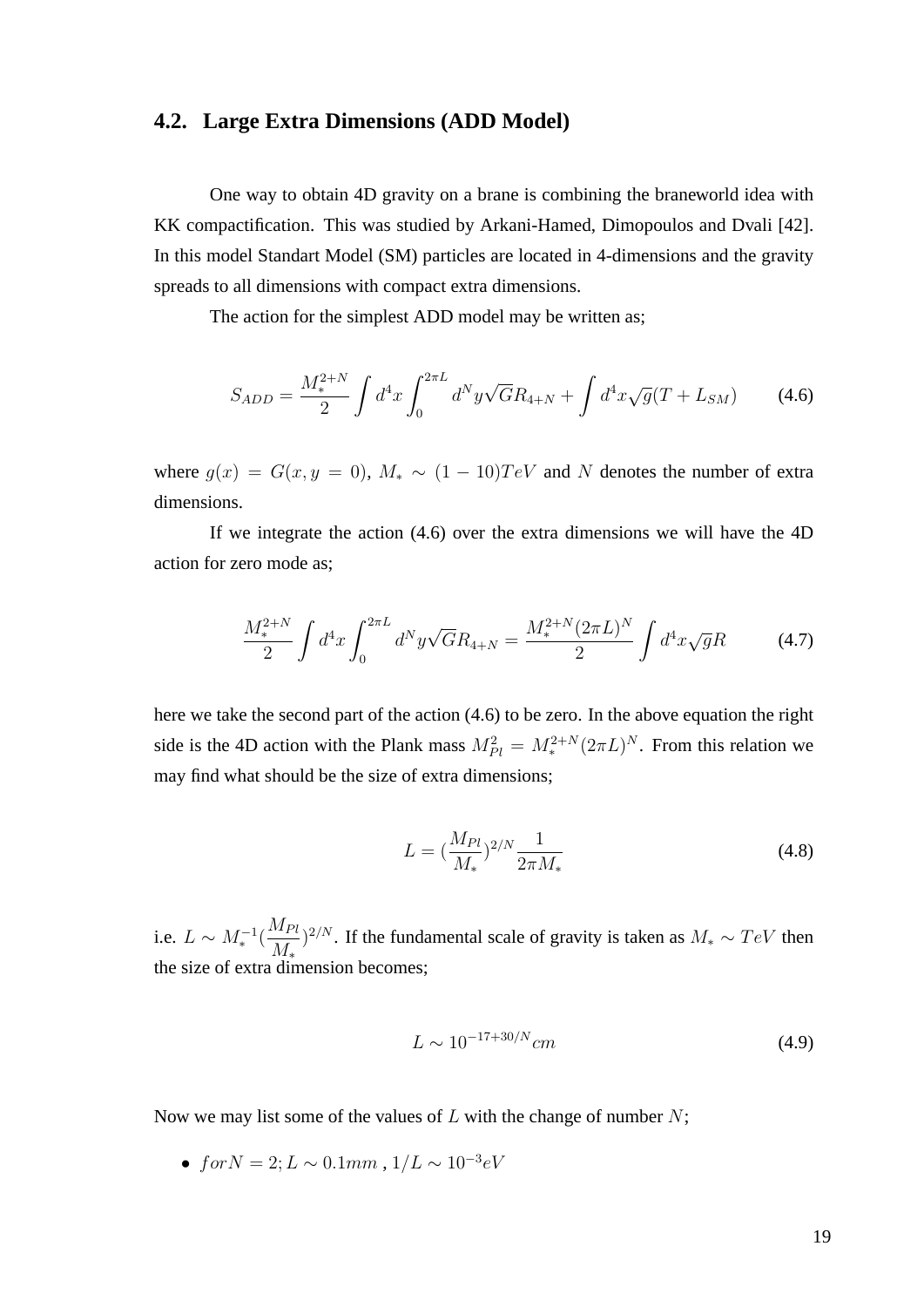- for  $N = 3$ :  $L \sim 1$ nm,  $1/L \sim 100$ eV
- $\bullet$  ...
- for  $N = 6$ ;  $L \sim 10^{-12}$ cm,  $1/L \sim 10MeV$

When  $N = 1$  one obtains  $L \sim 10^{13}$ cm, and this is excluded within the ADD framework since gravity below this value would have been higher dimensional. The other important value is at  $N = 2$  because at this value in which  $L \sim 10^{-2}$ cm the modification of the 4D laws of gravity is predicted at sub-millimeter distances.

Now let us suppose two static faraway sources on the brane interact with the following non-relativistic gravitational potential written as;

$$
V(r) = -G_N m_1 m_2 \sum_{n=-\infty}^{+\infty} |\Psi_n(y=0)|^2 \frac{e^{-m_n r}}{r}
$$
(4.10)

where  $\Psi_n(y = 0)$  is the wave function of n'th KK mode at a position of a brane and r denotes the distance between masses  $m_1, m_2$ . The mass term of KK mode are given as;  $m_n = |n|/L$  where n stands for the number of KK modes. In the limit  $r \gg L$  the potential given in (4.10) becomes;

$$
V(r) = -\frac{G_N m_1 m_2}{r}
$$
\n(4.11)

for only  $m_n = 0$  contributes. Equation (4.11) is the conventional 4D law of Newtonian dynamics. This limit shows the distances much larger than the size of extra dimensions. But in the opposite limit  $r \ll L$  we may get the potential in higher dimensions.

$$
V(r) = -\frac{Gm_1m_2}{M_*^{2+N}r^{2+N}}
$$
\n(4.12)

As we mentioned before this is the law of  $(4+N)$  dimensional gravitational interactions. Therefore we may conclude that the laws of gravity are modified at distances of order L.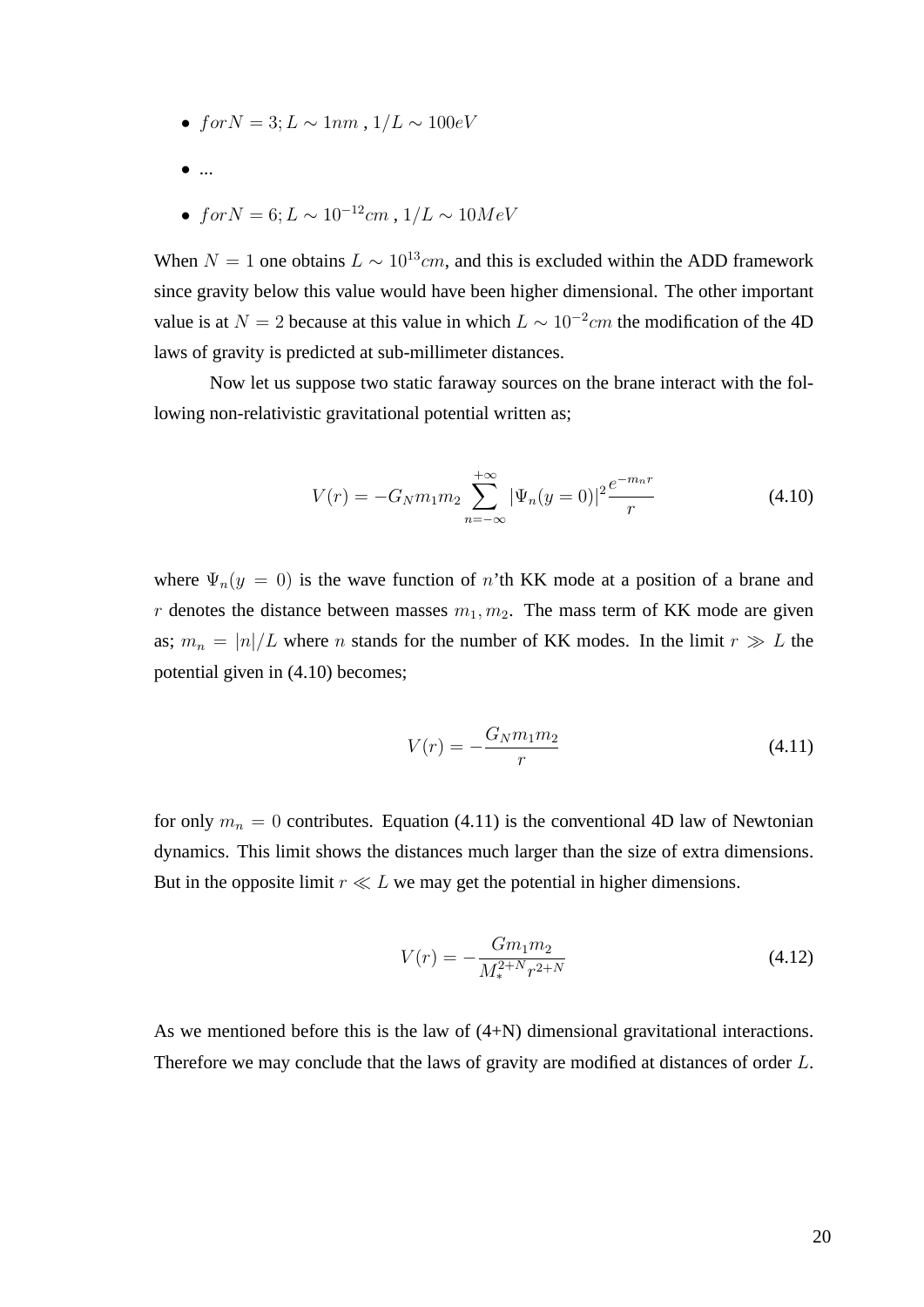#### **4.3. Randall Sundrum Models**

Before starting to this model let us first say something about braneworld [15, 16, 43]. The central idea is that the visible, four-dimensional universe is restricted to a brane inside a higher-dimensional space, called the "bulk". If the additional dimensions are compact, then the observed universe contains the extra dimensions. Therefore we should obtain the 4D gravity on a brane. In the brane picture 3 fundamental forces are localized on the brane but some fields e.g. the gravity has no such constraint. There are some ways to obtain 4D gravity on a brane. The first one is to combine the braneworld with the KK compactification which was done by Arkani-Hamed, Dimopoulos and Divali (ADD) [42]. Here the extra dimensions are compact. The other possibility is based on the phenomenon of damping or localization of gravity through extra dimensions discovered by Randall and Sundrum (RS) [44, 45]. In this model extra dimensions are strongly curved by a large cosmological constant. Here the extra dimensions are warped. We start with the a socalled RS II model [44] that has two branes one of which is located at infinity. The metric of this form can be written as;

$$
ds^{2} = e^{-|y|/L} \eta_{\mu\nu} dx^{\mu} dx^{\nu} + dy^{2}
$$
 (4.13)

where  $\eta_{\mu\nu} = diag(-, +, +, +)$  is the 4D Minkowski metric. The pre-factor  $e^{-|y|/L}$ , called the warp factor, is written as an exponential for convenience. Its dependence on the extra dimension coordinate y causes this metric to be non-factorizable, which means that, unlike the metrics appearing in the usual Kaluza-Klein scenarios, it cannot be expressed as a product of the 4D Minkowski metric and a manifold of extra dimensions.

This metric is the solution of the equation given below;

$$
M_*\sqrt{G}(R_{AB} - \frac{1}{2}G_{AB}R) = -M_*^3 \Lambda \sqrt{G}G_{AB} + \sqrt{-g}g_{\mu\nu}T\delta_A^{\mu}\delta_B^{\nu}\delta(y)
$$
(4.14)

where T is the brane tension and  $\Lambda$  is the negative cosmological constant. This equation is found from the action of RS model which is given by;

$$
S_{RS} = \frac{M_*^3}{2} \int d^4x \int_{-\infty}^{+\infty} dy \sqrt{G} (R_5 - 2\Lambda) + \int d^4x \sqrt{g} (T + L_{SM}) \tag{4.15}
$$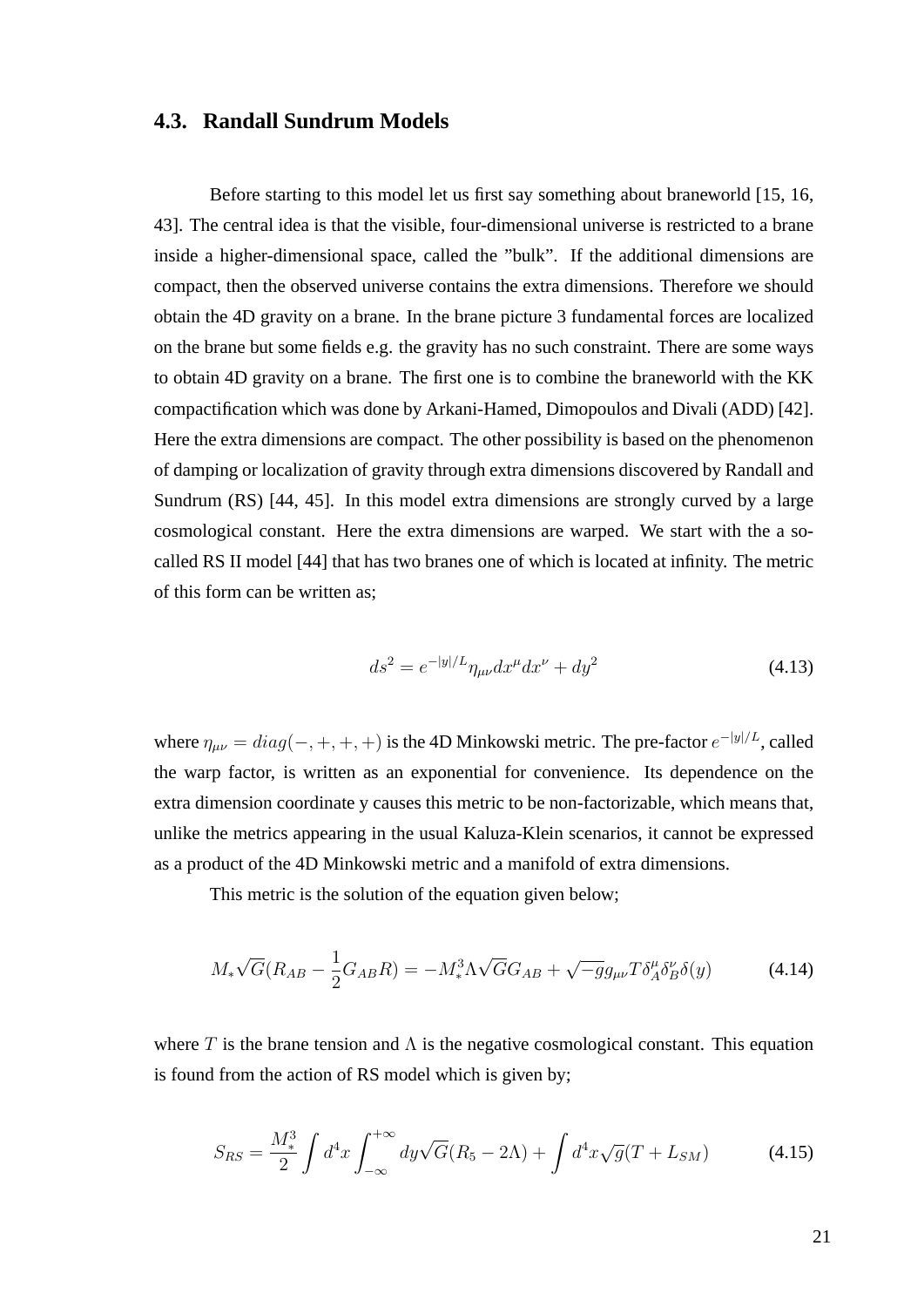The equation (4.14) is found from the variation of (4.15) w.r.t. 5D metric  $G^{AB}$ . For simplicity we take  $L_{SM}$  to be zero.

Here the question is that how the gravity is localized. To answer this question let us consider graviton fluctuations. The metric becomes

$$
ds^{2} = (e^{-|y|/L}\eta_{\mu\nu} + h_{\mu\nu}(x, y))dx^{\mu}dx^{\nu} + dy^{2}
$$
\n(4.16)

where  $h_{\mu\nu}(x, y)$  is the perturbation term. To understand the form of this perturbation term we should find the linearized Einstein equations and solve for the perturbation term. I will denote usual metric by  $\bar{\eta}_{AB}dx^A dx^B \equiv e^{-|y|/L} \eta_{\mu\nu} dx^\mu dx^\nu + dy^2$  and the terms which contain the perturbation term by  $\delta$ . Then the linearized Einstein equations are written as;

$$
\mathcal{G}_{AB} = R_{AB} - \frac{1}{2}g_{AB}R = (\bar{R}_{AB} + \delta R_{AB}) - \frac{1}{2}(\bar{\eta}_{AB} + h_{AB})(\bar{R} + \delta R) \tag{4.17}
$$

where the bar over the quantities refer to the background metric  $\bar{\eta}_{AB} \equiv e^{-|y|/L} \eta_{\mu\nu} + dy^2$ while the quantities without bar refer to the pertubed metric. In all calculations we will set higher order terms in  $h_{\mu\nu}$  to zero.

Now let us find the terms  $\delta R_{AB}$ ,  $\delta R$  and  $\delta \mathcal{G}_{AB}$ .

$$
\Gamma^{\mu}_{\rho\nu} = \frac{1}{2} e^{|y|/L} \eta^{\mu\sigma} (h_{\sigma\nu,\rho} + h_{\sigma\rho,\nu} - h_{\nu\rho,\sigma}) \tag{4.18}
$$

$$
\Gamma_{\rho\nu}^5 = -\frac{1}{2} (h_{\rho\nu,5} + \partial_5 (e^{-|y|/L}) \eta_{\nu\rho})
$$
\n(4.19)

$$
\Gamma^{\mu}_{\rho 5} = \frac{1}{2} e^{|y|/L} \eta^{\mu \sigma} (h_{\rho \sigma, 5} + \partial_5 (e^{-|y|/L}) \eta_{\sigma \rho})) \tag{4.20}
$$

where we take the higher order terms in  $h_{\mu\nu}$  to be zero and we use  $\eta_{\mu\nu}$  for rising and lowering the indices. By using (4.18),(4.19) and (4.20) one may construct the elements of Einstein tensor as;

$$
R_{\mu\nu} = -\frac{1}{2}\partial_5 \partial_5 (e^{-|y|/L}) \eta_{\mu\nu} - \frac{1}{2}e^{|y|/L} \eta_{\mu\nu} [\partial_5 (e^{-|y|/L})]^2 + \delta R_{\mu\nu}
$$
  
\n
$$
R_{\mu\nu} = -\frac{1}{2}e^{|y|/L} \Box h_{\mu\nu} - \frac{1}{2}\partial_5 \partial_5 h_{\mu\nu} - \frac{1}{2}\partial_5 \partial_5 (e^{-|y|/L}) \eta_{\mu\nu}
$$
  
\n
$$
-\frac{1}{2}e^{|y|/L} \eta_{\mu\nu} [\partial_5 (e^{-|y|/L})]^2 - \frac{1}{2}e^{|y|/L} h_{\mu\nu} [\partial_5 (e^{-|y|/L})]^2
$$
  
\n
$$
R_{55} = -2e^{|y|/L} \partial_5 \partial_5 (e^{-|y|/L}) - e^{2|y|/L} [\partial_5 (e^{-|y|/L})]^2
$$

where  $\delta R_{\mu\nu}$  contains the  $h_{\mu\nu}$  terms and is given as;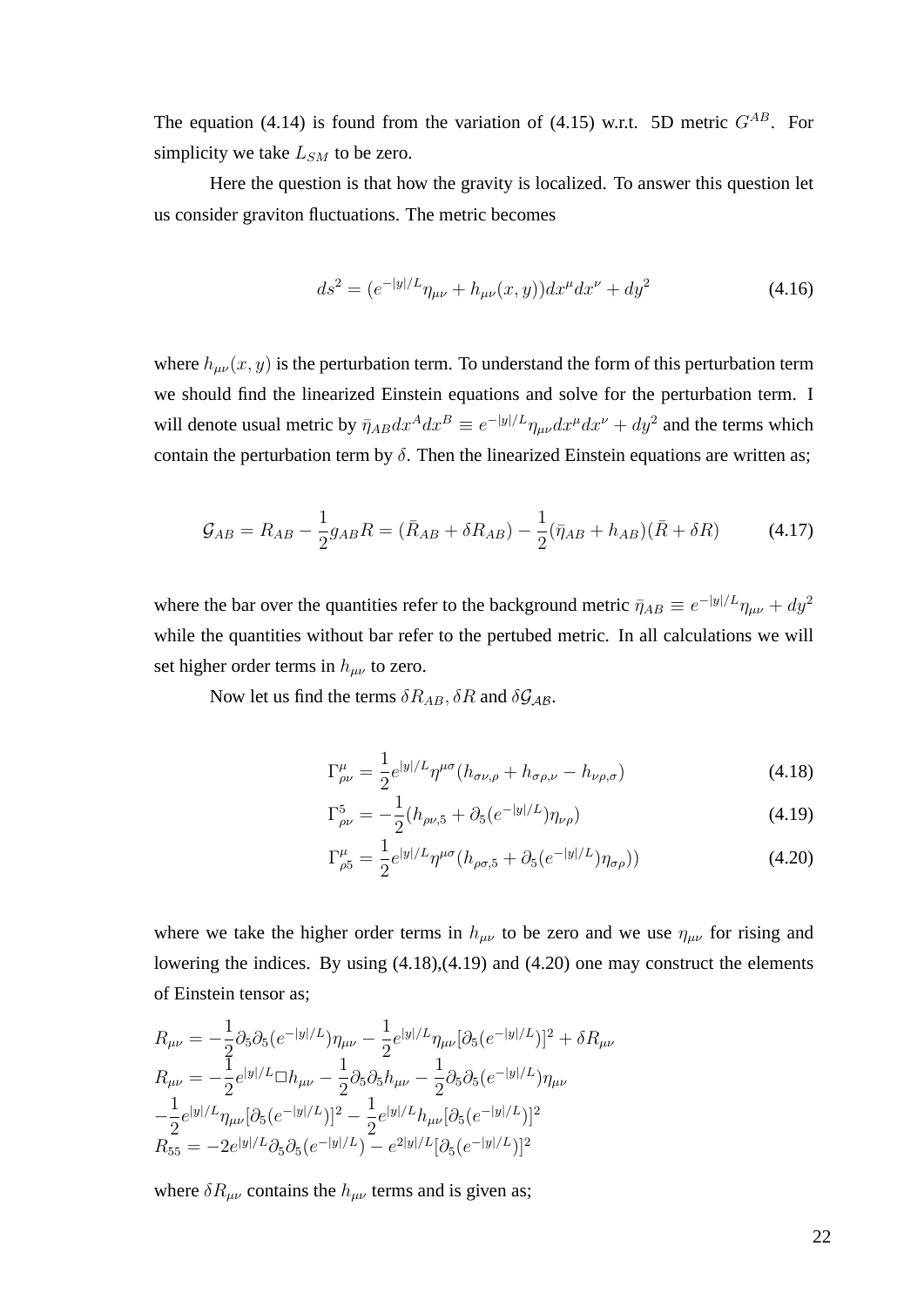$$
\delta R_{\mu\nu} = -\frac{1}{2}e^{|y|/L} \Box h_{\mu\nu} - \frac{1}{2}\partial_5\partial_5 h_{\mu\nu} - \frac{1}{2}e^{|y|/L}h_{\mu\nu}[\partial_5(e^{-|y|/L})]^2
$$

Here we have used the gauge fixings  $\eta^{\mu\nu}h_{\mu\nu} = 0$  and  $\partial_{\mu}h^{\mu}_{\nu} = 0$ . Also the derivatives w.r.t. extra dimension are given as;

$$
\partial_5(e^{-|y|/L}) = -\frac{e^{-|y|/L}}{L}[\Theta(y) - \Theta(-y)]
$$

$$
\partial_5 \partial_5(e^{-|y|/L}) = -\frac{e^{-|y|/L}}{L^2} - \frac{2e^{-|y|/L}}{L} \delta(y)
$$

$$
[\partial_5(e^{-|y|/L})]^2 = \frac{e^{-2|y|/L}}{L^2}
$$

where  $\Theta(y)$  is the step function which is related to the first derivative of absolute value function and  $\delta(y)$  is Dirac-delta function that is the second derivative. Also we use  $[\Theta(y) - \Theta(-y)]^2 = 1$ . Hence;

$$
\delta \mathcal{G}_{\mu\nu} = +\frac{1}{2} e^{|y|/L} \Box h_{\mu\nu} + \frac{1}{2} \partial_5 \partial_5 h_{\mu\nu} + \frac{1}{2L^2} e^{-|y|/L} h_{\mu\nu} + \frac{3}{2L^2} h_{\mu\nu} - \frac{2}{L} h_{\mu\nu} \delta(y)
$$

The right side of the Einstein equation is related to the energy-momentum tensor as known. From equation (4.14) one may find the pertubed part of energy-momentum tensor which comes from  $h_{\mu\nu}$ . In that equation we use for determinant of the metric;

$$
\sqrt{G} = \sqrt{\bar{G}} + \delta\sqrt{G}
$$

where  $\delta$ √ G is the determinant containing  $h_{\mu\nu}$  terms and is known as;

$$
\delta\sqrt{G}=-\frac{1}{2}\sqrt{G}G_{\mu\nu}\delta G^{\mu\nu}=0
$$

where the gauge choise  $\eta_{\mu\nu}h_{\mu\nu} = 0$ . Also the term  $\sqrt{\bar{G}}$  is the determinant of the unperturbed metric. One may write (4.14) for  $A, B = \mu, \nu$  and for the perturbed metric as;

$$
M_*\sqrt{\bar{G}}\delta G_{\mu\nu} = -M_*^3 \Lambda \sqrt{\bar{G}}\delta G^{\mu\nu} + \sqrt{-\bar{g}}\delta G^{\mu\nu}T\delta(y)
$$

with  $\delta G^{\mu\nu} = h^{\mu\nu}$ . This equation may be written in details as ;

$$
M_{*}e^{-2|y|/L}[\pm\frac{1}{2}e^{|y|/L}\Box h_{\mu\nu} + \frac{1}{2}\partial_{5}\partial_{5}h_{\mu\nu} + \frac{1}{2L^{2}}e^{-|y|/L}h_{\mu\nu} + \frac{3}{2L^{2}}h_{\mu\nu} - \frac{2}{L}h_{\mu\nu}\delta(y)]
$$
  
=  $-M_{*}^{3}\Lambda e^{-2|y|/L}h_{\mu\nu} + 3\frac{M_{*}^{3}}{L}h_{\mu\nu}\delta(y)$ 

Also for  $L$  and  $T$  we use;

$$
L \equiv \sqrt{-\frac{3}{2\Lambda}}
$$

$$
T = \frac{3M_*^3}{L}
$$

Then we will try a solution of the form ;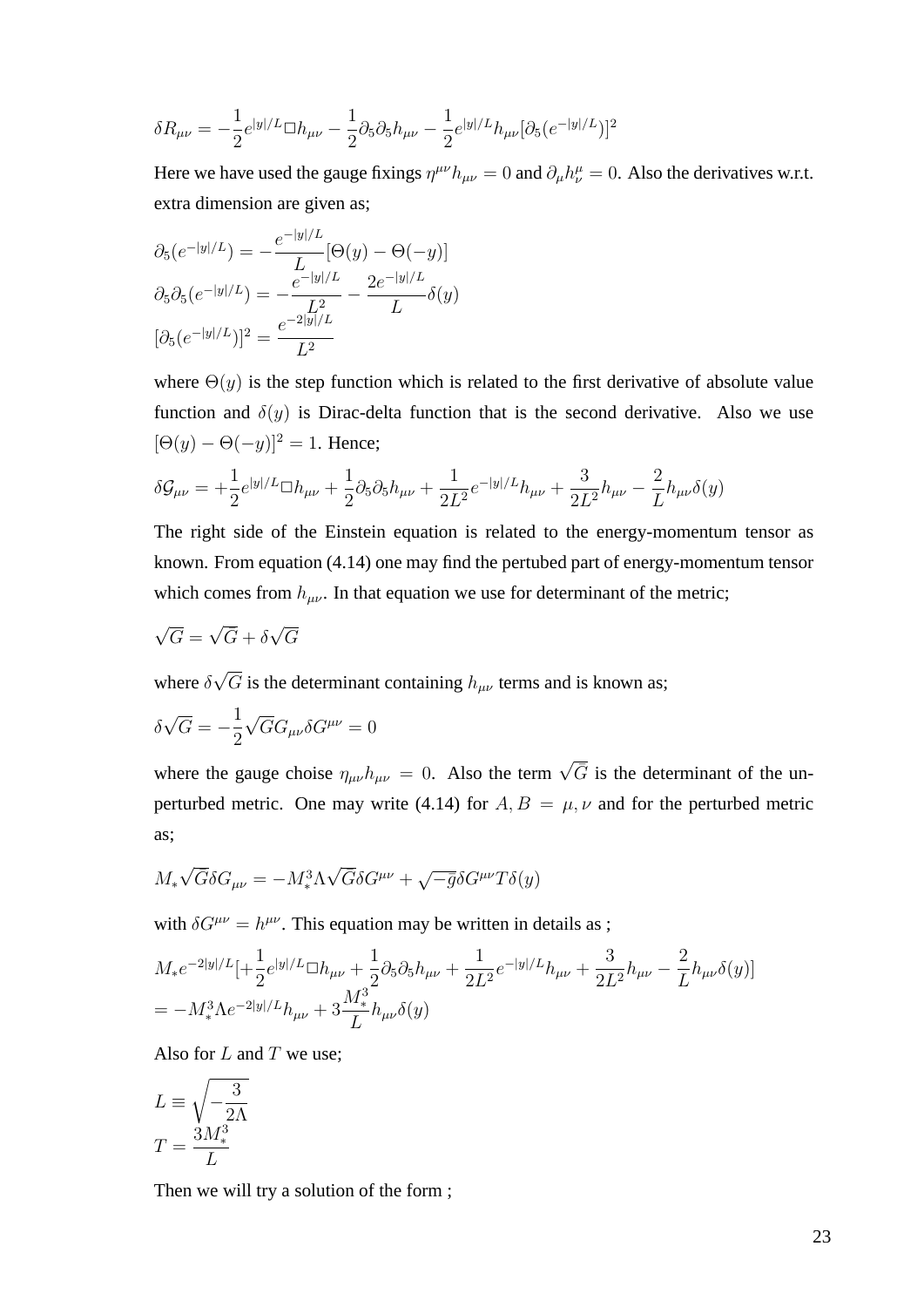$$
h_{\mu\nu}(x,y) \equiv u(y)e^{ipx}
$$

with  $p^2 = -m^2$ . One gets the equation for  $u(y)$ ;

$$
[-m^2 e^{|y|/L} - \partial_y^2 - \frac{2}{L} \delta(y) + \frac{3}{2L^2}]u(y) = 0
$$

When we suppose zero mode  $m$  will be taken zero then a simple solution may be found as;

$$
u(y) \sim e^{-|y|/L} \tag{4.21}
$$

This function of  $y$  is important to explain the location of gravitation because it is like a wave function of gravitation. As we see from the form of  $u(y)$  as  $y \to \infty$ ,  $u(y) \to 0$ which shows us that gravitation is located on the brane in which we live.

In the other Randall-Sundrum model that is RS I [45] model there are again two branes located at the end point of an interval of a certain size. One brane is called 'hidden brane' and the other one is called 'visible brane'. The first one has positive tension while the second one has negative. The action containing the gravity and branes may be written as;

$$
S = S_{gravity} + S_{brane1} + S_{brane2}
$$
\n(4.22)

If we want to write this total action clearly it becomes;

$$
S = \int d^4x \int dy \sqrt{G} (2M_*^3 R_5 + \Lambda) + \int d^4x \sqrt{g_1} (L_1 - T_1) + \int d^4x \sqrt{g_2} (L_2 - T_2)
$$
 (4.23)

where  $R_5$  is five dimensional scalar curvature,  $M_*$  is 5D Plank mass,  $T_1, T_2$  are branes tension and  $L_1, L_2$  are matter langrangians. We again take the contributions of matter to be zero. The variation of the action w.r.t. the 5D metric  $G^{AB}$  gives the equations of motion.

$$
\frac{\delta S}{\delta G^{AB}} = \frac{\delta S_{gravity}}{\delta G^{AB}} + \frac{\delta S_1}{\delta G^{AB}} + \frac{\delta S_2}{\delta G^{AB}}
$$
(4.24)

where  $S_1$  and  $S_2$  denote the actions of brane one and brane two respectively. The corresponding Einstein equaitons are;

$$
M_*\sqrt{G}(R_{AB} - \frac{1}{2}G_{AB}R) - M_*^3 \Lambda \sqrt{G}G_{AB} = T_{hid}\sqrt{g_{hid}}g_{\mu\nu}^{hid}\delta_A^{\mu}\delta_B^{\nu}\delta(y)
$$
(4.25)  
+  $T_{vis}\sqrt{g_{vis}}g_{\mu\nu}^{vis}\delta_A^{\mu}\delta_B^{\nu}\delta(y - L)$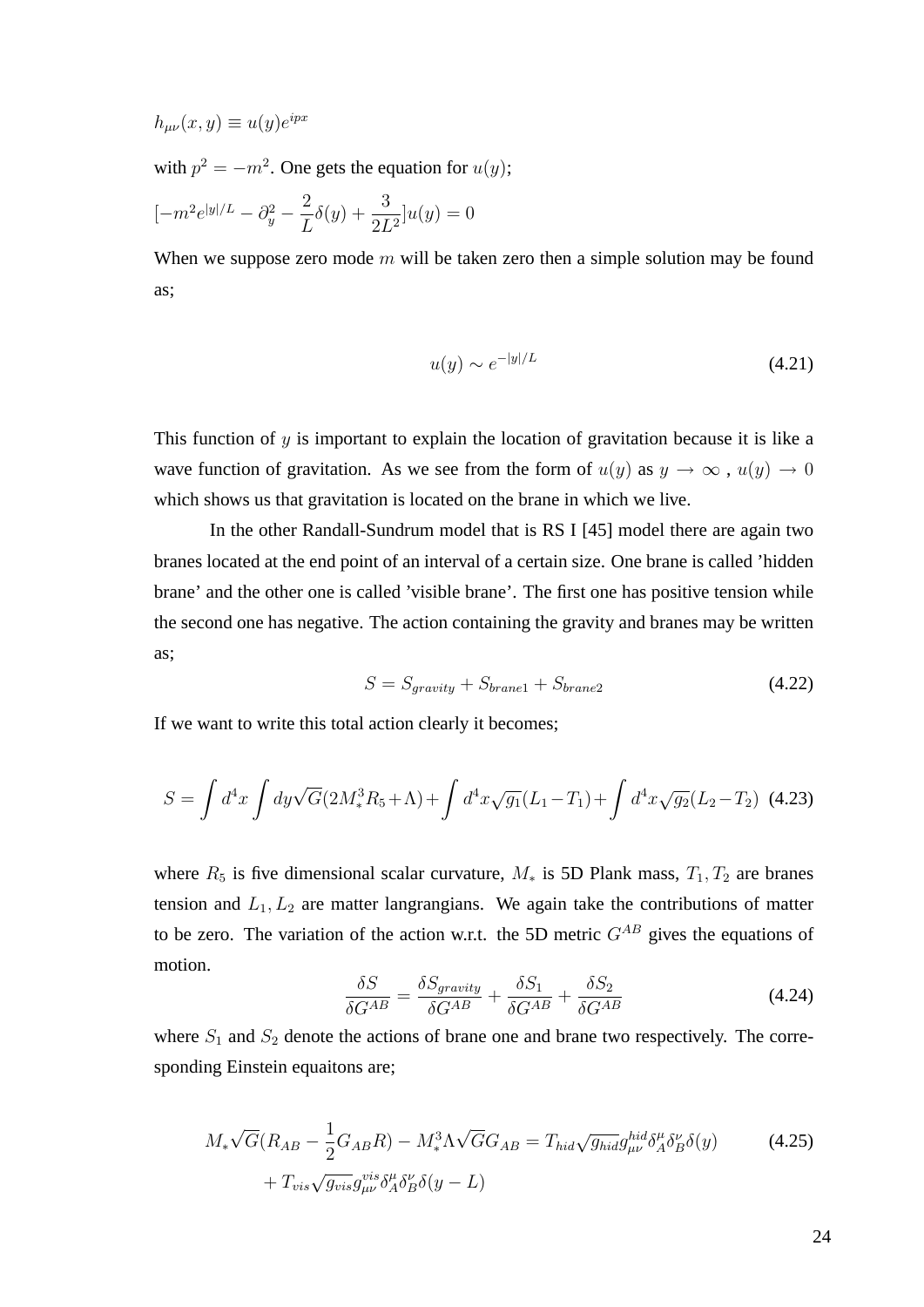where  $g_{\mu\nu}^{hid}(x) = G_{\mu\nu}(x,0)$  and  $g_{\mu\nu}^{vis}(x) = G_{\mu\nu}(x,y_0)$ . Here the extra dimension y runs in the interval  $[-y_0, y_0]$ . The solution of the equation of motion is given as [45];

$$
ds^{2} = e^{-|y|/L} g_{\mu\nu} dx^{\mu} dx^{\nu} + dy^{2}
$$
\n(4.26)

As we said in this section the hidden brane is located on  $y = 0$  and visible one is at  $y = y_0$ . With these values of y we replace  $g_{\mu\nu}$  by  $\bar{g}_{\mu\nu}$ . Then we have the relations;

$$
g_{\mu\nu}^{hid}(x) = \bar{g}_{\mu\nu}(x), \quad g_{\mu\nu}^{vis}(x) = \exp^{-|y_0|/L} \bar{g}_{\mu\nu}(x) \tag{4.27}
$$

In RSI model it is tought to be that the SM fileds are located on visible brane which has a negative tension. Let us now look for the matter part of the action which is given as;

$$
\int d^4x \sqrt{g_{vis}} [g_{vis}^{\mu\nu} (D_\mu H)^\dagger (D_\nu H) - \lambda (H^\dagger H - v_0^2)^2]
$$
\n(4.28)

where H is the Higgs field. If we write the form of  $g_{\mu\nu}^{vis}(x)$  given in (4.27), we will get the new form for the action given in (4.28);

$$
\int d^4x \sqrt{\bar{g}} [\bar{g}^{\mu\nu} (D_{\mu} H)^{\dagger} (D_{\nu} H) - \lambda (H^{\dagger} H - e^{-|y_0|/L} v_0^2)^2]
$$
(4.29)

where we rescaled the Higgs field as  $H \rightarrow e^{-|y_0|/2L}H$  and the new mass term becomes  $\lambda e^{-|y_0|/L}v_0^2$ . As we see the exponential factor shows the behaviour of gravity. In this model the source of gravity is located at hidden brane and the graviton's probability function is extremely high at the hidden brane. But it drops exponentially as it propagates closer towards the visible brane. Therefore one may see that as it propagates the gravity would be much weaker on the visible brane.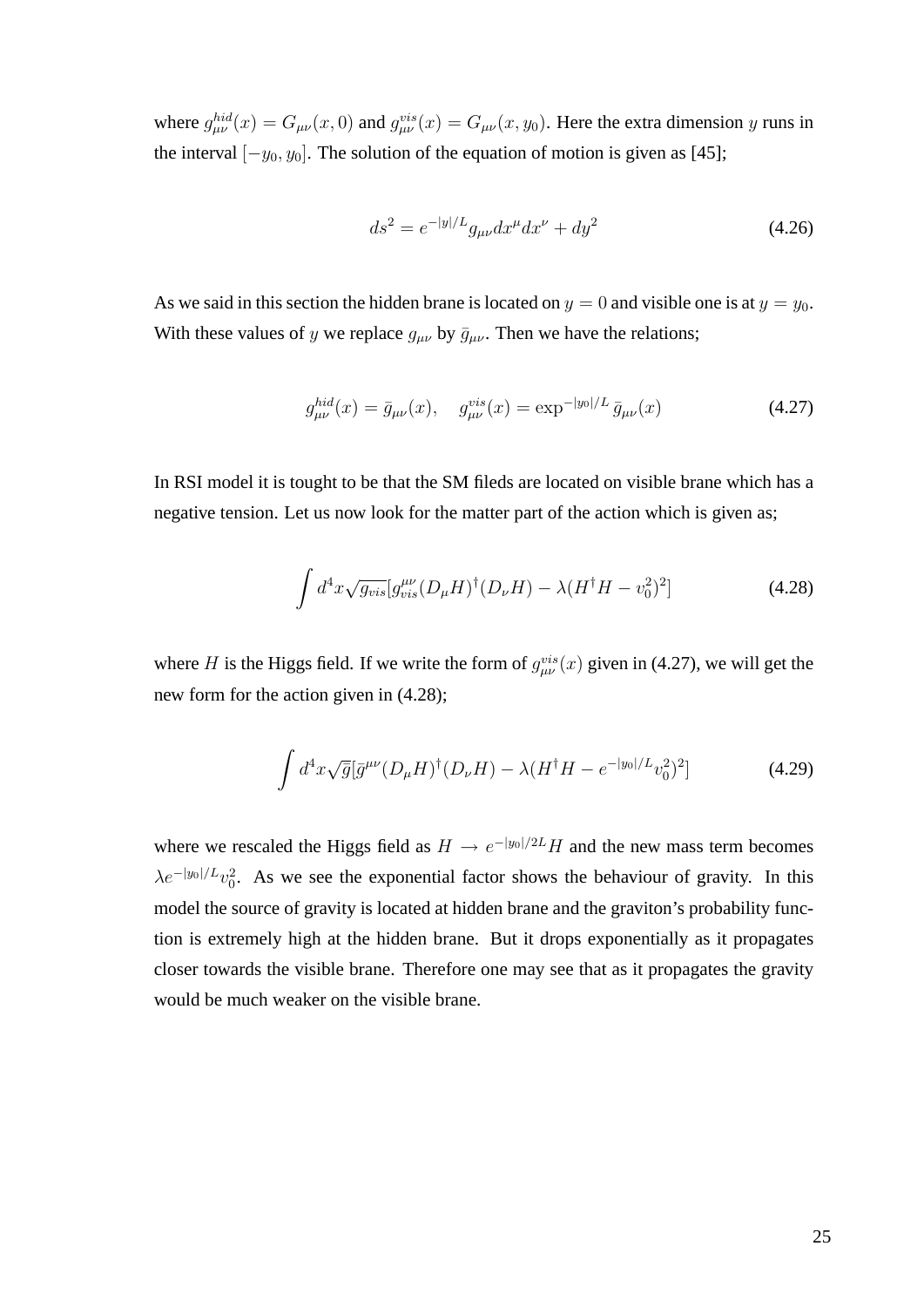# **CHAPTER 5**

## **DARK ENERGY IN EXTRA DIMENSIONS**

In this chapter we consider the main features and problems of extra dimensional models related to cosmic acceleration. The main aim in this type of models is to account for cosmic acceleration (i.e. dark energy) in a simpler way e.g. through extra dimensional curvature [17, 18, 46]. We will see that the usual 4-dimensional cosmic acceleration tends to dynamic extra dimensions. An attempt to stabilize extra dimensions in general seems to neccesiate introduction of ghost type unordinary fields or fluids into picture. The inclusion of cosmic acceleration into an extra dimensional setting is an attractive idea because of the possibility of treating extra dimensions as a source or a suitable setting for dark energy. Therefore may be seen as a potential to solve many problems of high energy physics.

In fact the tendency of destabilization of extra dimension in the pressence of cosmic acceleration may be seen through the following simple extra dimensional metric, in which we suppose an extra dimensional model with a single static extra dimension.

$$
ds^{2} = -dt^{2} + a^{2}(t)(dx_{1}^{2} + dx_{2}^{2} + dx_{3}^{2}) + dx_{5}
$$
\n(5.1)

with  $\dot{a}, \ddot{a} > 0$  that is the condition for accelerated expansion as we said before. Here if we denote the pressure of the extra dimensional part by  $P_5$ , then it corresponds to the 55 component of the energy-momentum tensor. We take  $8\pi G$  in front of the energymomentum tensor as 1. This may be written as;

$$
T_{55} = R_{55} - \frac{1}{2}g_{55}R
$$

where  $R_{55}$  is zero since the extra dimensional part is flat. Therefore only the Ricci scalar contributes to the extra dimensional pressure.

$$
T_{55} = -\frac{1}{2}g_{55}R = -3(\frac{\ddot{a}}{a} + \frac{\dot{a}^2}{a^2})
$$

And the equation of state of extra dimensional part is;

$$
w_5 = \frac{P_5}{\rho} = \frac{-3(\frac{\ddot{a}}{a} + \frac{\dot{a}^2}{a^2})}{3\frac{\dot{a}^2}{a^2}} = -\frac{\frac{\ddot{a}}{a}}{\frac{\dot{a}^2}{a^2}} - 1
$$

26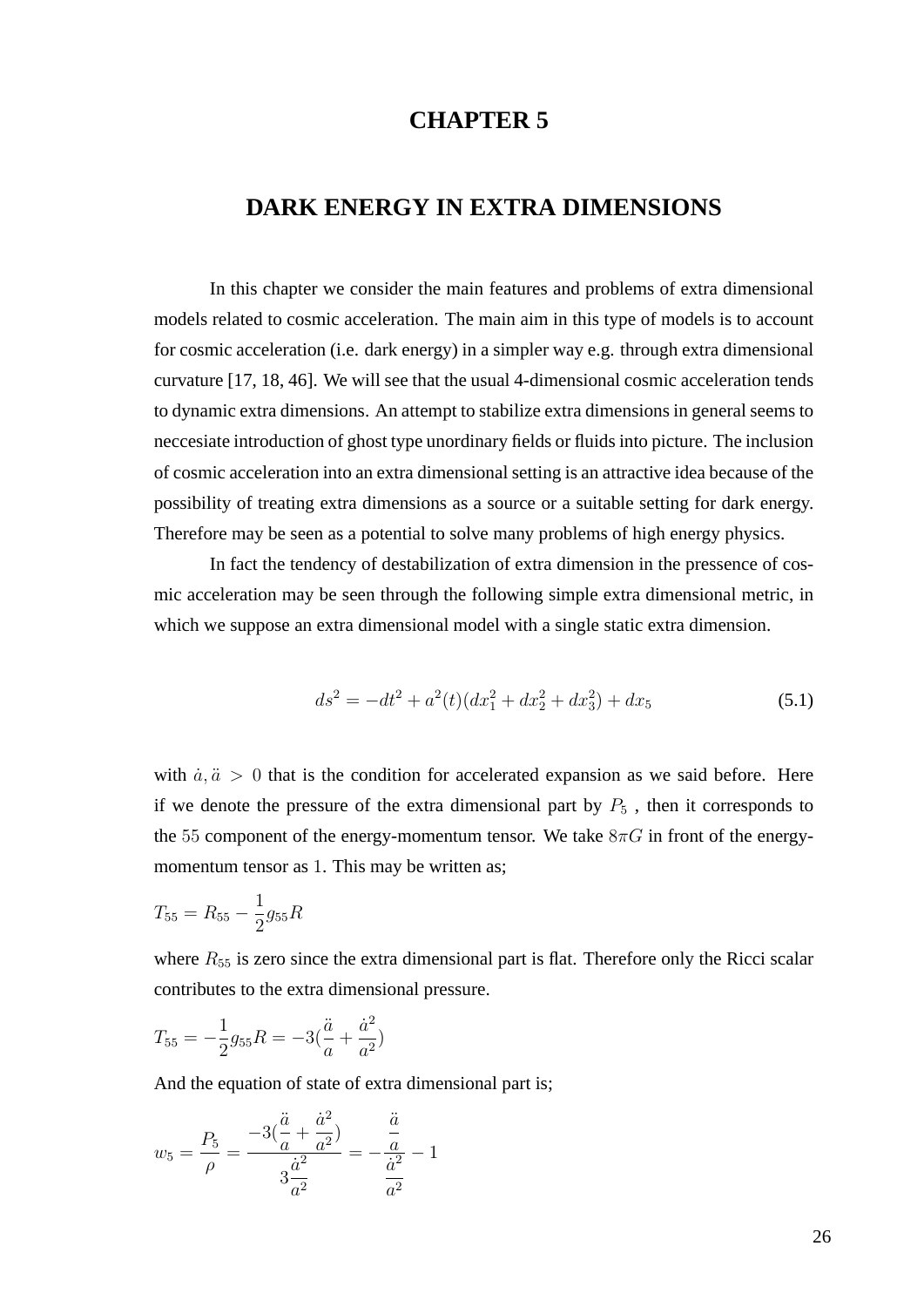As we see from here  $w_5$  is less than  $-1$  because as we said before  $\dot{a}, \ddot{a} > 0$ . This suggests that after integration over extra dimensions one may get a ghost-like fluid, generically, that is not desirable. Let us discuss the situation in more complicated cases.

#### **5.1. An Examplary Model**

To see the main problems of extra dimensional models with dark energy we consider the following seven dimensional space. Here we suppose both the ordinary 3-space and the extra dimensions may expand or contract. This model is special case of [19] where the number of extra dimensions are taken to be three. Then the corresponding metric is given by;

$$
ds^{2} = dt^{2} - a^{2}(t) \left[ \frac{dr_{a}^{2}}{1 - K_{a}r_{a}^{2}} + r_{a}^{2}(d\theta_{a}^{2} + sin^{2}\theta_{a}d\phi_{a}^{2}) \right] - b^{2}(t) \left[ \frac{dr_{b}^{2}}{1 - K_{b}r_{b}^{2}} + r_{b}^{2}(d\theta_{b}^{2} + sin^{2}\theta_{b}d\phi_{b}^{2}) \right]
$$
\n(5.2)

where both  $a(t)$  and  $b(t)$  are scale factors,  $K_a$  and  $K_b$  are related to the curvature of 3space and extra space, respectively. As we said before we suppose matter content to be a perfect fluid. In order to write down the corresponding Ricci tensors and the Ricci scalar we may write this metric in conformally transformed [47] form as;

$$
ds^{2} = b^{2}(t)[\frac{1}{b^{2}(t)}(dt^{2} - a^{2}(t)[\frac{dr_{a}^{2}}{1 - K_{a}r_{a}^{2}} + r_{a}^{2}(d\theta_{a}^{2} + sin^{2}\theta_{a}d\phi_{a}^{2})])
$$
(5.3)  

$$
-[\frac{dr_{b}^{2}}{1 - K_{b}r_{b}^{2}} + r_{b}^{2}(d\theta_{b}^{2} + sin^{2}\theta_{b}d\phi_{b}^{2})]]
$$

where  $b^2(t) = \Omega_1^2$  and  $b^{-2}(t) = \Omega_2^2$ . Here we wrote our metric in the form  $\tilde{g}_{MN} = \Omega_1^2 \tilde{g}_{MN}$ where  $\tilde{g}_{MN} = \Omega_2^2 g_{MN}$ . In the light of conformal transformations [47] one may write the Ricci tensor and the Ricci scalar as;

$$
\widetilde{R}_{MN} = \widetilde{R}_{MN} - (n-2)\widetilde{\nabla}_M \widetilde{\nabla}_N (\ln \Omega_1) - \widetilde{g}_{MN} \widetilde{g}^{AB} \widetilde{\nabla}_A \widetilde{\nabla}_B (\ln \Omega_1) \n+ (n-2)\widetilde{\nabla}_M (\ln \Omega_1) \widetilde{\nabla}_N (\ln \Omega_1) - (n-2)\widetilde{g}_{MN} \widetilde{g}^{AB} \widetilde{\nabla}_A (\ln \Omega_1) \widetilde{\nabla}_B (\ln \Omega_1) \n\widetilde{\widetilde{R}} = \Omega_1^{-2} [\widetilde{R} - 2(n-1) \widetilde{\Box} (\ln \Omega_1) - (n-1)(n-2) \frac{\widetilde{g}^{MN} \widetilde{\nabla}_N (\Omega_1) \widetilde{\nabla}_N (\Omega_1)}{\Omega_1^2}]
$$

This is written for the metric  $\tilde{\tilde{g}}_{MN}$ . And for the transformed metric  $\tilde{g}_{MN}$  the formulations become;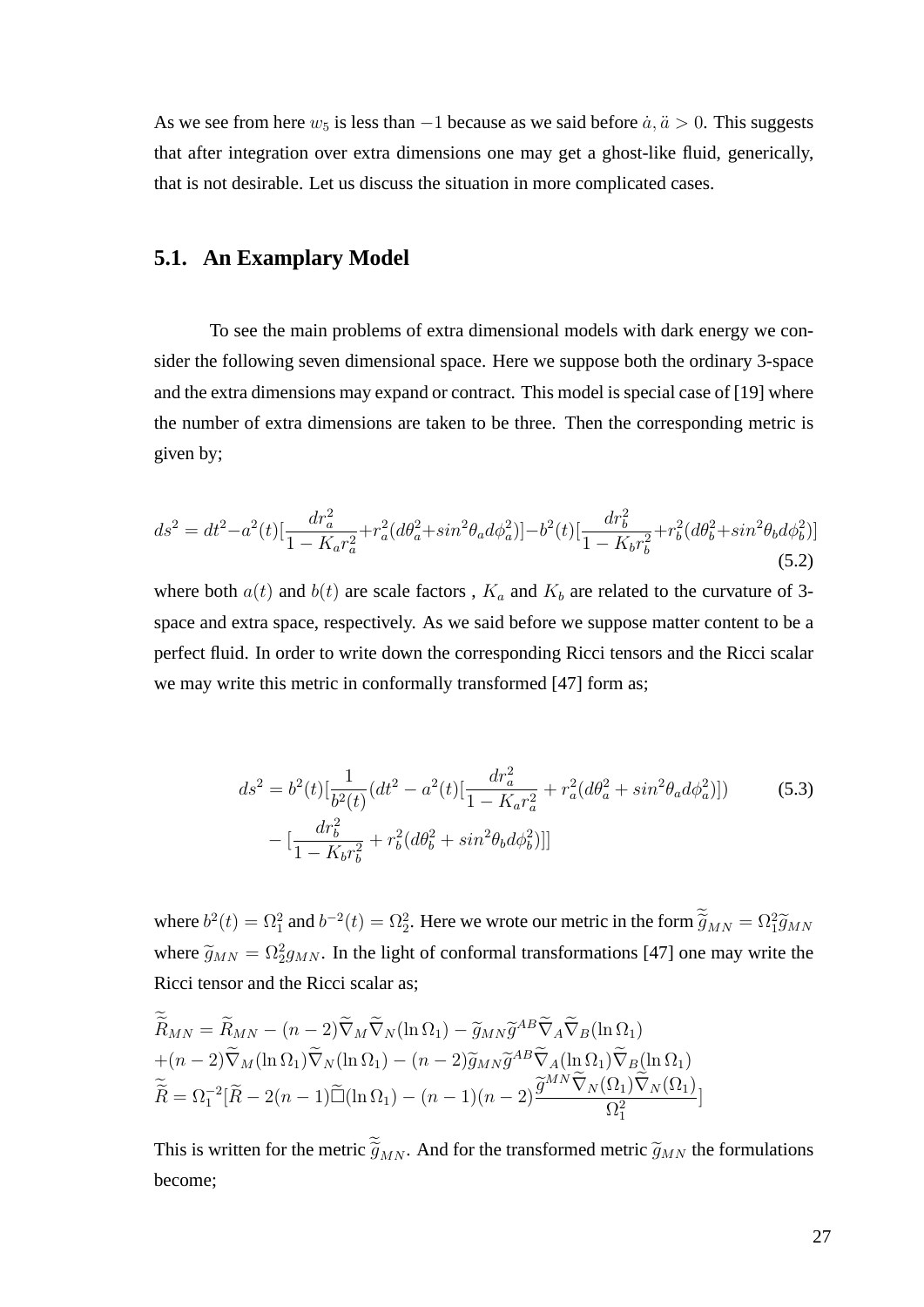$$
\widetilde{R}_{MN} = R_{MN} - (n-2)\nabla_M \nabla_N (\ln \Omega_2) - g_{MN} g^{AB} \nabla_A \nabla_B (\ln \Omega_2)
$$

$$
+ (n-2)\nabla_M (\ln \Omega_2) \nabla_N (\ln \Omega_2) - (n-2) g_{MN} g^{AB} \nabla_A (\ln \Omega_2) \nabla_B (\ln \Omega_2)
$$

while the Ricci scalar is written as:

$$
\widetilde{R} = \Omega_2^{-2} [R - 2(n-1) \square (\ln \Omega_1) - (n-1)(n-2) \frac{g^{MN} \nabla_N(\Omega_1) \nabla_N(\Omega_1)}{\Omega_1^2}]
$$

where the term  $\widetilde{R}$  contains two parts one of which comes from the conformal 4D part and the other one is from the extra dimensional part. Therefore we may write  $\widetilde{R}$  as;

$$
\widetilde{R} = \widetilde{R}_4 + R_{ex}
$$

where  $R_{ex}$  is the Ricci scalar of the extra dimensional part of  $\tilde{g}_{AB}dx^A dx^B$  and  $\tilde{R}_4$  has the form;

$$
\widetilde{R}_4 = \Omega_2^{-2} [R_4 - \frac{6 \square (\Omega_2)}{\Omega_2}]
$$

By using the Appendix A we may find  $R_4$  and  $R_{ex}$ ;

$$
R_4 = -\frac{6}{a^2}(\ddot{a}a + \dot{a}^2 + K_a) R_{ex} = -6K_b
$$

where we take  $b = 1$  because in the extra dimensional part of the metric  $\tilde{g}_{MN}$ , where  $M, N = 5, 6, 7$ , we do not have a conformal factor. Now we are ready to construct the Ricci tensor elements as follow;

$$
\tilde{R}_{00} = \tilde{R}_{00} - 5\tilde{\nabla}_0 \tilde{\nabla}_0 (\ln \Omega_1) - \tilde{g}_{00} (\tilde{g}^{00} \tilde{\nabla}_0 \tilde{\nabla}_0 (\ln \Omega_1)) \n+ 5\tilde{\nabla}_0 (\ln \Omega_1) \tilde{\nabla}_0 (\ln \Omega_1) - 5\tilde{g}_{00} (\tilde{g}^{00} \tilde{\nabla}_0 (\ln \Omega_1) \tilde{\nabla}_0 (\ln \Omega_1)) \n\tilde{R}_{00} = -3\frac{\ddot{a}}{a} + 6\frac{\dot{a}}{a} \frac{\dot{b}}{b} - 3\frac{\ddot{b}}{b} \n\tilde{R}_{11} = \tilde{R}_{11} - \tilde{g}_{11} (\tilde{g}^{00} \tilde{\nabla}_0 \tilde{\nabla}_0 (\ln \Omega_1)) + 5\tilde{g}_{11} (\tilde{g}^{00} \tilde{\nabla}_0 (\ln \Omega_1) \tilde{\nabla}_0 (\ln \Omega_1)) \n\tilde{R}_{11} = \frac{a^2}{1 - K_a r_a^2} (\frac{\ddot{a}}{a} + 2\frac{\dot{a}^2}{a^2} + 2\frac{K_a}{a^2} + 3\frac{\dot{a}}{a} \frac{\dot{b}}{b} + 5\frac{\dot{b}^2}{b^2}) \n\tilde{R}_{22} = \tilde{R}_{22} - \tilde{g}_{22} (\tilde{g}^{00} \tilde{\nabla}_0 \tilde{\nabla}_0 (\ln \Omega_1)) + 5\tilde{g}_{22} (\tilde{g}^{00} \tilde{\nabla}_0 (\ln \Omega_1) \tilde{\nabla}_0 (\ln \Omega_1)) \n\tilde{R}_{22} = a^2 r_a^2 (\frac{\ddot{a}}{a} + 2\frac{\dot{a}^2}{a^2} + 2\frac{K_a}{a^2} + 3\frac{\dot{a}}{a} \dot{b} + 5\frac{\dot{b}^2}{b^2}) \n\tilde{R}_{33} = \tilde{R}_{33} - \tilde{g}_{33} (\tilde{g}^{00} \tilde{\nabla}_0 (\ln \Omega_1))
$$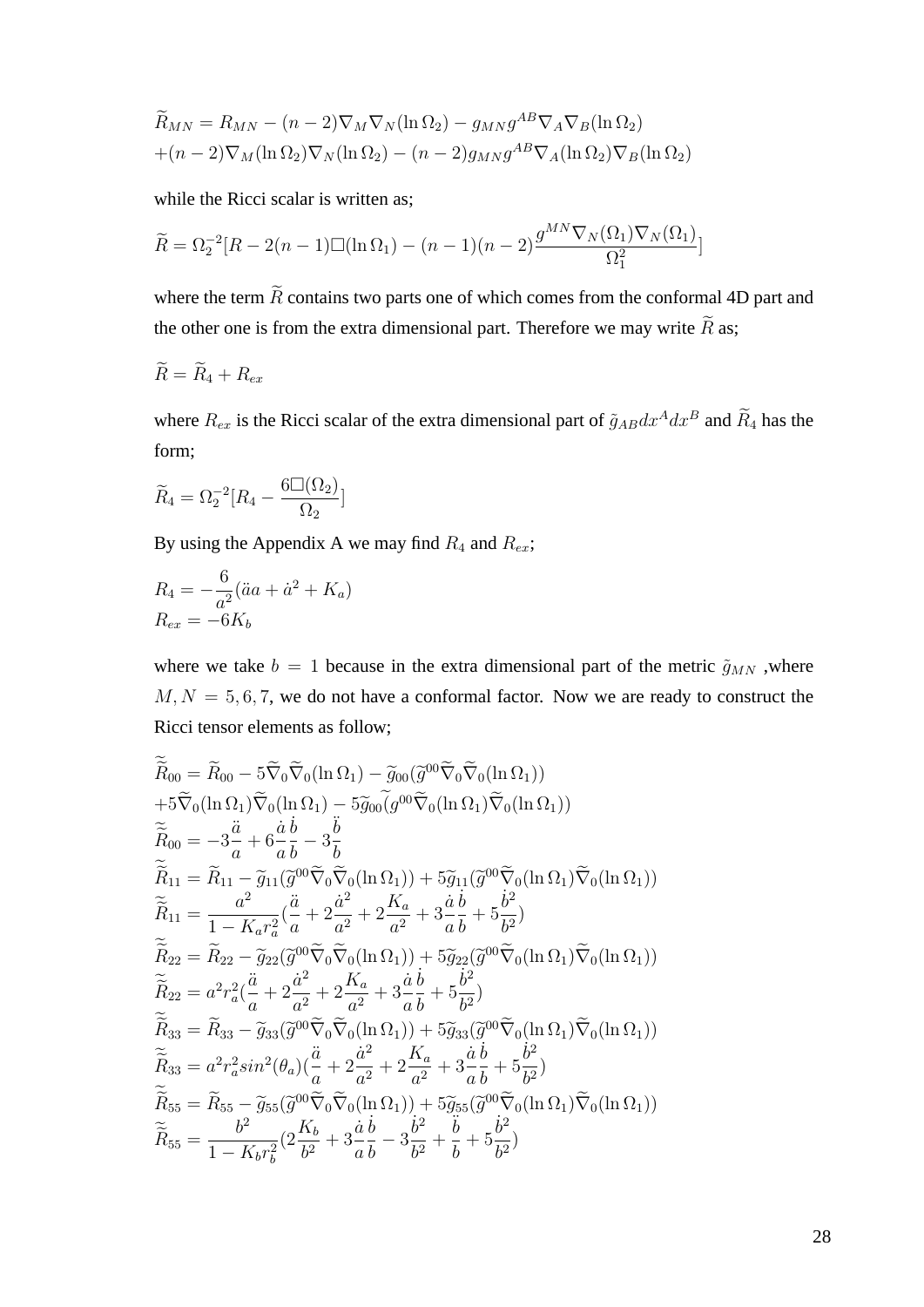Since the conformal factors depend only on the time then we take the derivatives w.r.t. to other dimensions to be zero. Now we may calculate the Ricci scalar with the given formula as;

$$
\widetilde{\widetilde{R}}=\widetilde{\widetilde{g}}^{MN}\widetilde{\widetilde{R}}_{MN}=-6(\frac{\ddot{a}}{a}+\frac{\dot{a}^{2}}{a^{2}}+\frac{K_{a}}{a^{2}}+\frac{K_{b}}{b^{2}}+3\frac{\dot{a}}{a}\frac{\dot{b}}{b}+\frac{\ddot{b}}{b}+\frac{\dot{b}^{2}}{b^{2}})
$$

Now the corresponding elements of energy-momentum tensor are;

$$
8\pi\bar{G}\bar{\rho} = 3\left[\left(\frac{\dot{a}}{a}\right)^2 + \frac{K_a}{a^2}\right] + 3\left[\left(\frac{\dot{b}}{b}\right)^2 + \frac{K_b}{b^2}\right] + 15\frac{\dot{a}}{a}\frac{\dot{b}}{b}
$$
(5.4)

$$
-8\pi\bar{G}\bar{P}_a = 2\frac{\ddot{a}}{a} + 3\frac{\ddot{b}}{b} + \left[ (\frac{\dot{a}}{a})^2 + \frac{K_a}{a^2} \right] + 6\frac{\dot{a}}{a}\frac{\dot{b}}{b}
$$
(5.5)

$$
-8\pi\bar{G}\bar{P}_b = 2\frac{\ddot{b}}{b} + 3\frac{\ddot{a}}{a} + 3[(\frac{\dot{a}}{a})^2 + \frac{K_a}{a^2}] + [(\frac{\dot{b}}{b})^2 + \frac{K_b}{b^2}] + 6\frac{\dot{a}}{a}\frac{\dot{b}}{b}
$$
(5.6)

where  $\bar{G}$  is gravitational constant,  $\bar{\rho}$  is energy density in the higher dimensional world, and  $\bar{P}_a$ ,  $\bar{P}_b$  are the pressure of 3-space and the extra space respectively.

Now let us consider some possible cases. In all cases we will take the curvature of the extra dimensions to be zero i.e. the Einstein equations effectively equivalent to 4-dimensional Einstein equations. For a radiation-dominated universe we have  $\bar{P}_a =$ 1 3  $\bar{\rho}$ ,  $\bar{P}_b = 0$  where  $w_a = 1/3$  and  $w_b = 0$ . If we consider static extra dimensions that is with constant  $b$ , equaitons (5.4), (5.5), (5.6) read for radiation dominated universe as follow;

$$
\left(\frac{\dot{a}}{a}\right)^2 + \frac{K_a}{a^2} = \frac{8\bar{G}\pi}{3}\bar{\rho} \tag{5.7}
$$

$$
2\frac{\ddot{a}}{a} + \left(\frac{\dot{a}}{a}\right)^2 + \frac{K_a}{a^2} = -\frac{8\bar{G}\pi}{3}\bar{\rho}
$$
\n(5.8)

$$
\frac{\ddot{a}}{a} + \left(\frac{\dot{a}}{a}\right)^2 + \frac{K_a}{a^2} = 0\tag{5.9}
$$

Since the constant  $b$  solution is stable for small perturbations of scale factor, one may conclude that we can reach ordinary evolution of a radiation dominated universe with static extra dimensions. In fact this is expected since the use of (5.9) in (5.8) and (5.9) reduces (5.8) to the 4-dimensional FLRW space. On the other hand when we consider a matter dominated universe (in which the pressures are zero), there is no solution for constant b. In order to have solution for this case, the matter needs to provide a negative pressure in the extra space. This pressure may be calculated by taking b constant and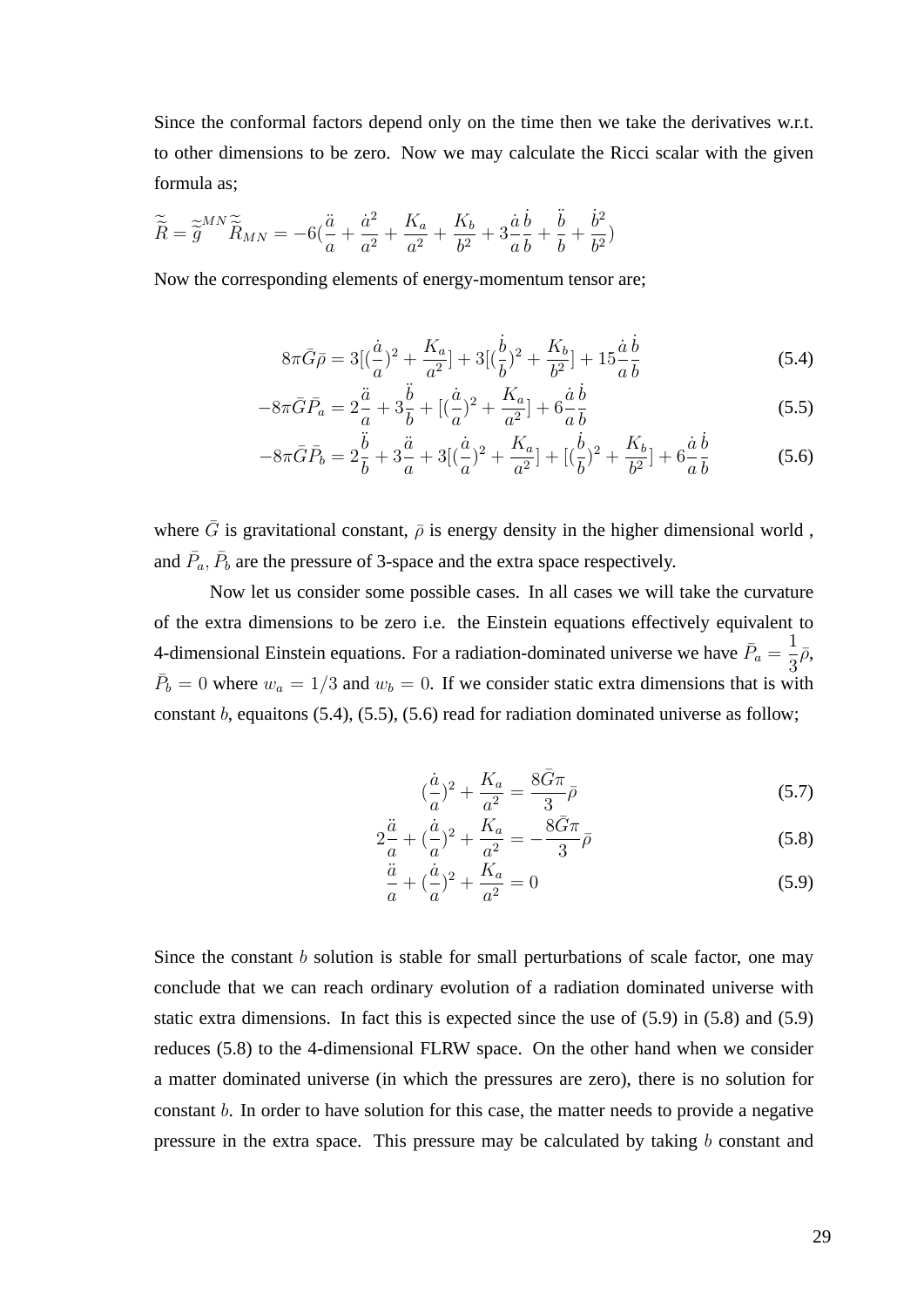putting equations  $(5.4)$  and  $(5.5)$  into  $(5.6)$  one gets;

$$
\bar{P}_b = -\frac{1}{2}\bar{\rho} \tag{5.10}
$$

Now let us look for the evolution of extra dimensions which suggest  $b$  to be nonstatic. Let us consider a matter dominated universe with zero pressures and we take the spatial curvatures to be zero. Then equations (5.5) and (5.6) reduce to ;

$$
5\frac{\ddot{a}}{a} + 7(\frac{\dot{a}}{a})^2 + 6\frac{\dot{a}}{a}\frac{\dot{b}}{b} + 3(\frac{\dot{b}}{b})^2 = 0
$$
 (5.11)

$$
5\frac{\ddot{b}}{b} - 3(\frac{\dot{a}}{a})^2 + 6\frac{\dot{a}}{a}\frac{\dot{b}}{b} - 2(\frac{\dot{b}}{b})^2 = 0
$$
\n(5.12)

where  $(5.11)$  is obtained by multiplying  $(5.5)$  by 2 and  $(5.6)$  by 3 and substracting the first equation from the second one. And also (5.12) is obtained in a similiar way. These two equations are for the accelerations  $\ddot{a}$  and  $\ddot{b}$  respectively. Now in the case of accelerated expansion in three-space that is  $\ddot{a}$ a  $> 0$ , from the first equation we have the condition;

$$
\frac{\dot{b}}{\dot{b}} > [1 + \sqrt{\frac{10}{3}}] \frac{\dot{a}}{a} \equiv J_{+} \frac{\dot{a}}{a}
$$
 or  
\n
$$
\frac{\dot{b}}{\dot{b}} < [1 - \sqrt{\frac{10}{3}}] \frac{\dot{a}}{a} \equiv J_{-} \frac{\dot{a}}{a}
$$
\nwhere  $J_{+} = [1 + \sqrt{\frac{10}{3}}]$  and  $J_{-} = [1 - \sqrt{\frac{10}{3}}]$  are the roots of  $\frac{\dot{b}}{\dot{b}}$ . Now we introduce a new  
\nparameter which is the ratio of Hubble's parameter of *a* to the that of *b*,  $\eta(t) = \frac{H_{a}}{H_{b}}$ . This  
\nquantity will be the key for the acceleration of the three-space. In order to see this we  
\nshould find the form of  $\dot{\eta} = \frac{d\eta}{dt}$ . From the form of the  $\eta$  we find its derivative as follows;  
\n $\dot{H}$ .

$$
\tfrac{d\eta}{dt} = \tfrac{\dot{H}_a}{H_b} - \tfrac{H_a}{H_b}\frac{\dot{H}_b}{H_b}
$$

After using  $\dot{H}_a =$ a¨ a  $-\left(\frac{\dot{a}}{\dot{a}}\right)$ a  $)^2$  and  $\dot{H}_b =$ ¨b b − ( ˙b b  $)^{2}$ , equations (5.11) and (5.12) becomes;

$$
5\dot{H}_a + 12H_a^2 + 6H_aH_b + 3H_b^2 = 0\tag{5.13}
$$

$$
5\dot{H}_b + 3H_b^2 + 6H_aH_b + -3H_a^2 = 0\tag{5.14}
$$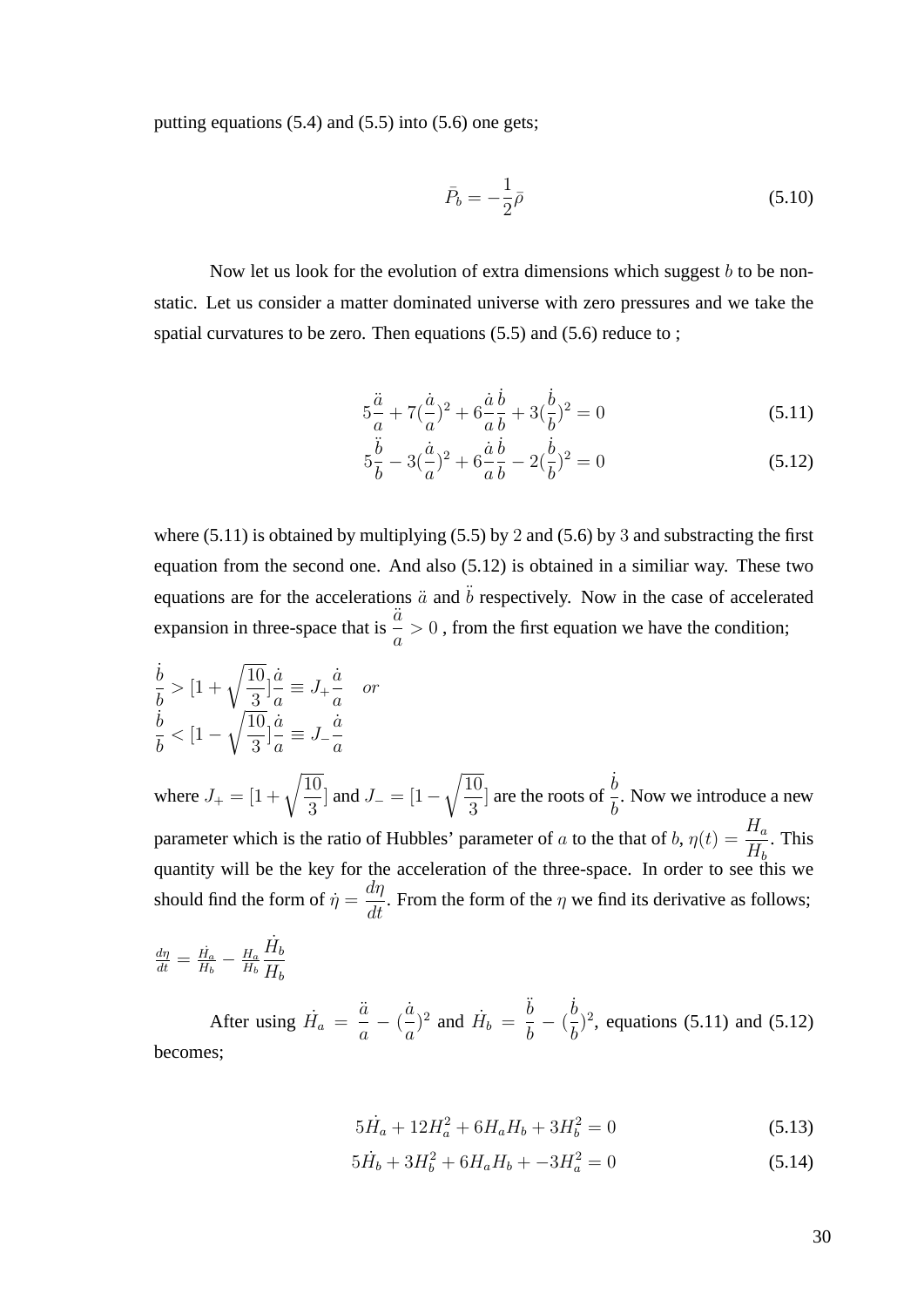Then in terms of the  $\eta$  and  $\dot{\eta}$ , equations (5.13) and (5.14) become a single equation after multiplying (5.13) by  $\frac{1}{\sqrt{2}}$  $H_b$ and (5.14) by  $\frac{H_a}{H_a}$  $H_b^2$ and the subtracting resulting equations we get;

$$
\dot{\eta} - \frac{1}{5}(3H_a - 6H_a\eta + 3H_b - 3H_a\eta^2) = 0
$$
\n(5.15)

In this equation if  $\dot{\eta} > 0$  (i.e  $3H_a - 6H_a \eta + 3H_b - 3H_a \eta^2 > 0$ ) then we say that  $\eta <$  $-1 + \sqrt{3} \equiv K_{att}$  or  $K_{rep} \equiv -1 -$ √  $3 < \eta$  which come from the equation (5.15). On the other hand  $K_{att} < \eta < K_{rep}$  for  $\dot{\eta} < 0$ . Fast expansion or contraction of extra dimensions may lead to fast variation of some fundamental constants of nature such as Newton's gravitational constant, coupling constants etc. Therefore it is safer to take  $H_b \sim 0$ , which implies  $|\eta| >> 1$ .  $\dot{\eta} < 0$  and  $|\eta| >> 1$  can not be satisfied simultaneously. Hence  $\dot{\eta} < 0$ is excluded. If  $\eta > 0$  and  $|\eta| >> 1$  then  $\eta < 0$ . This implies  $H_b < 0$  since  $H_a > 0$ . In other words the extra dimensions tend to contract under generic conditions for accelerated expansion of the usual three dimensional space. This example shows the difficulty of stabilization of extra dimensions in the context of accelerating cosmic expansion.

#### **5.2. Energy Conditions**

In relativistic classical field theories of gravitation, particularly in general relativity, an energy condition is one of various alternative conditions which can be applied to the matter content of the theory. In general relativity, energy conditions [48, 49] are often used (and required) in proofs of various important theorems. As we know in general relativity and allied theories, the distribution of the mass, momentum, and stress due to matter and to any non-gravitational fields is described by the energy-momentum tensor (or matter tensor),  $T^{\mu\nu}$ . However, the Einstein field equations do not specify what kinds of states of matter or non-gravitational fields are maintained in a space-time model. Because without some further criterion, the Einstein field equations give default solutions with properties most physicists regard as unphysical. The energy conditions represent such criteria. There are some energy conditions namely called 'strong, null, weak and dominant energy conditions'. Now let us write down mathematically these conditions.

• *Null energy condition* (*NEC*):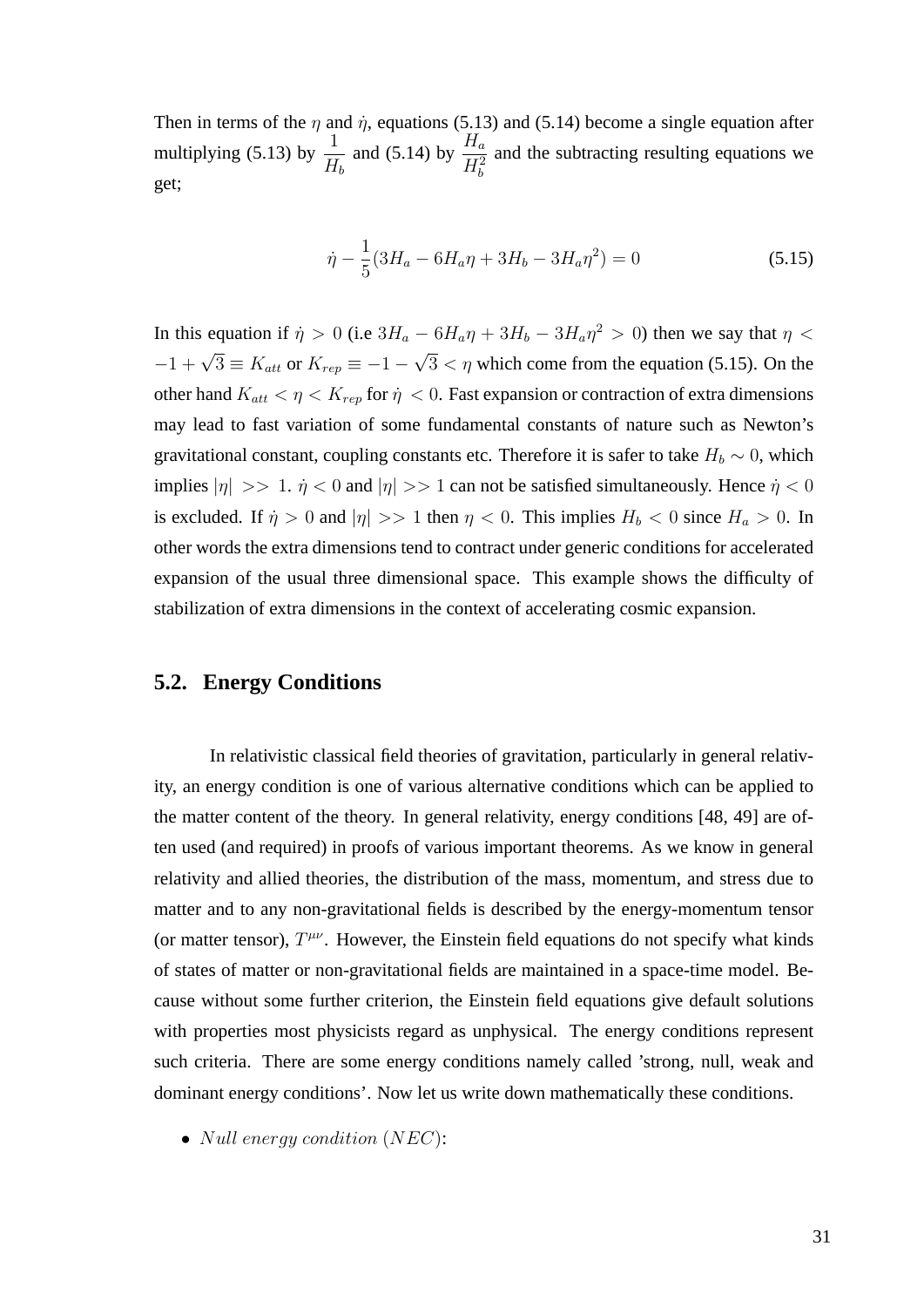The null energy condition [49] stipulates that for every future-pointing null vector field  $\overrightarrow{k}$ :

•  $T_{\mu\nu}k^{\mu}k^{\nu} \geq 0$  where  $g_{\mu\nu}k^{\mu}k^{\nu} = 0$ 

For a perfect fluid NEC becomes;

•  $T_{\mu\nu}k^{\mu}k^{\nu} = \rho + P \ge 0$ 

We can see from here that all cases such as matter, radiation and cosmological constant satisfy NEC.

• Weak energy condition : where  $g_{\mu\nu}X^{\mu}X^{\nu} \leq 0$ 

The weak energy condition [50] stipulates that for every future-pointing timelike vector field  $\overrightarrow{X}$ , the matter density observed by the corresponding observers is always nonnegative:

•  $T_{\mu\nu}X^{\mu}X^{\nu} > 0$ 

In the case of perfect fluid we have;

•  $T_{\mu\nu}X^{\mu}X^{\nu} > 0$ ,  $\rho > 0$ ,  $\rho + P > 0$ 

Here again all the sources satisfy WEC.

• Strong energy condition : where  $g_{\mu\nu}X^{\mu}X^{\nu} \leq 0$ 

The strong energy condition stipulates that for every future-pointing time-like vector field  $\overrightarrow{X}$ , the trace of the tidal tensor measured by the corresponding observers is always nonnegative:

$$
\bullet \ (T_{\mu\nu} - \frac{1}{2}Tg_{\mu\nu})X^{\mu}X^{\nu} \ge 0
$$

Again in the case of perfect fluid SEC becomes;

•  $(T_{\mu\nu} - \frac{1}{2})$  $\frac{1}{2}Tg_{\mu\nu}$ ) $X^{\mu}X^{\nu} \ge 0$ ,  $\rho + P \ge 0$ ,  $\rho + 3P \ge 0$ 

For the SEC one may see from the given conditions that matter and radiation satisfy SEC but cosmological constant does not satisfy the second condition for SEC that is  $\rho + 3P \geq 0.$ 

• Dominant energy condition :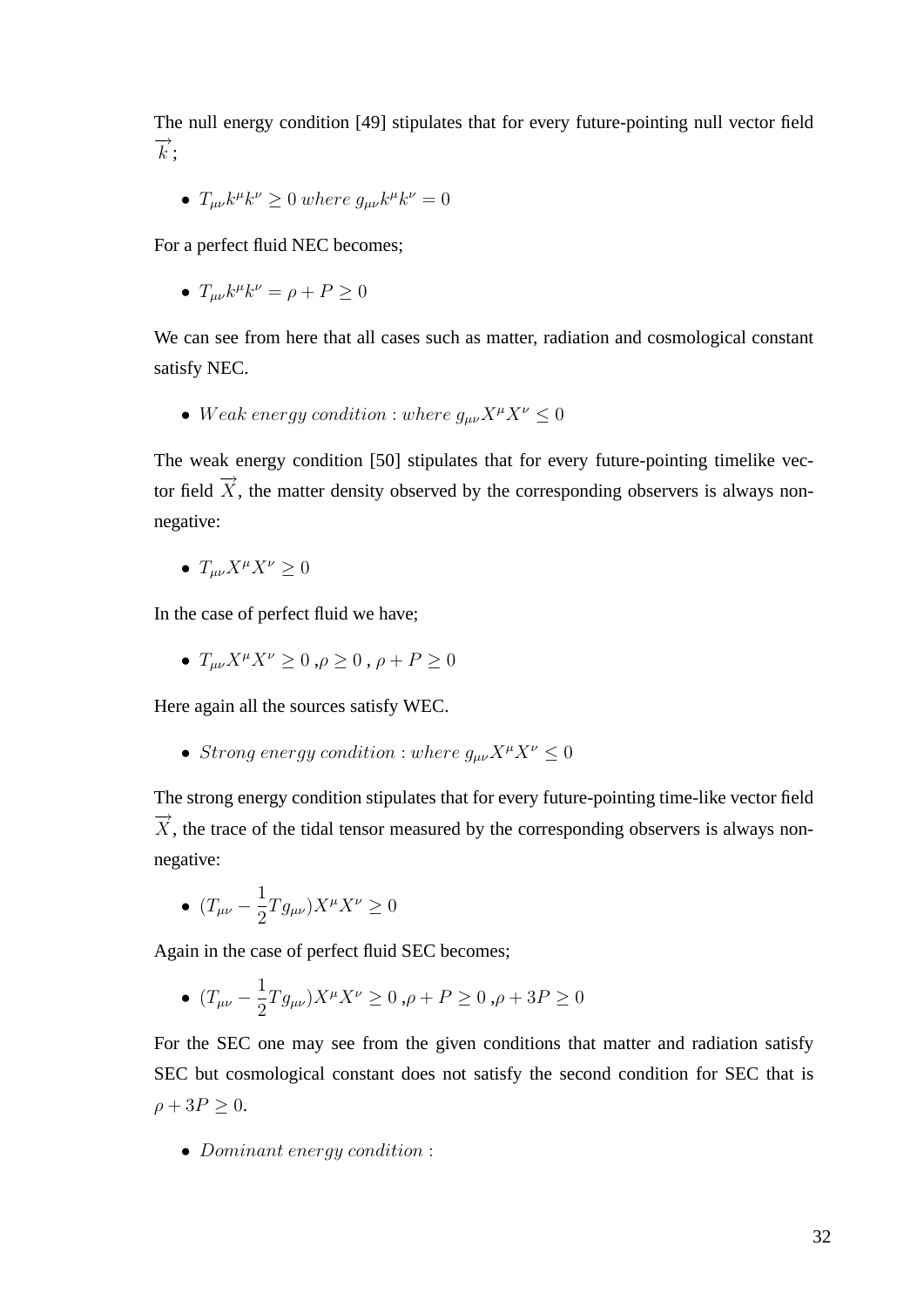The dominant energy condition stipulates that, in addition to the weak energy condition holding true, for every future-pointing causal vector field (either timelike or null)  $\overrightarrow{Y}$ , the vector field  $T_b^a Y^b$  must be a future-pointing causal vector which means that mass-energy can never be observed to be flowing faster than light. In the case of perfect fluid DEC becomes;

 $\rho > |P|$ 

When we check this for the various sources matter, radiation and cosmological constant satisfy this condition but phantom does not satisfy.

# **5.3. Constraints on Extra Dimensional Models of Dark Energy From Energy Conditions**

Epoch(s) of cosmic acceleration play essential roles in modern cosmological models. As we said in previous chapters observations of type Ia supernovae [3, 4] and the cosmic microwave background [51, 52] indicate that the universe is expanding at an accelerating rate. A complete cosmological model based on more fundamental physics must accommodate or should explain this epoch of acceleration. In this section we consider a broad class of accelerating models with extra spatial dimensions. We see that these higher dimensional models violate either the strong or null energy condition (NEC) respectively. The analysis given here are the review and the discussion of the works in [20, 21]. We have supposed 4 assumptions in our work;

- GR condition
- Flatness condition
- Boundedness condition
- Metric condition

By General Relativity (GR) condition we mean that we describe both the 4D and higher dimensional theory by General Relativity (GR). Flatness and boundness conditions imply that the 3D is spatially flat and the extra dimensions are bounded, respectively. Finally the metric condition is that the extra dimensional metric is Ricci flat (RF) or conformally Ricci flat (CRF).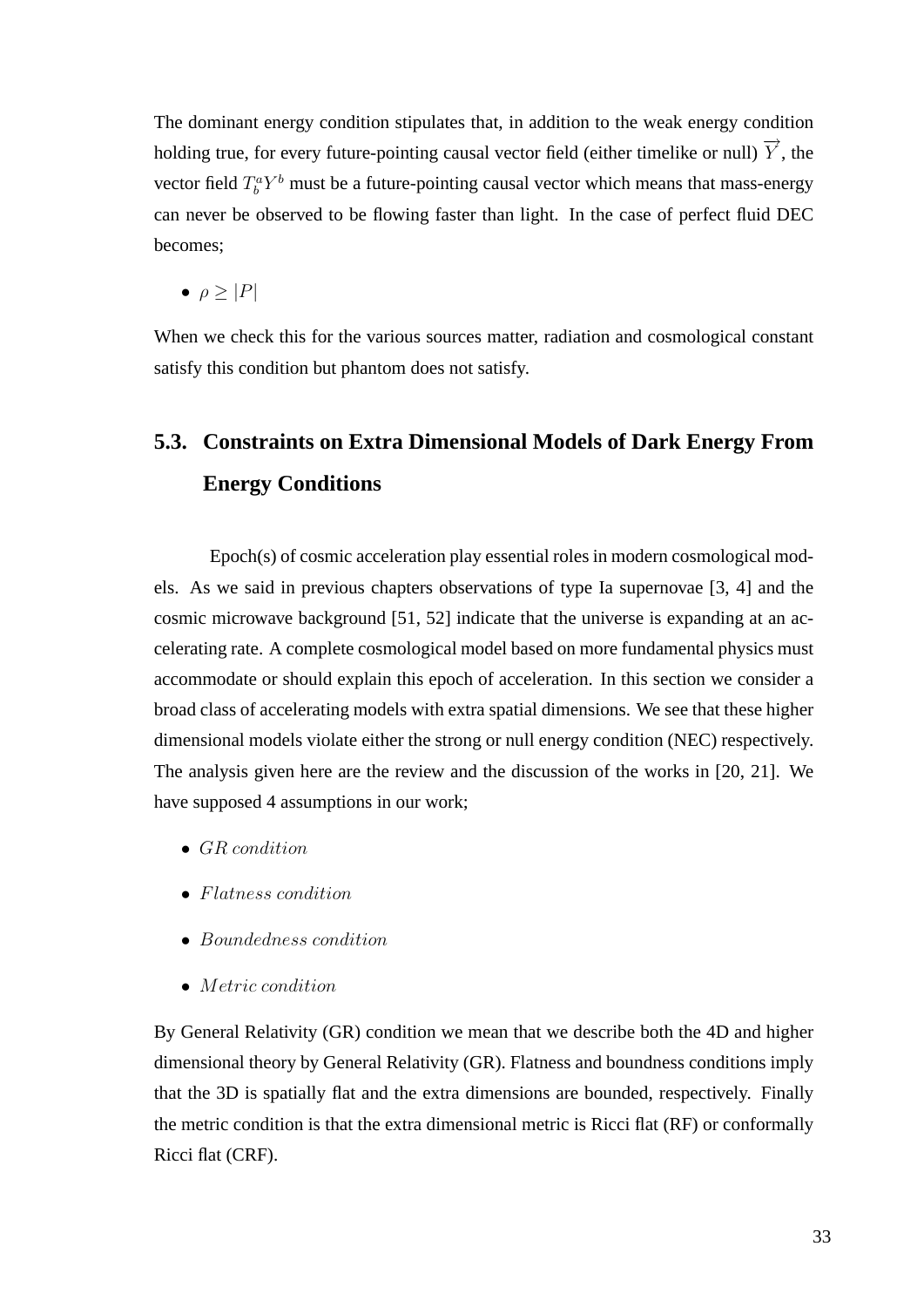The violation of NEC in these models is unavoidable if the universe is de Sitter or nearly de Sitter. Let us consider a class of extra dimensional models for dark energy in the light of energy conditions.

In the subsection before the last subsection in this section we consider some theorems that severely restrict the possibility of realistic models that obey NEC. We will call the theorems as 'no-go theorems'. The no-go theorems depend on the intrinsic curvature of the compactification manifold  $M$ . There exist two possibilities for  $M$  that are;

• Curvature free :

In this category all modes are with a single extra dimension such as braneworlds [15, 16, 43]. It also includes compact manifolds with vanishing intrinsic Ricci scalar.

 $\bullet$  Curved:

This category includes compact manifolds this time with non-vanishing intrinsic Ricci scalar. We mainly consider conformally Ricci flat curved internal manifolds.

In this analysis we consider the shape and size of the compactification space M acts as fields in 4D. Knowing the time evolution of this field gives us chance to work out the time evolution of  $M$ . The basic idea is the reverse of the Kaluza Klein philosophy that is instead of starting with a specific matter in higher dimensional model and then reducing to the 4D we go back way the 4D relations and observations are used to put constraints on extra dimensional models. Studying this may be also called 'oxidised cosmic acceleration' [21].

The no-go theorems we consider in this section suggest that there are some thresholds in  $w$ . If we want to make  $w$  below these thresholds we should violate an energy condition in higher-dimensional theory.

Here in our study we will consider the higher-dimensional action in the Einstein-Hilbert action [53] which may be reduced to;

$$
S_{4D} = \frac{1}{2l_4^2} \int R\sqrt{-g}d^4x + \text{otherterms}
$$
\n
$$
\tag{5.16}
$$

where  $l_4$  is the Planck length in 4D and it is constant.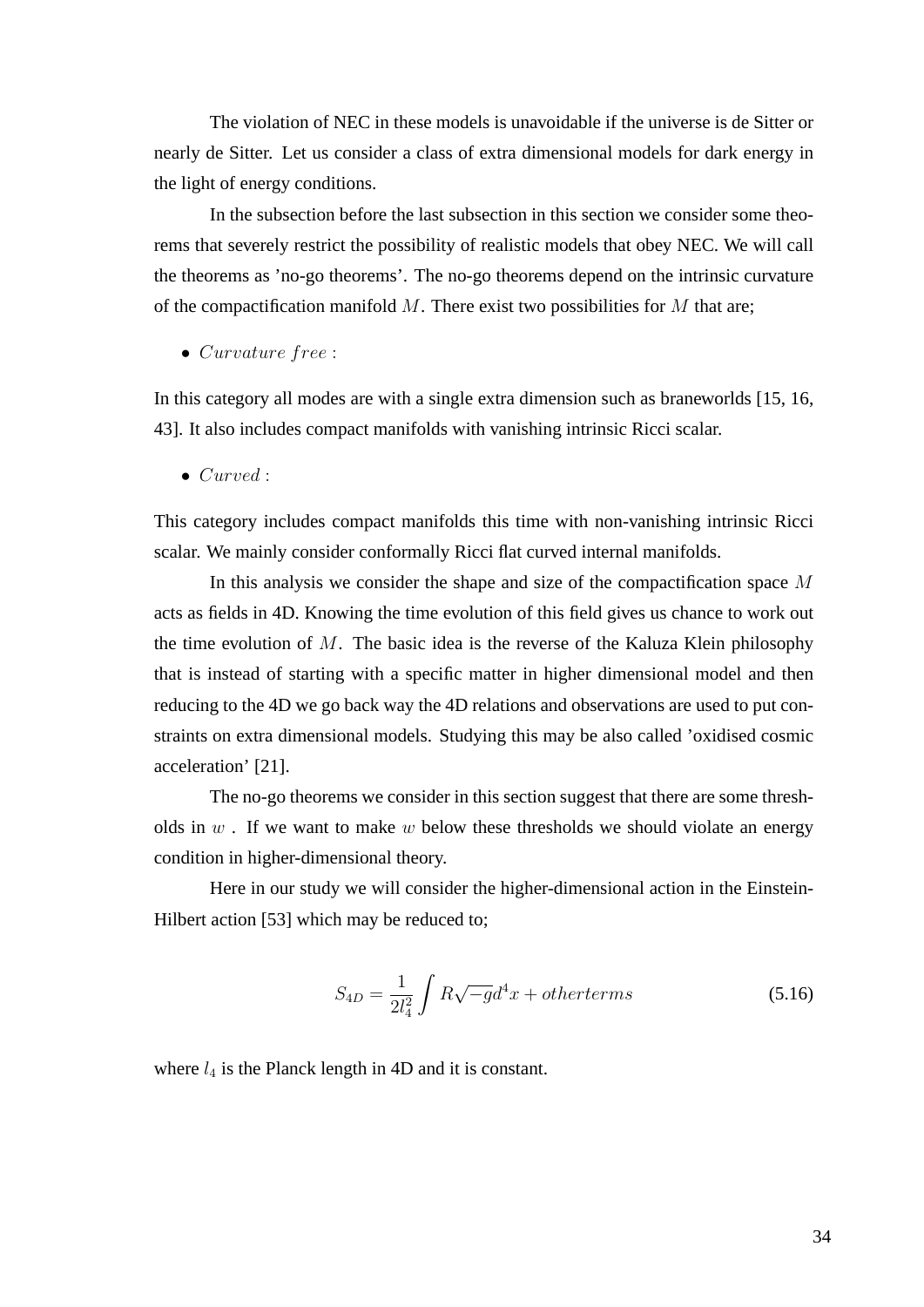## **5.3.1. Some Simple Examples**

As we said before the NEC is violated if the extra dimensions are flat and static. Here we consider  $k$  extra dimensions with the corresponding metric written as;

$$
ds_{4+k}^2 = ds_4^2 + ds_k^2 \tag{5.17}
$$

where  $ds_4^2$  describes the 4D part of the metric and  $ds_k^2$  shows the metric of extra dimension. As we said it is flat and may be written as;

$$
ds_k^2 = \delta_{ab} dy^a dy^b \tag{5.18}
$$

And also we consider the 4D part to be a flat FLRW universe with the metric may be written as;

$$
ds_4^2 = -dt^2 + a^2(t)(dx_1^2 + dx_2^2 + dx_3^2)
$$
\n(5.19)

As we know already the 4D universe is accelerating with  $\ddot{a}/a > 0$ . The Einstein equations in D-dimensions may be written as;

$$
G_{MN} = R_{MN} - \frac{1}{2}g_{MN}R = 8\pi GT_{MN}
$$
\n(5.20)

Now let us look component by component to this equation. The 00 component is;

$$
G_{00} = R_{00} - \frac{1}{2}g_{00}R = 8\pi GT_{00}
$$
\n(5.21)

where the 00 component of Ricci tensor is written as;

$$
R_{00} = \Gamma_{00,C}^{C} - \Gamma_{0C,0}^{C} + \Gamma_{DC}^{C} \Gamma_{00}^{D} - \Gamma_{D0}^{C} \Gamma_{0C}^{D}
$$
 (5.22)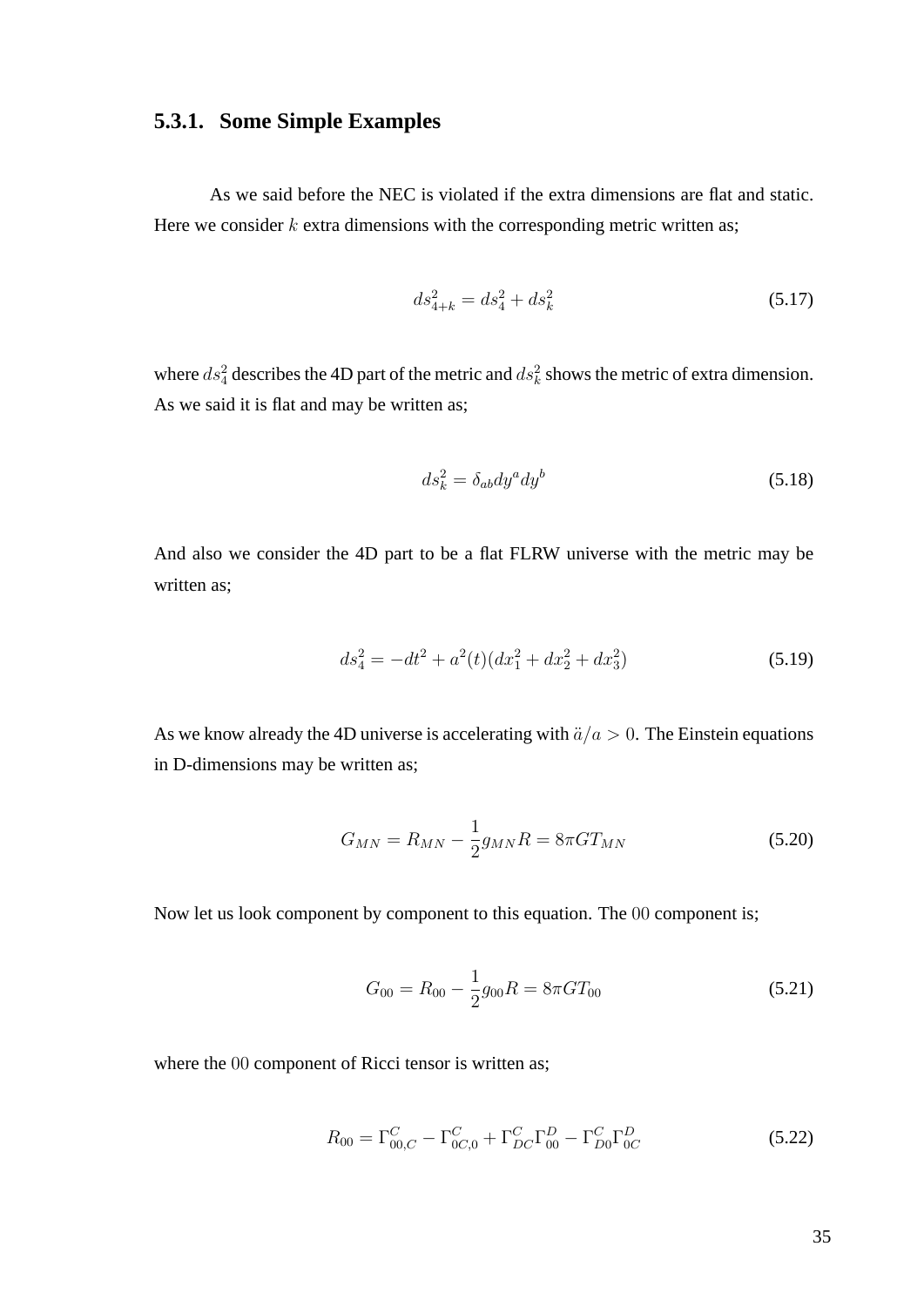with ;

$$
\Gamma_{00}^C = \frac{1}{2} g^{CD} [g_{0D,0} + g_{D0,0} - g_{00,D}], \quad \Gamma_{00}^C = 0 \tag{5.23}
$$

$$
\Gamma_{j0}^{i} = \frac{\dot{a}}{a} \delta_j^{i} \tag{5.24}
$$

Then the 00 component of Ricci tensor is found as;

$$
R_{00} = -3\frac{\ddot{a}}{a} + 3\frac{\dot{a}^2}{a^2} \tag{5.25}
$$

The other components of Ricci tensor may be formulated as;

$$
R_{ij} = \Gamma_{ij,C}^C - \Gamma_{iC,j}^C + \Gamma_{DC}^C \Gamma_{ij}^D - \Gamma_{Dj}^C \Gamma_{iC}^D
$$
\n
$$
(5.26)
$$

with;

$$
\Gamma_{ij}^C = \frac{1}{2} g^{CD} [g_{iD,j} + g_{Dj,i} - g_{ij,D}], \ \ \Gamma_{ij}^0 = (a\dot{a}) \delta_{ij}, \ \ \Gamma_{0j}^i = (\frac{\dot{a}}{a}) \delta_j^i \tag{5.27}
$$

using this in  $R_{ij}$  we have;

$$
R_{ij} = \Gamma^0_{ij,0} + \Gamma^k_{0k}\Gamma^0_{ij} - \Gamma^0_{kj}\Gamma^k_{i0} - \Gamma^k_{0j}\Gamma^0_{ik} = (2\dot{a}^2 + a\ddot{a})\delta_{ij}
$$
 (5.28)

And the other components of the Ricci tensor are zero since extra dimensions are flat and static. Now we are ready to construct the Einstein equations.

$$
G_{00} = R_{00} - \frac{1}{2}g_{00}R = -3\frac{\ddot{a}}{a} + 3(\frac{\ddot{a}}{a} + \frac{\dot{a}^2}{a}) = 3\frac{\dot{a}^2}{a}
$$
(5.29)

$$
G_{ij} = R_{ij} - \frac{1}{2}g_{ij}R = -(\dot{a}^2 + 2\ddot{a})\delta_{ij}
$$
 (5.30)

$$
G_{ab} = R_{ab} - \frac{1}{2}g_{ab}R = -3(\frac{\ddot{a}}{a} + \frac{\dot{a}^2}{a})\delta_{ab}
$$
 (5.31)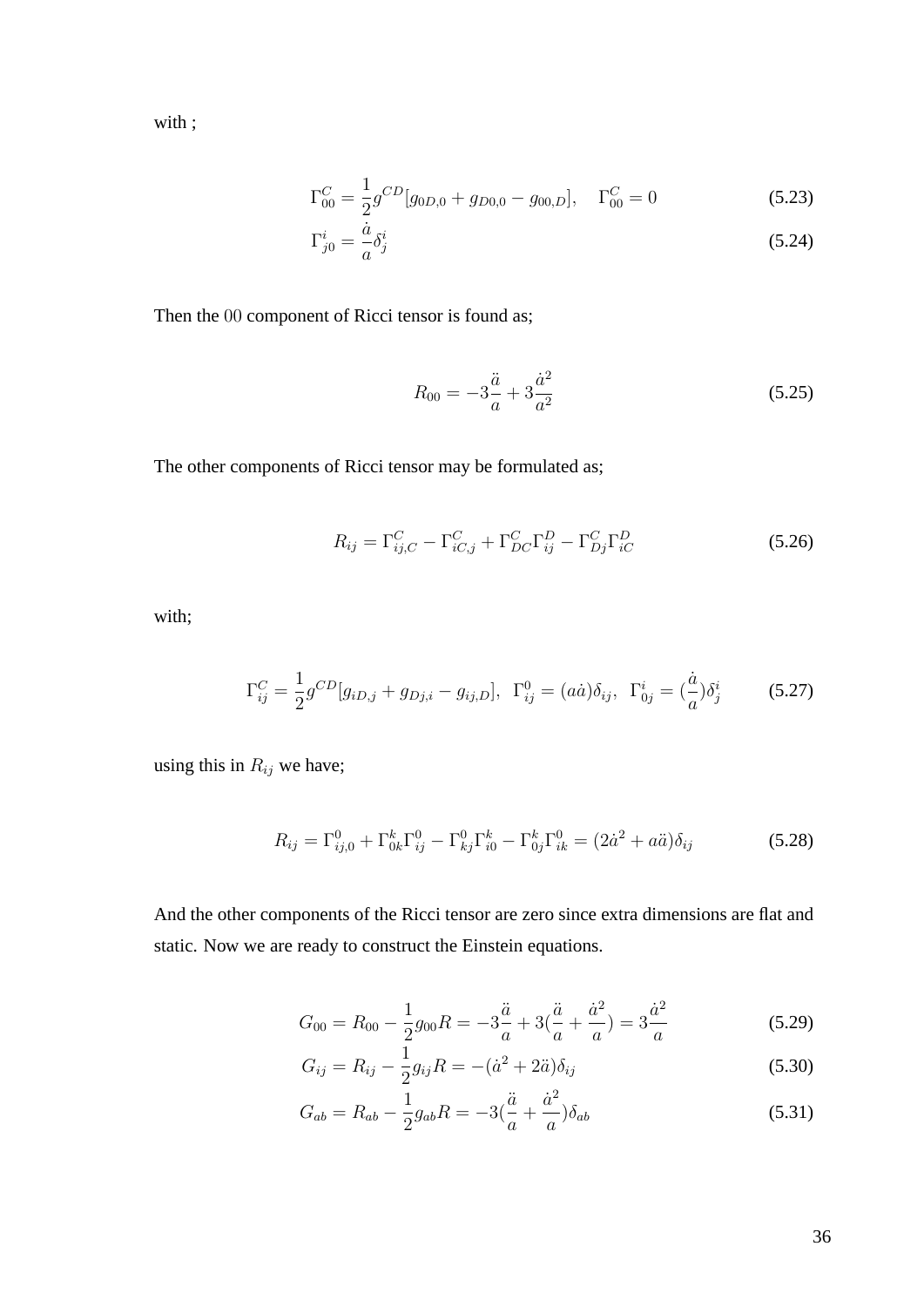where  $i, j$  run over 3 spatial dimensions and  $a, b$  run over the extra dimensions. Now let us assume that the 4D cosmology has a power-law scale factor  $a(t) \sim t^r$ . Now by using the given form of scale factor we may rewrite the Einstein equations as;

$$
t^2 G_{00} = 3r^2 \tag{5.32}
$$

$$
t^2 G_{ij} = r(2 - 3r)\delta_{ij} \tag{5.33}
$$

$$
t^2 G_{ab} = 3r(1 - 2r)\delta_{ab} \tag{5.34}
$$

where  $a(t) \propto t^r$ . Here the pressure along the extra dimensions is negative therefore the corresponding stress energy violates the NEC. We may check this by using the definition of NEC given by;

$$
T_{MN}k^Mk^N = T_{00}k^0k^0 + T_{ij}k^ik^j + T_{ab}k^ak^b \ge 0
$$
\n(5.35)

$$
t^2 T_{MN} k^M k^N = 3r(1 - r)
$$
\n(5.36)

Here as we said before since  $r > 1$  or  $r < 0$  for an accelerated 4D universe (5.36) is negative, indicating NEC violation.

In an another model we may suppose a universe in which the extra dimensions evolve as power laws in time as in three spatial dimensions. This is also a possibility and may be explored by using a metric called 'Kasner metric' [54]. It may be written as;

$$
ds_{Kaser}^2 = -dt^2 + \sum_{j=1}^{3+k} t^{2r_j} dx_j^2
$$
\n(5.37)

where  $k$  denotes the number of extra dimensions. As we see both the three spatial dimensions and the extra dimensions have scale factors which depends on time. Here we suppose that the volume of extra dimensions behaves like  $t^q$  with  $q = \sum_{j=4}^{3+k} r_k$ . We are ready to calculate the corresponding Ricci tensors and the Ricci scalar to construct the Einstein equations.

$$
\Gamma_{ij}^{0} = (rt^{2r-1})\delta_{ij}, \quad \Gamma_{ab}^{0} = (r_a t^{2r_a-1})\delta_{ab}
$$
\n(5.38)

$$
\Gamma_{ok}^{i} = (r_{k}t^{2r_{k}-2r_{i}-1})\delta_{k}^{i}, \quad \Gamma_{0b}^{a} = (r_{b}t^{2r_{b}-2r_{a}-1})\delta_{b}^{a}
$$
\n(5.39)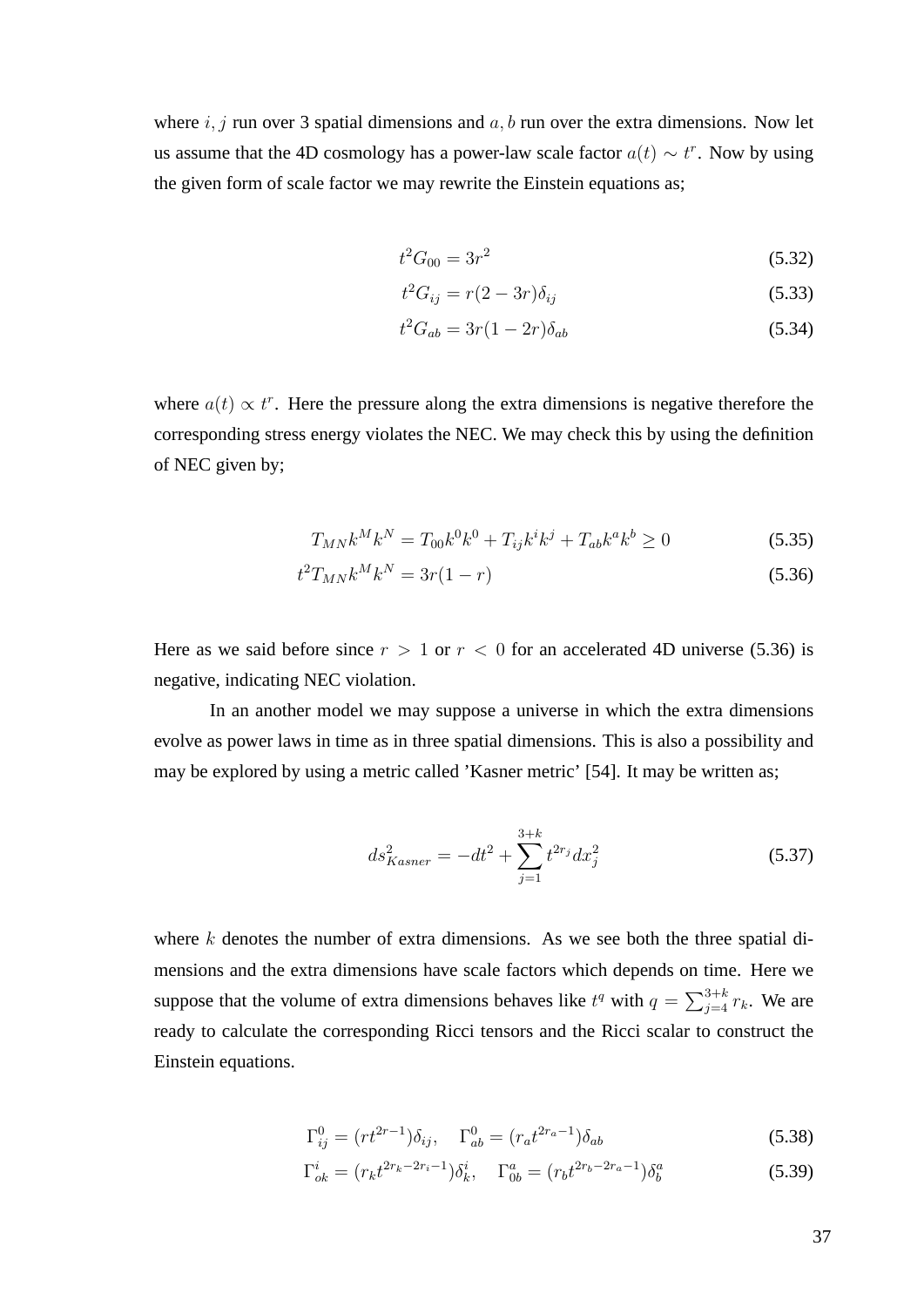The corresponding elements of Ricci tensor are;

$$
R_{00} = \Gamma_{00,C}^{C} - \Gamma_{0C,0}^{C} + \Gamma_{DC}^{C} \Gamma_{00}^{D} - \Gamma_{D0}^{C} \Gamma_{0C}^{D}
$$
 (5.40)

$$
R_{00} = \frac{3r}{t^2} + \frac{\sum r_a}{t^2} - \frac{3r^2}{t^2} - \frac{\sum r_a^2}{t^2}
$$
 (5.41)

$$
R_{00} = \frac{3r}{t^2}(1-r) + \frac{\sum r_a}{t^2}(1-r_a)
$$
\n(5.42)

$$
R_{ij} = \Gamma^0_{ij,0} + \Gamma^k_{0k}\Gamma^0_{ij} - \Gamma^0_{kj}\Gamma^k_{i0} - \Gamma^k_{0j}\Gamma^0_{ik}
$$
 (5.43)

$$
R_{ij} = t^{2r-2} [r(r-1) + 3r^2 + r \sum r_a - 2r^2] \delta_{ij}
$$
 (5.44)

$$
R_{ij} = t^{2r-2} [3r^2 + r(\sum r_a - 1)] \delta_{ij}
$$
\n(5.45)

$$
R_{ab} = \Gamma_{ab,C}^C - \Gamma_{aC,b}^C + \Gamma_{DC}^C \Gamma_{ab}^D - \Gamma_{Da}^C \Gamma_{bC}^D
$$
\n(5.46)

$$
R_{ab} = t^{2r_a - 2} [2r_a^2 - r_a + 3rr_a + r_a \sum r_a - 2r_a r_b] \delta_{ab}
$$
 (5.47)

where we have written  $r_1 = r_2 = r_3 = r$  for spatial dimensions. We may calculate the Ricci scalar R.

$$
R = g^{00} R_{00} + g^{ij} R_{ij} + g^{ab} R_{ab}
$$
  

$$
R = t^{-2} [6r^2 - 6r - \sum r_a^2 + 6r \sum r_a + (\sum r_a)^2]
$$

We consider vacuum Einstein solutions. Therefore all components of Einstein tensor  $G_{MN}$  must be equal to zero respectively.

$$
G_{00} = R_{00} - \frac{1}{2}g_{00}R = t^{-2}[\sum r_a - 3/2\sum r_a^2 + 3r\sum r_a + (\sum r_a)^2] = 0
$$
  
\n
$$
G_{ij} = R_{ij} - \frac{1}{2}g_{ij}R = t^{2r-2}[2r - 2r\sum r_a + \frac{\sum r_a^2}{2} - \frac{(\sum r_a)^2}{2}]\delta_{ij} = 0
$$
  
\n
$$
G_{ab} = R_{ab} - \frac{1}{2}g_{ab}R
$$
  
\n
$$
G_{ab} = t^{2r-2}[2r_a^2 - r_a + 3rr_a + r_a\sum r_a - 2r_a r_b - 3r^2 + 3r
$$
  
\n
$$
+ \frac{\sum r_a^2}{2} - 3r\sum r_a - \frac{(\sum r_a)^2}{2}]\delta_{ab} = 0
$$

When we solve these three equations we will get two conditions for  $r$  and  $q$ .

•  $\sum_{j=1}^{3+k} r_j = 1$ 

• 
$$
\sum_{j=1}^{3+k} r_j^2 = 3r^2 + \sum_{j=4}^{3+k} r_j^2 = 1
$$

The first condition implies  $q < 0$  if  $r > 1/3$ . So  $r > 1$  is excluded which means the three non-compact dimensions are expanding and the other directions tend to contract. (On the other hand the other case that leads to accelerated expansion in the non-compact dimensions i.e. the case  $r < 0$  corresponds to contracting universe and is inagreement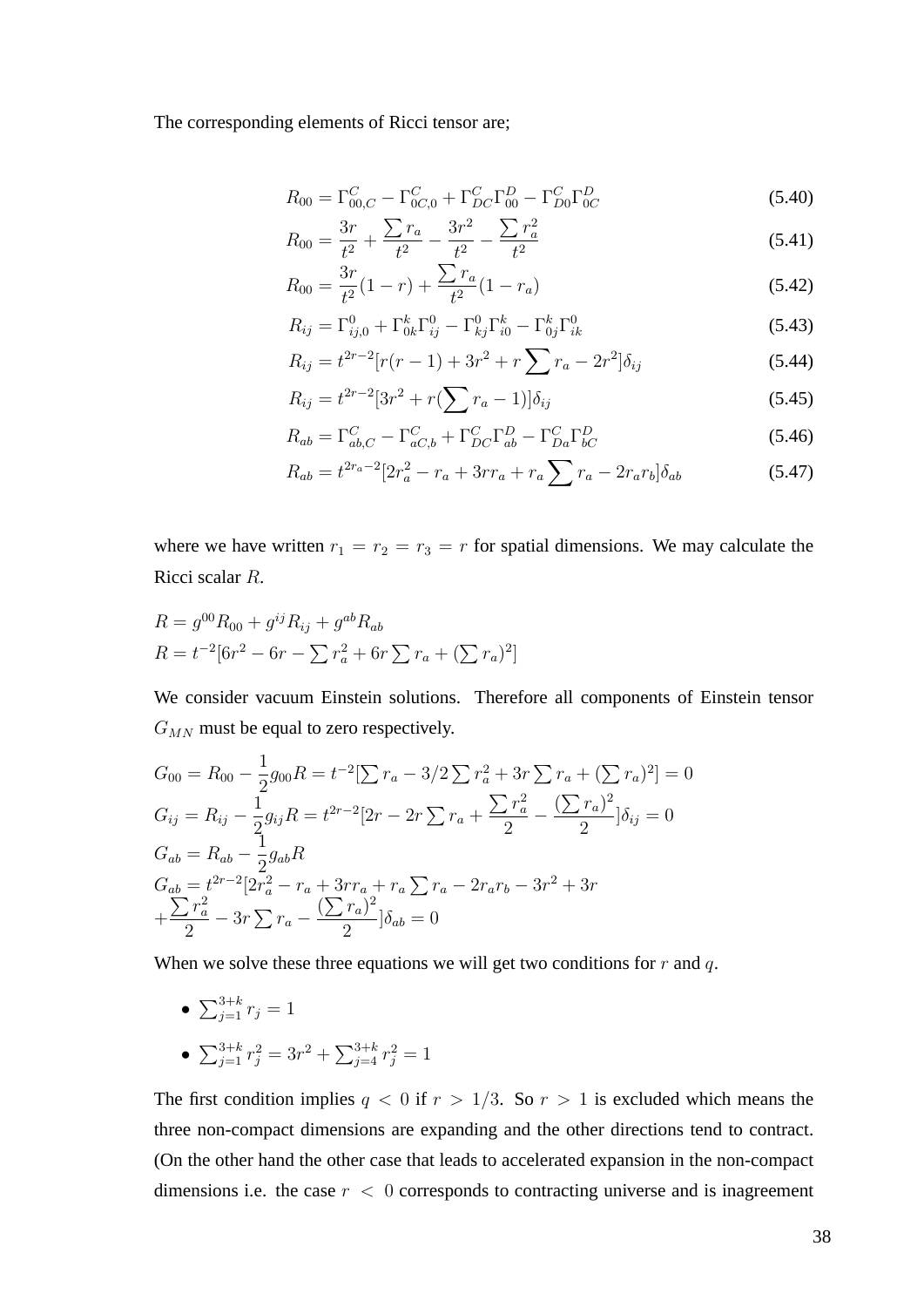with cosmological observations.) To intercept this a negative pressure is required as in the case of cosmological constant. When the three noncompact dimensions are expanding at an accelerated rate then NEC is violated.

In order to evade this problem let us try a new metric in which the extra dimensional part evolve with time. The corresponding metric is written as;

$$
ds_{4+k}^2 = A^2(\eta)(-d\eta^2 + dx_1^2 + dx_2^2 + dx_3^2) + \exp\left[\frac{2c}{k}\psi(\eta)\right]ds_k^2\tag{5.48}
$$

where  $A(\eta)$  is the scale factor of the 4D universe measured in (4+k) dimensional Einstein frame. Here  $\eta$  is the conformal time. Also the term  $\psi$  canonically normalised scalar field in the 4D Einstein frame. Therefore it is called 'universal Kaluza-Klein breathing mode modulus'. The constant  $c$  is given by;

$$
c = \sqrt{\frac{2k}{k+2}}\tag{5.49}
$$

The 4-D Einstein frame scale factor  $a(\eta)$  may be found as;

$$
a(\eta) = e^{c\psi/2} A(\eta) \tag{5.50}
$$

which comes from the determinant of the metric tensor of  $(4+k)$  dimensions as we reduce it to 4D. Now we may write the equations of motion of Friedmann universe in terms of the derivative of  $\psi$  as;

$$
\rho + P = \rho(1+w) = 3(1+w)H^2 = \left(\frac{d\psi}{d\eta}\right)^2 \tag{5.51}
$$

where  $\rho = P/w = 3H^2$  from Friedmann equations and  $H =$  $\dot{a}$ a where dot denotes the derivative with respect to time, t. If we put  $H =$  $\dot{a}$ a into equation and make a change of variable from t to *n* one gets a solution for  $\psi$ :

$$
\psi(\eta) = \pm \frac{2\sqrt{3(1+w)}}{1+3w} \ln \eta + \psi_0 \tag{5.52}
$$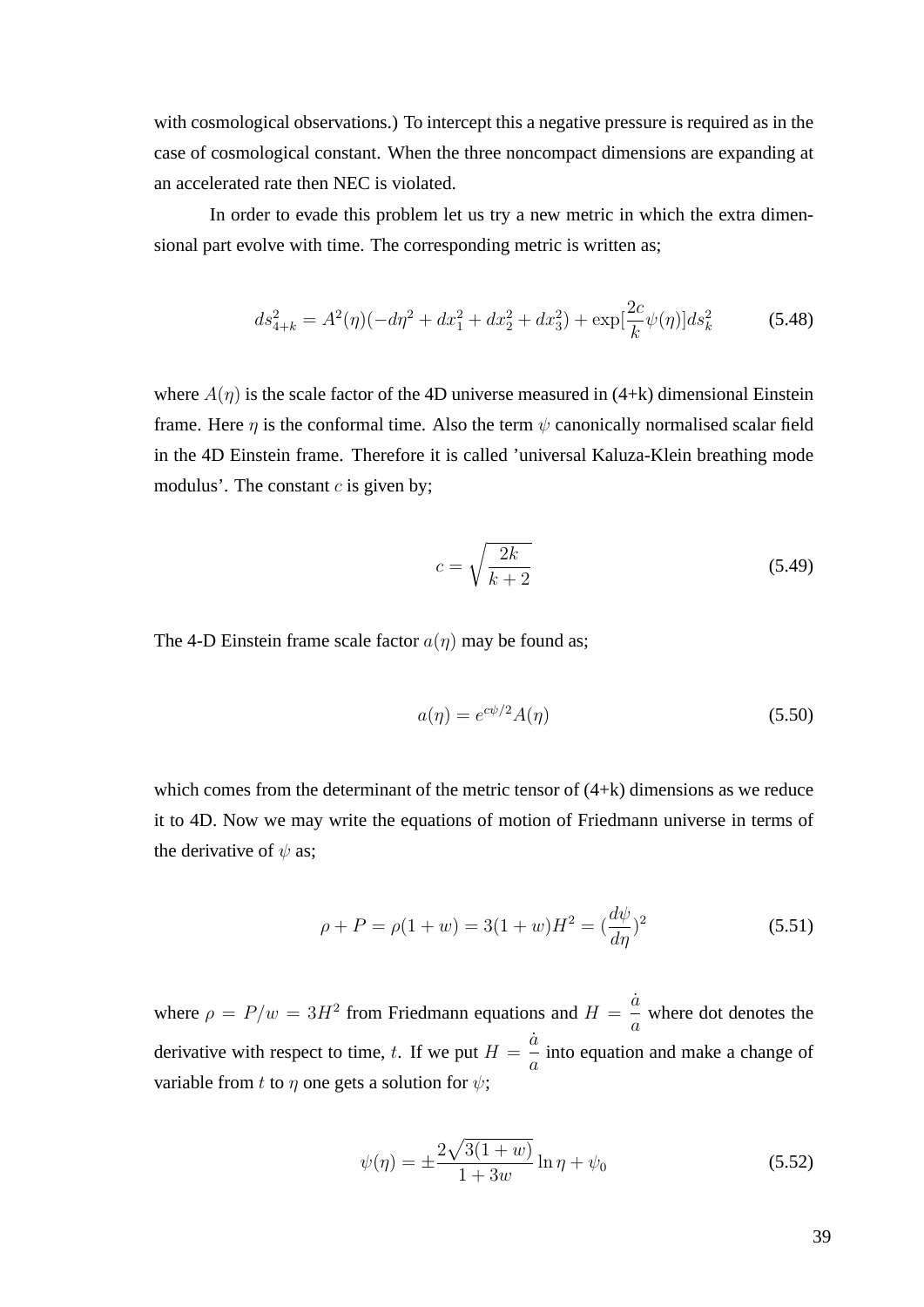We will use this solution later in the elements of energy-momentum tensor. Now from the Einstein equations we may calculate the energy-momentum tensor of (5.48). The corresponding Christoffels are;

$$
\Gamma^0_{\mu\nu} = \frac{\dot{A}}{A} \delta_{\mu\nu}, \Gamma^0_{ab} = \frac{c}{kA} e^{\frac{2c}{k} \psi} \left(\frac{d\psi}{d\eta}\right)
$$

$$
\Gamma^i_{0k} = \frac{\dot{A}}{A} \delta^i_k, \Gamma^a_{0b} = \frac{c}{k} \left(\frac{d\psi}{d\eta}\right) \delta^a_b
$$

From now on I will use dot for the derivatives w.r.t.  $\eta$ . Then using these Christoffels one may find Ricci tensors as;

$$
R_{00} = -2\frac{\ddot{A}}{A} + 2(\frac{\dot{A}}{A})^2 + c\frac{\dot{A}}{A}\dot{\psi} - \frac{c^2}{k}\dot{\psi}^2 - c\ddot{\psi}
$$
  
\n
$$
R_{ij} = (\frac{\ddot{A}}{A} + \frac{\dot{A}^2}{A^2} + c\frac{\dot{A}}{A}\dot{\psi})\delta_{ij}
$$
  
\n
$$
R_{ab} = e^{\frac{\dot{A}}{k}\psi}[\frac{2c^2}{k^2}\ddot{\psi} + (\frac{4}{A} - \frac{2c}{k})\frac{c}{kA}\dot{A}\dot{\psi} + \frac{c^2}{kA}\dot{\psi}^2]\delta_{ab}
$$

with the Ricci scalar;

$$
R = 5\frac{\ddot{A}}{A^3} + \frac{\dot{A}^2}{A^4} + \frac{2c}{A^2}\frac{\dot{A}}{A}\dot{\psi} + \frac{c}{A}\left(\frac{1}{A} + \frac{2c}{k}\right)\ddot{\psi} + \frac{c^2}{A}\left(\frac{1}{A} + 1\right)\dot{\psi}^2 + 2c\frac{\dot{A}}{A}\dot{\psi}\left(\frac{2}{A} - \frac{c}{k}\right)
$$

One may put all these into Einstein equations and find energy-momentum tensor components. We may write these components in terms of w and  $\eta$  by using the equations (5.50) and (5.52). I will call the whole functions  $F(\eta, w)$ . Finally the components of energy-momentum tensor become;

$$
T_{00} = F(1 - w), T_{ij} = F(1 - w)\delta_{ij},
$$
\n
$$
T_{ab} = -F(1 - w)[2 \mp \sqrt{\frac{3(1 + w)(k + 2)}{2}}] \delta_{ab}
$$
\n(5.53)

From the NEC with the null vector  $n^M = (1, \overrightarrow{0}, \hat{u})$  one gets;

$$
-F(1-w)[\pm\sqrt{\frac{3(1+w)}{2}\frac{(k+2)}{k}}-1] \ge 0 \Rightarrow \pm\sqrt{\frac{3(1+w)}{2}\frac{(k+2)}{k}} \ge 1 \qquad (5.54)
$$

which is only possible for one of the branches. In other words NEC is violated by one branch at least. When the inside of square root is equal to 1 then  $w$  becomes;

$$
w_k = -\frac{k+6}{3(k+2)}
$$
\n(5.55)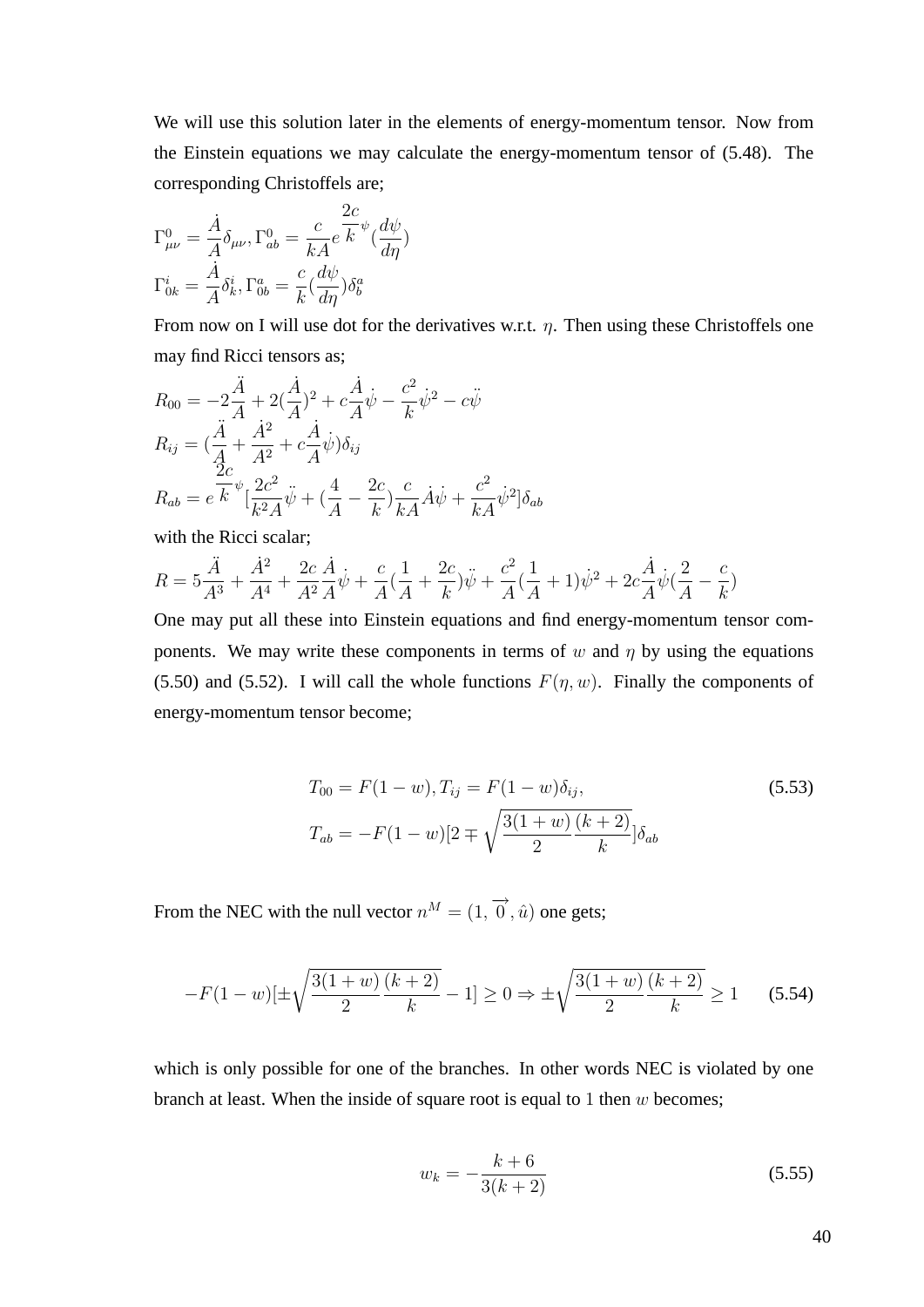Here for only one extra dimension  $w = -7/9$  which is its most negative value closest to −1. We see that we can not approach de Sitter expansion without violating NEC.

In these models we have shown that flat extra dimensions with only breathing mode dynamics could let accelerating universes without violating NEC but these models can not be close to de Sitter because of the value of  $w$ . There are many different ideas that may be supposed such as the extra dimensional space could be static then some other fields could cause acceleration. Also there is a possibility with warp factors but none of these make a difference. As the compactification manifold  $M$  is curvature free then the higher dimensional theory violate the NEC up to a value of  $w$  called critical value. This relation of these values means that there is a gap between pure de Sitter case and NEC satisfying condition.

There is only one possibility in which  $w \approx -1$  and NEC is not violated is to have a curvature for internal manifold  $M$ . To see this consider  $R$ ,  $R_{ab}$  whose values for conformally flat extra dimensions are;

$$
\mathring{R} = \Omega_1^{-2} [2(n-1)\widetilde{\Box}(\ln \Omega_1) - (n-1)(n-2)\frac{\widetilde{g}^{MN}\widetilde{\nabla}_N(\Omega_1)\widetilde{\nabla}_N(\Omega_1)}{\Omega_1^2}]
$$
  

$$
\mathring{R_{ab}} = (n-2)\widetilde{\nabla}_M \widetilde{\nabla}_N(\ln \Omega_1) - \widetilde{g}_{MN}\widetilde{g}^{AB}\widetilde{\nabla}_A \widetilde{\nabla}_B(\ln \Omega_1)
$$

We will not calculate these terms because we may interpret the results in this general form. When we write the elements of Einstein tensor  $G_{MN}$  these additional terms will give;

$$
\mathring{G}_0^0 = -\frac{1}{2}\mathring{R}, \quad \mathring{G}_m^i = -\frac{1}{2}\mathring{R}\delta_m^n, \quad \mathring{G}_a^b = \mathring{R}_a^b - \frac{1}{2}\mathring{R}\delta_a^b
$$

where  $m, n$  run over three spatial dimensions,  $a, b$  run over the extra dimensions and  $\mathring{R}$ ,  $\mathring{R}_a^b$  are the extra dimensional contributions for (5.48). Now if we look for the NEC condition with a null vector of the form  $n^M = (1, \hat{u}, \overrightarrow{0})$ , we will see that  $\hat{R}$  does not appear. When we consider the another form of a null vector with  $n^M = (1, \overrightarrow{0}, \hat{u})$  where  $\hat{u}$  is k-dimensional unit vector. With this null vector the NEC becomes:

 $T_{MN}^{\rceil n} n^M n^N = \mathring{R}$ 

Here if it is possible to adjust the additional term  $\mathring{R}$ , then the NEC may be satisfied without any other contributions. This is in fact a kind of fine-tuning. In 5.3.3 we will see that even with such a fine tuning it is impossible to attain  $\omega \simeq -1$  for a sufficiently long time for conformally Ricci flat extra dimensional spaces. However the situation in the case of general curved extra dimensional spaces remain open.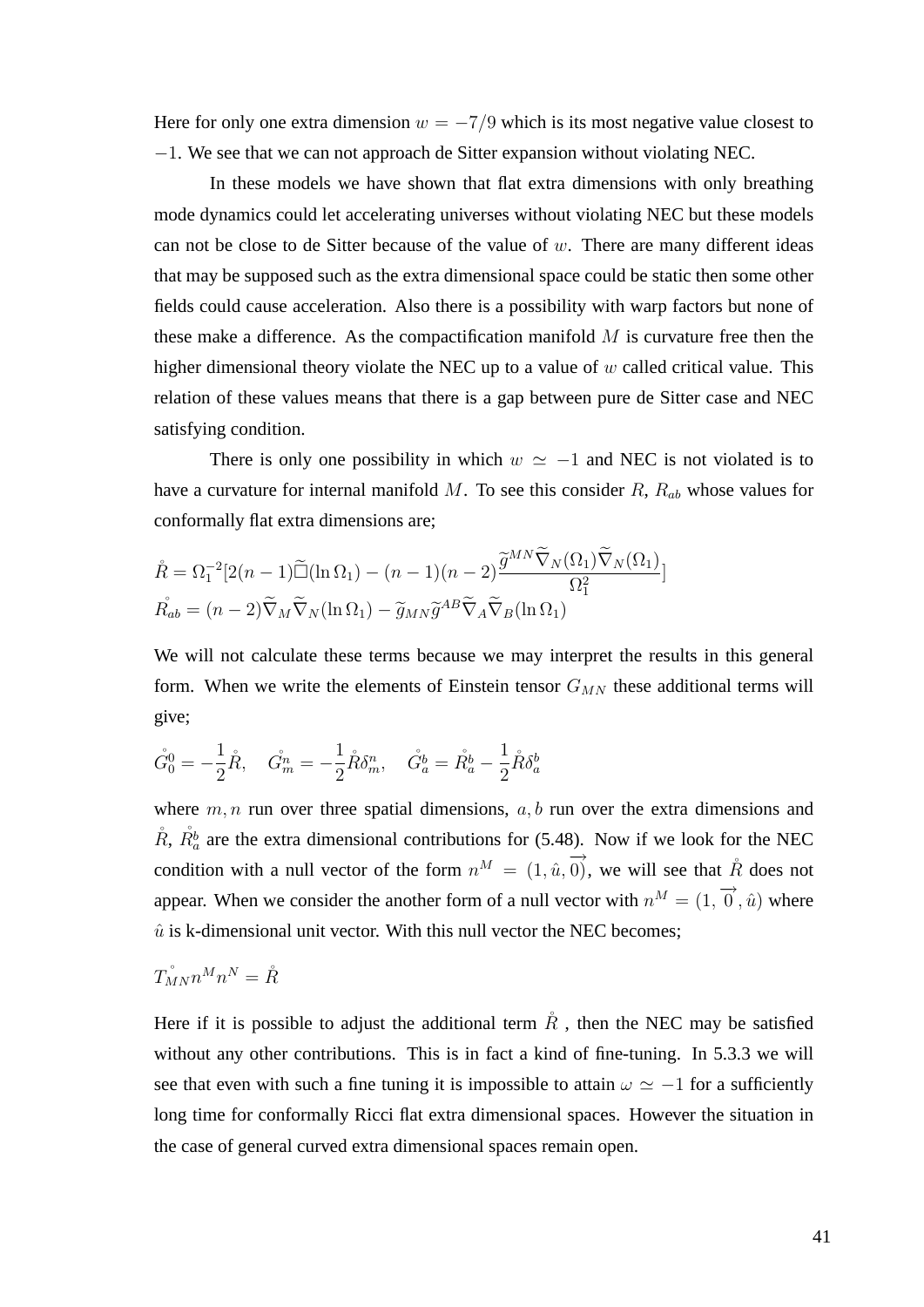#### **5.3.2. General Analysis**

In this section we will consider how the accelerated expansion orders strong constraints on many extra dimensional models. As we said before the accelerated expansion could be due to inflation or dark energy. We are interested in dark energy in our thesis. In fact most of the conclusions obtained for dark energy are true for inflation as well while inflation may impose stronger constraints since it needs many e-folds.

In the compactified theories the expansion of the non-compact directions has affinity to cause the extra dimensions to contract. But this contraction is physically problematic because it may let the physical constants to vary with time. What about the constraints? The models containing dark energy are described by Einstein gravity either in 4D or efective theory and in the higher dimensional theory. But the problem is that the 4D effective theory may require some extra constraints when lifted into the higher dimensional Einstein gravity.

First we will consider the metric of the form;

$$
ds^2 = e^{2\Omega}(-dt^2 + \tilde{a}^2 dx_i dx^i) + g_{ab} dy^a dy^b
$$

where  $g_{ab}$  and  $\Omega$  depens on time and extra the dimensions and  $a, b$  run over the extra dimensions,  $\tilde{a}$  is the usual FRW scale factor and the scalar curvature for  $g_{ab}$  is zero. If  $\tilde{R}$ corresponding to  $g_{ab}$  is zero then we say that extra dimensional space is Ricci flat while it is conformally Ricci flat if  $g_{ab} = e^{2\Omega_2} \bar{g}_{ab}$  where  $\bar{g}_{ab}$  is Ricci flat. For the calculations we will use Maurer-Cartan formalism. Then any metric may be written in vielbeins  $e^A$  as;

$$
g_{MN}dX^M\wedge dX^N=\eta_{AB}e^A\wedge e^B
$$

where  $\eta_{AB}$  flat Minkowski metric of all space. This form is used to introduc tensors in a non-coordinate basis which are defined by vielbeins. Now the time derivative of a vielbein  $e^a$  may be taken as;

$$
\frac{de^a}{dt} \equiv \xi^a_b e^b \tag{5.56}
$$

where  $\xi_{ab}$  is defined as the velocity and may be written in terms of a symmetric and an antisymmetric part as;

$$
\xi_{ab} = w_{ab} + \frac{\delta_{ab}}{k} \xi + \sigma_{ab} \tag{5.57}
$$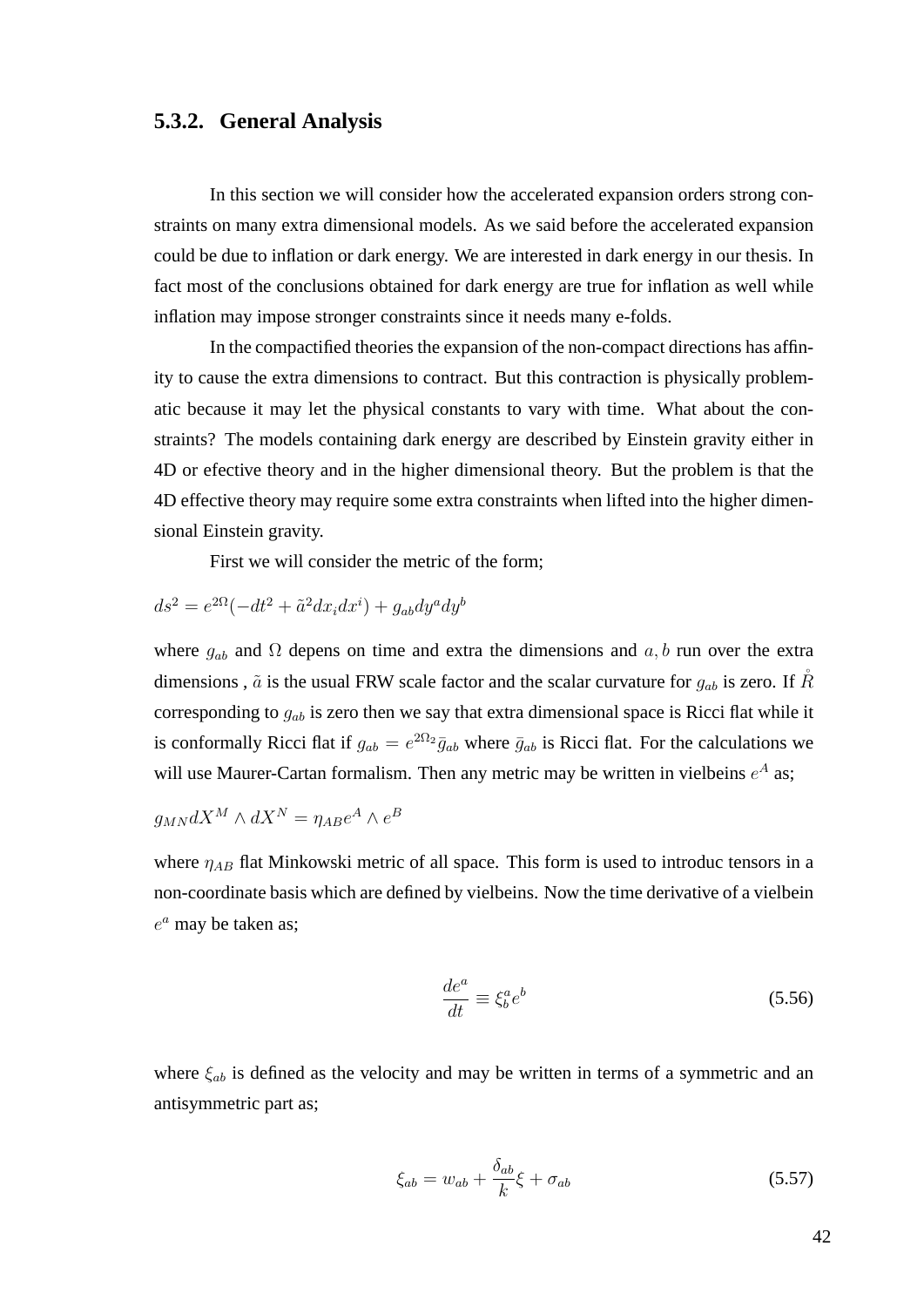where k is the number of extra dimensions,  $w_{ab}$  is antisymmetric part,  $\xi = \delta^{ab}\xi_{ab}$  is the trace and  $\sigma_{ab}$  is symmetric but traceless. Now in the light of these properties one may write the time derivative of metric  $g_{\alpha\beta}$  by using (5.56) and (5.57) as;

$$
\frac{1}{2}\frac{dg_{ab}}{dt} = \frac{1}{k}\xi g_{ab} + \sigma_{ab}
$$

where the terms  $\xi$ ,  $\sigma$  are functions of time and the extra dimensions. The pressures along the 3 spatial dimensions and the extra dimensions are defined as;

$$
P_3 = \frac{1}{3} \delta_{ij} T^{ij} \tag{5.58}
$$

$$
P_k = \frac{1}{k} \delta_{ab} T^{ab} \tag{5.59}
$$

where k is the number of compact extra dimensions and  $T^{ij}$ ,  $T^{ab}$  are energy momentum tensor of 3-space and the extra space respectively. The violation of NEC requires;

$$
T_{MN}n^M n^N < 0
$$

where M, N run over all the dimensions. One may show that when  $\rho + P_3$  or  $\rho + P_k$  is less than zero NEC is necessarily violated. And also when  $\langle \rho + P_3 \rangle_A < 0$  or  $\langle \rho + P_k \rangle_A < 0$ NEC is again violated. Here  $\langle Q \rangle$  denotes the average of a quantity. In general this average is defined as;

$$
\langle Q \rangle_A = \left( \int Q e^{A\Omega} \sqrt{g} d^k y \right) / \left( \int e^{A\Omega} \sqrt{g} d^k y \right) \tag{5.60}
$$

where A is a constant and the term  $e^{A\Omega}$  is called 'weight factor'. We take the average of the weight factor over A to be positive. This term is the average of  $Q$  in the warped metric on M. The averaging process defines a projection operator which is acting on  $M$ . We may divide Q into to parts a constant part and a perpendicular part,  $Q(t, y^a) = Q_0 + Q_1$  where  $Q_0$  is the constant part with  $\langle Q \rangle = Q_0$ . The average of the perpendicular part is given to be zero and the constant part is equal to the average of total quantity  $Q$ . Differantiating (5.60) w.r.t. time one may find;

$$
\langle \dot{Q}_{\perp} \rangle = -\langle 2\dot{\Omega}_{\perp} Q_{\perp} + \xi_{\perp} Q_{\perp} \rangle \tag{5.61}
$$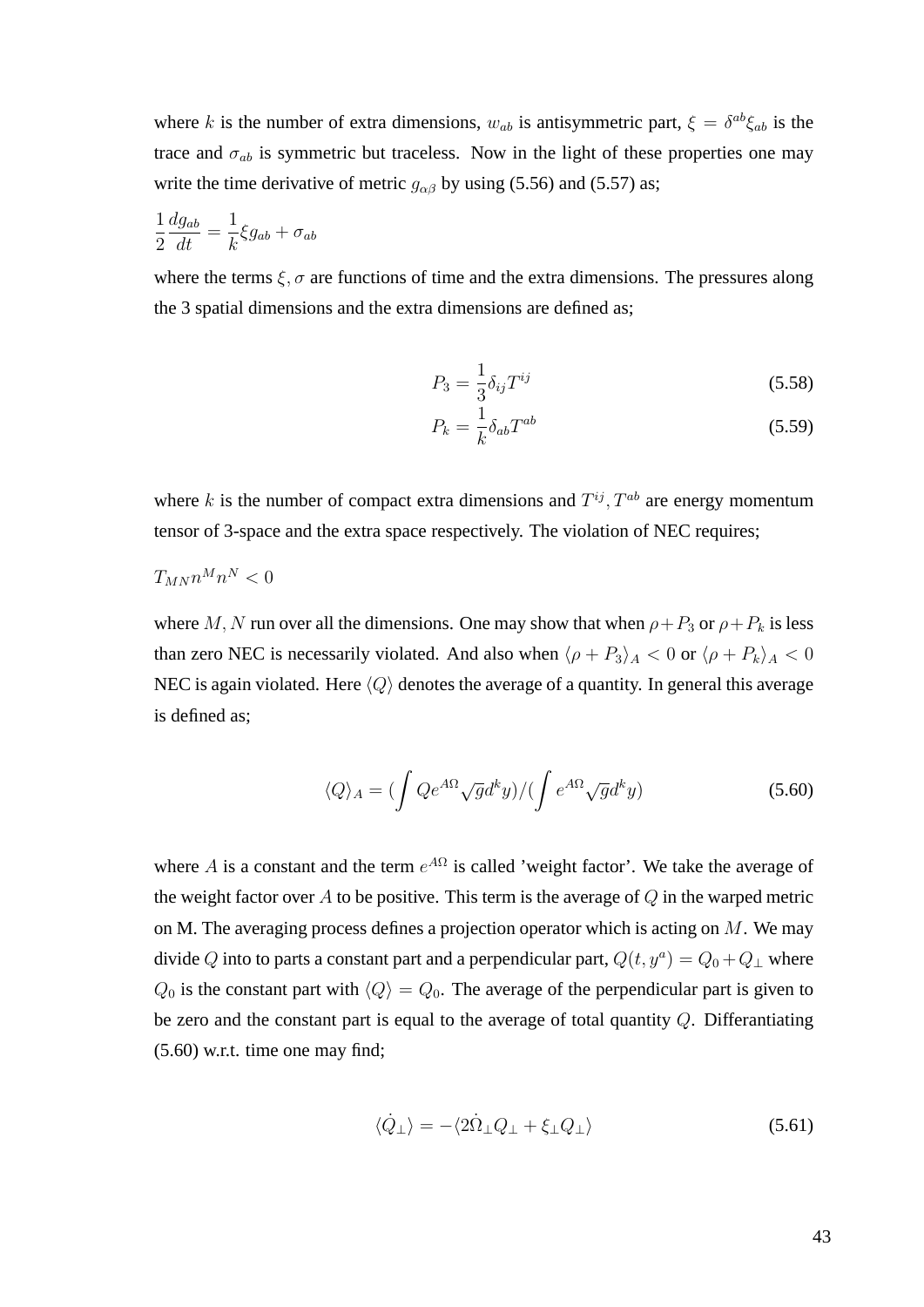Since  $\langle Q_{\perp} \rangle = 0$  one may see from (5.61) that ;

$$
2\dot{\Omega} + \xi_{\perp} = 0 \tag{5.62}
$$

We will use these informations while constructing the elements of Ricci tensor and Einstein equations.

We should convert the extra dimension scale factor  $\tilde{a}$  into 4D scale factor  $a$ . Now we will introduce CRF metric to express the  $\tilde{a}$  dependent terms in terms of 4D effective scale factor  $a(t)$ . To do this we use the relation  $a(t) \equiv e^{\phi/2} \tilde{a}$  with;

$$
e^{\phi/2} = \ell_{4+k}^{-k} \int e^{2\Omega} \sqrt{g} d^k y \tag{5.63}
$$

where  $\ell_{4+k}$  is (4+k) dimensional Planck length. Now we may find the elements of Ricci tensor by using the given Christoffels in terms of  $\tilde{a}$  below;

$$
\Gamma_{MN}^C = \frac{1}{2} g^{CF} (g_{FM,N} + g_{FN,M} - g_{MN,F})
$$
\n(5.64)

$$
\Gamma^0_{00} = \dot{\Omega} \tag{5.65}
$$

$$
\Gamma_{ij}^0 = (\dot{\Omega}\tilde{a}^2 + \dot{\tilde{a}}\tilde{a})\delta_{ij} \tag{5.66}
$$

$$
\Gamma^0_{ab} = \frac{1}{2} e^{-2\Omega} \dot{g}_{ab} \tag{5.67}
$$

$$
\Gamma^{\mu}_{0\nu} = \frac{d\Omega}{dy^a} \delta^{\mu}_{\nu} \tag{5.68}
$$

$$
\Gamma^i_{0k} = (\dot{\Omega} + \frac{\dot{a}}{\tilde{a}})\delta^i_k
$$
\n(5.69)

$$
\Gamma^a_{00} = e^{2\Omega} g^{ab} \frac{d\Omega}{dy^b} \tag{5.70}
$$

$$
\Gamma_{ij}^a = -g^{ab}e^{2\Omega}\tilde{a}^2\delta_{ij} \tag{5.71}
$$

$$
\Gamma^a_{0b} = \frac{1}{2} g^{ab} \dot{g}^{ab} \tag{5.72}
$$

$$
\Gamma_{bc}^{a} = \frac{1}{2} g^{ad} (g_{db,c} + g_{dc,b} - g_{bc,d})
$$
\n(5.73)

where  $a, b, c, d$  run over the extra dimensions while  $\mu, \nu$  run over the 4 dimensions. The elements of Ricci tensor is given in [20, 21] as;

$$
R_{00} = e^{-2\Omega + \phi} \left[ -3\frac{\ddot{a}}{a} - \frac{k+2}{2k}\xi_0^2 - \sigma^2 - \frac{1}{k}\xi \perp^2 + \dot{\Omega}\xi \perp + \frac{1}{2a^3}\frac{d}{dt}(a^3\xi_0) \right]
$$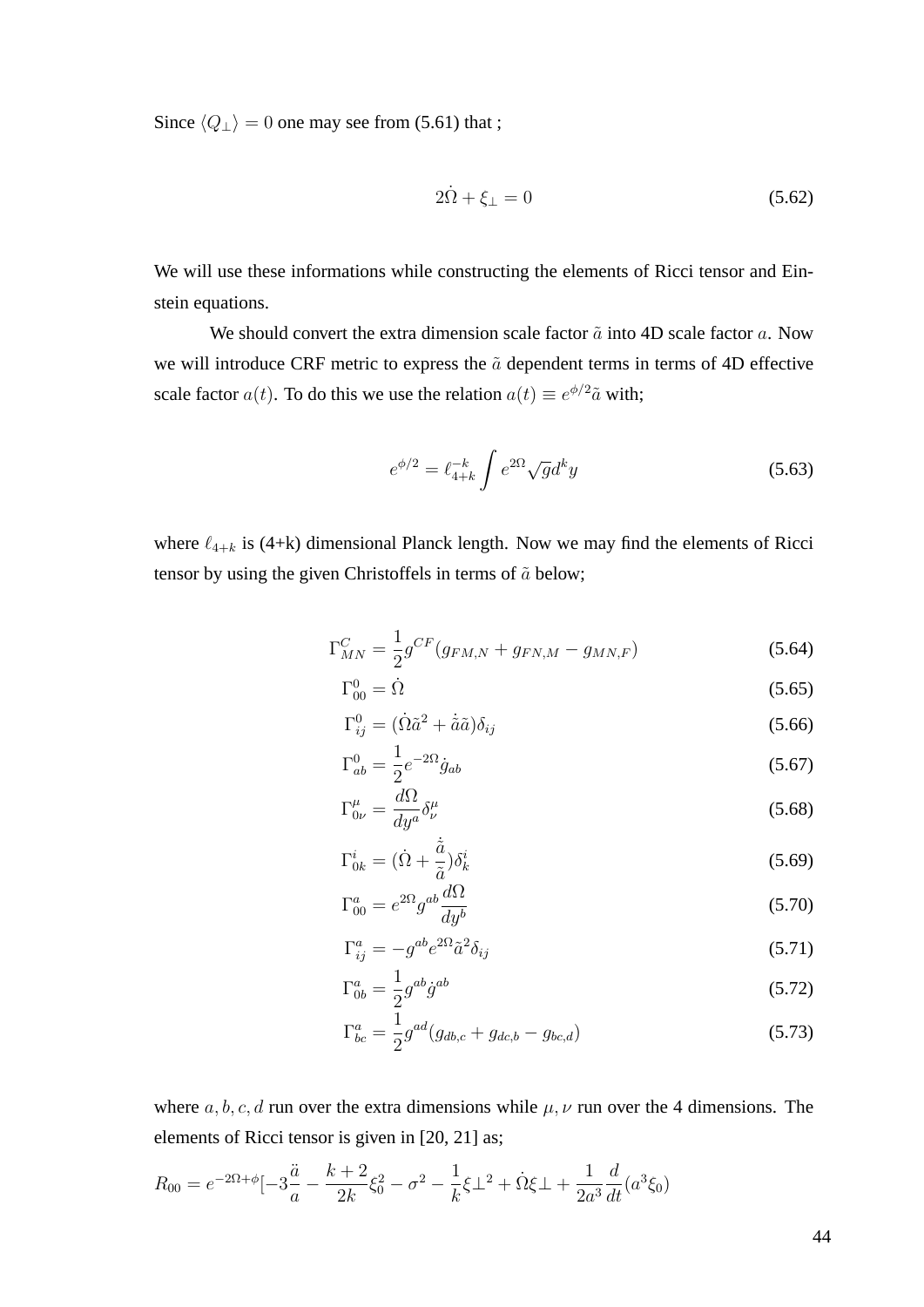$$
-3\ddot{\Omega} - 3\frac{\ddot{a}}{a}\dot{\Omega} + \dot{\Omega}\xi_{0} - \dot{\xi}_{\perp} - \frac{k+2}{2k}\xi_{0}\xi_{\perp} + 4(\delta\Omega)^{2} + \dot{\triangle}\Omega
$$
  
\n
$$
R_{ij} = e^{-2\Omega + \phi}[\frac{\ddot{a}}{a} + 2(\frac{\dot{a}}{a})^{2} + \dot{\Omega}\xi_{\perp} - \frac{1}{2a^{3}}\frac{d}{dt}(a^{3}\xi_{0}) + 2\dot{\Omega}^{2} + \ddot{\Omega}
$$
  
\n
$$
+5\frac{\dot{a}}{a}\dot{\Omega} - \dot{\Omega}\xi_{0} + \frac{\dot{a}}{a}\xi_{\perp} - \frac{1}{2}\xi_{0}\xi_{\perp}]\delta_{ij} - [4(\delta\Omega)^{2} + \dot{\triangle}\Omega]\delta_{ij}
$$
  
\n
$$
R_{ab} = e^{-2\Omega + \phi}[\frac{1}{ka^{3}}\frac{d}{dt}(a^{3}\xi_{0}) + \frac{1}{k}\xi_{\perp}^{2} + \frac{2}{k}\xi_{\perp}\dot{\Omega} + \frac{1}{k}\xi_{\perp}\xi_{0} + \frac{2}{k}\xi_{0}\dot{\Omega}
$$
  
\n
$$
+ \frac{1}{ka^{3}}\frac{d}{dt}(a^{3}\xi_{\perp})]\delta_{ab} + e^{-2\Omega + \phi}[\frac{1}{a^{3}}\frac{d}{dt}(a^{3}\sigma_{ab}) + \xi_{\perp}\sigma_{ab} + 2\dot{\Omega}\sigma_{ab}]
$$

And the Ricci scalar is found in [20, 21] as;

$$
R = \mathring{R} - 8\mathring{\triangle}\Omega - 20(\partial\Omega)^2 + e^{-2\Omega + \phi} \left[ 6\frac{\ddot{a}}{a} + 6(\frac{\dot{a}}{a})^2 - \frac{1}{a^3}\frac{d}{dt}(a^3\xi_0) + \frac{k+2}{2k}\xi_0^2 \right]
$$
(5.74)  
+ 
$$
\sigma^2 + \frac{k+2}{k}\xi_{\perp}^2 + 4\xi_{\perp}\dot{\Omega} + 6(\dot{\Omega})^2 + 2\frac{1}{a^3}\frac{d}{dt}(a^3\xi_{\perp}) + 6\frac{1}{a^3}\frac{d}{dt}(a^3\dot{\Omega}) - 2\dot{\Omega}\xi_0 + \frac{2}{k}\xi_0\xi_{\perp}
$$

By using these Ricci tensors and the Ricci scalar 4D Einstein equaitons are found in [20, 21] as;

$$
3\left(\frac{\dot{a}}{a}\right)^2 = \rho_T \tag{5.75}
$$

$$
-2\frac{\ddot{a}}{a} - \left(\frac{\dot{a}}{a}\right)^2 = P_T \tag{5.76}
$$

where  $\rho_T$  and  $P_T$  are total efective energy density and efective pressure in 4D. As we mentioned before to satisfy NEC,  $\rho + P_3$  and  $\rho + P_k$  must be grater than zero. Now let us look for these conditions by using given Einstein equations. The elements of Einstein tensor are given in [20, 21] as;

$$
G_{00} = \frac{1}{2}\mathring{R} - 3\mathring{\triangle}\Omega - 6(\partial\Omega)^2 + e^{-2\Omega + \phi}[3(\frac{\mathring{a}}{a})^2 - \frac{k+2}{4k}(\xi_0 + \xi_\perp)^2 - \frac{1}{2}\sigma^2]
$$
(5.77)

$$
G_{ij} = \left[-\frac{1}{2}\mathring{R} + 3\mathring{\triangle}\Omega + 6(\partial\Omega)^2\right]\delta_{ij}
$$
\n(5.78)

$$
+ e^{-2\Omega + \phi} \left[ -2\frac{\ddot{a}}{a} - \left(\frac{\dot{a}}{a}\right)^2 - \frac{k+2}{4k} (\xi_0 + \xi_\perp)^2 - \frac{1}{2} \sigma^2 \right] \delta_{ij}
$$
  
\n
$$
G_{ab} = \mathring{R_{ab}} - \frac{1}{2} \mathring{R} \delta_{ab} - 4 \mathring{\nabla}_a \mathring{\nabla}_b \Omega + 4 \mathring{\triangle} \Omega \delta_{ab} - 4 \partial_a \Omega \partial_b \Omega
$$
  
\n
$$
+ 10 (\partial \Omega)^2 \delta_{ab} + e^{-2\Omega + \phi} \left[ -3\frac{\ddot{a}}{a} - 3\left(\frac{\dot{a}}{a}\right)^2 - \frac{k+2}{4k} (\xi_0 + \xi_\perp)^2 - \frac{1}{2} \sigma^2 \right] \delta_{ab}
$$
  
\n
$$
+ e^{-2\Omega + \phi} \left[ \frac{k+2}{2ka^3} \frac{d}{dt} (a^3 (\xi_0 + \xi_\perp)) \delta_{ab} + \frac{1}{a^3} \frac{d}{dt} (a^3 \sigma_{ab}) \right]
$$
\n(5.79)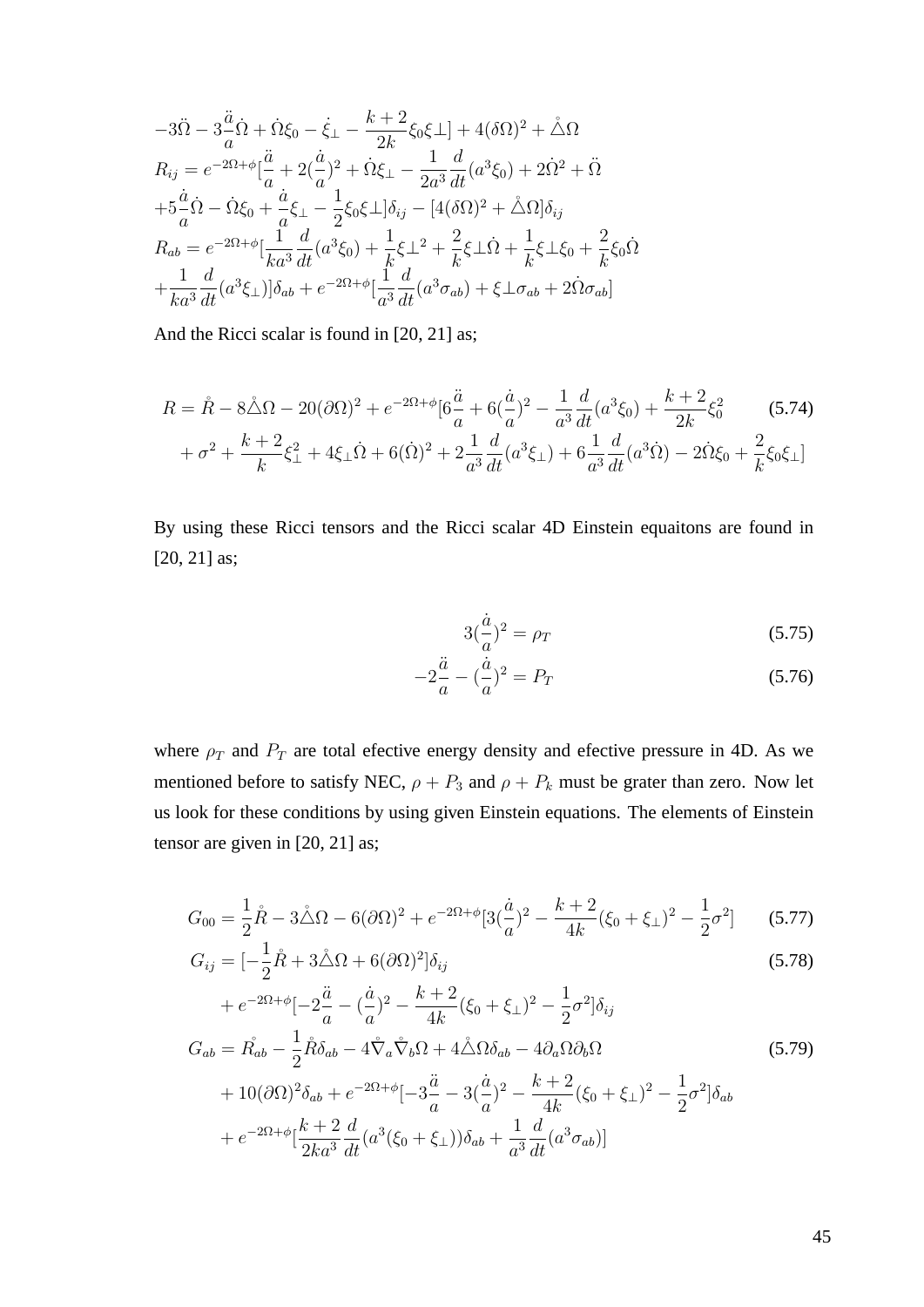where  $\mathring{R}$  is the intrinsic curvature of M in unwarped metric. In these given tensor elements by ignoring the intrinsic curvature and warp terms one may obtain the standart Friedmann equations for the scale factor  $a(t)$  with the terms containing  $\xi_{\perp}, \xi_0, \sigma$ . Now let us calculate the pressure along the extra dimensions which is given in (5.59). We have;

$$
P_k = \left(\frac{1}{k} - \frac{1}{2}\right)\mathring{R} + 4\left(1 - \frac{1}{k}\right)\mathring{\triangle}\Omega + \left(10 - \frac{4}{k}\right)(\partial\Omega)^2
$$
  
+  $e^{-2\Omega + \phi}[-3\frac{\ddot{a}}{a} - 3(\frac{\dot{a}}{a})^2 - \frac{k+2}{4k}(\xi_0 + \xi_\perp)^2 - \frac{1}{2}\sigma^2]$   
+  $e^{-2\Omega + \phi}[\frac{k+2}{2ka^3}\frac{d}{dt}(a^3(\xi_0 + \xi_\perp))]$  (5.80)

where  $\mathring{\triangle} = \delta^{ab} \mathring{\nabla}_a \mathring{\nabla}_b$  and as defined before  $\delta^{ab} \sigma_{ab} = 0$ . The total pressure is equal to the zero-zero component of the Einstein tensor. It may be written as;

$$
\rho = \frac{1}{2}\mathring{R} - 3\mathring{\triangle}\Omega - 6(\partial\Omega)^2 + e^{-2\Omega + \phi}[3(\frac{\mathring{a}}{a})^2 - \frac{k+2}{4k}(\xi_0 + \xi_\perp)^2 - \frac{1}{2}\sigma^2]
$$
(5.81)

Finally for the pressure along the 3 spatial dimensions which is defined in (5.58) may be calculated as;

$$
P_3 = -\frac{1}{2}\mathring{R} + 3\mathring{\triangle}\Omega + 6(\partial\Omega)^2 + e^{-2\Omega + \phi}[-2\frac{\ddot{a}}{a} - (\frac{\dot{a}}{a})^2 - \frac{k+2}{4k}(\xi_0 + \xi_\perp)^2 - \frac{1}{2}\sigma^2]]
$$
\n(5.82)

As it is seen we calculated three elements of NEC and now let us construct the conditions and see if they satisfy the NEC or not. One of the condition is ;

$$
\rho + P_3 = e^{-2\Omega + \phi} \left[ -2\frac{\ddot{a}}{a} + 2\left(\frac{\dot{a}}{a}\right)^2 - \frac{k+2}{2k} (\xi_0 + \xi_\perp)^2 - \sigma^2 \right] \tag{5.83}
$$

As one may see in (5.83) we have summation of derivatives of scale factor. This term is exactly equal to the summation of (5.75) and (5.76). Then we may rewrite the equation (5.83) as;

$$
\rho + P_3 = e^{-2\Omega + \phi} [(\rho_T + P_T) - \frac{k+2}{2k} (\xi_0 + \xi_\perp)^2 - \sigma^2]
$$
(5.84)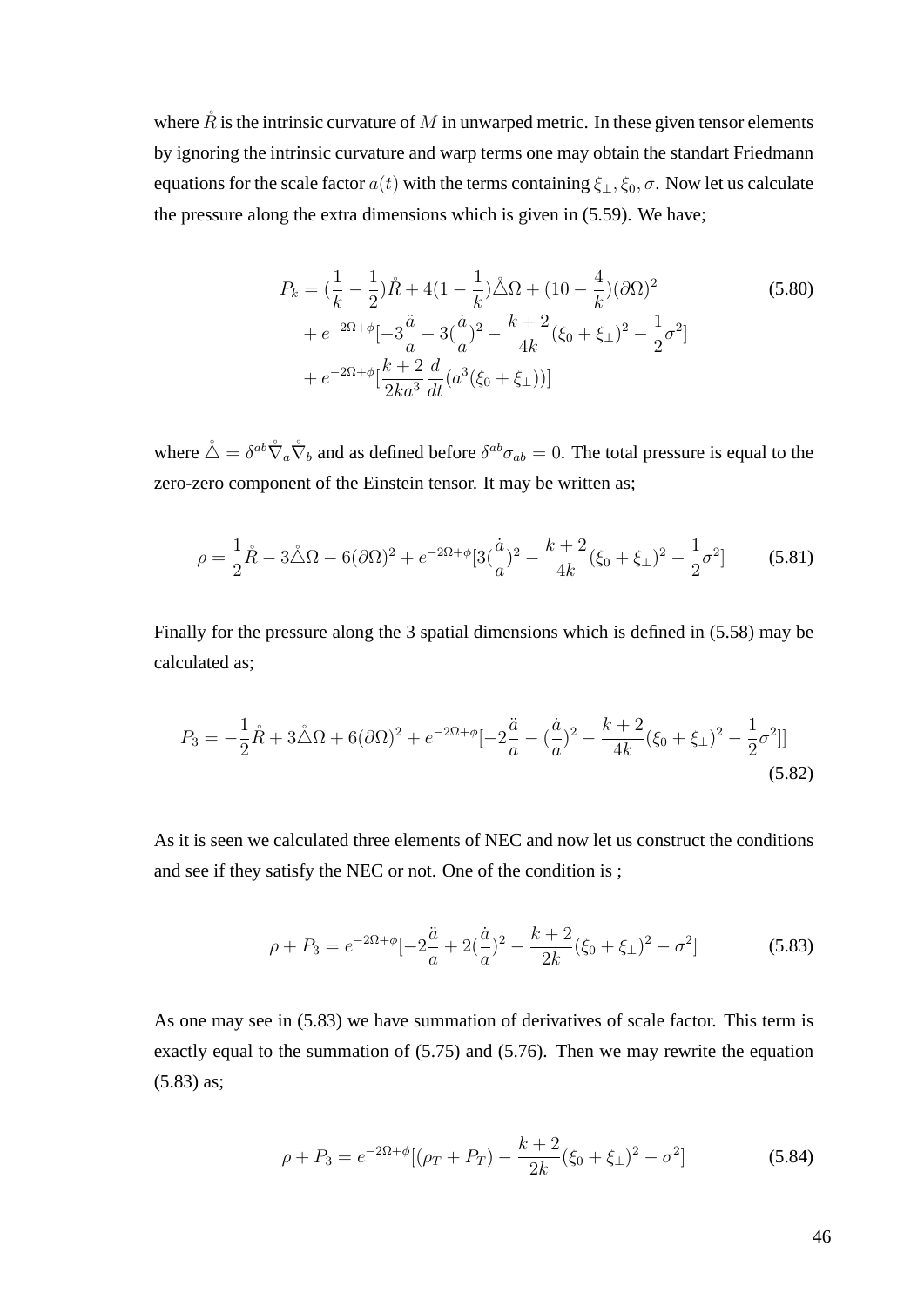where  $\rho_T$  and  $P_T$  are total energy density and total pressure respectively. It must be said that these density and pressure are different from  $\rho$  and  $P_3$  because the warp term is nontrivial. By the same way we may construct the other element of NEC as;

$$
\rho + P_k = \frac{1}{k}\mathring{R} + 4(1 - \frac{4}{k})\mathring{\triangle}\Omega + 4(1 - \frac{1}{k})(\partial\Omega)^2
$$
\n
$$
+ e^{-2\Omega + \phi}[-3\frac{\ddot{a}}{a} - \frac{k+2}{2k}(\xi_0 + \xi_\perp)^2 - \sigma^2] + e^{-2\Omega + \phi}[\frac{k+2}{2k}\frac{1}{a^3}\frac{d}{dt}(a^3(\xi_0 + \xi_\perp))]
$$
\n(5.85)

To detect the NEC conditions let us find averages of these two elements given in (5.84) and (5.85) respectively. They are found as;

$$
e^{-\phi}\langle e^{2\Omega}(\rho+P_3)\rangle_A = (\rho_T+P_T) - \frac{k+2}{2k}\langle \xi \rangle_A^2 - \frac{k+2}{2k}\langle (\xi-\langle \xi \rangle_A)^2 \rangle_A - \langle \sigma^2 \rangle_A
$$
 (5.86)

$$
e^{-\phi} \langle e^{2\Omega}(\rho + P_k) \rangle_A = \frac{1}{2} (\rho_T + 3P_T) + 2(\frac{A}{4} - 1) \frac{k+2}{2k} \langle (\xi - \langle \xi \rangle_A)^2 \rangle_A -
$$
\n
$$
\frac{k+2}{2k} \langle \xi \rangle_A^2 - \langle \sigma^2 \rangle_A + [k - 5 + \frac{10}{k} + A(\frac{6}{k} - 3)] \langle e^{2\Omega} (\partial \Omega)^2 \rangle_A + \frac{k+2}{2k} \frac{1}{a^3} \frac{d}{dt} (a^3 \langle \xi \rangle_A)
$$
\n(5.87)

Now let us interpret these two conditions whether they violate the NEC or not and if they violate, the question is under which conditions?

As we see in equation (5.86) the first term on the right hand side is positive as known from Friedmann equaitons since  $w > -1$ . And the other terms are positive also because in all terms we have square of them. But since they all have minus sign in front they are non-positive. Therefore in order to satisfy NEC, summation of last three terms must be taken to be very close to zero to have a positive term on the right hand side. What about the equation (5.87). When we look at the term on the right side coming from the 4D Friedmann equaitons is not positive because of the accelerated expansion. And sign of the other terms depend on the average number A. We find a range for A which must include the case  $A = 2$ . In order to include this value we impose the following conditions;

$$
\frac{A}{4} - 1 \le 0 \Rightarrow A \le 4 \tag{5.88}
$$

$$
A \ge \frac{k^2 - 5k - 10}{3k - 6}
$$
  
 
$$
4 \ge A \ge \frac{k^2 - 5k - 10}{3k - 6}
$$
 (5.89)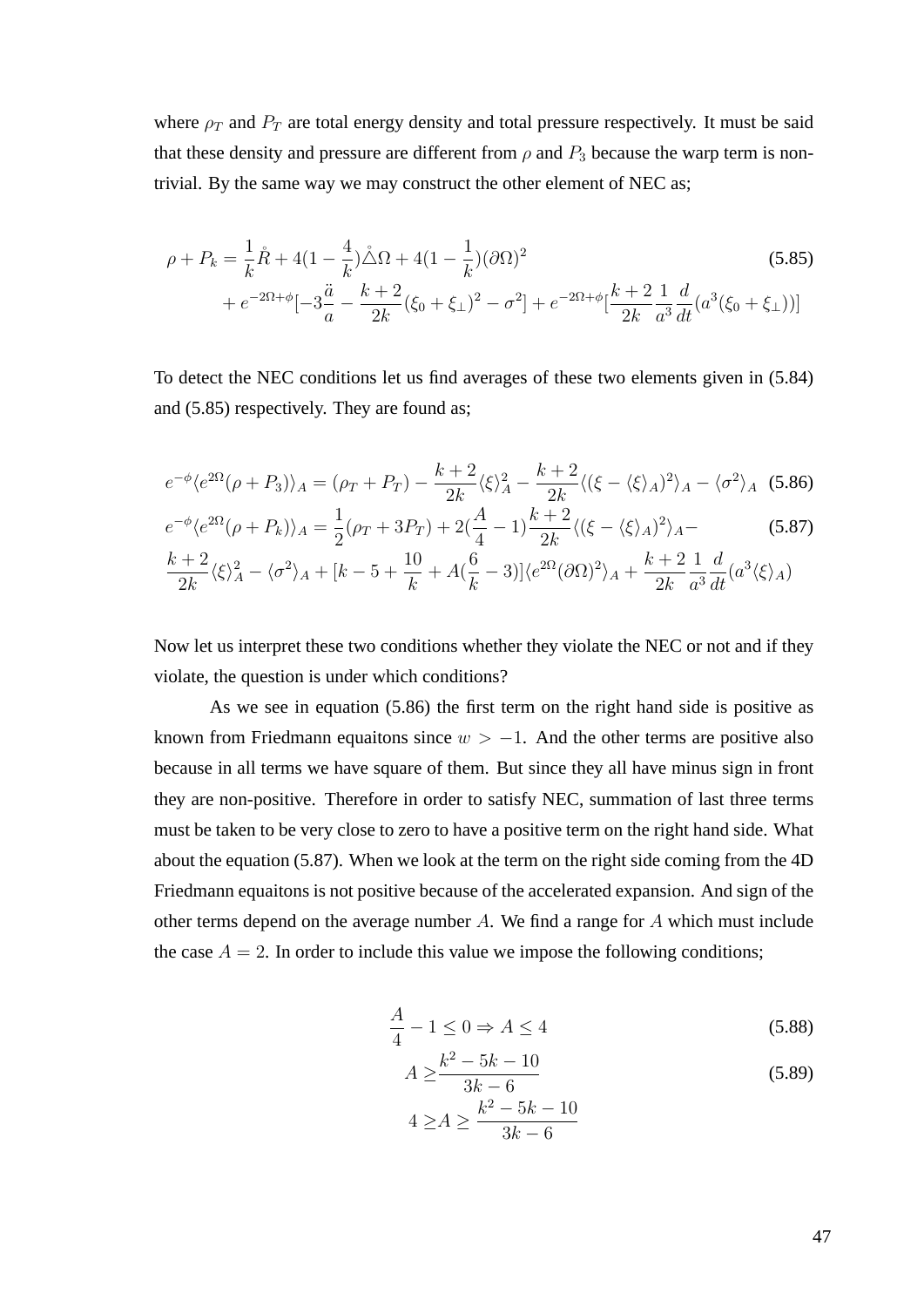In terms of the equation of state we may rewrite (5.86) and (5.87) as;

$$
e^{-\phi}\langle e^{2\Omega}(\rho + P_3)\rangle_A = \rho_T(1+w) - \frac{k+2}{2k}\langle \xi \rangle_A^2
$$
(5.90)  
+  $(non-positive - terms - for - all - A)$   

$$
e^{-\phi}\langle e^{2\Omega}(\rho + P_k)\rangle_A = \frac{1}{2}\rho_T(1+3w) + \frac{k+2}{2k}\frac{1}{a^3}\frac{d}{dt}(a^3\langle \xi \rangle_A)
$$
(5.91)  
+  $(non-positive - terms - for - some - A)$ 

As we see from these equations there are some terms which are non-positive. We should have a value for A by which these terms become positive if there exist that value.

In equation (5.90) one may see that when  $w = -1$  the first term on the right side is zero. Then we have other terms which are non-positive. Therefore in order to satisfy NEC the only possibility is that these non-positive terms must be zero. But situation is different in (5.91). When we look at this equation the first term on the right side is negative as said before and last terms are non-positive. Therefore there exists only one possibility in which the term containing the derivative of  $\xi$  must be non-zero to satisfy NEC. We will see in the next subsection that it is very difficult (if not impossible) to satisfy NEC for both of (5.90) and (5.91).

#### **5.3.3. Steinhardt-Wesley No-Go Theorems**

Now let us focus on the theorems that satisfy NEC or violate NEC for dark energy cases. We have two types of such theorems those are theorems that satisfy NEC and violate NEC. Firstly we focus on the theorems that satisfy NEC.

• Dark Energy No-go Theorem  $IA:$ 

ΛCDM (the current concordance model in cosmology) is incompatible with compactified models satisfying the NEC.

 $\bullet$  Proof:

In the  $\Lambda CDM$  model in which the universe is a mixture of matter and a positive cosmological constant or the equaiton of state between  $-1/3$  and  $-1$  because of the presence of matter existency. (At the value when  $w = -1$  that is pure de Sitter case, the first term on the right hand side of (5.90) is zero and we have some non-positive terms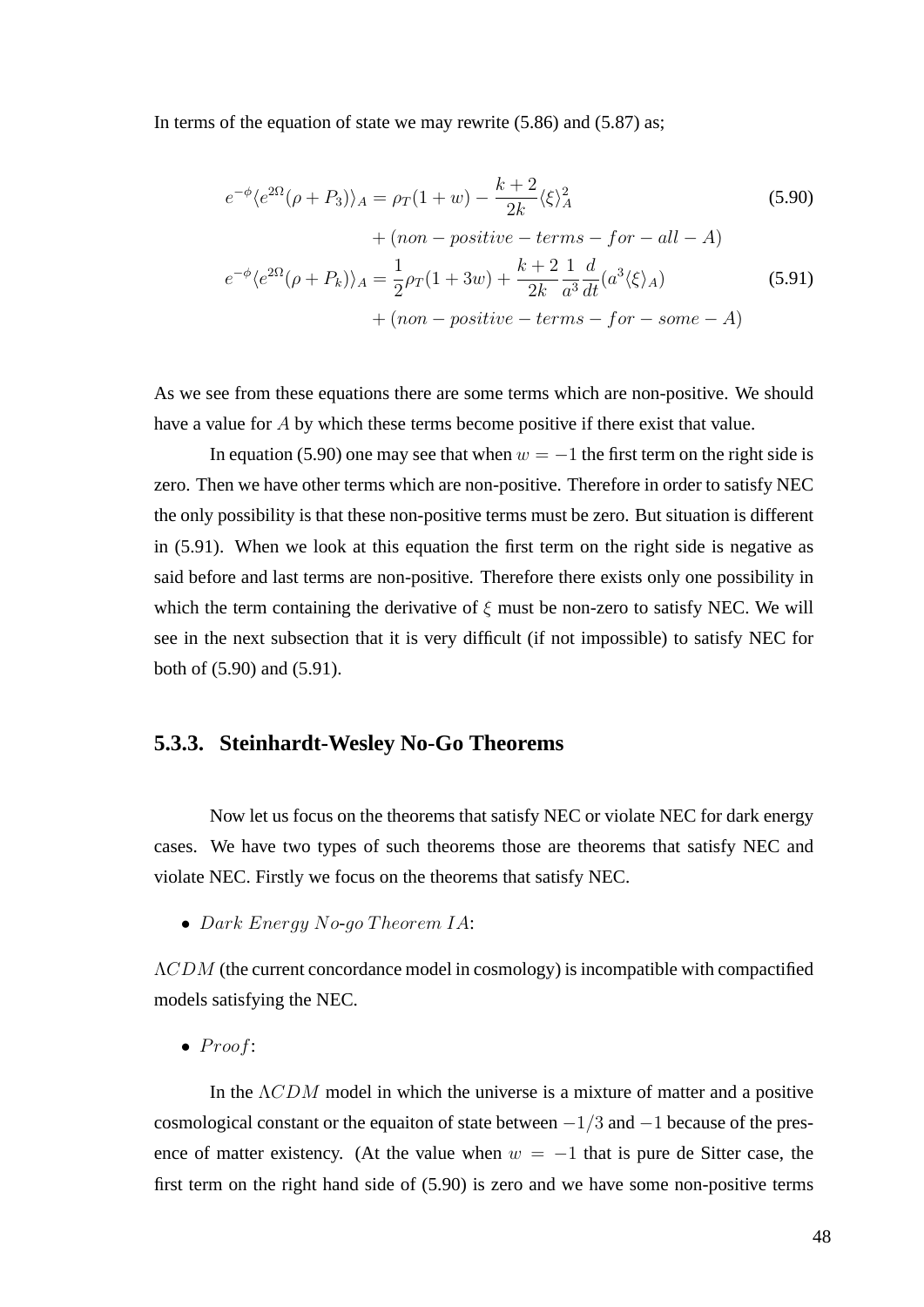also. Therefore in order to satisfy NEC in (5.90), we should have the last two terms to be zero. However when we look at the equaiton (5.91), the first term on the right hand side is negative if  $w = -1$ . Since we have non-positive terms also, we should have the middle term to be positive in order to satisfy NEC; but this requires  $\xi$  and its time derivative to be non-zero. But when  $\xi = 0$ , NEC is satisfied in (5.90) while it is violated in (5.91). Additionally when time derivative of  $\xi$  is positive then (5.90) is violated while (5.91) is satisfied. Therefore as we see, NEC can not be satisfied in both equaitons when  $w = -1$ ).

In the ΛCDM model the current energy density of the universe is a mixture of matter and cosmological constant. The density of matter is proportional to  $\frac{1}{1}$  $\frac{1}{a^3}$  while that of cosmological constant is constant. Hence  $w \to -1$  as  $t \to \infty$ . Therefore  $\Lambda CDM$ model is incompatible with compactified models satisfying NEC at least in future.

• Dark Energy No-go Theorem  $IB:$ 

Dark energy models with constant  $w_{DE}$  less than  $w_{transient}$  or time-varying  $w_{DE}$ whose value remain less than  $w_{transient}$  for a continuous period lasting more than a few Hubble times are incompatible with compactified models satisfying the NEC. Here  $w_{DE}$ denotes the equation of state for dark energy.

 $\bullet$  Proof:

In the case where  $w < -1$ , 4D does not satisfy NEC. Since this does not go with our asumption then this case is forbidden also. As we mentioned, in  $\Lambda CDM$  universe, w is in the interval between  $-1/3$  to  $-1$ . Therefore we should focus on this range. Depending on the number of extra dimensions, k, there exists an w called ' $w_{transient}$ ' which changes between  $-1/3$  and  $-1$ . When w is less than the transient one, then NEC is violated in (5.91) if  $\xi$  and its time derivative are small or negative; or NEC is violated in (5.90) if  $\xi$  is large and positive. the only possibility for NEC satisfying is to have a  $\xi$  to be nearly zero and its time derivative to be large and positive enough. This is only compatible for a short period. When we look at (5.91), in order to satisfy NEC, we should have the following condition on the right hand side;

$$
\frac{k+2}{2k} \frac{1}{a^3} \frac{d}{dt} (a^3 \langle \xi \rangle_A) > -\frac{1}{2} \rho_T (1+3w) \tag{5.92}
$$

The right side of inequality is positive if  $w < -1/3$ . Then we see from (5.92), on the left hand side from derivative of a we have the Hubble's parameter, and also the derivative of ξ. If this  $\langle \xi \rangle_A$  is small in the beginning of its evolution then we say that (5.90) satisfies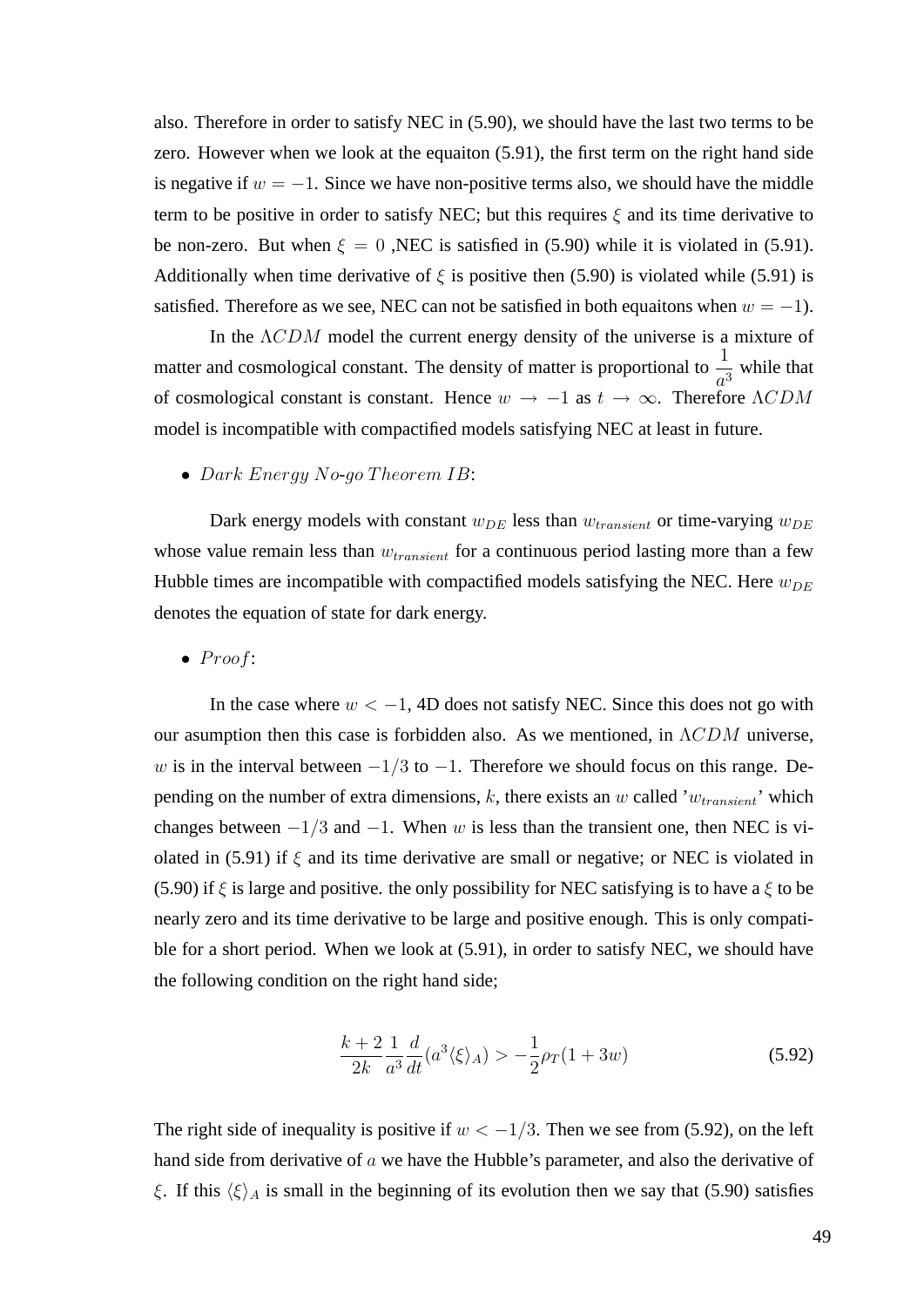NEC. Then  $(5.92)$  suggest that;

$$
H^{-2}\frac{d\langle \xi \rangle_A}{dt} = O(1) \tag{5.93}
$$

if  $\langle \xi \rangle_A \ll H$  and  $1 + 3w \simeq 0$ , where  $O(1)$  shows the magnitude. Then integrating this over time till  $t \sim \frac{1}{11}$ H one may have a condition for  $\xi$  itself;

$$
\langle \xi \rangle_A / H = O(1) \tag{5.94}
$$

One may conclude from here that in order to satisfy NEC in (5.90) that is having small  $\langle \xi \rangle_A$ , is only possible for a few Hubble times.

• Dark Energy No-go Theorem  $IC:$ 

All dark energy models are incompatible with compactified models satisfying the NEC if the moduli fields are frozen.

 $\bullet$  Proof:

As we mentioned before, any form of dark energy requires  $w$  to reach a value less than  $-1/3$ . When we look at equation (5.90), NEC is satisfied for  $w < -1/3$  if the other two terms are nearly zero. But in equation (5.91) the first term as we said is negative and also last terms are non-positive. Then we say that moduli fields must vary with time in order to satisfy NEC.

Now let us focus on the theorems that violate NEC.

• Dark Energy No-go Theorem IIA:

Dark energy is incompatible with compactified models (with fixed moduli) if the NEC is satisfied in the compact dimensions (i.e.  $\rho + P_k \geq 0$  for all t and  $y^m$ ) whether or not NEC is violated in the non-compact directions.

 $\bullet$  Proof:

In this theorem as we mentioned, the moduli fields must be frozen that means time derivative of them is zero or very small. Therefore the middle term in equation (5.91) is zero. And at best we may take the last term zero, that may be achieved by choosing the averaging parameter A to be  $\frac{k^2 - 5k - 10}{8k^2 - 5}$  $3k-6$ . In the light of these conditions we have only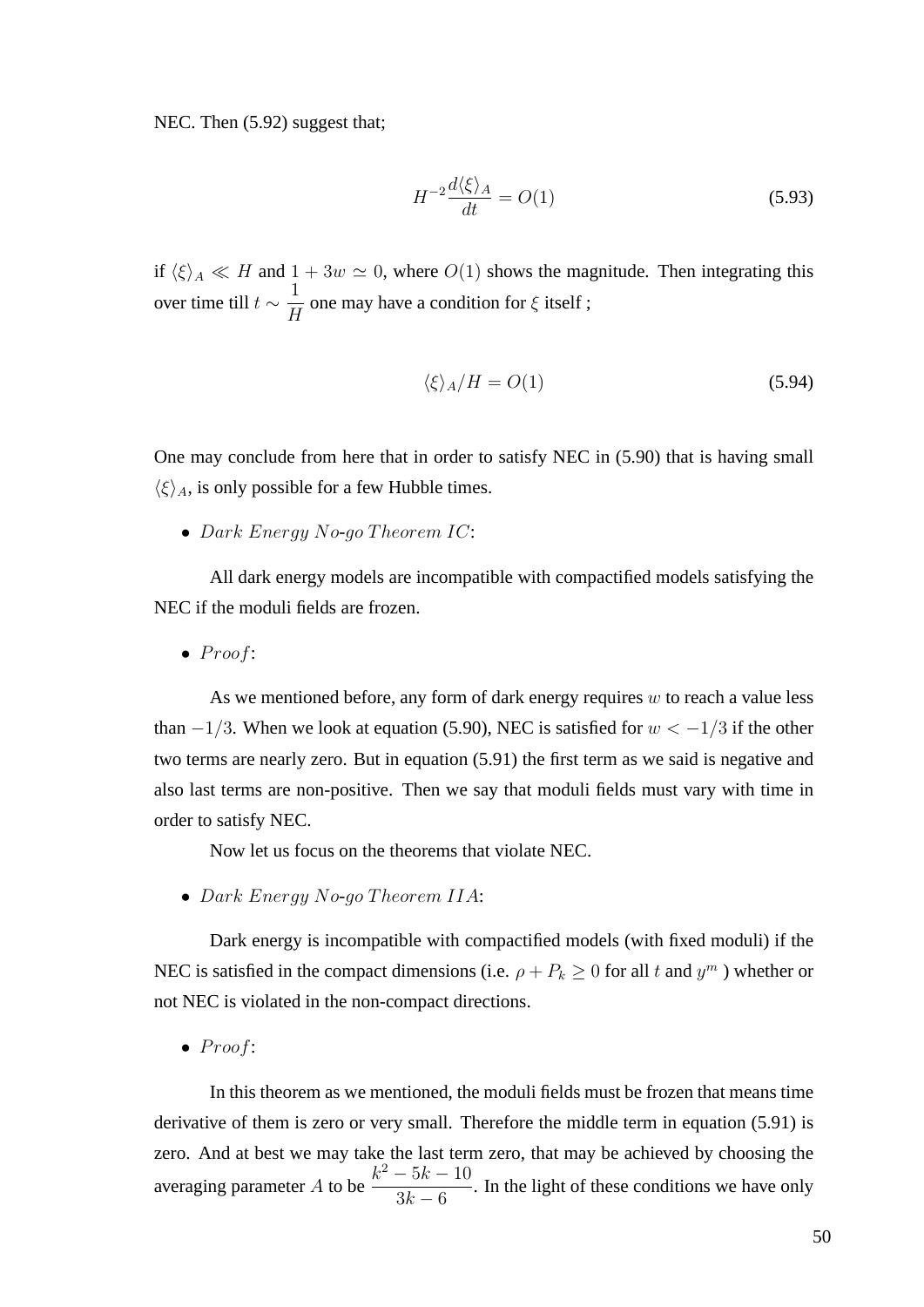the first term on the right hand side of (5.91) which is proportional to  $(1 + 3w)$ . This term has turning point for its sign at the value of  $w = -1/3$ . When w is less than this value then the term is negative and it is positive when  $w$  is grater. But the acceleration of universe imposes the w to be less than  $-1/3$ . Therefore one may conclude from here that whenever universe is accelerating, NEC is violated in the compact dimensions.

• Dark Energy No-go Theorem  $IIB$ :

Dark energy is incompatible with compactified models (with fixed moduli) for which the net NEC violation along the compact directions is time-independent

 $\bullet$  Proof:

As we mentioned before, at  $A =$  $k^2 - 5k - 10$  $3k-6$ the equation (5.91) is proportional to  $(1+3w)$ . However cosmic evolution needs time dependent w since it includes cosmic acceleration (i.e. inflationary era and present era) and cosmic deceleration (i.e. matter dominated eras). Therefore the NEC violation in the compact directions needs to be timedependent.

• Dark Energy No-go Theorem  $\text{HC}:$ 

Dark energy is incompatible with compactified models with fixed moduli if the warp factor  $\Omega(t, y)$  is non-trivial and has continuous first derivative and if any of the following quantities is homogeneous in  $y$ :

- $\bullet$   $\rho + P_3$ :
- $x \rho + P_k$  for RF metric for x to be  $(1/2)(1 3w) > x > 4(k 1)/3k$ :
- ρ for CRF metric for  $k > 4$ :
- $2\rho + P_k$  for CRF metric for  $k > 3$  and  $w > -1$ :
- $\bullet$  Proof:

The first quantity that is found in Appendix D, is inhomogeneous because of the factor  $e^{-2\Omega+\phi}$ . This exponential factor has the term  $\Omega$  which is the function of extra dimensions. In the definition of exponential function we have the all powers of  $\Omega$ . Therefore we say that  $\rho + P_3$  is inhomogeneous in y.

The second quantity may be found by using equations (B.1) and (B.2). Then it becomes;

$$
x\rho + P_k = (4 - \frac{4}{k} - 3x)\triangle\Omega + (10 - \frac{4}{k} - 6x)(\partial\Omega)^2 + e^{-2\Omega + \phi}\rho_T(x + \frac{3w}{2} - \frac{1}{2})
$$
 (5.95)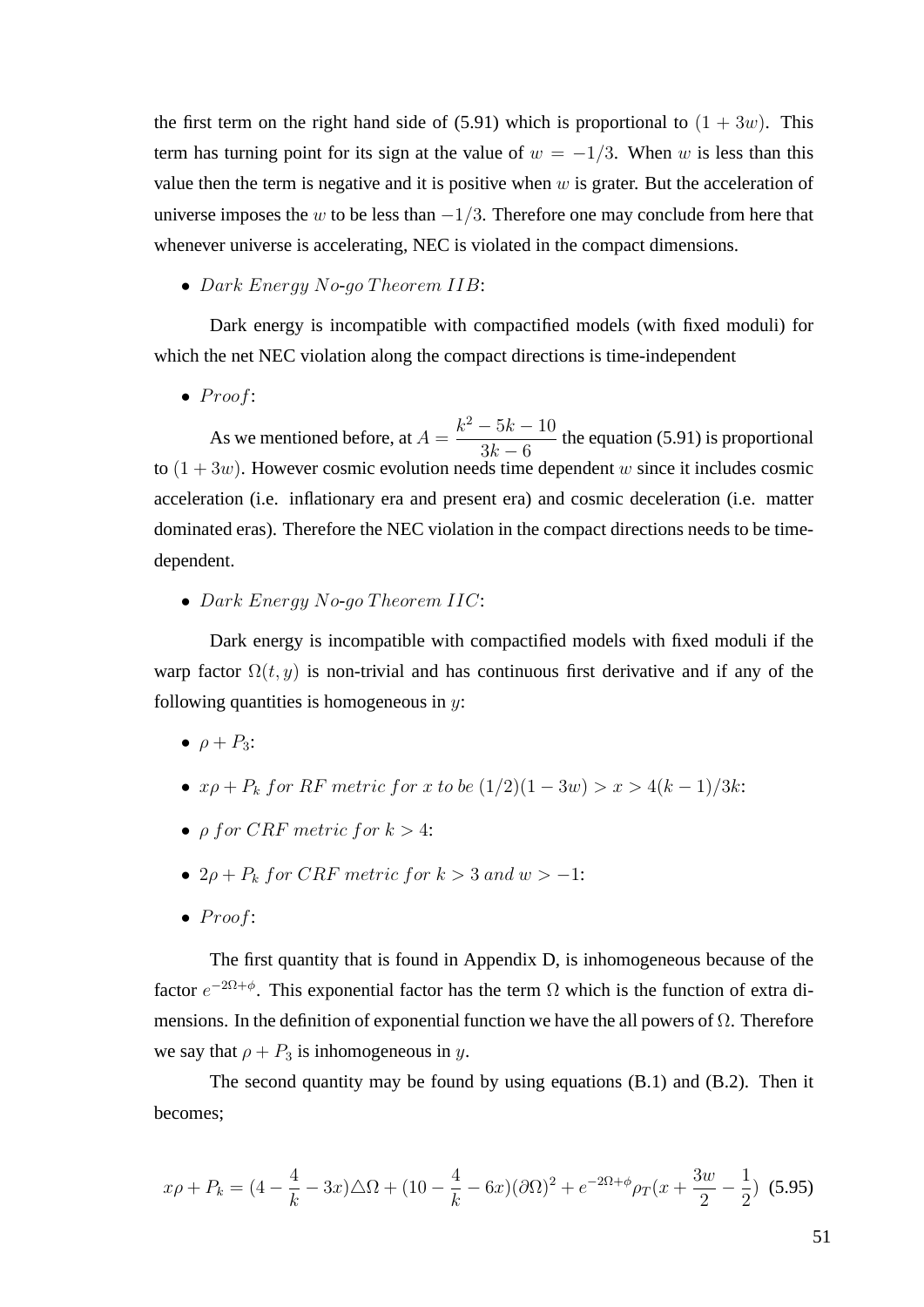As we mentioned before the last term here is inhomogeneous. The other terms are also inhomogeneous for the given range of  $x$  that insures NEC violation.

For the third one we have from the appendix B, in the equation (B.6) the first term on the right hand side is positive for the given condition  $k$ . But this term changes its sign with the extremum points of  $\Omega$ . Then  $\rho$  is inhomogeneous in y.

Finally the for the last quantity we have the equaiton;

$$
\rho + P_k = (k - 1 - \frac{6}{k})\triangle\Omega + (\frac{k^2}{2} - \frac{k}{2} - \frac{2}{k} - 4)(\partial\Omega)^2 + e^{-2\Omega + \phi}\rho_T(\frac{3}{2} + \frac{3w}{2})
$$
 (5.96)

As it may be seen from this equation, for the given range of  $k$ , the first term is positive and also the second one on the right hand side while the last term is also positive for the values of  $w > -1$ . Because of the same reason for  $\Delta\Omega$ , this quantity is also inhomogeneous in  $y$ .

#### • Dark Energy No-go Theorem  $ID:$

Dark energy is incompatible with compactified models with fixed moduli if the warp factor  $\Omega(t, y)$  is non-trivial if  $\rho + P_k$  is homogeneous.

 $\bullet$  Proof:

For  $w \le -1/3$  the last term for both RF and CRF case in  $\rho + P_k \le 0$ . And the other term  $\Delta\Omega$  is non-zero since  $\Omega(t, y)$  is non-trivial. This term changes its sign at the maximum and minimum of  $\Omega(t, y)$ . Then  $\rho + P_k$  is inhomogeneous at least for some y.

• Dark Energy No-go Theorem  $IIE$ :

Dark energy is incompatible with compactified models with fixed moduli if  $w_k(A) >$  $-1$  for  $\langle \rho \rangle_A > 0$  or if  $w_k(A) < -1$  for  $\langle \rho \rangle_A < 0$  both at  $A = \frac{k^2 - 5k - 10}{3! \epsilon}$  $3k-6$ .

 $\bullet$  Proof:

Let us first construct this  $w_k$ , the ratio of the average of pressure along extra dimensions to average of energy density, it may be found for RF metric by dividing (B.2) to (B.1) as follows;

$$
w_k(A) = \frac{[(10 - 4A) + \frac{4A}{k} - \frac{4}{k}](\partial \Omega)^2 + (\frac{3w}{2} - \frac{1}{2})e^{\phi}\langle e^{-2\Omega}\rho_T\rangle_A}{(3A - 6)(\partial \Omega)^2 + e^{\phi}\langle e^{-2\Omega}\rho_T\rangle_A}
$$
(5.97)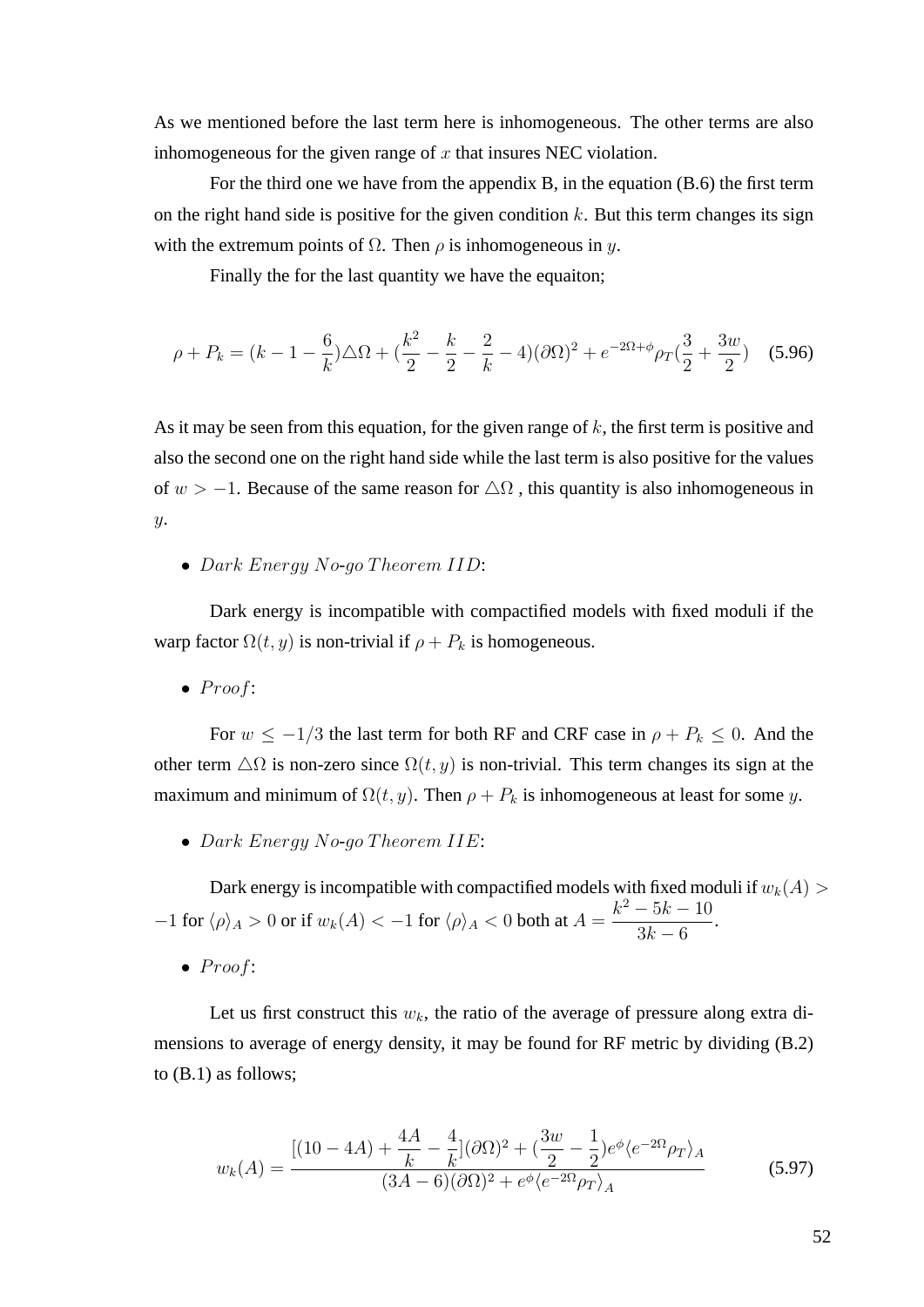Here we consider for dark energy case  $\langle e^{-2\Omega} \rho_T \rangle > 0$ . At the critical value of A that is  $k^2 - 5k - 10$  $3k-6$ , the ratios of the multipliers of  $(\partial \Omega)^2$  is  $-1$ . Also for  $w < -1/3$ , as in the case of dark energy, then  $\frac{3w}{2}$ 2  $-\frac{1}{2}$ 2  $<-1$ . Then we can see from (5.97) that at this value of A  $w_k$  is less than  $-1$  which is in contradiction with theorem. On the other hand for  $\langle e^{-2\Omega} \rho_T \rangle$  < 0 we see that  $w_k > -1$  again in contradiction with theorem. This proves the theorem.

In the case of CRF we have the value for  $w_k$  which can be found by dividing (B.8) to (B.6);

$$
w_k(A) = \frac{\left[ -(7 - \frac{6}{k} - k) + (6 - \frac{2}{k} + \frac{5k}{2} - \frac{k^2}{2}) \right] (\partial \Omega)^2 + (\frac{3w}{2} - \frac{1}{2}) e^{\phi} \langle e^{-2\Omega} \rho_T \rangle_A}{[-(k - 4)A + \frac{1}{2}(k^2 - 3k - 10)] (\partial \Omega)^2 + e^{\phi} \langle e^{-2\Omega} \rho_T \rangle_A}
$$
\n(5.98)

Here again by the same way that is taking  $\langle e^{-2\Omega} \rho_T \rangle > 0$  and putting  $A = \frac{k^2 - 5k - 10}{3k - 6}$  $3k-6$ it may be seen that  $w_k$  > −1. Therefore we say that this is also incompatible with compactified models.

#### **5.3.4. Critical Analysis of No-Go Theorems**

Two crucial ingredients of the no-go theorems of Steinhardt and Wesley [20, 21] are;

- A averaging as the averaging tool to higher dimensional results to 4D
- the assumption of the necessecity of the applicability of the higher dimensional null energy condition

We give a critical discussion of these assumptions before considering each of the theorems in [20, 21]. First consider A-averaging whose definiton is given in (5.60). At distance much larger than the size of extra dimension(s) we see the extra dimensions integrated. In analogy this is similiar to what we see when look at a hose  $R^1 \times S^1$ . We may see smaller smaller patch on the side of the hose as we examine it close and closer while at very large distances we can not see the details, we see the circle  $S<sup>1</sup>$  integrated out and hence we see the hose just as a line,  $R<sup>1</sup>$ . Therefore in reduction to 4-dimensions the extra dimensions must be integrated out. To do this one may consider extra dimensional classical solution (metric) in the action and integrate out. For example for Einstein-Hilbert action we may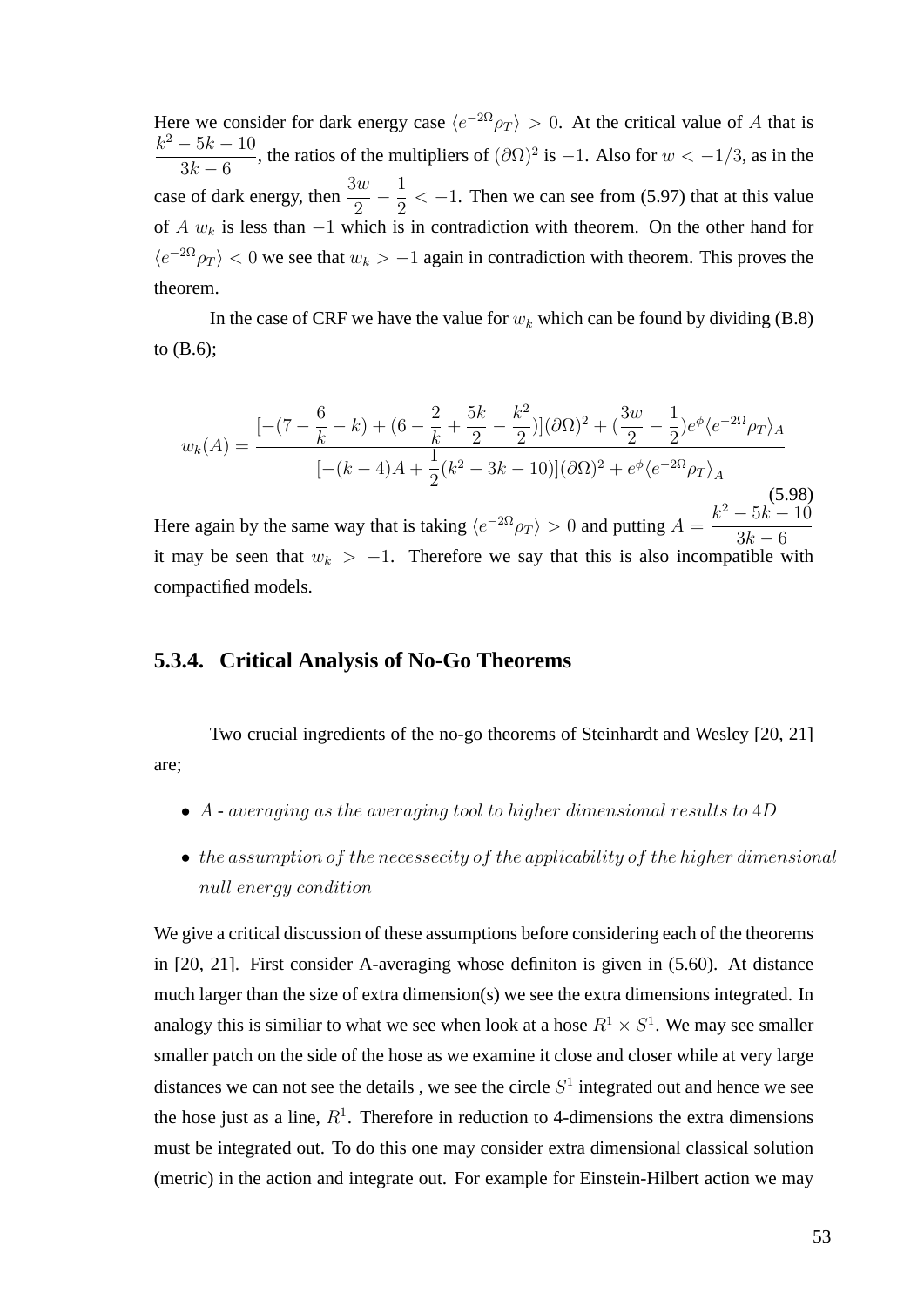take;

$$
M_*^2 \int \widetilde{R} \sqrt{\widetilde{g}} d^{4+k} x = M_{pl}^2 \int R \sqrt{g} d^4 x \tag{5.99}
$$

Of course the intermadiate steps depend on the form of the metric. For the Ricci flat metric considered in [21] i.e. for ;

$$
ds^2 = e^{2\Omega}h_{\mu\nu}dx^{\mu}dx^{\nu} + g_{\alpha\beta}dx^{\alpha}dx^{\beta}
$$

where  $\mu, \nu = 0, 1, 2, 3$  and  $\alpha, \beta = 1, 2, \ldots, k$ . With this form of metric one may write (5.99) as;

$$
M_*^2 \int \widetilde{R}\sqrt{\widetilde{g}}d^{4+k}x = M_{pl}^2 \int e^{2\Omega}\sqrt{g}[R_4 + f(\Omega, g_{\mu\nu}, g_{\alpha\beta})]d^4x \tag{5.100}
$$

with  $\tilde{g} = (-1)^S det(g_{AB})$  where S is the number of spatial dimensions. For flat Robertson-Walker metric (5.100) becomes ;

$$
M_{pl}^2 \int a^3 [\bar{R}_4 + f(\Omega, g_{\mu\nu}, g_{\alpha\beta})] d^4 x \tag{5.101}
$$

where;

$$
a^3 = \bar{a}^3 \int \bar{\sqrt{g}} e^{2\Omega} d^k y \tag{5.102}
$$

Therefore it is naturel to define  $a(t) = e^{\phi/3}\bar{a}(t)$  where;

$$
e^{\phi} = \ell^{-k} \int \bar{\sqrt{g}} e^{2\Omega} d^k y \tag{5.103}
$$

where  $\ell^{-k}$  is the higher dimensional Planck length rather than the definition given in  $[20, 21]$ ;

$$
a(t) = e^{\phi/2}\bar{a}(t) \tag{5.104}
$$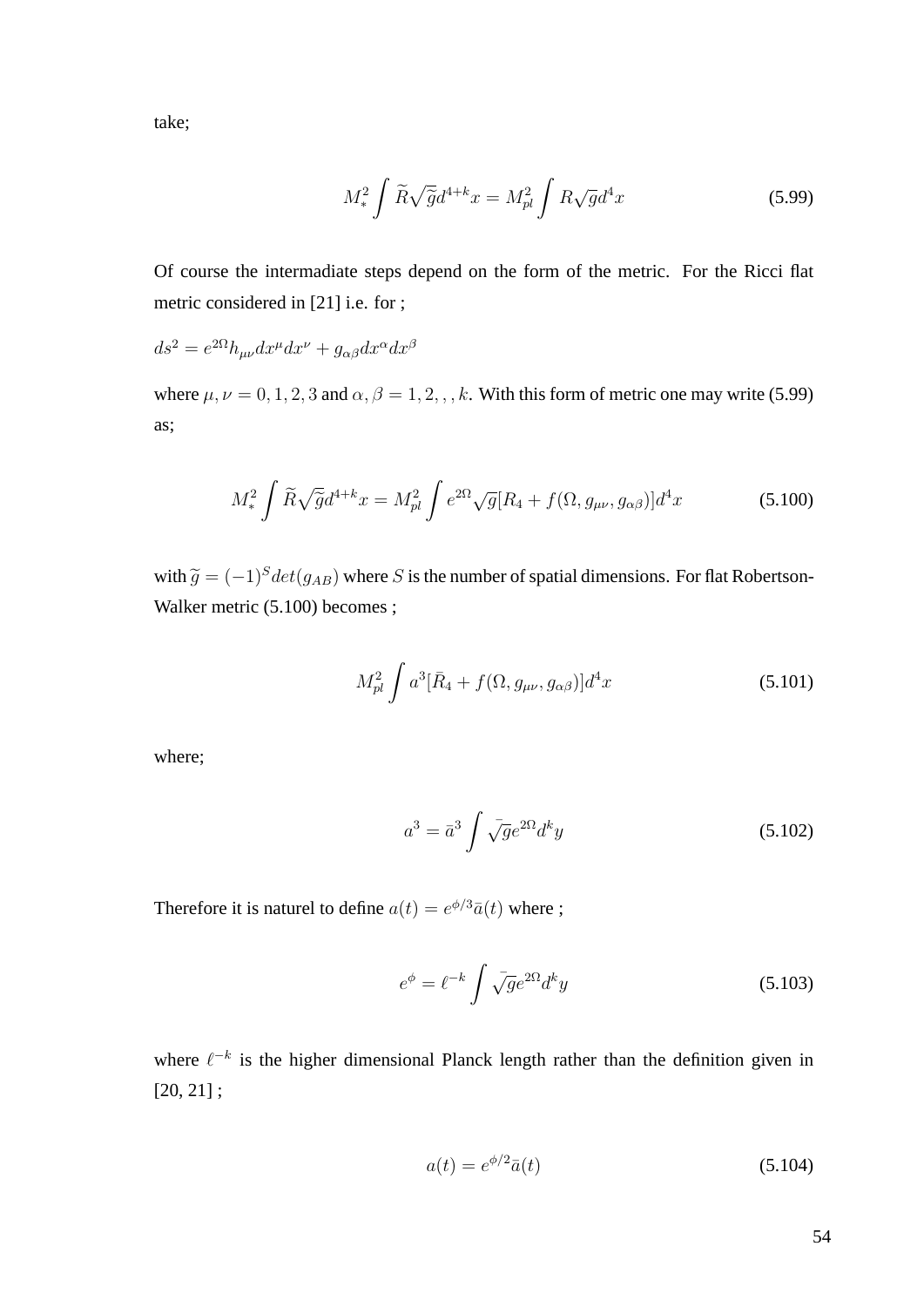where the definiton of  $e^{\phi/2}$  is given in (5.63). And the corresponding averaging is also given in (5.60).

The second questionable point in our opinion is the imposing the higher dimensional energy condition,  $T_{AB}n^A n^B$ , as a strict physical condition (that insures absence of ghost,instabilities etc.) In fact this has a ligitimate basis since the extra dimensional components of energy-momentum tensor seem like energy (e.g. masses) when viewed from 4-dimensions. However a concrete analysis is needed to arrive clear out, definite conclusions. In principle it seems possible that an equaiton of state smaller than −1 violation of NEC in extra dimensions may be due to an unconventional form of the extra dimensional piece of the Lagrangian (extra dimensional metric part) rather than a wrong sign in kinetic energy (i.e. ghost). It is possible that such a case may lead to a case where extra dimensional energy conditions are violated while there is no ghost. In our opinion the correct procedure to get the 4-dimensional energy conditions is not the averaging of the extra dimensional  $T_{AB}n^A n^B$  done in [20, 21]. The unambigous way to derive the 4-dimensional energy conditions is to integrate the action over the extra dimensions and than obtain Einstein equations and construct  $T_{\mu\nu}n^{\mu}n^{\nu}$  to check validity of NEC. In fact all these points should be considered in a seperate study to see how the conclusions of [20, 21] survive.

Another point to mention is that the no-go theorems discussed in previous subsection employ the assumption of the applicability of general relativity (i.e. Einstein-Hilbert action), three dimensional flatness, boundness of extra dimensions and extra dimensions being Ricci flat or conformally Ricci flat. The cosmological observations confirm the assumptions of general relativity and three dimensional flatness (at least up to a very high degree approximation) for present time hence these are wholly valid assumptions for dark energy. However [20, 21] uses these assumptions for the time of inflation where their applicability is questionable. It is possible that gravitational action is in a form other than Einstein-Hilbert action and this is pronounced at inflationary era while it approaches usual Einstein-Hilbert form at late times. Therefore in our opinion the applicability of constraints obtained in [20, 21] are not so restrictive as given in [20, 21]. Still another point is that they consider only extra dimensionally Ricci flat and conformally Ricci flat extra dimensional metrics. In fact the conformally Ricci flat metrics considered in [20, 21] are not the possible most general ones where the conformal factors multiplying the four dimensional and the extra dimensional pieces of the metric being independent. Now let us also make some analysis on some no-go theorems of the previous subsection.

• Dark Energy No-go Theorem  $IA:$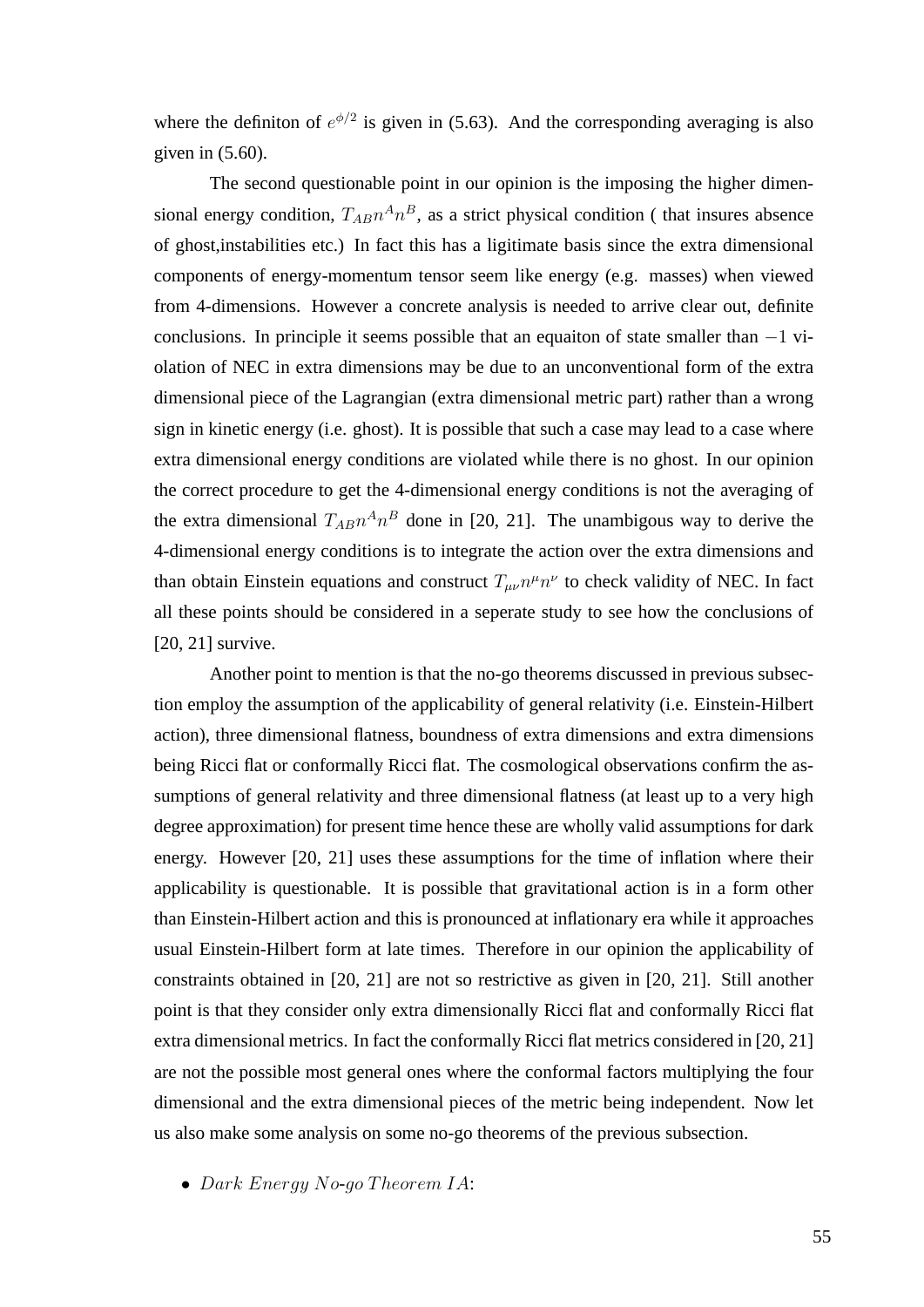The pure de Sitter universe (i.e.  $w = -1$ ), since in that case the right hand side of (5.91) is negative, hence violates NEC. The  $\Lambda CDM$  (i.e. the standart model of cosmology) approach  $w = -1$  as time goes to infinity. Therefore the current standart model of cosmology (i.e. ΛCDM) is in contradiction this type of extra dimensional models. However there are other viable models of dark energy whose equaiton of state does not go to -1 at infinite future, such as thawing quintessence, tachyon or phantom dark energy models [55, 56]. In other words this theorem alone does not rule out extra dimensional cosmological models.

#### • Dark Energy No-go Theorem  $IB$ :

This theorem states that w cannot be less than  $w_{transient}$  with  $-1 < w_{transient} < -\frac{1}{2}$ 3 for more than a few Hubble times. However a constant or an almost constant  $w$  is compatible with observations and is in fact more compatible then the case when  $w$  varies large amount. In fact the result of this theorem introduces a problem for inflationary models [57, 58] formulated in the framework of the assumptions of [20, 21] since inflation needs at least 40 e-fold expansion [59]. However as we mentioned before, it is possible use an extension of general relativity which effectively reduces to general relativity at late times or one may adopt extra dimensional models more general than those given in [20, 21] (i.e. those that are not conformally Ricci flat in the extra dimensions).

• Dark Energy No-go Theorem IC:

This theorem states that the models in which the moduli  $\xi$  are fixed (and specifically  $G_N$ is constant) are incompatible with NEC.

The dynamical nature of  $\xi$  is a direct consequence of NEC and the equations (5.90) and (5.91). This conclusion is the framework of the assumptions of [20, 21] is inescable. However variation of  $G_N$  is not an inevitable consequence of this result. If gravitaion and matter fields live in the same extra dimensional space then their extra dimensional volume varies at the some rate , so both sides of Einstein equaiton are multiplied by the same extra dimensional volume factor hence  $G_N$  remains constant. The remaining theorems (i.e. those for the models with NEC violation) are specific technical theorems.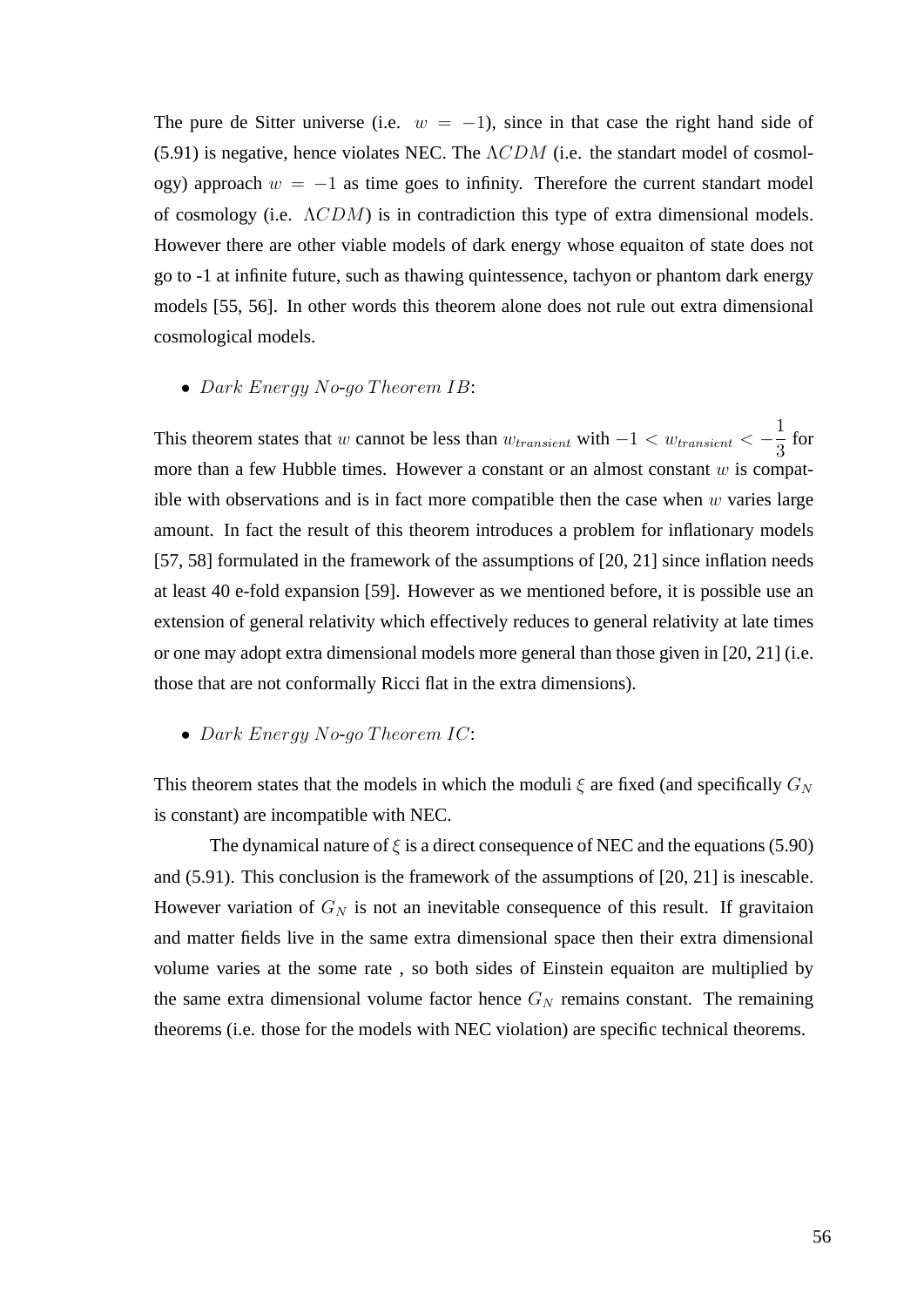## **CHAPTER 6**

## **CONCLUSION**

In this thesis first we have reviewed the basic concepts of cosmic expansion, dark energy, and extra dimensions. Then we have reviewed and reexamined the constraints derived from energy conditions on extra dimensional cosmological models [19–21].

In the second chapter we have seen the basic formulation of cosmic expansion and the observational evidence for the expansion of the universe. We have derived Einstein equations for the Friedmann-Lemaitre-Robertson-Walker metric that describes universe at cosmological scales. And by using these results in the following chapter we construct the dark energy models. In Chapter 3 we have reviewed dark energy and the corresponding models of dark energy. We have seen that there are some scalar fields that are viable, standart candidates for dark energy.

In Chapter 4 we have gone through extra dimensions. We have reviewed the basic models of extra dimensions; Kaluza-Klein model, ADD model and Randall-Sundrum models. In Kaluza-Klein model we got the form of Einstein-Hilbert action in 4D by using 5D metric. In this model we aimed to combine Einsten gravity with Maxwell's theory and got the corresponding action. In other models we have used extra dimensions to explain the weakness and the localization of gravity.

In Chapter 5 we have reviwed the dark energy models with extra dimensions. In this chapter we have given some examples for the models of dark energy in extra dimensions. We have seen that there are constraints on these models. In order to understand these constraints, we have given some information about energy conditions. In all models we have checked the possibility of null energy condition (NEC). Therefore by obtaning the corresponding Einstein equations for each model we have constructed the null energy condition (NEC) on the models and checked whether it is satisfied or not. We have seen that it is not easy to accommodate accelerated expansion of the universe in extra dimensional models. It seems that the only possibility of accommodating  $\Lambda CDM$  (i.e the Standard model of cosmology) in the context of extra dimensional models in the context of Einstein-Hilbert action is to have an intrinsic curvature for the extra dimensions. In the next subsections we have reviewed the study of [20, 21].

In the subsection 5.3.2 we have considered extra dimensional models satisfying general relativity, flatness condition, boundedness condition, and Ricci flat and confor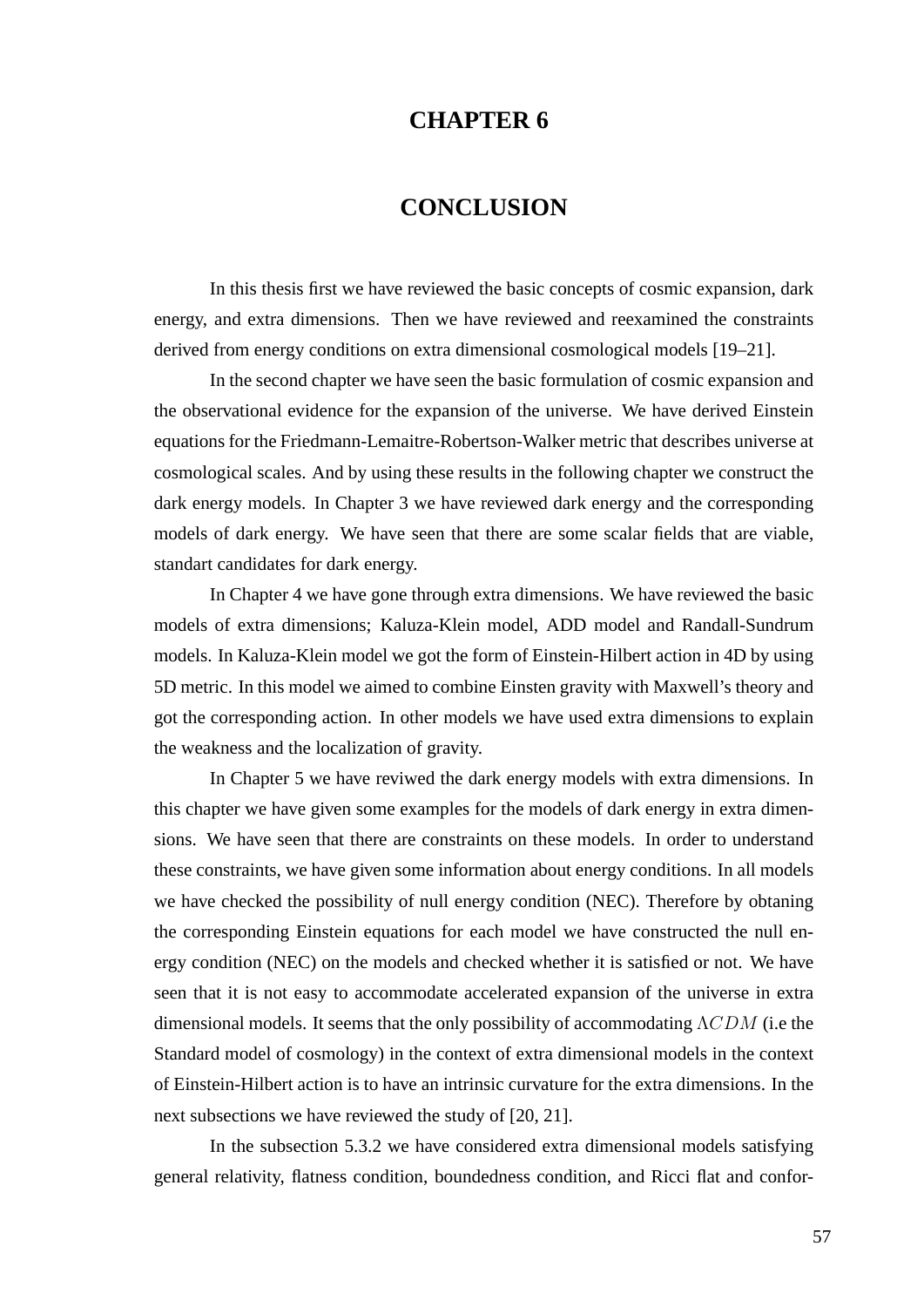mally Ricci flat metrics. We have found the NEC elements that are the sum of energy density and pressure along both the three space and extra space. Next we have considered some no-go theorems for dark energy in extra dimensions [20]. We have seen that these theorems suggest the difficulty of constructing extra dimensional models in the context of the accelerated expansion of the universe.

In the last subsection we have given our critical analysis on these theorems. We have argued that one may define a physically more relevant averaging than the one given [20, 21]. In future one should check consequences of such a change in the identification of averaging process. The second thought provoking point is the assumption of the applicability of the higher dimensional NEC. We have seen that imposing higher higher dimensional NEC is not well founded. Although the implications of NEC in the usual four dimensions is well known, its implications for higher dimensions is not studied well, and if the higher dimensional NEC lead to four dimensional conclusions (even after averaging) is not evident. All these points must be studied carefully and in detail in further studies.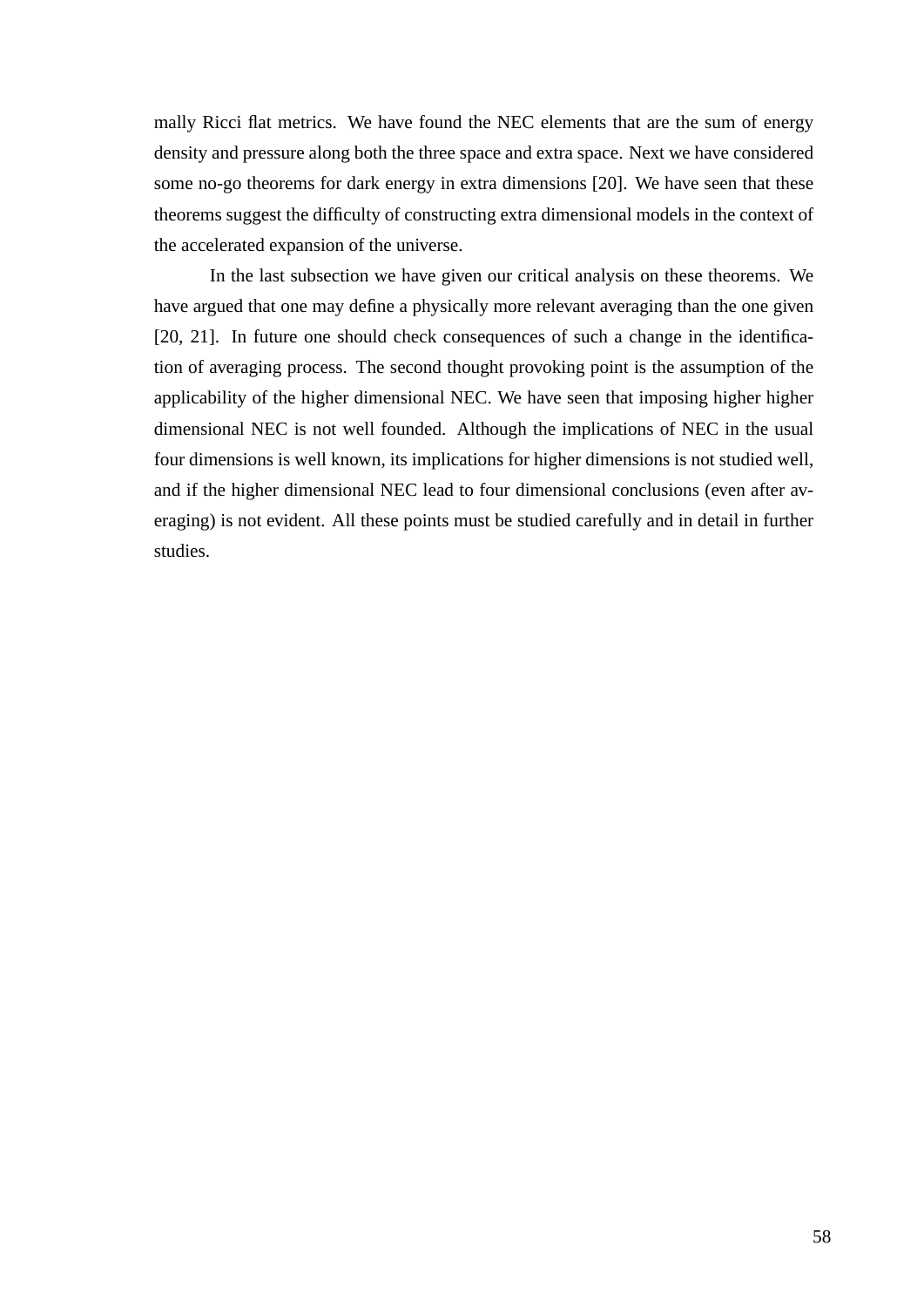## **APPENDIX A**

# **EINSTEIN TENSOR FOR FRIEDMANN-LEMAITRE-ROBERTSON-WALKER SPACE**

After using equation (2.17) we obtain;

$$
\Gamma^{\rho}_{\mu\nu} = \frac{1}{2} g^{\rho\sigma} [g_{\mu\sigma,\nu} + g_{\sigma\nu,\mu} - g_{\mu\nu,\sigma}]
$$
  
\n
$$
\Gamma^{0}_{00} = \frac{1}{2} g^{0\sigma} [g_{0\sigma,0} + g_{\sigma 0,0} - g_{00,\sigma}]
$$
  
\n
$$
\Gamma^{0}_{i0} = 0
$$
  
\n
$$
\Gamma^{0}_{ij} = \frac{1}{2} g^{0\sigma} [g_{i\sigma,j} + g_{j\sigma,i} - g_{ij,\sigma}]
$$
  
\n
$$
\Gamma^{0}_{ij} = \frac{1}{2} g^{00} [g_{i0,j} + g_{0j,i} - g_{ij,0}]
$$
  
\n
$$
\Gamma^{0}_{ij} = \frac{1}{2} \partial_0 [g_{ij}]
$$
  
\n
$$
\Gamma^{0}_{11} = \frac{a\dot{a}}{2} \partial_0 [g_{11}]
$$
  
\n
$$
\Gamma^{0}_{11} = \frac{a\dot{a}}{1 - Kr^2}
$$
  
\n
$$
\Gamma^{0}_{22} = \frac{1}{2} \partial_0 [g_{22}]
$$
  
\n
$$
\Gamma^{0}_{22} = a\dot{a}r^2
$$
  
\n
$$
\Gamma^{0}_{33} = \frac{1}{2} \partial_0 [g_{33}]
$$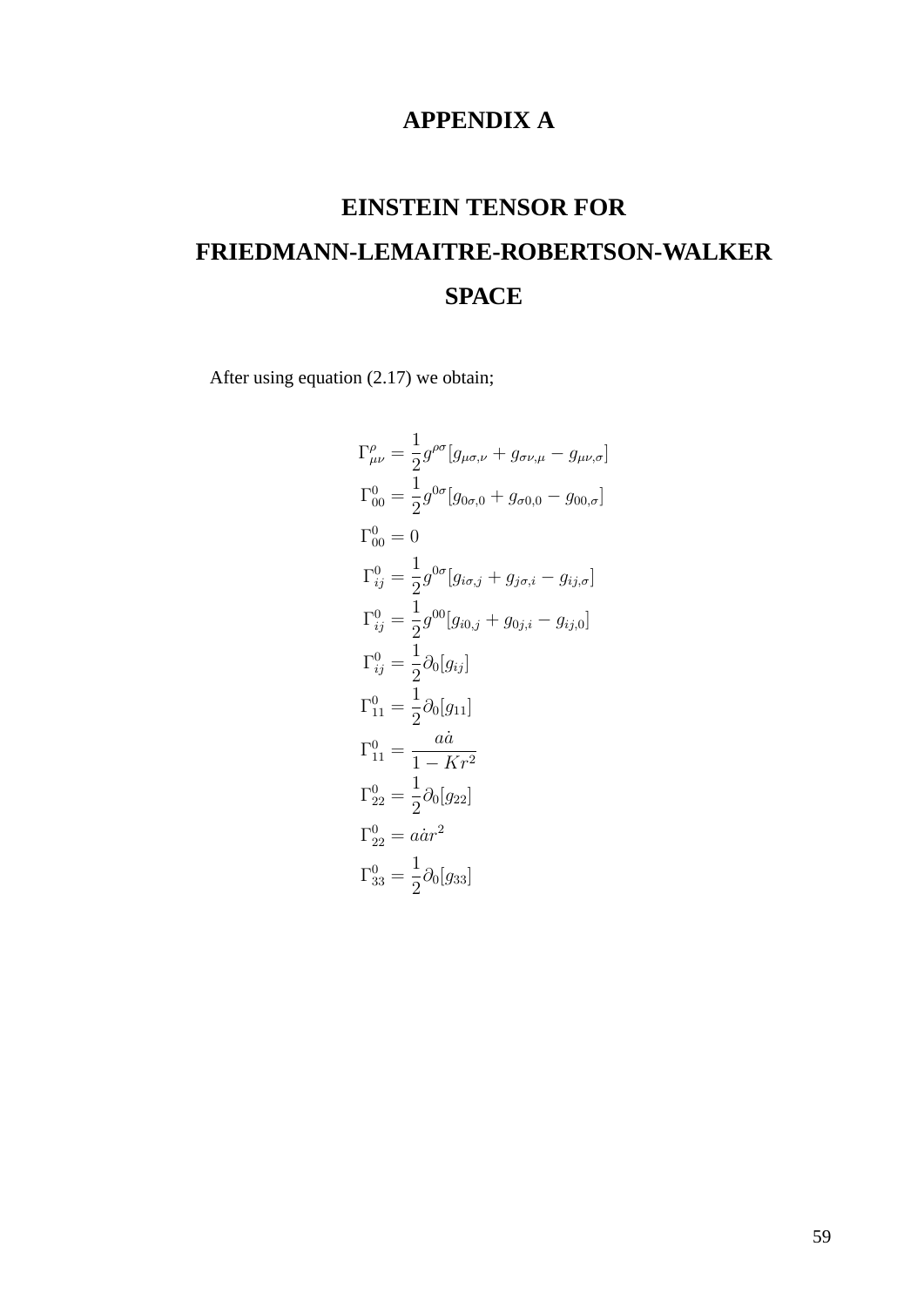$$
\Gamma_{33}^{0} = a\dot{a}r^{2}sin^{2}\theta
$$
\n
$$
\Gamma_{jk}^{i} = \frac{1}{2}g^{i\sigma}[g_{j\sigma,k} + g_{\sigma k,j} - g_{jk,\sigma}]
$$
\n
$$
\Gamma_{11}^{1} = \frac{1}{2}g^{11}[g_{11,1} + g_{11,1} - g_{11,1}]
$$
\n
$$
\Gamma_{11}^{1} = \frac{2K}{1 - Kr^{2}}
$$
\n
$$
\Gamma_{22}^{1} = \frac{1}{2}g^{11}[g_{12,2} + g_{21,2} - g_{22,1}]
$$
\n
$$
\Gamma_{22}^{1} = \frac{1}{2}g^{11}[-\partial_{1}(g_{22})]
$$
\n
$$
\Gamma_{22}^{1} = -r(1 - Kr^{2})
$$
\n
$$
\Gamma_{33}^{1} = \frac{1}{2}g^{11}[-\partial_{1}(g_{33})]
$$
\n
$$
\Gamma_{33}^{1} = -r(1 - Kr^{2})sin^{2}\theta
$$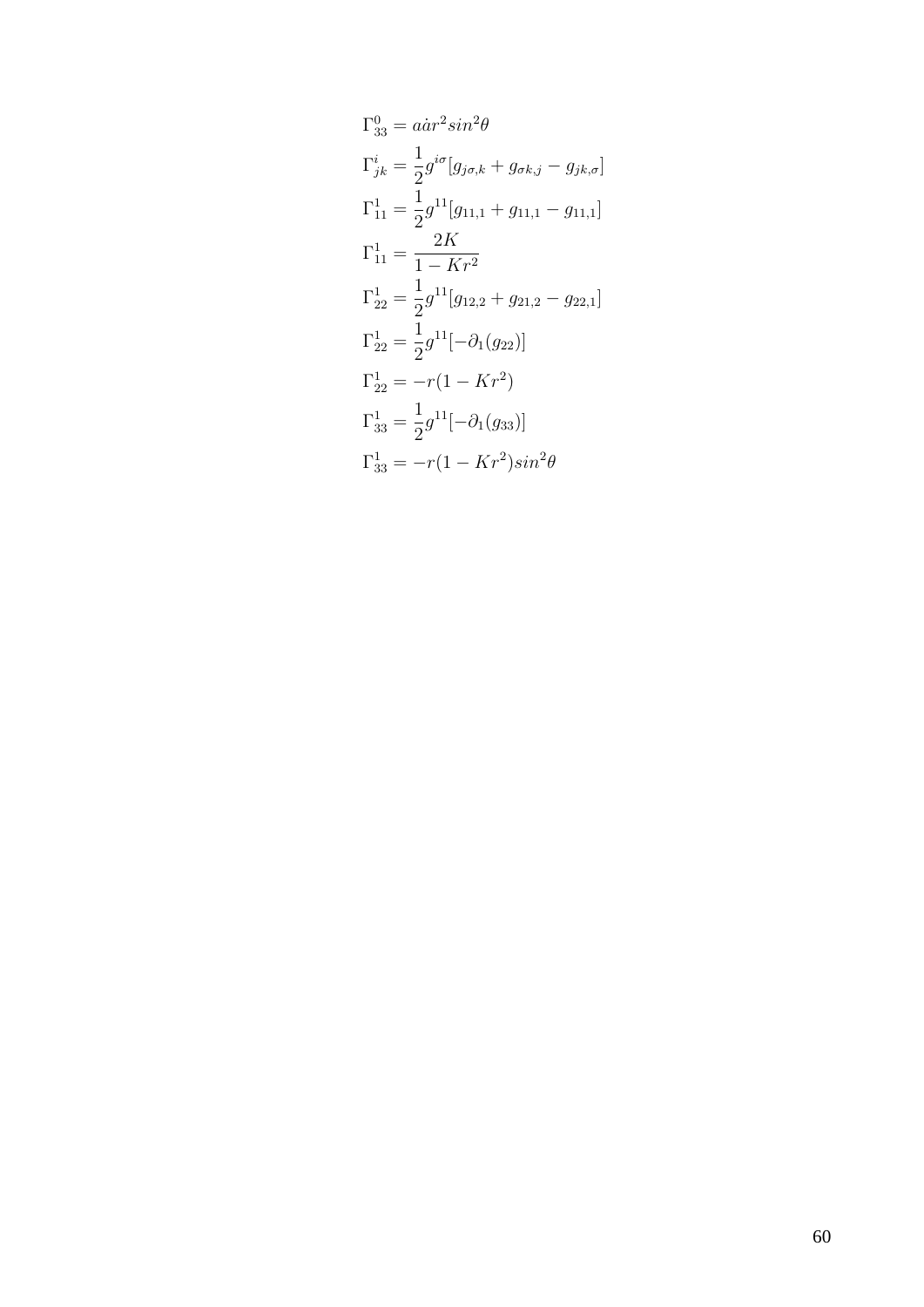$$
\Gamma_{21}^{2} = \frac{1}{2}g^{22}[g_{22,1} + g_{12,2} - g_{21,2}]
$$
  
\n
$$
\Gamma_{21}^{2} = \frac{1}{2}g^{22}\partial_{1}(g_{22})
$$
  
\n
$$
\Gamma_{21}^{2} = \frac{1}{r}
$$
  
\n
$$
\Gamma_{31}^{3} = \frac{1}{2}g^{33}\partial_{1}(g_{33})
$$
  
\n
$$
\Gamma_{31}^{3} = \frac{1}{r}
$$
  
\n
$$
\Gamma_{33}^{2} = \frac{1}{2}g^{22}[g_{23,3} + g_{32,3} - g_{33,2}]
$$
  
\n
$$
\Gamma_{33}^{2} = \frac{1}{2}g^{22}[-\partial_{2}(g_{33})]
$$
  
\n
$$
\Gamma_{33}^{2} = -sin\theta cos\theta
$$
  
\n
$$
\Gamma_{23}^{3} = \frac{1}{2}g^{33}[g_{23,3} + g_{33,2} - g_{23,3}]
$$
  
\n
$$
\Gamma_{23}^{3} = \frac{1}{2}g^{33}\partial_{2}(g_{33})
$$
  
\n
$$
\Gamma_{23}^{3} = cot\theta
$$
  
\n
$$
\Gamma_{j0}^{i} = \frac{1}{2}g^{i\sigma}[g_{j\sigma,0} + g_{\sigma 0,j} - g_{j0,\sigma}]
$$
  
\n
$$
\Gamma_{j0}^{i} = \frac{1}{2}g^{ik}\partial_{0}(g_{jk})
$$
  
\n
$$
\Gamma_{j0}^{i} = \delta_{j}^{i} \frac{\dot{a}}{a}
$$

After calculating these elements we can also calculate  $R_{\mu\nu}$  and also R which is equal to  $R = g^{\mu\nu} R_{\mu\nu}$ 

$$
R_{\mu\nu} = \Gamma^{\rho}_{\mu\nu,\rho} - \Gamma^{\rho}_{\mu\rho,\nu} + \Gamma^{\rho}_{\rho\sigma} \Gamma^{\sigma}_{\mu\nu} - \Gamma^{\rho}_{\mu\sigma} \Gamma^{\sigma}_{\rho\nu}
$$
  
\n
$$
R_{00} = \Gamma^{\rho}_{00,\rho} - \Gamma^{\rho}_{0\rho,0} + \Gamma^{\rho}_{\rho\sigma} \Gamma^{\sigma}_{00} - \Gamma^{\rho}_{0\sigma} \Gamma^{\sigma}_{\rho 0}
$$
  
\n
$$
R_{00} = -3\frac{\ddot{a}}{a}
$$
  
\n
$$
R_{ij} = \Gamma^{\rho}_{ij,\rho} - \Gamma^{\rho}_{i\rho,j} + \Gamma^{\rho}_{\rho\sigma} \Gamma^{\sigma}_{ij} - \Gamma^{\rho}_{i\sigma} \Gamma^{\sigma}_{\rho j}
$$
  
\n
$$
R_{11} = \frac{a\ddot{a} + 2\dot{a}^{2} + 2K}{1 - Kr^{2}}
$$
  
\n
$$
R_{22} = r^{2}(a\ddot{a} + 2\dot{a}^{2} + 2K)
$$
  
\n
$$
R_{33} = r^{2}(a\ddot{a} + 2\dot{a}^{2} + 2K)sin^{2}(\theta)
$$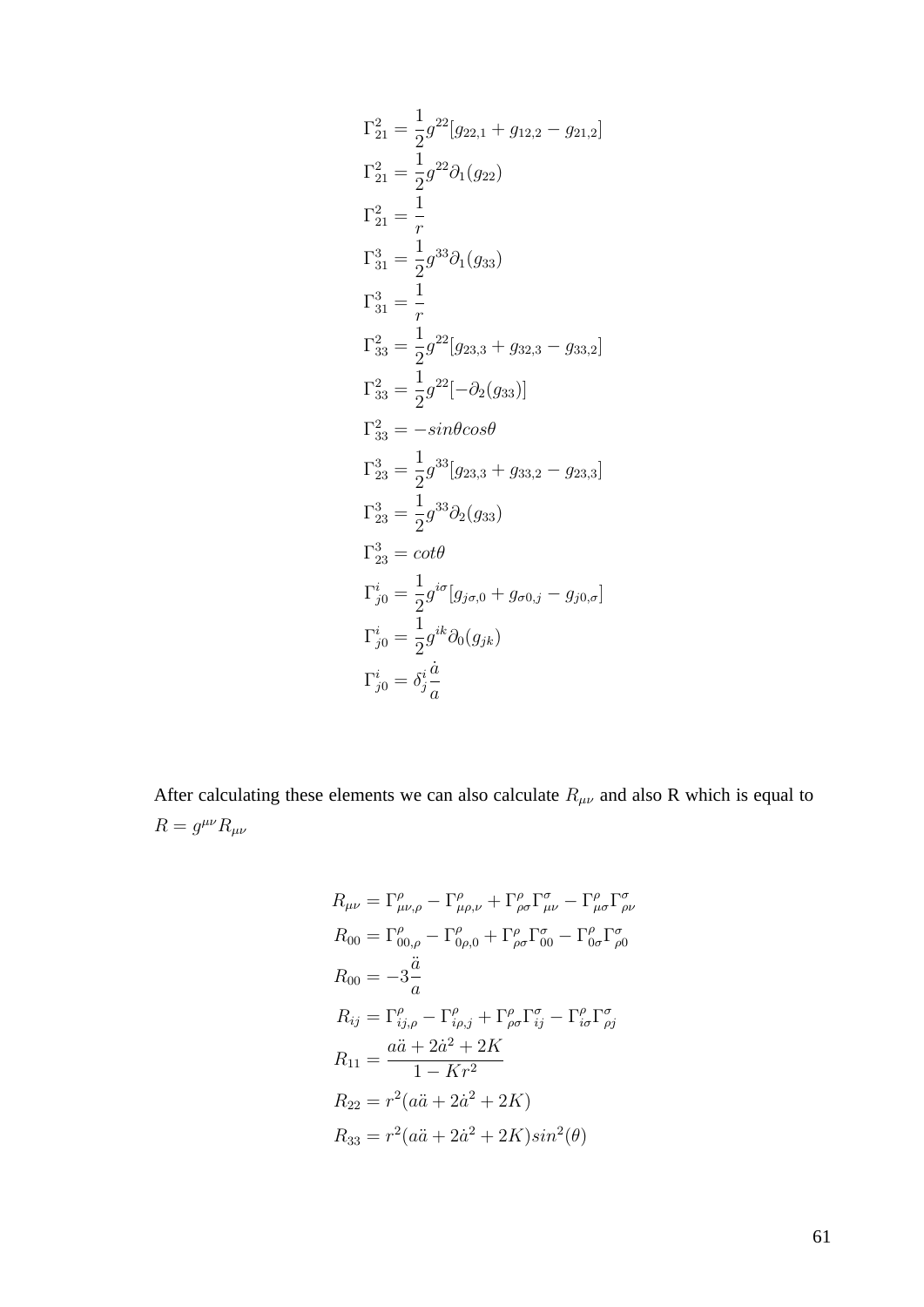Now we are ready to calculate R which we have written as;

$$
R = g^{\mu\nu} R_{\mu\nu}
$$
  
\n
$$
R = g^{00} R_{00} + g^{11} R_{11} + g^{22} R_{22} + g^{33} R_{33}
$$
  
\n
$$
R = \frac{6}{a^2} (a\ddot{a} + \dot{a}^2 + K)
$$

After finding Ricci elements we can calculate Einstein tensor element  $G_{\mu\nu}$  from the Einstein equation.We have written it as;

$$
G_{\mu\nu} = R_{\mu\nu} - \frac{1}{2}g_{\mu\nu}R
$$
  
\n
$$
G_{00} = R_{00} - \frac{1}{2}g_{00}R
$$
  
\n
$$
G_{00} = -3\frac{\ddot{a}}{a} + \frac{1}{2}\frac{6}{a^2}(a\ddot{a} + \dot{a}^2 + K)
$$
  
\n
$$
G_{00} = \frac{3}{a^2}(\dot{a}^2 + K)
$$
  
\n
$$
G_{11} = R_{11} - \frac{1}{2}g_{11}R
$$
  
\n
$$
G_{11} = \frac{a\ddot{a} + 2\dot{a}^2 + 2K}{1 - Kr^2} - \frac{1}{2}\frac{a^2}{(1 - Kr^2)}\frac{6}{a^2}(a\ddot{a} + \dot{a}^2 + K)
$$
  
\n
$$
G_{11} = (Kr^2 - 1)(2\ddot{a}a + \dot{a}^2 + K)
$$
  
\n
$$
G_{22} = R_{22} - \frac{1}{2}g_{22}R
$$
  
\n
$$
G_{22} = r^2(a\ddot{a} + 2\dot{a}^2 + 2K) - \frac{1}{2}a^2r^2\frac{6}{a^2}(a\ddot{a} + \dot{a}^2 + K)
$$
  
\n
$$
G_{22} = -r^2(2a\ddot{a} + \dot{a}^2 + K)
$$
  
\n
$$
G_{33} = R_{33} - \frac{1}{2}g_{33}R
$$
  
\n
$$
G_{33} = r^2(a\ddot{a} + 2\dot{a}^2 + 2K)\sin^2(\theta) - \frac{1}{2}a^2r^2\sin^2(\theta)\frac{6}{a^2}(a\ddot{a} + \dot{a}^2 + K)
$$
  
\n
$$
G_{33} = -r^2\sin^2(\theta)(2a\ddot{a} + \dot{a}^2 + K)
$$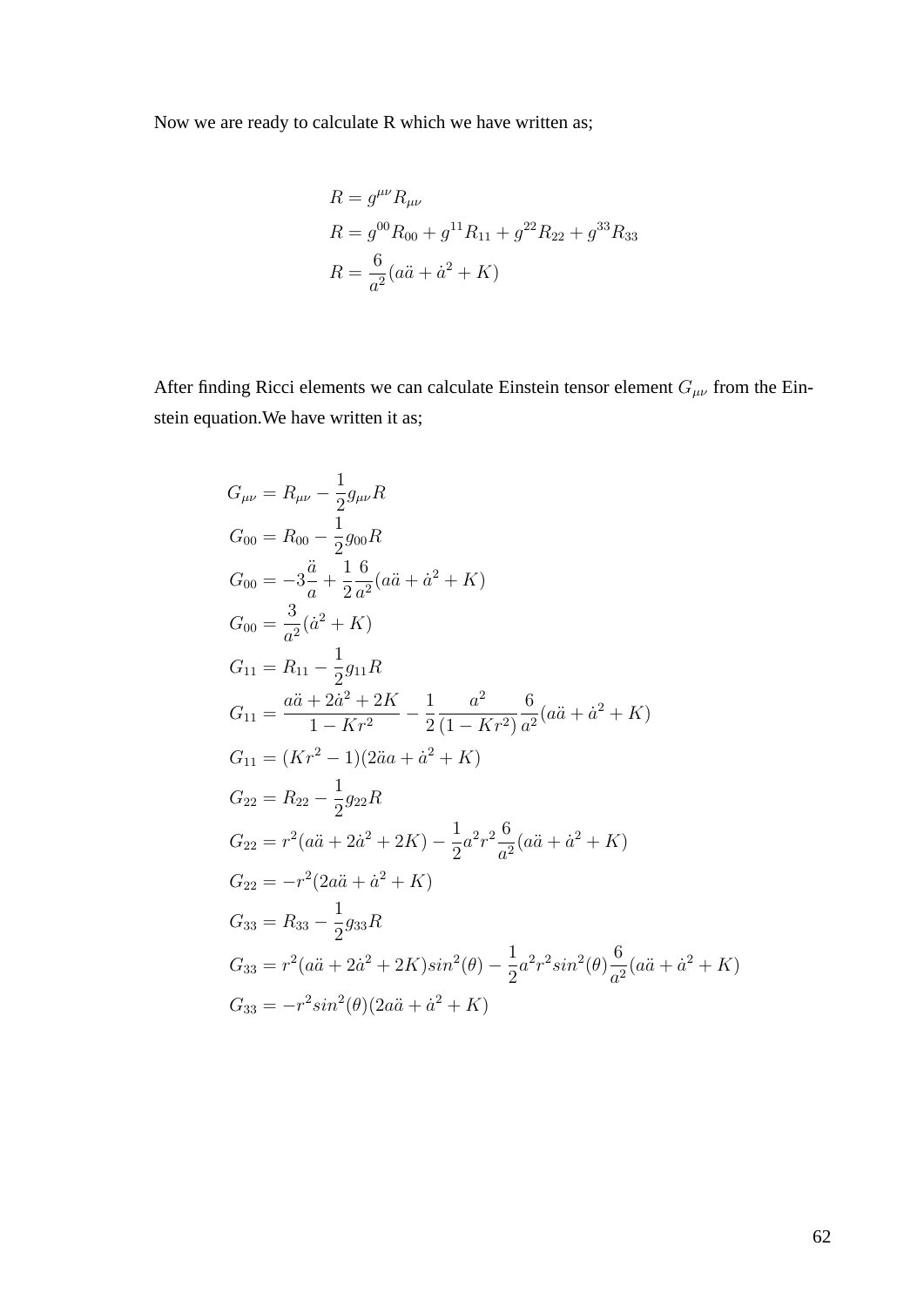#### **APPENDIX B**

# **COSMOLOGICAL CONSTANT IN EINSTEIN STATIC UNIVERSE**

Although Einstein static universe is not a viable model it is instructive to see how a cosmological constant arises and to see its effect in a simple way. As we found in Chapter 2, when the energy momentum tensor is taken to be  $T_{\mu\nu} = Diag(\rho, P, P, P)$ , that is of a perfect fluid, then we have from (2.24) for a static universe i.e for  $\dot{a} = 0$ ;

$$
K = \frac{8\pi G\rho a^2}{3} \tag{B.1}
$$

Here if  $\rho > 0$  then we see K is positive and this means that the universe is positively curved to make  $a^2$  positive. From equation (2.25) taking  $\ddot{a}$  to be zero and the value of  $\rho$ we get;

$$
K = -8\pi G P a^2 \tag{B.2}
$$

We see that to have a positive K we should have negative pressure, but as we know in all forms of energy pressure is not negative. To describe the static universe, we should add this new term to the Einstein equations. Now the Einstein equations fort his fluid and dust become;

$$
K = \frac{8\pi G\rho a^2}{3} + \frac{8\pi G\rho_b a^2}{3}
$$
 (B.3)

$$
K = -8\pi G P a^2 + \frac{8\pi G \rho_b a^2}{3}
$$
 (B.4)

Here  $P_b = 0$  and  $\rho_b$  is the energy density of matter. Cosmological constant contributes positively to the background energy density and negatively to the pressure. This corresponds to a new form of energy where  $\rho = -P$ . This is called 'cosmological constant'. Cosmological constant can be considered as a perfect fluid with;  $\rho_{\Lambda} = \frac{\Lambda}{8\pi G} = -P_{\Lambda}$  which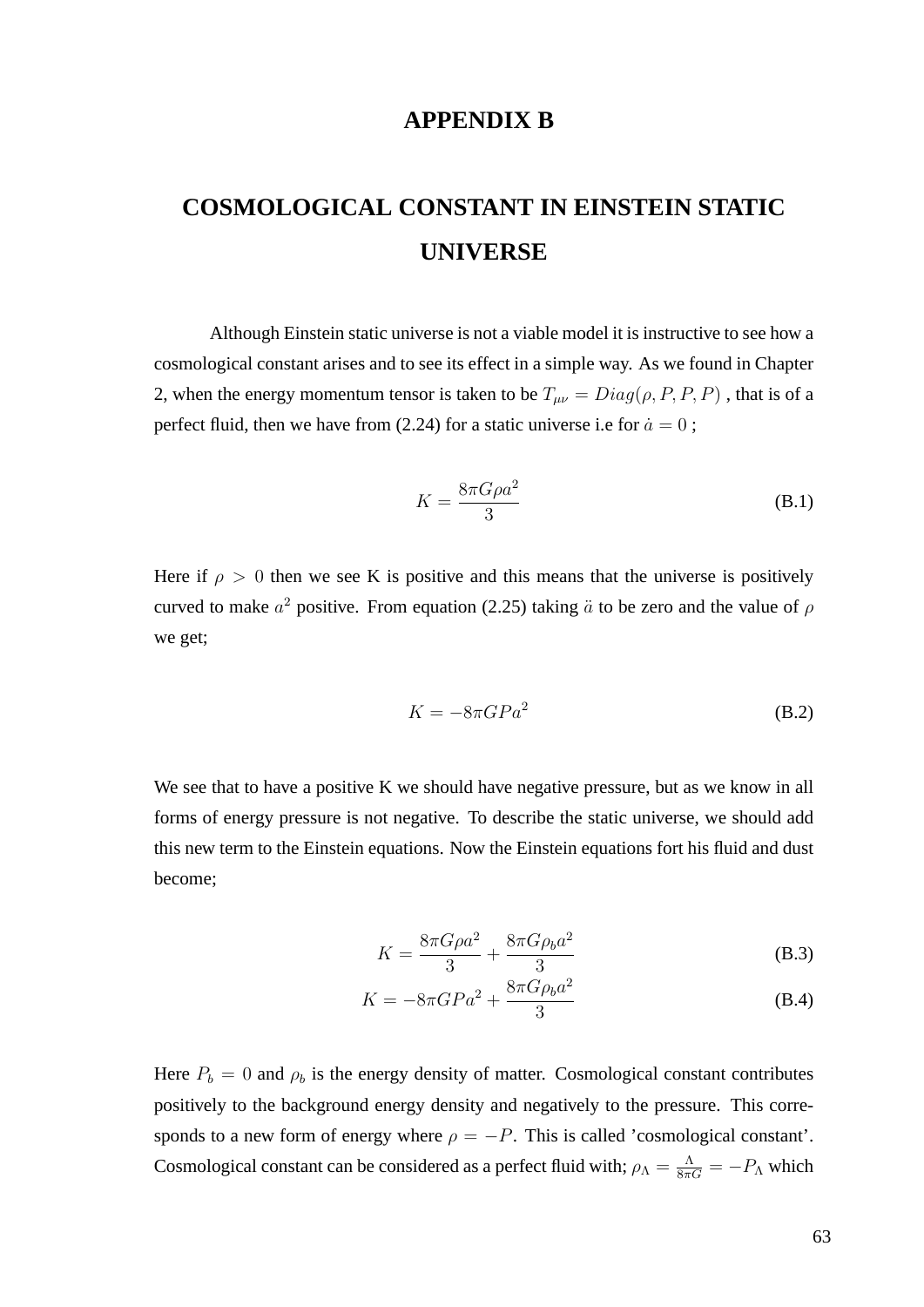shows us that equation of state is  $-1$ .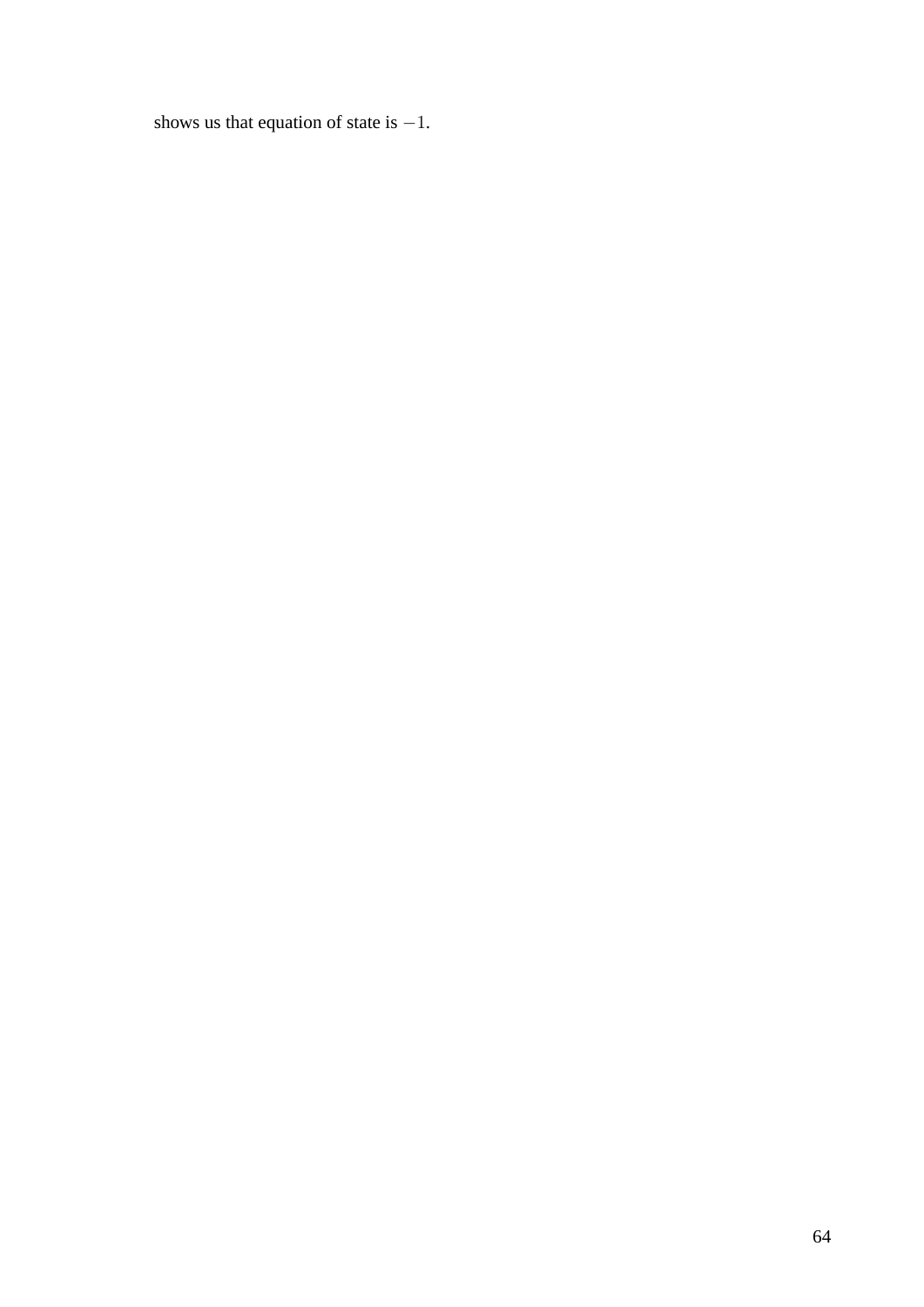## **APPENDIX C**

## **KALUZA-KLEIN TOWER**

Now let us see how 'cylinder condition' arises naturally in detail with an example of a real scalar field in 5D space-time. Let us write the Lagrangian density for this scalar field in 5D;

$$
L = -\frac{1}{2}\partial_A \Phi \partial^A \Phi, A = 0, 1, 2, 3, 5
$$
 (C.1)

Here the field  $\Phi(t, \vec{x}, y) \equiv \Phi(x_u, y)$  with  $\mu = 0, 1, 2, 3$ . Here  $x_u$  denotes the 4-dimensional space-time and  $y$  is the fifth dimension that is assumed to be compactified on a circle S with radius L. As we said before the extra dimension should be periodic with  $y \to y + 2\pi L$ . Now we can expand the field in the harmonics on a circle of radius L.

$$
\Phi(x,y) = \sum_{n=-\infty}^{+\infty} \phi_n(x) e^{\frac{iny}{L}}
$$
 (C.2)

here I denote  $x_{\mu}$  by x. Then (4.1) reduces to;

$$
L = -\frac{1}{2} \sum_{n,m=-\infty}^{+\infty} (\partial_{\mu} \phi_n \partial^{\mu} \phi_m - \frac{nm}{L^2} \phi_n \phi_m) e^{\frac{i(n+m)y}{L}}
$$
(C.3)

Taking  $\Phi(x, y)$  real or assuming  $\phi_n$  even under  $y \to -y$  implies  $\phi_{-n} = \phi_n^*$ . If we use this in (4.3)

$$
S = \int d^4x \int_0^{2\pi L} Ldy = -\pi L \int d^4x \sum_{n=-\infty}^{+\infty} (\partial_\mu \phi_n \partial^\mu \phi_n^* + \frac{n^2}{L^2} \phi_n \phi_n^*) \qquad (C.4)
$$

Here we performed the integration with respect to extra dimension  $y$ . This resulting expression is the action for an infinite number of 4-dimensional fields  $\phi_n(x)$ . Now let us study some properties of these fields. We introduce the notation  $\varphi_n \equiv$ √  $2\pi L\phi_n$ . Then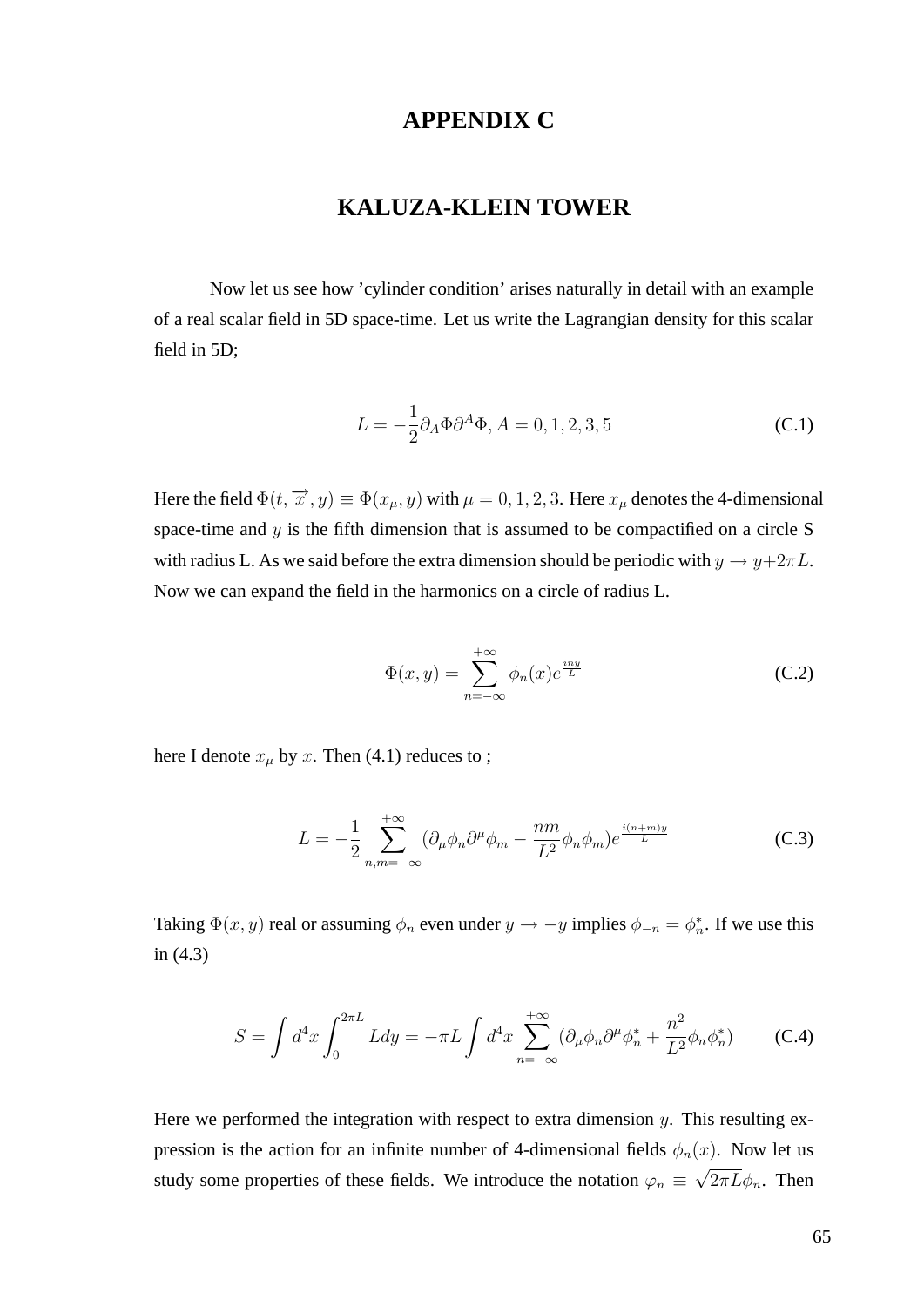writing the action ;

$$
S = \int d^4x \left[-\frac{1}{2}\partial_\mu\varphi_0\partial^\mu\varphi_0\right] - \int d^4x \sum_{k=-\infty}^{+\infty} (\partial_\mu\phi_k\partial^\mu\phi_k^* + \frac{k^2}{L^2}\phi_k\phi_k^*)
$$
 (C.5)

Now let us interpret this picture. The action above consist of :

- $\bullet$  A real single massless scalar field also called 'zero mode'
- infinite number of scalar fields with masses  $\frac{k^2}{l^2}$  $L^2$

These massive states are called the Kaluza-Klein modes. They are relevant at high energies. And the zero mode is relevant at low energies. These massive states are not observed because they are too heavy to be produced in current accelerators since  $L$  is very small. For example if we take  $L = 10^{-16}$ cm then for the first KK mode i.e  $k = 1$  $mc^2 = \frac{\hbar c}{L} \simeq 200 \text{GeV}$ . We do not observe such particles in current high energy physics experiments. Therefore L must be smaller than  $10^{-16}$  cm. Therefore we may say that since KK modes are not observed yet, extra dimensions are not observed yet.

As a next step let us consider a (4+1) dimensional example of Abelian gauge fields. For this let us consider the Lagrangian density given as;

$$
L = -\frac{1}{4g_5^2} F_{AB} F^{AB}
$$
 (C.6)

where  $g_5$  is coupling term with the dimension of  $[mass]^{-1}$  and  $F_{AB}F^{AB} = F_{\mu\nu}F^{\mu\nu} +$  $2(\partial_{\mu}A_5 - \partial_5A_{\mu})^2$  and  $F_{AB}$  is called 'Field strength tensor' in 5-D and the 4-D part of this tensor is  $F_{\mu\nu} = \partial_{\mu}A_{\nu} - \partial_{\nu}A_{\mu}$ . Here again expanding the fields  $A_{\mu}$ ,  $A_{5}$  in the harmonics on a circle of lenth L as;

$$
A_{\mu}(x,y) = \sum_{n=-\infty}^{+\infty} A_{\mu}^{(n)}(x)e^{iny/L}, A_{5}(x,y) = \sum_{n=-\infty}^{+\infty} A_{5}^{(n)}(x)e^{iny/L}
$$
 (C.7)

The 5-D action can be reduced to 4-D by integrating Lagrangian density over the extra dimensions we have;

$$
S = \int d^4x \int_0^{2\pi L} L \equiv \int d^4x L_4
$$
 (C.8)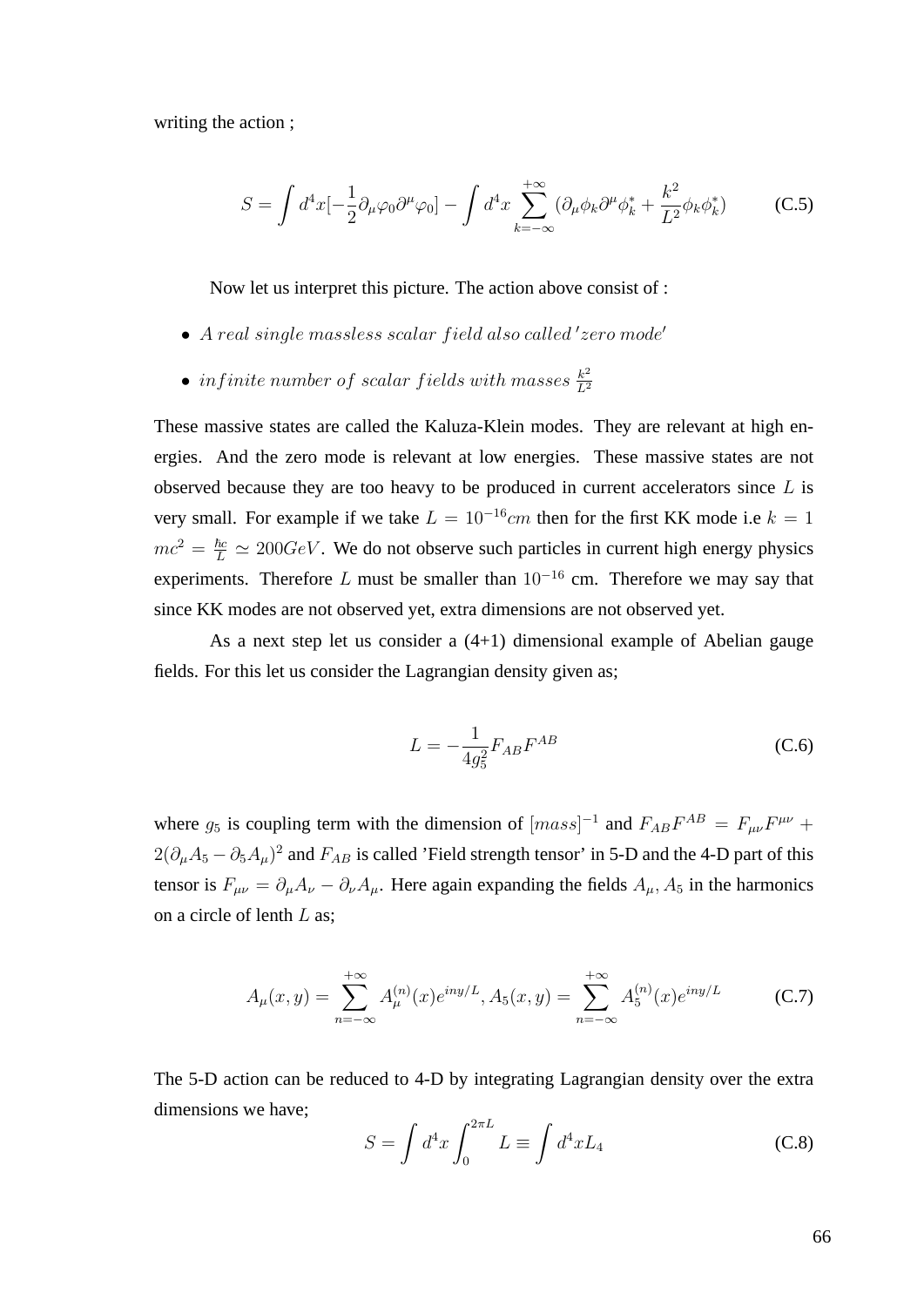The derivatives of the Abelian gauge fields  $A_{\mu}$ ,  $A_5$  give;

$$
\partial_{\mu}A_{\nu} = \sum_{n=-\infty}^{+\infty} \partial_{\mu}A_{\nu}^{n}(x)e^{iny/L}, \partial_{\mu}A_{5} = \sum_{n=-\infty}^{+\infty} \partial_{\mu}A_{5}^{n}(x)e^{iny/L}
$$
(C.9)

$$
\partial_5 A_\mu = \sum_{n=-\infty}^{+\infty} A_\nu^n(x) (\frac{in}{L}) e^{i n y/L}, \partial_5 A_5 = \sum_{n=-\infty}^{+\infty} A_5^n(x) (\frac{in}{L}) e^{i n y/L}
$$
 (C.10)

Using (4.9) and (4.10) in  $F_{AB}F^{AB}$  we have;

$$
F_{AB}F^{AB} = \left[ \left( \sum_{n=-\infty}^{+\infty} (\partial_{\mu}A_{\nu}^{(n)}(x) - \partial_{\nu}A_{\mu}^{(n)}(x))e^{iny/L} \right. \right.\left. \sum_{m=-\infty}^{+\infty} (\partial^{\mu}A^{(\nu m)}(x) - \partial^{\nu}A^{(\mu m)}(x))e^{imy/L} \right]+ 2\left[ \left( \sum_{n=-\infty}^{+\infty} \partial_{\mu}A_{5}^{n}(x)e^{iny/L} - \left( \sum_{n=-\infty}^{+\infty} A_{5}^{n}(x)(\frac{in}{L})\right)e^{iny/L} \right]^{2}
$$

Here we use the condition  $A_{\mu}^{(-n)} = (A_{\mu}^{(-n)})^*$  then some terms will cancel and some integrals over the extra dimension will be zero. Finally we get;

$$
L_4 = -\frac{1}{4g_4^2} [F_{\mu\nu}^{(0)} F^{\mu\nu(0)} + 2 \sum_{k=1}^{+\infty} [F_{\mu\nu}^{(k)} F^{\mu\nu*(k)} + \frac{2k^2}{L^2} A_{\mu}^{(k)} A^{\mu*(k)}] + 2(\partial_{\mu} A_5^{(0)})] \tag{C.11}
$$

where we see the following physical states;

- $\bullet~$  A zero mode massless gauge field  $A^{(0)}_{\mu}$
- Massive KK gauge bosons
- Massless scalar field  $A_5^{(0)}$

As we see from these results all the KK modes are massive except for the zero mode. This can be interpreted as an effect of Higgs mechanism. In a similiar way one may do Kaluza-Klein reduction for  $g_{\mu\nu}$  and R. For the metric tensor  $\tilde{g}_{\mu\nu}(x, y)$ , we may decompose it as;

$$
\tilde{g}_{MN}(x,y) = \sum_{n} g_{MN}^{(n)}(x) e^{i n y / L}
$$
\n(C.12)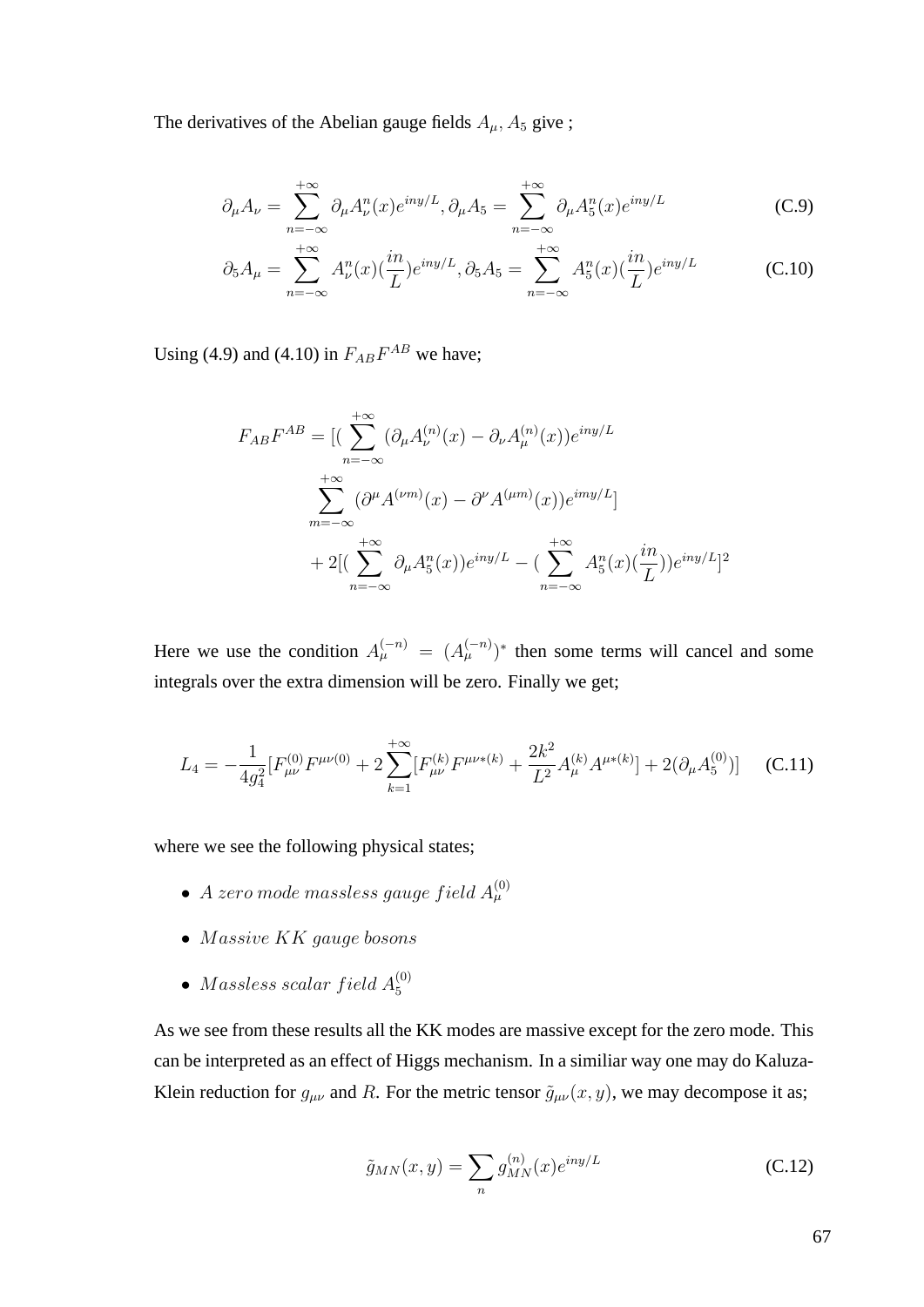## **APPENDIX D**

## **PRESSURE AND ENERGY DENSITY FOR FIXED MODULI**

For (RF) models, we have the following useful relations in the case of fixed  $\xi$ (breathing mode) and metric  $g_{mn}$ :

$$
G_{00} = -3\Delta\Omega - 6(\partial\Omega)^2 + e^{-2\Omega + \phi}\rho_T
$$
\n(D.1)

$$
P_k = +4(1 - \frac{1}{k})\Delta\Omega + (10 - \frac{4}{k})(\partial\Omega)^2 + e^{-2\Omega + \phi}\frac{1}{2}\rho_T(-1 + 3w)
$$
 (D.2)

$$
P_3 = +3\Delta\Omega + 6(\partial\Omega)^2 + e^{-2\Omega + \phi}P_T
$$
\n(D.3)

Now we can calculate the elements of NEC by just summing energy density with pressures respectively. We fnd;

$$
\rho + P_3 = e^{-2\Omega + \phi} (\rho_T + P_T) \tag{D.4}
$$

$$
\rho + P_k = (1 - \frac{4}{k})\Delta\Omega + 4(1 - \frac{1}{k})(\partial\Omega)^2 + e^{-2\Omega + \phi}\frac{1}{2}\rho_T(1 + 3w)
$$
 (D.5)

For (CRF) models we have ;

$$
G_{00} = (k-4)\triangle\Omega + \frac{1}{2}(k^2 - 3k - 10)(\partial\Omega)^2 + e^{-2\Omega + \phi}\rho_T
$$
 (D.6)

$$
P_3 = -(k-4)\triangle\Omega - \frac{1}{2}(k^2 - 3k - 10)(\partial\Omega)^2 + e^{-2\Omega + \phi}\frac{1}{2}\rho_T(1+3w)
$$
 (D.7)

$$
P_k = (7 - k - \frac{6}{k}\Delta\Omega + (6\frac{2}{k} + \frac{5k}{2} - \frac{k^2}{2}(\partial\Omega)^2 + e^{-2\Omega + \phi}\frac{1}{2}\rho_T(-1 + 3w)
$$
 (D.8)

Ant the corresponding NEC elements are ;

$$
\rho + P_3 = e^{-2\Omega + \phi} (\rho_T + P_T) \tag{D.9}
$$

$$
\rho + P_k = (3 - \frac{6}{k})\triangle\Omega + (k + 1 - \frac{2}{k})(\partial\Omega)^2 + e^{-2\Omega + \phi}\frac{1}{2}\rho_T(1 + 3w)
$$
 (D.10)

68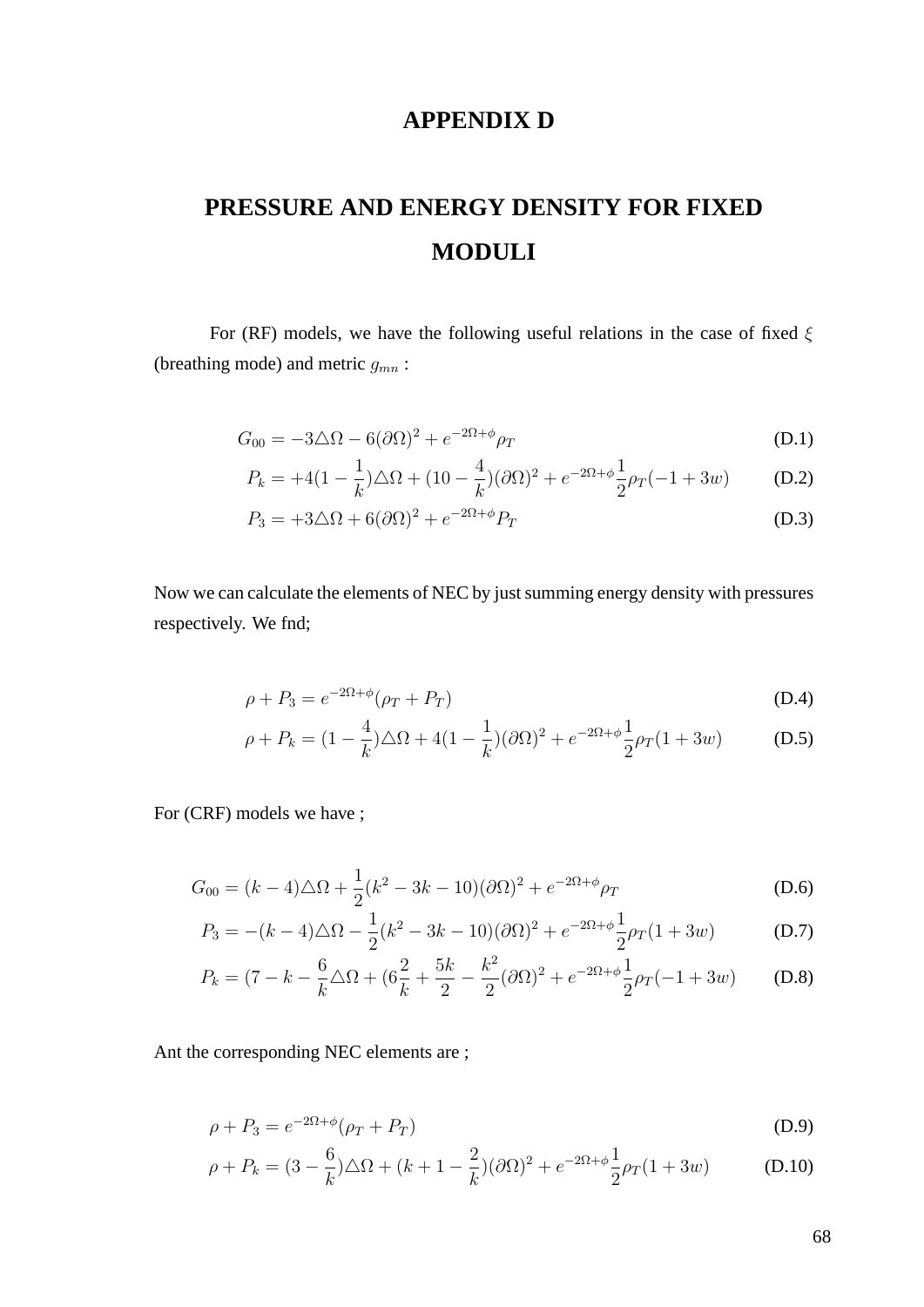## **REFERENCES**

- [1] E. Hubble. A relation between distance and radial velocity among extra-galactic nebulae. *Proceedings of the National Academy of Sciences of the United States of America*, 15(3):168, 1929.
- [2] D.L. Block. A hubble eclipse: Lemaitre and censorship. *History and Philosophy of Physics (physics.hist-ph)*, 2011.
- [3] A.G. Riess, A.V. Filippenko, P. Challis, A. Clocchiatti, A. Diercks, P.M. Garnavich, R.L. Gilliland, C.J. Hogan, S. Jha, R.P. Kirshner, et al. Observational evidence from supernovae for an accelerating universe and a cosmological constant. *The Astronomical Journal*, 116:1009, 1998.
- [4] L. Page, MR Nolta, C. Barnes, CL Bennett, M. Halpern, G. Hinshaw, N. Jarosik, A. Kogut, M. Limon, SS Meyer, et al. First-year wilkinson microwave anisotropy probe (wmap) observations: Interpretation of the tt and te angular power spectrum peaks. *ASTROPHYS J SUPPL S*, 148(1):233–241, 2003.
- [5] J.A. Frieman, M.S. Turner, and D. Huterer. Dark energy and the accelerating universe. *Annual Review of Astronomy and Astrophysics*, 46:385–432, 2008.
- [6] M. Sami. A primer on problems and prospects of dark energy. *Current Science*, 97(6):887–910, 2009.
- [7] M. Sami. Dark energy and possible alternatives. *THE PROBLEMS OF MODERN COS-MOLOGY*, page 303, 2009.
- [8] E.J. Copeland, M. Sami, and S. Tsujikawa. Dynamics of dark energy. *International Journal of Modern Physics D*, 15(11):1753–1935, 2006.
- [9] J.A. Frieman. Lectures on dark energy and cosmic acceleration. In *AIP Conference Proceedings*, volume 1057, page 87, 2008.
- [10] L. Amendola, R. Gannouji, D. Polarski, and S. Tsujikawa. Conditions for the cosmo-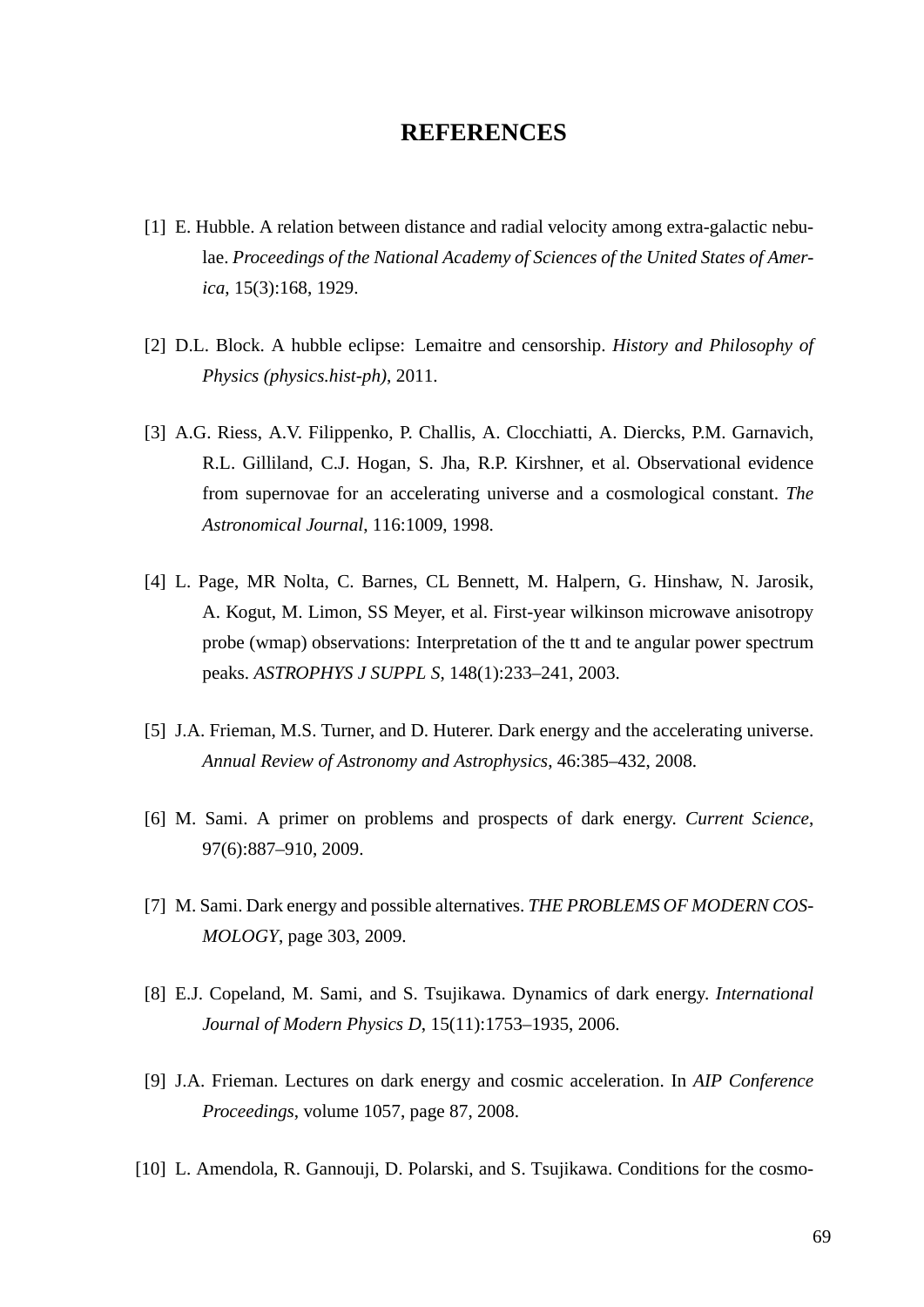logical viability of f (r) dark energy models. *Physical Review D*, 75(8):083504, 2007.

- [11] A. Ishibashi and R.M. Wald. Can the acceleration of our universe be explained by the effects of inhomogeneities? *Classical and Quantum Gravity*, 23:235, 2006.
- [12] C.H. Chuang, J.A. Gu, and WY Hwang. Inhomogeneity-induced cosmic acceleration in a dust universe. *Classical and Quantum Gravity*, 25:175001, 2008.
- [13] G. Wolschin. *Lectures on cosmology: accelerated expansion of the Universe*, volume 800. Springer Heidelberg Dordrecht London New York, 2010.
- [14] R.M. Wald. *General relativity*. University of Chicago press, 1984.
- [15] D. Ida. Brane-world cosmology. *Journal of High Energy Physics*, 2000:014, 2000.
- [16] V. Sahni and Y. Shtanov. Braneworld models of dark energy. *Journal of Cosmology and Astroparticle Physics*, 2003:014, 2003.
- [17] B. Greene and J. Levin. Dark energy and stabilization of extra dimensions. *Journal of High Energy Physics*, 2007:096, 2007.
- [18] B. Cuadros-Melgar and E. Papantonopoulos. Need of dark energy for dynamical compactification of extra dimensions on the brane. *Brazilian journal of physics*, 35(4B):1117–1120, 2005.
- [19] J.A. Gu and W.Y.P. Hwang. Accelerating universe from the evolution of extra dimensions. *Physical Review D*, 66(2):024003, 2002.
- [20] P.J. Steinhardt and D. Wesley. Dark energy, inflation, and extra dimensions. *Physical Review D*, 79(10):104026, 2009.
- [21] D.H. Wesley. Oxidised cosmic acceleration. *Journal of Cosmology and Astroparticle Physics*, 2009:041, 2009.
- [22] E.A. Milne. A newtonian expanding universe. *The Quarterly Journal of Mathematics*, (1):64, 1934.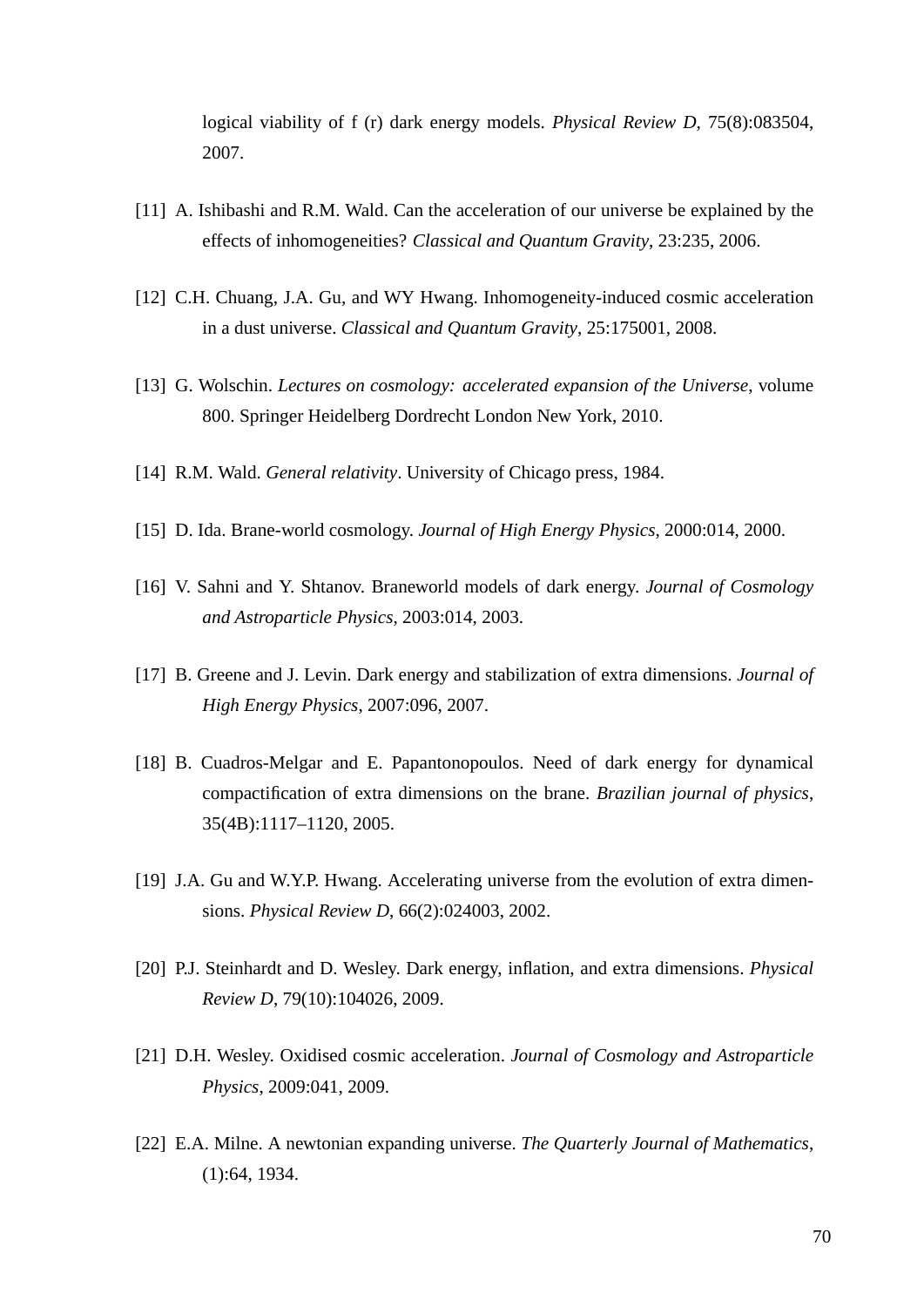- [23] D. Layzer. On the significance of newtonian cosmology. *The Astronomical Journal*, 59:268, 1954.
- [24] B. Leibundgut. Cosmological implications from observations of type ia supernovae. *Annual Review of Astronomy and Astrophysics*, 39(1):67–98, 2001.
- [25] N. Straumann. On the cosmological constant problems and the astronomical evidence for a homogeneous energy density with negative pressure. In *Poincare Seminar ´ 2002, vacuum energy–renormalization*, pages 7–51. Birkh "auser-Verlag, 2003.
- [26] V. Sahni and A. Starobinsky. The case for a positive cosmological lambda-term. *International Journal of Modern Physics D*, 9(4):373–443, 2000.
- [27] I. Zlatev, L. Wang, and P.J. Steinhardt. Quintessence, cosmic coincidence, and the cosmological constant. *Physical Review Letters*, 82(5):896–899, 1999.
- [28] S.M. Carroll, W.H. Press, E.L. Turner, et al. The cosmological constant. *Annual Review of Astronomy and Astrophysics*, 30(1):499–542, 1992.
- [29] P.J.E. Peebles and B. Ratra. The cosmological constant and dark energy. *Reviews of Modern Physics*, 75(2):559, 2003.
- [30] Albert Einstein. Cosmological considerations in the general theory of relativity. *Sitzungsber. Preuss. Akad. Wiss. Berlin (Math. Phys.*, 1917:142–152, 1917.
- [31] P.J. Steinhardt, L. Wang, and I. Zlatev. Cosmological tracking solutions. *Physical Review D*, 59(12):123504, 1999.
- [32] GW Gibbons. Cosmological evolution of the rolling tachyon. *Physics Letters B*, 537(1- 2):1–4, 2002.
- [33] JS Bagla, H.K. Jassal, and T. Padmanabhan. Cosmology with tachyon field as dark energy. *Physical Review D*, 67(6):063504, 2003.
- [34] E.J. Copeland, M.R. Garousi, M. Sami, and S. Tsujikawa. What is needed of a tachyon if it is to be the dark energy? *Physical Review D*, 71(4):043003, 2005.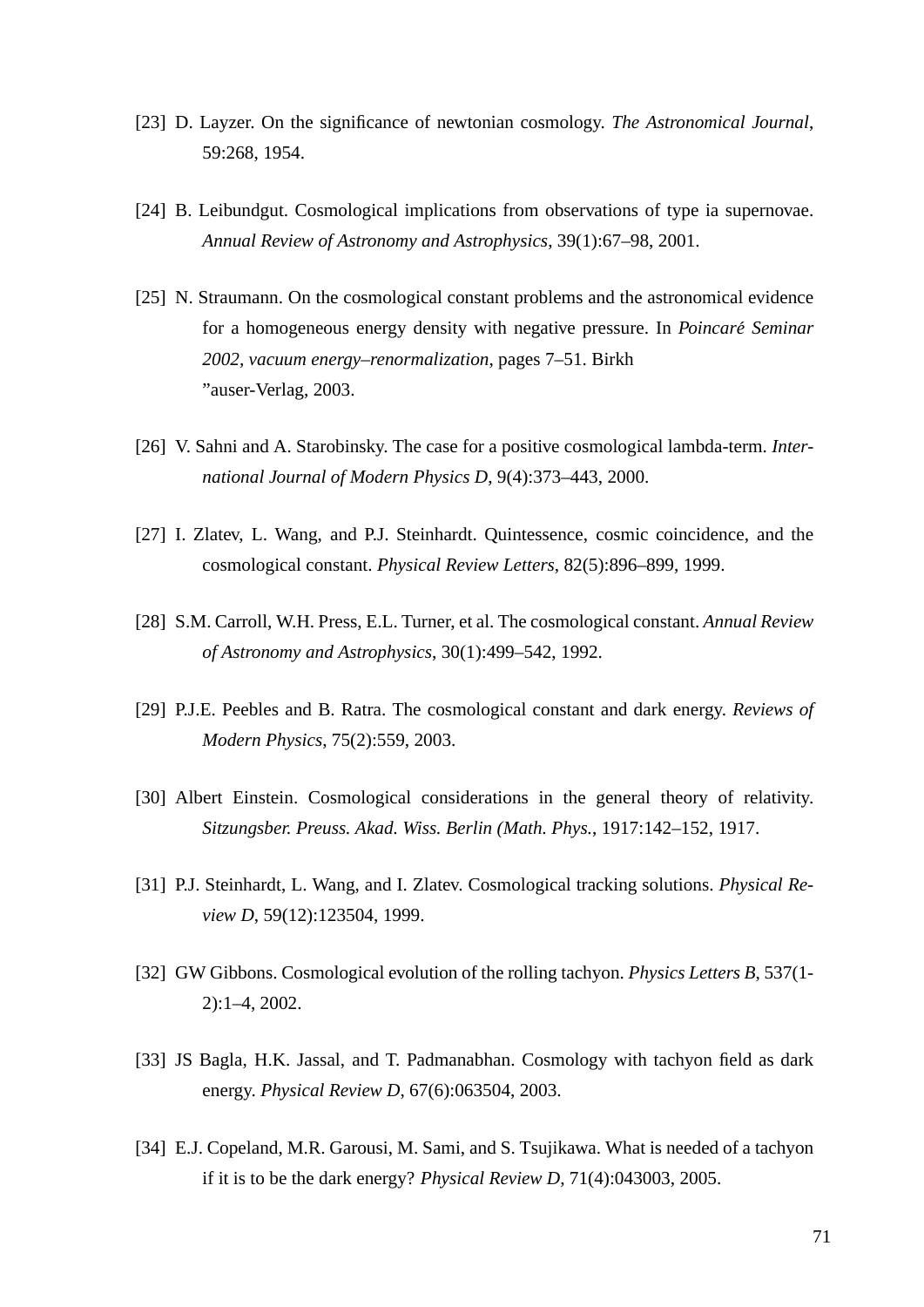- [35] P. Singh, M. Sami, and N. Dadhich. Cosmological dynamics of a phantom field. *Physical Review D*, 68(2):023522, 2003.
- [36] R.R. Caldwell. A phantom menace? cosmological consequences of a dark energy component with super-negative equation of state. *Physics Letters B*, 545(1-2):23–29, 2002.
- [37] Z.K. Guo, Y.S. Piao, X. Zhang, and Y.Z. Zhang. Cosmological evolution of a quintom model of dark energy. *Physics Letters B*, 608(3-4):177–182, 2005.
- [38] S.M. Carroll, M. Hoffman, and M. Trodden. Can the dark energy equation-of-state parameter w be less than-1? *Physical Review D*, 68(2):023509, 2003.
- [39] D. Bailin and A. Love. Kaluza-klein theories. *Reports on Progress in Physics*, 50:1087, 1987.
- [40] T. Kaluza. On the problem of unity in physics. *Sitzungsber. Preuss. Akad. Wiss. Berlin (Math. Phys.) K41, 966*, 1921.
- [41] O.Klein. Quantum theory and five-dimensional theory of relativity. *Z. Phys. 37, 895*, 1926.
- [42] N. Arkani-Hamed, S. Dimopoulos, and G. Dvali. The hierarchy problem and new dimensions at a millimeter. *Physics Letters B*, 429(3-4):263–272, 1998.
- [43] G. Gabadadze. Ictp lectures on large extra dimensions. *Trieste 2002, Astroparticle physics and cosmology\* 77-120*.
- [44] L. Randall and R. Sundrum. An alternative to compactification. *Physical Review Letters*, 83:4690–4693, 1999.
- [45] L. Randall and R. Sundrum. Large mass hierarchy from a small extra dimension. *Physical Review Letters*, 83(17):3370–3373, 1999.
- [46] Y. Gong and T. Li. A modified holographic dark energy model with infrared infinite extra dimension (s). *Physics Letters B*, 683(4-5):241–247, 2010.